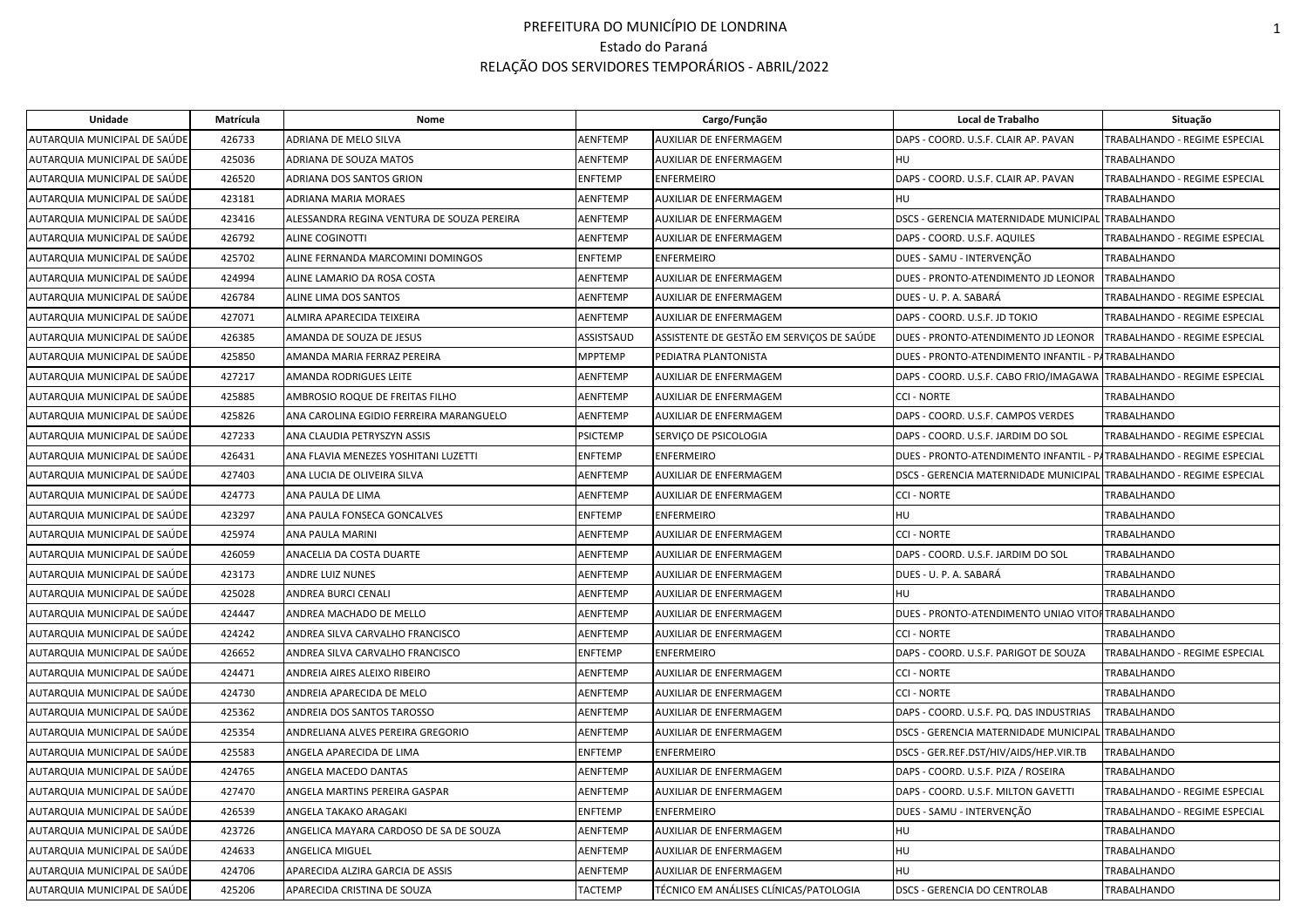| AUTARQUIA MUNICIPAL DE SAÚDE<br>425842<br>ARIADNY TEREZINHA SILVA LOPES<br>AENFTEMP<br>AUXILIAR DE ENFERMAGEM<br>DUES - PRONTO-ATENDIMENTO JD LEONOR<br><b>TRABALHANDO</b><br>AUTARQUIA MUNICIPAL DE SAÚDE<br>425095<br>ARIANE MELO DOS SANTOS SOUZA<br>AENFTEMP<br>AUXILIAR DE ENFERMAGEM<br><b>HU</b><br><b>TRABALHANDO</b><br>426644<br>BEATRIZ MARIA DOS SANTOS SANTIAGO RIBEIRO<br><b>ENFTEMP</b><br><b>ENFERMEIRO</b><br>DAPS - COORD. U.S.F. ARMINDO GUAZZI<br>TRABALHANDO - REGIME ESPECIAL<br>AUTARQUIA MUNICIPAL DE SAÚDE<br>427616<br><b>MCGPTEMP</b><br>MÉDICO CLÍNICO GERAL PLANTONISTA<br>TRABALHANDO - REGIME ESPECIAL<br>AUTARQUIA MUNICIPAL DE SAÚDE<br><b>BRAIAN RODRIGUES CAMPOS</b><br>DUES - SAMU - INTERVENÇÃO<br>425192<br><b>TACTEMP</b><br>TÉCNICO EM ANÁLISES CLÍNICAS/PATOLOGIA<br><b>DSCS - GERENCIA DO CENTROLAB</b><br><b>TRABALHANDO</b><br>AUTARQUIA MUNICIPAL DE SAÚDE<br><b>BRUNA GONCALVES REGIOLI</b><br>427608<br>MCGPTEMP<br>DUES - SAMU - INTERVENÇÃO<br>TRABALHANDO - REGIME ESPECIAL<br>AUTARQUIA MUNICIPAL DE SAÚDE<br>BRUNO DEMARTINI CARVALHO<br>MÉDICO CLÍNICO GERAL PLANTONISTA<br>AGUARDANDO ASSINATURA DE<br>MÉDICO CLÍNICO GERAL PLANTONISTA<br>AUTARQUIA MUNICIPAL DE SAÚDE<br>427748<br>MCGPTEMP<br>DUES - SAMU - INTERVENÇÃO<br>CARLA ANDREA PAUVELS ALVES FREIRE<br>NOMEAÇAO<br><b>TOTEMP</b><br>TRABALHANDO - REGIME ESPECIAL<br>AUTARQUIA MUNICIPAL DE SAÚDE<br>426229<br>CARLA LEAL DE CARVALHO<br>SERVIÇO DE TERAPIA OCUPACIONAL<br>DSCS - C. A. P. S. III (CONVIVER)<br>AUTARQUIA MUNICIPAL DE SAÚDE<br>422797<br>CARLOS HENRIQUE ANTONIO<br>ENFTEMP<br><b>ENFERMEIRO</b><br>DUES - PRONTO-ATENDIMENTO UNIAO VITOFTRABALHANDO<br>ASSISTENTE DE GESTÃO EM SERVIÇOS DE SAÚDE<br>AUTARQUIA MUNICIPAL DE SAÚDE<br>426393<br><b>CAROLINE YOCHIE MOREY</b><br>ASSISTSAUD<br>SEDE DA AUTARQUIA MUNICIPAL DE SAÚDE<br>TRABALHANDO - REGIME ESPECIAL<br>425796<br>AUXILIAR DE ENFERMAGEM<br><b>DSCS - POLICLÍNICA MUNICIPAL</b><br>AUTARQUIA MUNICIPAL DE SAÚDE<br><b>CASSIA PEREIRA RODRIGUES</b><br>AENFTEMP<br><b>TRABALHANDO</b><br>AUTARQUIA MUNICIPAL DE SAÚDE<br>426482<br>CELIA MARIA DA ROCHA MARANDOLA<br>ENFTEMP<br><b>ENFERMEIRO</b><br><b>DSCS - GERENCIA MATERNIDADE MUNICIPAL</b><br>TRABALHANDO - REGIME ESPECIAL<br>AGUARDANDO ASSINATURA DE<br>AUTARQUIA MUNICIPAL DE SAÚDE<br>427705<br>CHIRLEI DUTRA DE SOUZA<br>AENFTEMP<br>AUXILIAR DE ENFERMAGEM<br>DUES - PRONTO-ATENDIMENTO JD LEONOR<br>NOMEAÇAO<br>AUTARQUIA MUNICIPAL DE SAÚDE<br>424480<br>AENFTEMP<br>DAPS - COORD. U.S.F. SAN IZIDRO<br>CILENE SARAIVA BERTO LIMA<br>AUXILIAR DE ENFERMAGEM<br><b>TRABALHANDO</b><br>DSCS - GERENCIA MATERNIDADE MUNICIPAL TRABALHANDO - REGIME ESPECIAL<br>AUTARQUIA MUNICIPAL DE SAÚDE<br>426458<br>CINTIA APARECIDA MARQUES MARTINS NOVAIS<br>ENFTEMP<br><b>ENFERMEIRO</b><br>AUXILIAR DE ENFERMAGEM<br>AUTARQUIA MUNICIPAL DE SAÚDE<br>427411<br>CLAUDENICE PEREIRA DOS SANTOS ALVES<br>AENFTEMP<br>DAPS - COORD. U.S.F. CAFEZAL<br>TRABALHANDO - REGIME ESPECIAL<br>424285<br><b>DSCS - POLICLÍNICA MUNICIPAL</b><br>AUTARQUIA MUNICIPAL DE SAÚDE<br><b>CLAUDETE VICENTE DE CARVALHO</b><br>AENFTEMP<br>AUXILIAR DE ENFERMAGEM<br><b>TRABALHANDO</b><br>AUTARQUIA MUNICIPAL DE SAÚDE<br>425486<br>AENFTEMP<br>DUES - PRONTO-ATENDIMENTO JD LEONOR<br><b>TRABALHANDO</b><br>CLAUDIA MARIA VIANA DE MORAES<br>AUXILIAR DE ENFERMAGEM<br>423459<br>AUTARQUIA MUNICIPAL DE SAÚDE<br>CLAUDIA REGINA DA SILVA KUROMOTO<br>AENFTEMP<br>AUXILIAR DE ENFERMAGEM<br>DSCS - C. A. P. S. III (CONVIVER)<br>TRABALHANDO<br>AUTARQUIA MUNICIPAL DE SAÚDE<br>426504<br>CLAUDINEI DE MELO SANTOS<br><b>ENFTEMP</b><br><b>ENFERMEIRO</b><br>DUES - U. P. A. SABARÁ<br>TRABALHANDO - REGIME ESPECIAL<br>DUES - PRONTO-ATENDIMENTO INFANTIL - PATRABALHANDO<br>AUTARQUIA MUNICIPAL DE SAÚDE<br>423440<br>CRISANGELA CONCEICAO PIROLO<br>AENFTEMP<br>AUXILIAR DE ENFERMAGEM<br>AUTARQUIA MUNICIPAL DE SAÚDE<br>425044<br>AENFTEMP<br><b>HU</b><br>TRABALHANDO<br>CRISTIANE MARIA DA SILVA GUILHERME<br>AUXILIAR DE ENFERMAGEM<br>AUTARQUIA MUNICIPAL DE SAÚDE<br>425621<br>AENFTEMP<br>DAPS - COORD. U.S.F. PANISSA/MARACANA<br>CRISTIANE SILVA FERREIRA<br>AUXILIAR DE ENFERMAGEM<br><b>TRABALHANDO</b><br>AUTARQUIA MUNICIPAL DE SAÚDE<br>427268<br>CRISTINA FIGUEIREDO AMBROSIO<br>AENFTEMP<br>AUXILIAR DE ENFERMAGEM<br>DUES - PRONTO-ATENDIMENTO INFANTIL - P/<br>TRABALHANDO - REGIME ESPECIAL<br>425320<br>AUTARQUIA MUNICIPAL DE SAÚDE<br>DAIANA LEITE DA SILVA<br>AENFTEMP<br>AUXILIAR DE ENFERMAGEM<br>DAPS - COORD. U.S.F. PIZA / ROSEIRA<br><b>TRABALHANDO</b><br>TRABALHANDO - REGIME ESPECIAL<br>AUTARQUIA MUNICIPAL DE SAÚDE<br>426709<br>DAIANE APARECIDA SOLA REDON<br>AENFTEMP<br>AUXILIAR DE ENFERMAGEM<br>DAPS - COORD. U.S.F. ELDORADO<br>424234<br>AUTARQUIA MUNICIPAL DE SAÚDE<br>DAIANE MERISSE CASTOLDO<br>AENFTEMP<br>AUXILIAR DE ENFERMAGEM<br>DSCS - C. A. P. S. I (INFANTIL)<br><b>TRABALHANDO</b><br>AUTARQUIA MUNICIPAL DE SAÚDE<br>425001<br>DANIELA CAETANO DE LIMA<br>AENFTEMP<br>AUXILIAR DE ENFERMAGEM<br>DUES - PRONTO-ATENDIMENTO INFANTIL - PATRABALHANDO<br>AUTARQUIA MUNICIPAL DE SAÚDE<br>425222<br>DANIELA DE CAMARGO MATESCO<br><b>TACTEMP</b><br>TÉCNICO EM ANÁLISES CLÍNICAS/PATOLOGIA<br><b>DSCS - GERENCIA DO CENTROLAB</b><br><b>TRABALHANDO</b><br>AUTARQUIA MUNICIPAL DE SAÚDE<br>422851<br>DANIELA VANESSA DE LIMA<br>AENFTEMF<br>AUXILIAR DE ENFERMAGEM<br>DUES - U. P. A. SABARÁ<br><b>TRABALHANDO</b><br>ASSISTÊNCIA DE FARMACÊUTICA<br>AUTARQUIA MUNICIPAL DE SAÚDE<br>426512<br>DANIELE BARROS DE ARAUJO<br>AFTEMP<br>DSCS - GERENCIA MATERNIDADE MUNICIPAL TRABALHANDO - REGIME ESPECIAL<br>AUTARQUIA MUNICIPAL DE SAÚDE<br>424668<br>DANIELE GONCALVES DE SANTANA<br>AENFTEMP<br>AUXILIAR DE ENFERMAGEM<br>DAPS - COORD. U.S.F. CENTRO SOC. URBANO TRABALHANDO<br>AUTARQUIA MUNICIPAL DE SAÚDE<br>425427<br>DANIELE PEREIRA ALVES<br>AENFTEMP<br>AUXILIAR DE ENFERMAGEM<br>DUES - PRONTO-ATENDIMENTO JD LEONOR<br><b>TRABALHANDO</b><br>AUTARQUIA MUNICIPAL DE SAÚDE<br>423696<br>DANILO DE CAMPOS<br>AENFTEMP<br>AUXILIAR DE ENFERMAGEM<br>DUES - U. P. A. - CENTRO/OESTE<br>TRABALHANDO<br>423335<br>AUTARQUIA MUNICIPAL DE SAÚDE<br>DARIA CRISTINA SAMPAIO FAUSTINO PEREIRA<br>ENFTEMP<br><b>ENFERMEIRO</b><br>DAPS - COORD. U.S.F. JD SANTA RITA<br><b>TRABALHANDO</b><br>427420<br>MÉDICO CLÍNICO GERAL PLANTONISTA<br>DUES - SAMU - INTERVENÇÃO<br>AUTARQUIA MUNICIPAL DE SAÚDE<br>DAVID LAIOS DO VALE<br><b>MCGPTEMP</b><br>TRABALHANDO - REGIME ESPECIAL<br>ASSISTENTE DE GESTÃO EM SERVIÇOS DE SAÚDE<br>DUES - SAMU - REGULAÇÃO<br>AUTARQUIA MUNICIPAL DE SAÚDE<br>426377<br>DAYANE CRISTINA DA SILVA<br>ASSISTSAUD<br>TRABALHANDO - REGIME ESPECIAL<br>AUTARQUIA MUNICIPAL DE SAÚDE<br>425052<br>DAYANE DE SOUZA RIBEIRO COSTA<br><b>AENFTEMP</b><br>AUXILIAR DE ENFERMAGEM<br>DSCS - C. A. P. S. III (CONVIVER)<br><b>TRABALHANDO</b> | Unidade | Matrícula | Nome | Cargo/Função | Local de Trabalho | Situação |
|--------------------------------------------------------------------------------------------------------------------------------------------------------------------------------------------------------------------------------------------------------------------------------------------------------------------------------------------------------------------------------------------------------------------------------------------------------------------------------------------------------------------------------------------------------------------------------------------------------------------------------------------------------------------------------------------------------------------------------------------------------------------------------------------------------------------------------------------------------------------------------------------------------------------------------------------------------------------------------------------------------------------------------------------------------------------------------------------------------------------------------------------------------------------------------------------------------------------------------------------------------------------------------------------------------------------------------------------------------------------------------------------------------------------------------------------------------------------------------------------------------------------------------------------------------------------------------------------------------------------------------------------------------------------------------------------------------------------------------------------------------------------------------------------------------------------------------------------------------------------------------------------------------------------------------------------------------------------------------------------------------------------------------------------------------------------------------------------------------------------------------------------------------------------------------------------------------------------------------------------------------------------------------------------------------------------------------------------------------------------------------------------------------------------------------------------------------------------------------------------------------------------------------------------------------------------------------------------------------------------------------------------------------------------------------------------------------------------------------------------------------------------------------------------------------------------------------------------------------------------------------------------------------------------------------------------------------------------------------------------------------------------------------------------------------------------------------------------------------------------------------------------------------------------------------------------------------------------------------------------------------------------------------------------------------------------------------------------------------------------------------------------------------------------------------------------------------------------------------------------------------------------------------------------------------------------------------------------------------------------------------------------------------------------------------------------------------------------------------------------------------------------------------------------------------------------------------------------------------------------------------------------------------------------------------------------------------------------------------------------------------------------------------------------------------------------------------------------------------------------------------------------------------------------------------------------------------------------------------------------------------------------------------------------------------------------------------------------------------------------------------------------------------------------------------------------------------------------------------------------------------------------------------------------------------------------------------------------------------------------------------------------------------------------------------------------------------------------------------------------------------------------------------------------------------------------------------------------------------------------------------------------------------------------------------------------------------------------------------------------------------------------------------------------------------------------------------------------------------------------------------------------------------------------------------------------------------------------------------------------------------------------------------------------------------------------------------------------------------------------------------------------------------------------------------------------------------------------------------------------------------------------------------------------------------------------------------------------------------------------------------------------------------------------------------------------------------------------------------------------------------------------------------------------------------------------------------------------------------------------------------------------------------------------------------------------------------------------------------------------------------------------------------------------------------------------------------------------------------------------------------------------------------------------------------------------------------------------------------------------------------------------------------------------------------------------------------------------------------------------------------------------------------------------------------------------------------------------------------------------------------------------------------------------------------------------------------------------------------------------------------------------------------------------------------------------------------------------------------------------------------------------------------------------------------------------------------------------------------------------------------------------------------------------------------------------------------------|---------|-----------|------|--------------|-------------------|----------|
|                                                                                                                                                                                                                                                                                                                                                                                                                                                                                                                                                                                                                                                                                                                                                                                                                                                                                                                                                                                                                                                                                                                                                                                                                                                                                                                                                                                                                                                                                                                                                                                                                                                                                                                                                                                                                                                                                                                                                                                                                                                                                                                                                                                                                                                                                                                                                                                                                                                                                                                                                                                                                                                                                                                                                                                                                                                                                                                                                                                                                                                                                                                                                                                                                                                                                                                                                                                                                                                                                                                                                                                                                                                                                                                                                                                                                                                                                                                                                                                                                                                                                                                                                                                                                                                                                                                                                                                                                                                                                                                                                                                                                                                                                                                                                                                                                                                                                                                                                                                                                                                                                                                                                                                                                                                                                                                                                                                                                                                                                                                                                                                                                                                                                                                                                                                                                                                                                                                                                                                                                                                                                                                                                                                                                                                                                                                                                                                                                                                                                                                                                                                                                                                                                                                                                                                                                                                                                                                                                              |         |           |      |              |                   |          |
|                                                                                                                                                                                                                                                                                                                                                                                                                                                                                                                                                                                                                                                                                                                                                                                                                                                                                                                                                                                                                                                                                                                                                                                                                                                                                                                                                                                                                                                                                                                                                                                                                                                                                                                                                                                                                                                                                                                                                                                                                                                                                                                                                                                                                                                                                                                                                                                                                                                                                                                                                                                                                                                                                                                                                                                                                                                                                                                                                                                                                                                                                                                                                                                                                                                                                                                                                                                                                                                                                                                                                                                                                                                                                                                                                                                                                                                                                                                                                                                                                                                                                                                                                                                                                                                                                                                                                                                                                                                                                                                                                                                                                                                                                                                                                                                                                                                                                                                                                                                                                                                                                                                                                                                                                                                                                                                                                                                                                                                                                                                                                                                                                                                                                                                                                                                                                                                                                                                                                                                                                                                                                                                                                                                                                                                                                                                                                                                                                                                                                                                                                                                                                                                                                                                                                                                                                                                                                                                                                              |         |           |      |              |                   |          |
|                                                                                                                                                                                                                                                                                                                                                                                                                                                                                                                                                                                                                                                                                                                                                                                                                                                                                                                                                                                                                                                                                                                                                                                                                                                                                                                                                                                                                                                                                                                                                                                                                                                                                                                                                                                                                                                                                                                                                                                                                                                                                                                                                                                                                                                                                                                                                                                                                                                                                                                                                                                                                                                                                                                                                                                                                                                                                                                                                                                                                                                                                                                                                                                                                                                                                                                                                                                                                                                                                                                                                                                                                                                                                                                                                                                                                                                                                                                                                                                                                                                                                                                                                                                                                                                                                                                                                                                                                                                                                                                                                                                                                                                                                                                                                                                                                                                                                                                                                                                                                                                                                                                                                                                                                                                                                                                                                                                                                                                                                                                                                                                                                                                                                                                                                                                                                                                                                                                                                                                                                                                                                                                                                                                                                                                                                                                                                                                                                                                                                                                                                                                                                                                                                                                                                                                                                                                                                                                                                              |         |           |      |              |                   |          |
|                                                                                                                                                                                                                                                                                                                                                                                                                                                                                                                                                                                                                                                                                                                                                                                                                                                                                                                                                                                                                                                                                                                                                                                                                                                                                                                                                                                                                                                                                                                                                                                                                                                                                                                                                                                                                                                                                                                                                                                                                                                                                                                                                                                                                                                                                                                                                                                                                                                                                                                                                                                                                                                                                                                                                                                                                                                                                                                                                                                                                                                                                                                                                                                                                                                                                                                                                                                                                                                                                                                                                                                                                                                                                                                                                                                                                                                                                                                                                                                                                                                                                                                                                                                                                                                                                                                                                                                                                                                                                                                                                                                                                                                                                                                                                                                                                                                                                                                                                                                                                                                                                                                                                                                                                                                                                                                                                                                                                                                                                                                                                                                                                                                                                                                                                                                                                                                                                                                                                                                                                                                                                                                                                                                                                                                                                                                                                                                                                                                                                                                                                                                                                                                                                                                                                                                                                                                                                                                                                              |         |           |      |              |                   |          |
|                                                                                                                                                                                                                                                                                                                                                                                                                                                                                                                                                                                                                                                                                                                                                                                                                                                                                                                                                                                                                                                                                                                                                                                                                                                                                                                                                                                                                                                                                                                                                                                                                                                                                                                                                                                                                                                                                                                                                                                                                                                                                                                                                                                                                                                                                                                                                                                                                                                                                                                                                                                                                                                                                                                                                                                                                                                                                                                                                                                                                                                                                                                                                                                                                                                                                                                                                                                                                                                                                                                                                                                                                                                                                                                                                                                                                                                                                                                                                                                                                                                                                                                                                                                                                                                                                                                                                                                                                                                                                                                                                                                                                                                                                                                                                                                                                                                                                                                                                                                                                                                                                                                                                                                                                                                                                                                                                                                                                                                                                                                                                                                                                                                                                                                                                                                                                                                                                                                                                                                                                                                                                                                                                                                                                                                                                                                                                                                                                                                                                                                                                                                                                                                                                                                                                                                                                                                                                                                                                              |         |           |      |              |                   |          |
|                                                                                                                                                                                                                                                                                                                                                                                                                                                                                                                                                                                                                                                                                                                                                                                                                                                                                                                                                                                                                                                                                                                                                                                                                                                                                                                                                                                                                                                                                                                                                                                                                                                                                                                                                                                                                                                                                                                                                                                                                                                                                                                                                                                                                                                                                                                                                                                                                                                                                                                                                                                                                                                                                                                                                                                                                                                                                                                                                                                                                                                                                                                                                                                                                                                                                                                                                                                                                                                                                                                                                                                                                                                                                                                                                                                                                                                                                                                                                                                                                                                                                                                                                                                                                                                                                                                                                                                                                                                                                                                                                                                                                                                                                                                                                                                                                                                                                                                                                                                                                                                                                                                                                                                                                                                                                                                                                                                                                                                                                                                                                                                                                                                                                                                                                                                                                                                                                                                                                                                                                                                                                                                                                                                                                                                                                                                                                                                                                                                                                                                                                                                                                                                                                                                                                                                                                                                                                                                                                              |         |           |      |              |                   |          |
|                                                                                                                                                                                                                                                                                                                                                                                                                                                                                                                                                                                                                                                                                                                                                                                                                                                                                                                                                                                                                                                                                                                                                                                                                                                                                                                                                                                                                                                                                                                                                                                                                                                                                                                                                                                                                                                                                                                                                                                                                                                                                                                                                                                                                                                                                                                                                                                                                                                                                                                                                                                                                                                                                                                                                                                                                                                                                                                                                                                                                                                                                                                                                                                                                                                                                                                                                                                                                                                                                                                                                                                                                                                                                                                                                                                                                                                                                                                                                                                                                                                                                                                                                                                                                                                                                                                                                                                                                                                                                                                                                                                                                                                                                                                                                                                                                                                                                                                                                                                                                                                                                                                                                                                                                                                                                                                                                                                                                                                                                                                                                                                                                                                                                                                                                                                                                                                                                                                                                                                                                                                                                                                                                                                                                                                                                                                                                                                                                                                                                                                                                                                                                                                                                                                                                                                                                                                                                                                                                              |         |           |      |              |                   |          |
|                                                                                                                                                                                                                                                                                                                                                                                                                                                                                                                                                                                                                                                                                                                                                                                                                                                                                                                                                                                                                                                                                                                                                                                                                                                                                                                                                                                                                                                                                                                                                                                                                                                                                                                                                                                                                                                                                                                                                                                                                                                                                                                                                                                                                                                                                                                                                                                                                                                                                                                                                                                                                                                                                                                                                                                                                                                                                                                                                                                                                                                                                                                                                                                                                                                                                                                                                                                                                                                                                                                                                                                                                                                                                                                                                                                                                                                                                                                                                                                                                                                                                                                                                                                                                                                                                                                                                                                                                                                                                                                                                                                                                                                                                                                                                                                                                                                                                                                                                                                                                                                                                                                                                                                                                                                                                                                                                                                                                                                                                                                                                                                                                                                                                                                                                                                                                                                                                                                                                                                                                                                                                                                                                                                                                                                                                                                                                                                                                                                                                                                                                                                                                                                                                                                                                                                                                                                                                                                                                              |         |           |      |              |                   |          |
|                                                                                                                                                                                                                                                                                                                                                                                                                                                                                                                                                                                                                                                                                                                                                                                                                                                                                                                                                                                                                                                                                                                                                                                                                                                                                                                                                                                                                                                                                                                                                                                                                                                                                                                                                                                                                                                                                                                                                                                                                                                                                                                                                                                                                                                                                                                                                                                                                                                                                                                                                                                                                                                                                                                                                                                                                                                                                                                                                                                                                                                                                                                                                                                                                                                                                                                                                                                                                                                                                                                                                                                                                                                                                                                                                                                                                                                                                                                                                                                                                                                                                                                                                                                                                                                                                                                                                                                                                                                                                                                                                                                                                                                                                                                                                                                                                                                                                                                                                                                                                                                                                                                                                                                                                                                                                                                                                                                                                                                                                                                                                                                                                                                                                                                                                                                                                                                                                                                                                                                                                                                                                                                                                                                                                                                                                                                                                                                                                                                                                                                                                                                                                                                                                                                                                                                                                                                                                                                                                              |         |           |      |              |                   |          |
|                                                                                                                                                                                                                                                                                                                                                                                                                                                                                                                                                                                                                                                                                                                                                                                                                                                                                                                                                                                                                                                                                                                                                                                                                                                                                                                                                                                                                                                                                                                                                                                                                                                                                                                                                                                                                                                                                                                                                                                                                                                                                                                                                                                                                                                                                                                                                                                                                                                                                                                                                                                                                                                                                                                                                                                                                                                                                                                                                                                                                                                                                                                                                                                                                                                                                                                                                                                                                                                                                                                                                                                                                                                                                                                                                                                                                                                                                                                                                                                                                                                                                                                                                                                                                                                                                                                                                                                                                                                                                                                                                                                                                                                                                                                                                                                                                                                                                                                                                                                                                                                                                                                                                                                                                                                                                                                                                                                                                                                                                                                                                                                                                                                                                                                                                                                                                                                                                                                                                                                                                                                                                                                                                                                                                                                                                                                                                                                                                                                                                                                                                                                                                                                                                                                                                                                                                                                                                                                                                              |         |           |      |              |                   |          |
|                                                                                                                                                                                                                                                                                                                                                                                                                                                                                                                                                                                                                                                                                                                                                                                                                                                                                                                                                                                                                                                                                                                                                                                                                                                                                                                                                                                                                                                                                                                                                                                                                                                                                                                                                                                                                                                                                                                                                                                                                                                                                                                                                                                                                                                                                                                                                                                                                                                                                                                                                                                                                                                                                                                                                                                                                                                                                                                                                                                                                                                                                                                                                                                                                                                                                                                                                                                                                                                                                                                                                                                                                                                                                                                                                                                                                                                                                                                                                                                                                                                                                                                                                                                                                                                                                                                                                                                                                                                                                                                                                                                                                                                                                                                                                                                                                                                                                                                                                                                                                                                                                                                                                                                                                                                                                                                                                                                                                                                                                                                                                                                                                                                                                                                                                                                                                                                                                                                                                                                                                                                                                                                                                                                                                                                                                                                                                                                                                                                                                                                                                                                                                                                                                                                                                                                                                                                                                                                                                              |         |           |      |              |                   |          |
|                                                                                                                                                                                                                                                                                                                                                                                                                                                                                                                                                                                                                                                                                                                                                                                                                                                                                                                                                                                                                                                                                                                                                                                                                                                                                                                                                                                                                                                                                                                                                                                                                                                                                                                                                                                                                                                                                                                                                                                                                                                                                                                                                                                                                                                                                                                                                                                                                                                                                                                                                                                                                                                                                                                                                                                                                                                                                                                                                                                                                                                                                                                                                                                                                                                                                                                                                                                                                                                                                                                                                                                                                                                                                                                                                                                                                                                                                                                                                                                                                                                                                                                                                                                                                                                                                                                                                                                                                                                                                                                                                                                                                                                                                                                                                                                                                                                                                                                                                                                                                                                                                                                                                                                                                                                                                                                                                                                                                                                                                                                                                                                                                                                                                                                                                                                                                                                                                                                                                                                                                                                                                                                                                                                                                                                                                                                                                                                                                                                                                                                                                                                                                                                                                                                                                                                                                                                                                                                                                              |         |           |      |              |                   |          |
|                                                                                                                                                                                                                                                                                                                                                                                                                                                                                                                                                                                                                                                                                                                                                                                                                                                                                                                                                                                                                                                                                                                                                                                                                                                                                                                                                                                                                                                                                                                                                                                                                                                                                                                                                                                                                                                                                                                                                                                                                                                                                                                                                                                                                                                                                                                                                                                                                                                                                                                                                                                                                                                                                                                                                                                                                                                                                                                                                                                                                                                                                                                                                                                                                                                                                                                                                                                                                                                                                                                                                                                                                                                                                                                                                                                                                                                                                                                                                                                                                                                                                                                                                                                                                                                                                                                                                                                                                                                                                                                                                                                                                                                                                                                                                                                                                                                                                                                                                                                                                                                                                                                                                                                                                                                                                                                                                                                                                                                                                                                                                                                                                                                                                                                                                                                                                                                                                                                                                                                                                                                                                                                                                                                                                                                                                                                                                                                                                                                                                                                                                                                                                                                                                                                                                                                                                                                                                                                                                              |         |           |      |              |                   |          |
|                                                                                                                                                                                                                                                                                                                                                                                                                                                                                                                                                                                                                                                                                                                                                                                                                                                                                                                                                                                                                                                                                                                                                                                                                                                                                                                                                                                                                                                                                                                                                                                                                                                                                                                                                                                                                                                                                                                                                                                                                                                                                                                                                                                                                                                                                                                                                                                                                                                                                                                                                                                                                                                                                                                                                                                                                                                                                                                                                                                                                                                                                                                                                                                                                                                                                                                                                                                                                                                                                                                                                                                                                                                                                                                                                                                                                                                                                                                                                                                                                                                                                                                                                                                                                                                                                                                                                                                                                                                                                                                                                                                                                                                                                                                                                                                                                                                                                                                                                                                                                                                                                                                                                                                                                                                                                                                                                                                                                                                                                                                                                                                                                                                                                                                                                                                                                                                                                                                                                                                                                                                                                                                                                                                                                                                                                                                                                                                                                                                                                                                                                                                                                                                                                                                                                                                                                                                                                                                                                              |         |           |      |              |                   |          |
|                                                                                                                                                                                                                                                                                                                                                                                                                                                                                                                                                                                                                                                                                                                                                                                                                                                                                                                                                                                                                                                                                                                                                                                                                                                                                                                                                                                                                                                                                                                                                                                                                                                                                                                                                                                                                                                                                                                                                                                                                                                                                                                                                                                                                                                                                                                                                                                                                                                                                                                                                                                                                                                                                                                                                                                                                                                                                                                                                                                                                                                                                                                                                                                                                                                                                                                                                                                                                                                                                                                                                                                                                                                                                                                                                                                                                                                                                                                                                                                                                                                                                                                                                                                                                                                                                                                                                                                                                                                                                                                                                                                                                                                                                                                                                                                                                                                                                                                                                                                                                                                                                                                                                                                                                                                                                                                                                                                                                                                                                                                                                                                                                                                                                                                                                                                                                                                                                                                                                                                                                                                                                                                                                                                                                                                                                                                                                                                                                                                                                                                                                                                                                                                                                                                                                                                                                                                                                                                                                              |         |           |      |              |                   |          |
|                                                                                                                                                                                                                                                                                                                                                                                                                                                                                                                                                                                                                                                                                                                                                                                                                                                                                                                                                                                                                                                                                                                                                                                                                                                                                                                                                                                                                                                                                                                                                                                                                                                                                                                                                                                                                                                                                                                                                                                                                                                                                                                                                                                                                                                                                                                                                                                                                                                                                                                                                                                                                                                                                                                                                                                                                                                                                                                                                                                                                                                                                                                                                                                                                                                                                                                                                                                                                                                                                                                                                                                                                                                                                                                                                                                                                                                                                                                                                                                                                                                                                                                                                                                                                                                                                                                                                                                                                                                                                                                                                                                                                                                                                                                                                                                                                                                                                                                                                                                                                                                                                                                                                                                                                                                                                                                                                                                                                                                                                                                                                                                                                                                                                                                                                                                                                                                                                                                                                                                                                                                                                                                                                                                                                                                                                                                                                                                                                                                                                                                                                                                                                                                                                                                                                                                                                                                                                                                                                              |         |           |      |              |                   |          |
|                                                                                                                                                                                                                                                                                                                                                                                                                                                                                                                                                                                                                                                                                                                                                                                                                                                                                                                                                                                                                                                                                                                                                                                                                                                                                                                                                                                                                                                                                                                                                                                                                                                                                                                                                                                                                                                                                                                                                                                                                                                                                                                                                                                                                                                                                                                                                                                                                                                                                                                                                                                                                                                                                                                                                                                                                                                                                                                                                                                                                                                                                                                                                                                                                                                                                                                                                                                                                                                                                                                                                                                                                                                                                                                                                                                                                                                                                                                                                                                                                                                                                                                                                                                                                                                                                                                                                                                                                                                                                                                                                                                                                                                                                                                                                                                                                                                                                                                                                                                                                                                                                                                                                                                                                                                                                                                                                                                                                                                                                                                                                                                                                                                                                                                                                                                                                                                                                                                                                                                                                                                                                                                                                                                                                                                                                                                                                                                                                                                                                                                                                                                                                                                                                                                                                                                                                                                                                                                                                              |         |           |      |              |                   |          |
|                                                                                                                                                                                                                                                                                                                                                                                                                                                                                                                                                                                                                                                                                                                                                                                                                                                                                                                                                                                                                                                                                                                                                                                                                                                                                                                                                                                                                                                                                                                                                                                                                                                                                                                                                                                                                                                                                                                                                                                                                                                                                                                                                                                                                                                                                                                                                                                                                                                                                                                                                                                                                                                                                                                                                                                                                                                                                                                                                                                                                                                                                                                                                                                                                                                                                                                                                                                                                                                                                                                                                                                                                                                                                                                                                                                                                                                                                                                                                                                                                                                                                                                                                                                                                                                                                                                                                                                                                                                                                                                                                                                                                                                                                                                                                                                                                                                                                                                                                                                                                                                                                                                                                                                                                                                                                                                                                                                                                                                                                                                                                                                                                                                                                                                                                                                                                                                                                                                                                                                                                                                                                                                                                                                                                                                                                                                                                                                                                                                                                                                                                                                                                                                                                                                                                                                                                                                                                                                                                              |         |           |      |              |                   |          |
|                                                                                                                                                                                                                                                                                                                                                                                                                                                                                                                                                                                                                                                                                                                                                                                                                                                                                                                                                                                                                                                                                                                                                                                                                                                                                                                                                                                                                                                                                                                                                                                                                                                                                                                                                                                                                                                                                                                                                                                                                                                                                                                                                                                                                                                                                                                                                                                                                                                                                                                                                                                                                                                                                                                                                                                                                                                                                                                                                                                                                                                                                                                                                                                                                                                                                                                                                                                                                                                                                                                                                                                                                                                                                                                                                                                                                                                                                                                                                                                                                                                                                                                                                                                                                                                                                                                                                                                                                                                                                                                                                                                                                                                                                                                                                                                                                                                                                                                                                                                                                                                                                                                                                                                                                                                                                                                                                                                                                                                                                                                                                                                                                                                                                                                                                                                                                                                                                                                                                                                                                                                                                                                                                                                                                                                                                                                                                                                                                                                                                                                                                                                                                                                                                                                                                                                                                                                                                                                                                              |         |           |      |              |                   |          |
|                                                                                                                                                                                                                                                                                                                                                                                                                                                                                                                                                                                                                                                                                                                                                                                                                                                                                                                                                                                                                                                                                                                                                                                                                                                                                                                                                                                                                                                                                                                                                                                                                                                                                                                                                                                                                                                                                                                                                                                                                                                                                                                                                                                                                                                                                                                                                                                                                                                                                                                                                                                                                                                                                                                                                                                                                                                                                                                                                                                                                                                                                                                                                                                                                                                                                                                                                                                                                                                                                                                                                                                                                                                                                                                                                                                                                                                                                                                                                                                                                                                                                                                                                                                                                                                                                                                                                                                                                                                                                                                                                                                                                                                                                                                                                                                                                                                                                                                                                                                                                                                                                                                                                                                                                                                                                                                                                                                                                                                                                                                                                                                                                                                                                                                                                                                                                                                                                                                                                                                                                                                                                                                                                                                                                                                                                                                                                                                                                                                                                                                                                                                                                                                                                                                                                                                                                                                                                                                                                              |         |           |      |              |                   |          |
|                                                                                                                                                                                                                                                                                                                                                                                                                                                                                                                                                                                                                                                                                                                                                                                                                                                                                                                                                                                                                                                                                                                                                                                                                                                                                                                                                                                                                                                                                                                                                                                                                                                                                                                                                                                                                                                                                                                                                                                                                                                                                                                                                                                                                                                                                                                                                                                                                                                                                                                                                                                                                                                                                                                                                                                                                                                                                                                                                                                                                                                                                                                                                                                                                                                                                                                                                                                                                                                                                                                                                                                                                                                                                                                                                                                                                                                                                                                                                                                                                                                                                                                                                                                                                                                                                                                                                                                                                                                                                                                                                                                                                                                                                                                                                                                                                                                                                                                                                                                                                                                                                                                                                                                                                                                                                                                                                                                                                                                                                                                                                                                                                                                                                                                                                                                                                                                                                                                                                                                                                                                                                                                                                                                                                                                                                                                                                                                                                                                                                                                                                                                                                                                                                                                                                                                                                                                                                                                                                              |         |           |      |              |                   |          |
|                                                                                                                                                                                                                                                                                                                                                                                                                                                                                                                                                                                                                                                                                                                                                                                                                                                                                                                                                                                                                                                                                                                                                                                                                                                                                                                                                                                                                                                                                                                                                                                                                                                                                                                                                                                                                                                                                                                                                                                                                                                                                                                                                                                                                                                                                                                                                                                                                                                                                                                                                                                                                                                                                                                                                                                                                                                                                                                                                                                                                                                                                                                                                                                                                                                                                                                                                                                                                                                                                                                                                                                                                                                                                                                                                                                                                                                                                                                                                                                                                                                                                                                                                                                                                                                                                                                                                                                                                                                                                                                                                                                                                                                                                                                                                                                                                                                                                                                                                                                                                                                                                                                                                                                                                                                                                                                                                                                                                                                                                                                                                                                                                                                                                                                                                                                                                                                                                                                                                                                                                                                                                                                                                                                                                                                                                                                                                                                                                                                                                                                                                                                                                                                                                                                                                                                                                                                                                                                                                              |         |           |      |              |                   |          |
|                                                                                                                                                                                                                                                                                                                                                                                                                                                                                                                                                                                                                                                                                                                                                                                                                                                                                                                                                                                                                                                                                                                                                                                                                                                                                                                                                                                                                                                                                                                                                                                                                                                                                                                                                                                                                                                                                                                                                                                                                                                                                                                                                                                                                                                                                                                                                                                                                                                                                                                                                                                                                                                                                                                                                                                                                                                                                                                                                                                                                                                                                                                                                                                                                                                                                                                                                                                                                                                                                                                                                                                                                                                                                                                                                                                                                                                                                                                                                                                                                                                                                                                                                                                                                                                                                                                                                                                                                                                                                                                                                                                                                                                                                                                                                                                                                                                                                                                                                                                                                                                                                                                                                                                                                                                                                                                                                                                                                                                                                                                                                                                                                                                                                                                                                                                                                                                                                                                                                                                                                                                                                                                                                                                                                                                                                                                                                                                                                                                                                                                                                                                                                                                                                                                                                                                                                                                                                                                                                              |         |           |      |              |                   |          |
|                                                                                                                                                                                                                                                                                                                                                                                                                                                                                                                                                                                                                                                                                                                                                                                                                                                                                                                                                                                                                                                                                                                                                                                                                                                                                                                                                                                                                                                                                                                                                                                                                                                                                                                                                                                                                                                                                                                                                                                                                                                                                                                                                                                                                                                                                                                                                                                                                                                                                                                                                                                                                                                                                                                                                                                                                                                                                                                                                                                                                                                                                                                                                                                                                                                                                                                                                                                                                                                                                                                                                                                                                                                                                                                                                                                                                                                                                                                                                                                                                                                                                                                                                                                                                                                                                                                                                                                                                                                                                                                                                                                                                                                                                                                                                                                                                                                                                                                                                                                                                                                                                                                                                                                                                                                                                                                                                                                                                                                                                                                                                                                                                                                                                                                                                                                                                                                                                                                                                                                                                                                                                                                                                                                                                                                                                                                                                                                                                                                                                                                                                                                                                                                                                                                                                                                                                                                                                                                                                              |         |           |      |              |                   |          |
|                                                                                                                                                                                                                                                                                                                                                                                                                                                                                                                                                                                                                                                                                                                                                                                                                                                                                                                                                                                                                                                                                                                                                                                                                                                                                                                                                                                                                                                                                                                                                                                                                                                                                                                                                                                                                                                                                                                                                                                                                                                                                                                                                                                                                                                                                                                                                                                                                                                                                                                                                                                                                                                                                                                                                                                                                                                                                                                                                                                                                                                                                                                                                                                                                                                                                                                                                                                                                                                                                                                                                                                                                                                                                                                                                                                                                                                                                                                                                                                                                                                                                                                                                                                                                                                                                                                                                                                                                                                                                                                                                                                                                                                                                                                                                                                                                                                                                                                                                                                                                                                                                                                                                                                                                                                                                                                                                                                                                                                                                                                                                                                                                                                                                                                                                                                                                                                                                                                                                                                                                                                                                                                                                                                                                                                                                                                                                                                                                                                                                                                                                                                                                                                                                                                                                                                                                                                                                                                                                              |         |           |      |              |                   |          |
|                                                                                                                                                                                                                                                                                                                                                                                                                                                                                                                                                                                                                                                                                                                                                                                                                                                                                                                                                                                                                                                                                                                                                                                                                                                                                                                                                                                                                                                                                                                                                                                                                                                                                                                                                                                                                                                                                                                                                                                                                                                                                                                                                                                                                                                                                                                                                                                                                                                                                                                                                                                                                                                                                                                                                                                                                                                                                                                                                                                                                                                                                                                                                                                                                                                                                                                                                                                                                                                                                                                                                                                                                                                                                                                                                                                                                                                                                                                                                                                                                                                                                                                                                                                                                                                                                                                                                                                                                                                                                                                                                                                                                                                                                                                                                                                                                                                                                                                                                                                                                                                                                                                                                                                                                                                                                                                                                                                                                                                                                                                                                                                                                                                                                                                                                                                                                                                                                                                                                                                                                                                                                                                                                                                                                                                                                                                                                                                                                                                                                                                                                                                                                                                                                                                                                                                                                                                                                                                                                              |         |           |      |              |                   |          |
|                                                                                                                                                                                                                                                                                                                                                                                                                                                                                                                                                                                                                                                                                                                                                                                                                                                                                                                                                                                                                                                                                                                                                                                                                                                                                                                                                                                                                                                                                                                                                                                                                                                                                                                                                                                                                                                                                                                                                                                                                                                                                                                                                                                                                                                                                                                                                                                                                                                                                                                                                                                                                                                                                                                                                                                                                                                                                                                                                                                                                                                                                                                                                                                                                                                                                                                                                                                                                                                                                                                                                                                                                                                                                                                                                                                                                                                                                                                                                                                                                                                                                                                                                                                                                                                                                                                                                                                                                                                                                                                                                                                                                                                                                                                                                                                                                                                                                                                                                                                                                                                                                                                                                                                                                                                                                                                                                                                                                                                                                                                                                                                                                                                                                                                                                                                                                                                                                                                                                                                                                                                                                                                                                                                                                                                                                                                                                                                                                                                                                                                                                                                                                                                                                                                                                                                                                                                                                                                                                              |         |           |      |              |                   |          |
|                                                                                                                                                                                                                                                                                                                                                                                                                                                                                                                                                                                                                                                                                                                                                                                                                                                                                                                                                                                                                                                                                                                                                                                                                                                                                                                                                                                                                                                                                                                                                                                                                                                                                                                                                                                                                                                                                                                                                                                                                                                                                                                                                                                                                                                                                                                                                                                                                                                                                                                                                                                                                                                                                                                                                                                                                                                                                                                                                                                                                                                                                                                                                                                                                                                                                                                                                                                                                                                                                                                                                                                                                                                                                                                                                                                                                                                                                                                                                                                                                                                                                                                                                                                                                                                                                                                                                                                                                                                                                                                                                                                                                                                                                                                                                                                                                                                                                                                                                                                                                                                                                                                                                                                                                                                                                                                                                                                                                                                                                                                                                                                                                                                                                                                                                                                                                                                                                                                                                                                                                                                                                                                                                                                                                                                                                                                                                                                                                                                                                                                                                                                                                                                                                                                                                                                                                                                                                                                                                              |         |           |      |              |                   |          |
|                                                                                                                                                                                                                                                                                                                                                                                                                                                                                                                                                                                                                                                                                                                                                                                                                                                                                                                                                                                                                                                                                                                                                                                                                                                                                                                                                                                                                                                                                                                                                                                                                                                                                                                                                                                                                                                                                                                                                                                                                                                                                                                                                                                                                                                                                                                                                                                                                                                                                                                                                                                                                                                                                                                                                                                                                                                                                                                                                                                                                                                                                                                                                                                                                                                                                                                                                                                                                                                                                                                                                                                                                                                                                                                                                                                                                                                                                                                                                                                                                                                                                                                                                                                                                                                                                                                                                                                                                                                                                                                                                                                                                                                                                                                                                                                                                                                                                                                                                                                                                                                                                                                                                                                                                                                                                                                                                                                                                                                                                                                                                                                                                                                                                                                                                                                                                                                                                                                                                                                                                                                                                                                                                                                                                                                                                                                                                                                                                                                                                                                                                                                                                                                                                                                                                                                                                                                                                                                                                              |         |           |      |              |                   |          |
|                                                                                                                                                                                                                                                                                                                                                                                                                                                                                                                                                                                                                                                                                                                                                                                                                                                                                                                                                                                                                                                                                                                                                                                                                                                                                                                                                                                                                                                                                                                                                                                                                                                                                                                                                                                                                                                                                                                                                                                                                                                                                                                                                                                                                                                                                                                                                                                                                                                                                                                                                                                                                                                                                                                                                                                                                                                                                                                                                                                                                                                                                                                                                                                                                                                                                                                                                                                                                                                                                                                                                                                                                                                                                                                                                                                                                                                                                                                                                                                                                                                                                                                                                                                                                                                                                                                                                                                                                                                                                                                                                                                                                                                                                                                                                                                                                                                                                                                                                                                                                                                                                                                                                                                                                                                                                                                                                                                                                                                                                                                                                                                                                                                                                                                                                                                                                                                                                                                                                                                                                                                                                                                                                                                                                                                                                                                                                                                                                                                                                                                                                                                                                                                                                                                                                                                                                                                                                                                                                              |         |           |      |              |                   |          |
|                                                                                                                                                                                                                                                                                                                                                                                                                                                                                                                                                                                                                                                                                                                                                                                                                                                                                                                                                                                                                                                                                                                                                                                                                                                                                                                                                                                                                                                                                                                                                                                                                                                                                                                                                                                                                                                                                                                                                                                                                                                                                                                                                                                                                                                                                                                                                                                                                                                                                                                                                                                                                                                                                                                                                                                                                                                                                                                                                                                                                                                                                                                                                                                                                                                                                                                                                                                                                                                                                                                                                                                                                                                                                                                                                                                                                                                                                                                                                                                                                                                                                                                                                                                                                                                                                                                                                                                                                                                                                                                                                                                                                                                                                                                                                                                                                                                                                                                                                                                                                                                                                                                                                                                                                                                                                                                                                                                                                                                                                                                                                                                                                                                                                                                                                                                                                                                                                                                                                                                                                                                                                                                                                                                                                                                                                                                                                                                                                                                                                                                                                                                                                                                                                                                                                                                                                                                                                                                                                              |         |           |      |              |                   |          |
|                                                                                                                                                                                                                                                                                                                                                                                                                                                                                                                                                                                                                                                                                                                                                                                                                                                                                                                                                                                                                                                                                                                                                                                                                                                                                                                                                                                                                                                                                                                                                                                                                                                                                                                                                                                                                                                                                                                                                                                                                                                                                                                                                                                                                                                                                                                                                                                                                                                                                                                                                                                                                                                                                                                                                                                                                                                                                                                                                                                                                                                                                                                                                                                                                                                                                                                                                                                                                                                                                                                                                                                                                                                                                                                                                                                                                                                                                                                                                                                                                                                                                                                                                                                                                                                                                                                                                                                                                                                                                                                                                                                                                                                                                                                                                                                                                                                                                                                                                                                                                                                                                                                                                                                                                                                                                                                                                                                                                                                                                                                                                                                                                                                                                                                                                                                                                                                                                                                                                                                                                                                                                                                                                                                                                                                                                                                                                                                                                                                                                                                                                                                                                                                                                                                                                                                                                                                                                                                                                              |         |           |      |              |                   |          |
|                                                                                                                                                                                                                                                                                                                                                                                                                                                                                                                                                                                                                                                                                                                                                                                                                                                                                                                                                                                                                                                                                                                                                                                                                                                                                                                                                                                                                                                                                                                                                                                                                                                                                                                                                                                                                                                                                                                                                                                                                                                                                                                                                                                                                                                                                                                                                                                                                                                                                                                                                                                                                                                                                                                                                                                                                                                                                                                                                                                                                                                                                                                                                                                                                                                                                                                                                                                                                                                                                                                                                                                                                                                                                                                                                                                                                                                                                                                                                                                                                                                                                                                                                                                                                                                                                                                                                                                                                                                                                                                                                                                                                                                                                                                                                                                                                                                                                                                                                                                                                                                                                                                                                                                                                                                                                                                                                                                                                                                                                                                                                                                                                                                                                                                                                                                                                                                                                                                                                                                                                                                                                                                                                                                                                                                                                                                                                                                                                                                                                                                                                                                                                                                                                                                                                                                                                                                                                                                                                              |         |           |      |              |                   |          |
|                                                                                                                                                                                                                                                                                                                                                                                                                                                                                                                                                                                                                                                                                                                                                                                                                                                                                                                                                                                                                                                                                                                                                                                                                                                                                                                                                                                                                                                                                                                                                                                                                                                                                                                                                                                                                                                                                                                                                                                                                                                                                                                                                                                                                                                                                                                                                                                                                                                                                                                                                                                                                                                                                                                                                                                                                                                                                                                                                                                                                                                                                                                                                                                                                                                                                                                                                                                                                                                                                                                                                                                                                                                                                                                                                                                                                                                                                                                                                                                                                                                                                                                                                                                                                                                                                                                                                                                                                                                                                                                                                                                                                                                                                                                                                                                                                                                                                                                                                                                                                                                                                                                                                                                                                                                                                                                                                                                                                                                                                                                                                                                                                                                                                                                                                                                                                                                                                                                                                                                                                                                                                                                                                                                                                                                                                                                                                                                                                                                                                                                                                                                                                                                                                                                                                                                                                                                                                                                                                              |         |           |      |              |                   |          |
|                                                                                                                                                                                                                                                                                                                                                                                                                                                                                                                                                                                                                                                                                                                                                                                                                                                                                                                                                                                                                                                                                                                                                                                                                                                                                                                                                                                                                                                                                                                                                                                                                                                                                                                                                                                                                                                                                                                                                                                                                                                                                                                                                                                                                                                                                                                                                                                                                                                                                                                                                                                                                                                                                                                                                                                                                                                                                                                                                                                                                                                                                                                                                                                                                                                                                                                                                                                                                                                                                                                                                                                                                                                                                                                                                                                                                                                                                                                                                                                                                                                                                                                                                                                                                                                                                                                                                                                                                                                                                                                                                                                                                                                                                                                                                                                                                                                                                                                                                                                                                                                                                                                                                                                                                                                                                                                                                                                                                                                                                                                                                                                                                                                                                                                                                                                                                                                                                                                                                                                                                                                                                                                                                                                                                                                                                                                                                                                                                                                                                                                                                                                                                                                                                                                                                                                                                                                                                                                                                              |         |           |      |              |                   |          |
|                                                                                                                                                                                                                                                                                                                                                                                                                                                                                                                                                                                                                                                                                                                                                                                                                                                                                                                                                                                                                                                                                                                                                                                                                                                                                                                                                                                                                                                                                                                                                                                                                                                                                                                                                                                                                                                                                                                                                                                                                                                                                                                                                                                                                                                                                                                                                                                                                                                                                                                                                                                                                                                                                                                                                                                                                                                                                                                                                                                                                                                                                                                                                                                                                                                                                                                                                                                                                                                                                                                                                                                                                                                                                                                                                                                                                                                                                                                                                                                                                                                                                                                                                                                                                                                                                                                                                                                                                                                                                                                                                                                                                                                                                                                                                                                                                                                                                                                                                                                                                                                                                                                                                                                                                                                                                                                                                                                                                                                                                                                                                                                                                                                                                                                                                                                                                                                                                                                                                                                                                                                                                                                                                                                                                                                                                                                                                                                                                                                                                                                                                                                                                                                                                                                                                                                                                                                                                                                                                              |         |           |      |              |                   |          |
|                                                                                                                                                                                                                                                                                                                                                                                                                                                                                                                                                                                                                                                                                                                                                                                                                                                                                                                                                                                                                                                                                                                                                                                                                                                                                                                                                                                                                                                                                                                                                                                                                                                                                                                                                                                                                                                                                                                                                                                                                                                                                                                                                                                                                                                                                                                                                                                                                                                                                                                                                                                                                                                                                                                                                                                                                                                                                                                                                                                                                                                                                                                                                                                                                                                                                                                                                                                                                                                                                                                                                                                                                                                                                                                                                                                                                                                                                                                                                                                                                                                                                                                                                                                                                                                                                                                                                                                                                                                                                                                                                                                                                                                                                                                                                                                                                                                                                                                                                                                                                                                                                                                                                                                                                                                                                                                                                                                                                                                                                                                                                                                                                                                                                                                                                                                                                                                                                                                                                                                                                                                                                                                                                                                                                                                                                                                                                                                                                                                                                                                                                                                                                                                                                                                                                                                                                                                                                                                                                              |         |           |      |              |                   |          |
|                                                                                                                                                                                                                                                                                                                                                                                                                                                                                                                                                                                                                                                                                                                                                                                                                                                                                                                                                                                                                                                                                                                                                                                                                                                                                                                                                                                                                                                                                                                                                                                                                                                                                                                                                                                                                                                                                                                                                                                                                                                                                                                                                                                                                                                                                                                                                                                                                                                                                                                                                                                                                                                                                                                                                                                                                                                                                                                                                                                                                                                                                                                                                                                                                                                                                                                                                                                                                                                                                                                                                                                                                                                                                                                                                                                                                                                                                                                                                                                                                                                                                                                                                                                                                                                                                                                                                                                                                                                                                                                                                                                                                                                                                                                                                                                                                                                                                                                                                                                                                                                                                                                                                                                                                                                                                                                                                                                                                                                                                                                                                                                                                                                                                                                                                                                                                                                                                                                                                                                                                                                                                                                                                                                                                                                                                                                                                                                                                                                                                                                                                                                                                                                                                                                                                                                                                                                                                                                                                              |         |           |      |              |                   |          |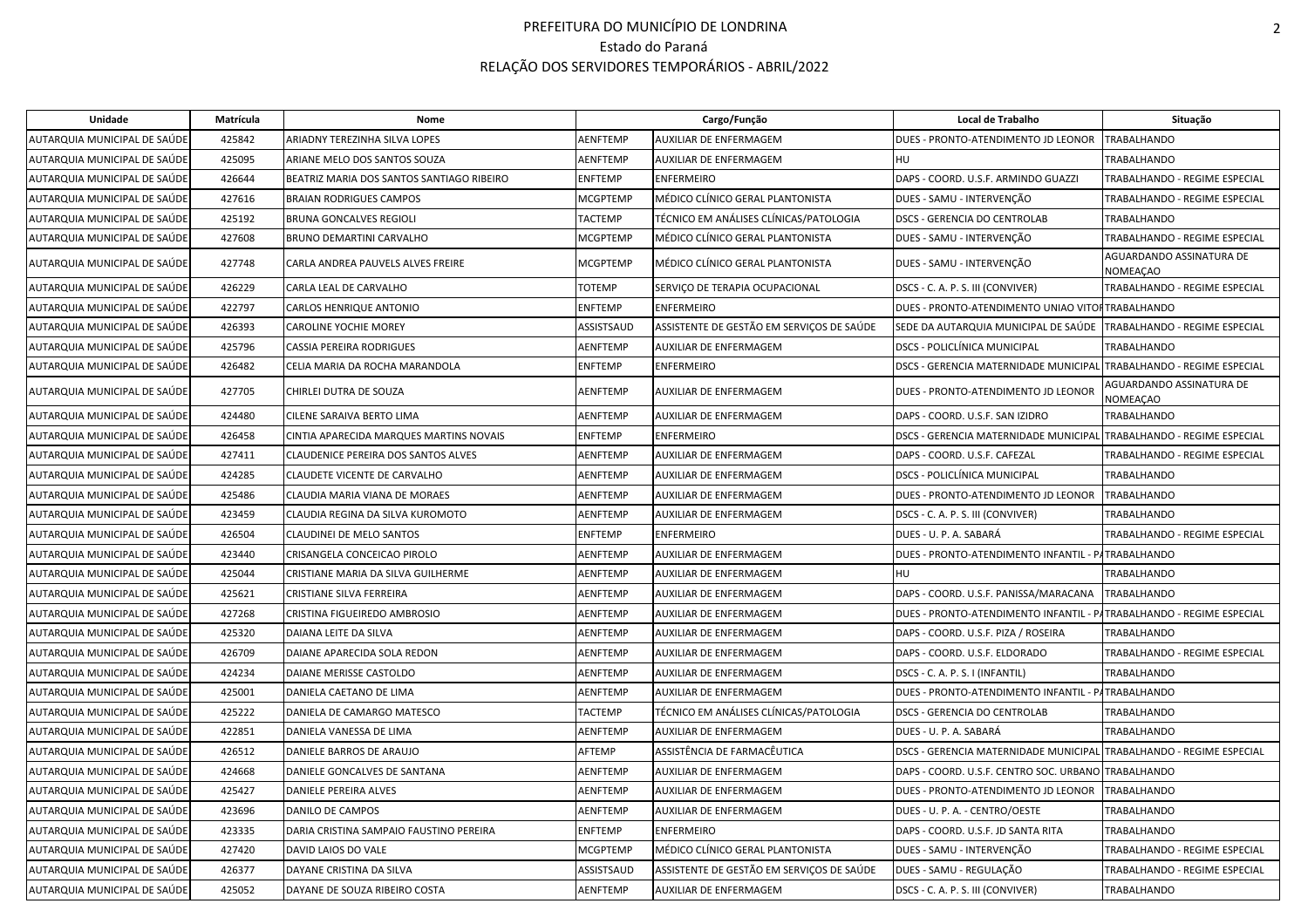| Unidade                      | Matrícula | Nome                                           |                 | Cargo/Função                  | Local de Trabalho                                   | Situação                      |
|------------------------------|-----------|------------------------------------------------|-----------------|-------------------------------|-----------------------------------------------------|-------------------------------|
| AUTARQUIA MUNICIPAL DE SAÚDE | 423734    | DEBORA FARIA SOUZA                             | <b>AENFTEMP</b> | AUXILIAR DE ENFERMAGEM        | DAPS - COORD. U.S.F. PIZA / ROSEIRA                 | TRABALHANDO                   |
| AUTARQUIA MUNICIPAL DE SAÚDE | 424226    | DEBORA FERNANDA SILVA BISTERCO MATIOLLI LONGUI | <b>AENFTEMP</b> | AUXILIAR DE ENFERMAGEM        | DAPS - COORD. U.S.F. CAMPOS VERDES                  | <b>TRABALHANDO</b>            |
| AUTARQUIA MUNICIPAL DE SAÚDE | 425737    | DEBORA GONCALVES DE ALMEIDA                    | <b>ENFTEMP</b>  | <b>ENFERMEIRO</b>             | DUES - SAMU - INTERVENÇÃO                           | <b>TRABALHANDO</b>            |
| AUTARQUIA MUNICIPAL DE SAÚDE | 422800    | DELZIRA ALVES PEREIRA MORAES                   | AENFTEMP        | AUXILIAR DE ENFERMAGEM        | DUES - U. P. A. SABARÁ                              | <b>TRABALHANDO</b>            |
| AUTARQUIA MUNICIPAL DE SAÚDE | 424676    | <b>DENISE BERBICZ GONCALVES</b>                | <b>AENFTEMP</b> | AUXILIAR DE ENFERMAGEM        | <b>CCI - NORTE</b>                                  | <b>TRABALHANDO</b>            |
| AUTARQUIA MUNICIPAL DE SAÚDE | 425923    | DIEGO BONFIM LEDO PINTO                        | <b>ENFTEMP</b>  | <b>ENFERMEIRO</b>             | DUES - U. P. A. - CENTRO/OESTE                      | TRABALHANDO                   |
| AUTARQUIA MUNICIPAL DE SAÚDE | 426849    | DILEA BLANCO DA SILVA                          | <b>AENFTEMP</b> | AUXILIAR DE ENFERMAGEM        | DAPS - COORD. U.S.F. CAFEZAL                        | TRABALHANDO - REGIME ESPECIAL |
| AUTARQUIA MUNICIPAL DE SAÚDE | 426598    | DORIS SAYURI PEREIRA SUZUKI                    | <b>ENFTEMP</b>  | <b>ENFERMEIRO</b>             | DUES - U. P. A. SABARÁ                              | TRABALHANDO - REGIME ESPECIAL |
| AUTARQUIA MUNICIPAL DE SAÚDE | 423599    | DULCINEIA MARIA DA SILVA                       | <b>AENFTEMP</b> | <b>AUXILIAR DE ENFERMAGEM</b> | DAPS - COORD. U.S.F. VIVI XAVIER                    | <b>TRABALHANDO</b>            |
| AUTARQUIA MUNICIPAL DE SAÚDE | 424170    | <b>EDCLEIA MATIOLI</b>                         | <b>AENFTEMP</b> | AUXILIAR DE ENFERMAGEM        | DUES - U. P. A. - CENTRO/OESTE                      | <b>TRABALHANDO</b>            |
| AUTARQUIA MUNICIPAL DE SAÚDE | 423033    | EDILAINE ROBERTO DA SILVA                      | <b>ENFTEMP</b>  | <b>ENFERMEIRO</b>             | DUES - PRONTO-ATENDIMENTO JD LEONOR                 | <b>TRABALHANDO</b>            |
| AUTARQUIA MUNICIPAL DE SAÚDE | 426989    | EDIRSON PEREIRA DA CRUZ                        | <b>AENFTEMP</b> | AUXILIAR DE ENFERMAGEM        | DUES - PRONTO-ATENDIMENTO JD LEONOR                 | TRABALHANDO - REGIME ESPECIAL |
| AUTARQUIA MUNICIPAL DE SAÚDE | 423513    | EDMAR VELOSO MOLARE                            | AENFTEMP        | AUXILIAR DE ENFERMAGEM        | DAPS - COORD. U.S.F. BANDEIRANTES                   | TRABALHANDO                   |
| AUTARQUIA MUNICIPAL DE SAÚDE | 424501    | EDNA FERREIRA DOS SANTOS                       | AENFTEMP        | AUXILIAR DE ENFERMAGEM        | DAPS - COORD. U.S.F. CHEFE NEWTON                   | <b>TRABALHANDO</b>            |
| AUTARQUIA MUNICIPAL DE SAÚDE | 426415    | ELAINE ALVES PEREIRA                           | <b>ENFTEMP</b>  | <b>ENFERMEIRO</b>             | DAPS - COORD. U.S.F. JD SANTA RITA                  | TRABALHANDO - REGIME ESPECIAL |
| AUTARQUIA MUNICIPAL DE SAÚDE | 427110    | ELAINE CRISTINA DA SILVA                       | <b>AENFTEMP</b> | AUXILIAR DE ENFERMAGEM        | DUES - U. P. A. - CENTRO/OESTE                      | TRABALHANDO - REGIME ESPECIAL |
| AUTARQUIA MUNICIPAL DE SAÚDE | 423858    | ELAINE CRISTINE NEVES ALVES DE MELLO           | <b>AENFTEMP</b> | AUXILIAR DE ENFERMAGEM        | DAPS - COORD. U.S.F. GUANABARA                      | TRABALHANDO                   |
| AUTARQUIA MUNICIPAL DE SAÚDE | 426075    | ELEN DE FATIMA REIS                            | <b>ENFTEMP</b>  | <b>ENFERMEIRO</b>             | DUES - PRONTO-ATENDIMENTO INFANTIL - PATRABALHANDO  |                               |
| AUTARQUIA MUNICIPAL DE SAÚDE | 424374    | ELIANA SOARES BASSO                            | <b>AENFTEMP</b> | AUXILIAR DE ENFERMAGEM        | DAPS - COORD. U.S.F. DISTRITO DE WARTA              | <b>TRABALHANDO</b>            |
| AUTARQUIA MUNICIPAL DE SAÚDE | 426105    | ELIANE DE SOUZA                                | <b>AENFTEMP</b> | AUXILIAR DE ENFERMAGEM        | DAPS - COORD. U.S.F. CENTRO SOC. URBANO TRABALHANDO |                               |
| AUTARQUIA MUNICIPAL DE SAÚDE | 427349    | ELIANE HONORATO                                | <b>AENFTEMP</b> | AUXILIAR DE ENFERMAGEM        | DAPS - CONSULTÓRIO DE RUA                           | TRABALHANDO - REGIME ESPECIAL |
| AUTARQUIA MUNICIPAL DE SAÚDE | 424463    | ELISABETE BASSO DE OLIVEIRA                    | <b>AENFTEMP</b> | AUXILIAR DE ENFERMAGEM        | DAPS - COORD. U.S.F. PANISSA/MARACANA               | <b>TRABALHANDO</b>            |
| AUTARQUIA MUNICIPAL DE SAÚDE | 423971    | ELISANGELA FERREIRA DOS SANTOS DA SILVA        | <b>AENFTEMP</b> | AUXILIAR DE ENFERMAGEM        | <b>HU</b>                                           | TRABALHANDO                   |
| AUTARQUIA MUNICIPAL DE SAÚDE | 424978    | ELISANGELA RIBEIRO DOS SANTOS                  | AENFTEMP        | AUXILIAR DE ENFERMAGEM        | HU                                                  | TRABALHANDO                   |
| AUTARQUIA MUNICIPAL DE SAÚDE | 425338    | ELISSANDRA MIZUE VIEIRA                        | AENFTEMP        | AUXILIAR DE ENFERMAGEM        | DAPS - COORD. U.S.F. VILA RICARDO                   | <b>TRABALHANDO</b>            |
| AUTARQUIA MUNICIPAL DE SAÚDE | 427250    | ELIZABETH PEREIRA DA SILVA                     | AENFTEMP        | AUXILIAR DE ENFERMAGEM        | DUES - PRONTO-ATENDIMENTO INFANTIL - P              | TRABALHANDO - REGIME ESPECIAL |
| AUTARQUIA MUNICIPAL DE SAÚDE | 423254    | ELIZANDRA CELINA DOS SANTOS SANTINON           | <b>ENFTEMP</b>  | <b>ENFERMEIRO</b>             | HU                                                  | <b>TRABALHANDO</b>            |
| AUTARQUIA MUNICIPAL DE SAÚDE | 424579    | ELIZANDRA MARIA DOS SANTOS GONCALVES           | <b>AENFTEMP</b> | AUXILIAR DE ENFERMAGEM        | HU                                                  | <b>TRABALHANDO</b>            |
| AUTARQUIA MUNICIPAL DE SAÚDE | 426997    | <b>ELIZIANE MENDES</b>                         | AENFTEMP        | AUXILIAR DE ENFERMAGEM        | DUES - U. P. A. SABARÁ                              | TRABALHANDO - REGIME ESPECIAL |
| AUTARQUIA MUNICIPAL DE SAÚDE | 424056    | ELIZIETE DE FATIMA GERALDO NEVES               | <b>ENFTEMP</b>  | <b>ENFERMEIRO</b>             | DAPS - COORD. U.S.F. PANISSA/MARACANA               | <b>TRABALHANDO</b>            |
| AUTARQUIA MUNICIPAL DE SAÚDE | 426024    | ELTON ALEX ARRUDA PENTE                        | AENFTEMP        | AUXILIAR DE ENFERMAGEM        | DAPS - COORD, U.S.F. GUANABARA                      | <b>TRABALHANDO</b>            |
| AUTARQUIA MUNICIPAL DE SAÚDE | 427039    | ELZA FERNANDES DA SILVA ZANATTO                | AENFTEMP        | AUXILIAR DE ENFERMAGEM        | DAPS - COORD. U.S.F. PARIGOT DE SOUZA               | TRABALHANDO - REGIME ESPECIAL |
| AUTARQUIA MUNICIPAL DE SAÚDE | 427284    | ELZIRA DA SILVA CAMILO                         | <b>AENFTEMP</b> | AUXILIAR DE ENFERMAGEM        | DUES - U. P. A. - CENTRO/OESTE                      | TRABALHANDO - REGIME ESPECIAL |
| AUTARQUIA MUNICIPAL DE SAÚDE | 426032    | EMERSON BARBOSA QUINTANILHA                    | <b>AENFTEMP</b> | AUXILIAR DE ENFERMAGEM        | DAPS - COORD. U.S.F. MILTON GAVETTI                 | <b>TRABALHANDO</b>            |
| AUTARQUIA MUNICIPAL DE SAÚDE | 425494    | ENEDINA CAMILA DIONIZIO                        | <b>AENFTEMP</b> | AUXILIAR DE ENFERMAGEM        | DUES - PRONTO-ATENDIMENTO JD LEONOR                 | <b>TRABALHANDO</b>            |
| AUTARQUIA MUNICIPAL DE SAÚDE | 427098    | ENY APARECIDA SILVA HARTMANN                   | <b>AENFTEMP</b> | AUXILIAR DE ENFERMAGEM        | DSCS - C. A. P. S. III (CONVIVER)                   | TRABALHANDO - REGIME ESPECIAL |
| AUTARQUIA MUNICIPAL DE SAÚDE | 423530    | ERICA APARECIDA DOS SANTOS                     | AENFTEMP        | AUXILIAR DE ENFERMAGEM        | HU                                                  | <b>TRABALHANDO</b>            |
| AUTARQUIA MUNICIPAL DE SAÚDE | 426610    | ERIKA FERMINO TUDISCO DE CARVALHO              | <b>ENFTEMP</b>  | <b>ENFERMEIRO</b>             | <b>CCI - NORTE</b>                                  | TRABALHANDO - REGIME ESPECIAL |
| AUTARQUIA MUNICIPAL DE SAÚDE | 423203    | ERIKA FRANCIELE FERREIRA                       | <b>AENFTEMP</b> | AUXILIAR DE ENFERMAGEM        | DAPS - COORD. U.S.F. PARIGOT DE SOUZA               | TRABALHANDO                   |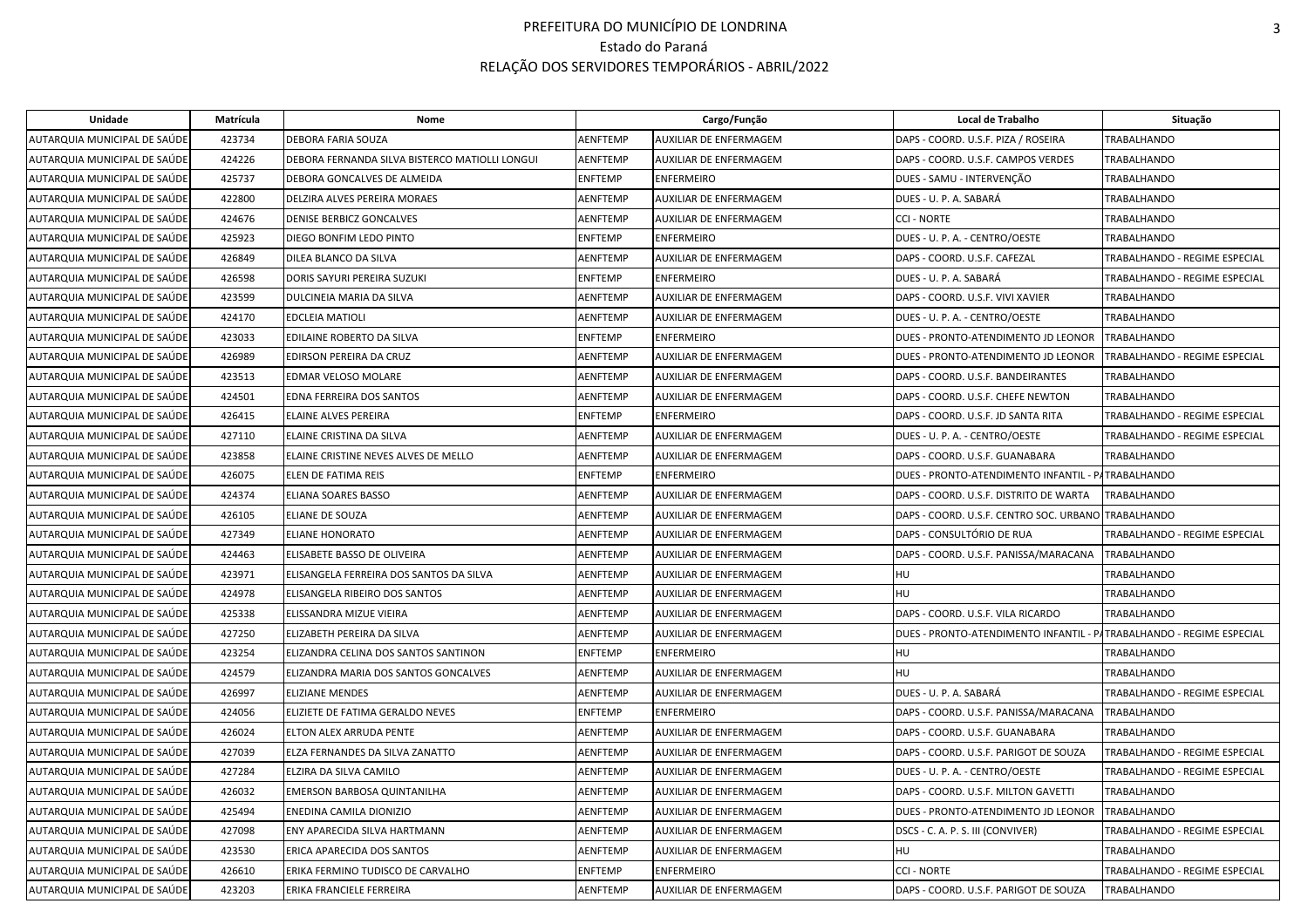| Unidade                      | Matrícula | Nome                                  |                 | Cargo/Função                              | Local de Trabalho                                                     | Situação                                    |
|------------------------------|-----------|---------------------------------------|-----------------|-------------------------------------------|-----------------------------------------------------------------------|---------------------------------------------|
| AUTARQUIA MUNICIPAL DE SAÚDE | 422967    | ERIVELTON APARECIDO DOMINGUES RAMOS   | <b>ENFTEMP</b>  | <b>ENFERMEIRO</b>                         | DUES - U. P. A. - CENTRO/OESTE                                        | TRABALHANDO                                 |
| AUTARQUIA MUNICIPAL DE SAÚDE | 426725    | <b>ESTER PEZZOTTI</b>                 | AENFTEMP        | AUXILIAR DE ENFERMAGEM                    | DAPS - COORD. U.S.F. SAN IZIDRO                                       | TRABALHANDO - REGIME ESPECIAL               |
| AUTARQUIA MUNICIPAL DE SAÚDE | 426741    | EUDETE APARECIDA PICOLOTO             | AENFTEMP        | AUXILIAR DE ENFERMAGEM                    | DUES - U. P. A. SABARÁ                                                | TRABALHANDO - REGIME ESPECIAL               |
| AUTARQUIA MUNICIPAL DE SAÚDE | 427683    | EVA DE CARVALHO RODRIGUES             | <b>AENFTEMP</b> | AUXILIAR DE ENFERMAGEM                    | DAPS - COORD. U.S.F. AQUILES                                          | AGUARDANDO ASSINATURA DE<br>NOMEAÇAO        |
| AUTARQUIA MUNICIPAL DE SAÚDE | 425800    | FABIANA HELENA DA SILVA GONCALVES     | <b>ENFTEMP</b>  | <b>ENFERMEIRO</b>                         | DSCS - GERENCIA MATERNIDADE MUNICIPAL TRABALHANDO                     |                                             |
| AUTARQUIA MUNICIPAL DE SAÚDE | 426920    | FABIANNE GOBATO DE MOURA              | AENFTEMP        | AUXILIAR DE ENFERMAGEM                    | DUES - PRONTO-ATENDIMENTO INFANTIL - PATRABALHANDO - REGIME ESPECIAL  |                                             |
| AUTARQUIA MUNICIPAL DE SAÚDE | 422738    | FABIO ALEXANDRO DA COSTA              | <b>ENFTEMP</b>  | <b>ENFERMEIRO</b>                         | DUES - U. P. A. SABARA                                                | <b>TRABALHANDO</b>                          |
| AUTARQUIA MUNICIPAL DE SAÚDE | 426091    | FATIMA CRISTINA FLORENTINO PINHEIRO   | ASSISTSAUD      | ASSISTENTE DE GESTÃO EM SERVIÇOS DE SAÚDE | DUES - U. P. A. SABARÁ                                                | TRABALHANDO                                 |
| AUTARQUIA MUNICIPAL DE SAÚDE | 424854    | <b>FELIPE ATOS FARIA</b>              | AENFTEMP        | AUXILIAR DE ENFERMAGEM                    | HU                                                                    | TRABALHANDO                                 |
| AUTARQUIA MUNICIPAL DE SAÚDE | 427357    | FELIPE CAPRARO COLLADO                | <b>MCGPTEMP</b> | MÉDICO CLÍNICO GERAL PLANTONISTA          | DUES - SAMU - INTERVENÇÃO                                             | TRABALHANDO - REGIME ESPECIAL               |
| AUTARQUIA MUNICIPAL DE SAÚDE | 427497    | FERNANDA CUNHA RENNO                  | <b>MCGPTEMP</b> | MÉDICO CLÍNICO GERAL PLANTONISTA          | DUES - SAMU - INTERVENÇÃO                                             | TRABALHANDO - REGIME ESPECIAL               |
| AUTARQUIA MUNICIPAL DE SAÚDE | 424064    | FERNANDA GOMES BOSSONE                | <b>AENFTEMP</b> | AUXILIAR DE ENFERMAGEM                    | DAPS - COORD. U.S.F. SAN IZIDRO                                       | TRABALHANDO                                 |
| AUTARQUIA MUNICIPAL DE SAÚDE | 427667    | FERNANDA RIBEIRO PETRUCI              | <b>ENFTEMP</b>  | <b>ENFERMEIRO</b>                         | DUES - U. P. A. - CENTRO/OESTE                                        | AGUARDANDO ASSINATURA DE<br><b>NOMEAÇAO</b> |
| AUTARQUIA MUNICIPAL DE SAÚDE | 425397    | FERNANDA VALERIA SANTOS DA SILVA      | <b>AENFTEMP</b> | AUXILIAR DE ENFERMAGEM                    | DUES - PRONTO-ATENDIMENTO JD LEONOR                                   | <b>TRABALHANDO</b>                          |
| AUTARQUIA MUNICIPAL DE SAÚDE | 426121    | FERNANDO MALAQUIAS DE SOUZA           | <b>AENFTEMP</b> | AUXILIAR DE ENFERMAGEM                    | DUES - U. P. A. SABARÁ                                                | <b>TRABALHANDO</b>                          |
| AUTARQUIA MUNICIPAL DE SAÚDE | 422770    | <b>FRANCIELE DINIS RIBEIRO</b>        | <b>ENFTEMP</b>  | <b>ENFERMEIRO</b>                         | DUES - U. P. A. - CENTRO/OESTE                                        | <b>TRABALHANDO</b>                          |
| AUTARQUIA MUNICIPAL DE SAÚDE | 423840    | FRANCIELE FELIX DE CAMPOS SUGAWARA    | AENFTEMP        | <b>AUXILIAR DE ENFERMAGEM</b>             | HU                                                                    | <b>TRABALHANDO</b>                          |
| AUTARQUIA MUNICIPAL DE SAÚDE | 426750    | FRANCIELE REGINA DE SOUZA GONCALVES   | <b>AENFTEMP</b> | AUXILIAR DE ENFERMAGEM                    | DUES - U. P. A. SABARÁ                                                | TRABALHANDO - REGIME ESPECIAL               |
| AUTARQUIA MUNICIPAL DE SAÚDE | 424617    | FRANCIELLY MARQUES DE SOUZA SILVA     | AENFTEMP        | AUXILIAR DE ENFERMAGEM                    | DUES - U. P. A. SABARÁ                                                | TRABALHANDO                                 |
| AUTARQUIA MUNICIPAL DE SAÚDE | 424641    | FRANCYELLE CALEFI MARTINS PERRI       | AENFTEMP        | AUXILIAR DE ENFERMAGEM                    | DUES - PRONTO-ATENDIMENTO JD LEONOR                                   | <b>TRABALHANDO</b>                          |
| AUTARQUIA MUNICIPAL DE SAÚDE | 423076    | GABRIELA MAIA CORZANEGO               | <b>ENFTEMP</b>  | ENFERMEIRO                                | DAPS - COORD. U.S.F. CABO FRIO/IMAGAWA                                | <b>TRABALHANDO</b>                          |
| AUTARQUIA MUNICIPAL DE SAÚDE | 424366    | GEAN ANDRE ARAUJO DE SOUZA            | <b>AENFTEMP</b> | AUXILIAR DE ENFERMAGEM                    | DUES - U. P. A. SABARÁ                                                | TRABALHANDO                                 |
| AUTARQUIA MUNICIPAL DE SAÚDE | 426210    | GENIELA LOPES SOLANO LELIS            | TOTEMP          | SERVIÇO DE TERAPIA OCUPACIONAL            | DSCS - C. A. P. S. AD (ÁLCOOL E DROGAS)                               | TRABALHANDO - REGIME ESPECIAL               |
| AUTARQUIA MUNICIPAL DE SAÚDE | 426962    | <b>GERALDO ALEX RAMOS</b>             | <b>AENFTEMP</b> | AUXILIAR DE ENFERMAGEM                    | DUES - U. P. A. SABARÁ                                                | TRABALHANDO - REGIME ESPECIAL               |
| AUTARQUIA MUNICIPAL DE SAÚDE | 425419    | GIOVANNI FRANCESCO NEGRI              | AENFTEMP        | AUXILIAR DE ENFERMAGEM                    | DUES - PRONTO-ATENDIMENTO JD LEONOR                                   | <b>TRABALHANDO</b>                          |
| AUTARQUIA MUNICIPAL DE SAÚDE | 423084    | GISELE NEGRAO PAES DE CARVALHO        | <b>ENFTEMP</b>  | ENFERMEIRO                                | HU                                                                    | <b>TRABALHANDO</b>                          |
| AUTARQUIA MUNICIPAL DE SAÚDE | 426296    | GISLAINE BENEDITA DOS SANTOS SILVA    | AFTEMP          | ASSISTÊNCIA DE FARMACÊUTICA               | DLMS - FARMACIA MUNICIPAL                                             | TRABALHANDO - REGIME ESPECIAL               |
| AUTARQUIA MUNICIPAL DE SAÚDE | 425940    | GISLAINE DE OLIVEIRA DOS SANTOS COSTA | ASSISTSAUD      | ASSISTENTE DE GESTÃO EM SERVIÇOS DE SAÚDE | DUES - PRONTO-ATENDIMENTO UNIAO VITOHTRABALHANDO                      |                                             |
| AUTARQUIA MUNICIPAL DE SAÚDE | 427276    | GISLAINE LEITE GALVAO DE SOUZA        | AENFTEMP        | AUXILIAR DE ENFERMAGEM                    | DUES - PRONTO-ATENDIMENTO UNIAO VITOFTRABALHANDO - REGIME ESPECIAL    |                                             |
| AUTARQUIA MUNICIPAL DE SAÚDE | 423157    | <b>GISLAINE RODRIGUES DOS SANTOS</b>  | AENFTEMP        | AUXILIAR DE ENFERMAGEM                    | DAPS - COORD. U.S.F. LERROVILLE                                       | TRABALHANDO                                 |
| AUTARQUIA MUNICIPAL DE SAÚDE | 427160    | <b>GLAYCE MARCELA NEGRI</b>           | AENFTEMP        | AUXILIAR DE ENFERMAGEM                    | DAPS - COORD. U.S.F. CAFEZAL                                          | TRABALHANDO - REGIME ESPECIAL               |
| AUTARQUIA MUNICIPAL DE SAÚDE | 426490    | <b>GLIVANIA DE SOUZA</b>              | <b>ENFTEMP</b>  | <b>ENFERMEIRO</b>                         | DUES - SAMU - INTERVENÇÃO                                             | TRABALHANDO - REGIME ESPECIAL               |
| AUTARQUIA MUNICIPAL DE SAÚDE | 426768    | GRACIETE MARIA DE OLIVEIRA DONDA      | <b>AENFTEMP</b> | AUXILIAR DE ENFERMAGEM                    | DAPS - COORD. U.S.F. MR THOMAS                                        | TRABALHANDO - REGIME ESPECIAL               |
| AUTARQUIA MUNICIPAL DE SAÚDE | 426776    | <b>GRASIELA ANGELI</b>                | <b>AENFTEMP</b> | AUXILIAR DE ENFERMAGEM                    | DUES - U. P. A. SABARA                                                | TRABALHANDO - REGIME ESPECIAL               |
| AUTARQUIA MUNICIPAL DE SAÚDE | 426261    | <b>GUILHERME GARCIA</b>               | <b>MVTEMP</b>   | MÉDICO VETERINÁRIO                        | DVS - GERENCIA VIGILÂNCIA SANITÁRIA                                   | TRABALHANDO - REGIME ESPECIAL               |
| AUTARQUIA MUNICIPAL DE SAÚDE | 426334    | <b>GUSTAVO DE OLIVEIRA GARCIA</b>     | ASSISTSAUD      | ASSISTENTE DE GESTÃO EM SERVIÇOS DE SAÚDE | DAPS - DIR. DE ATENÇÃO PRIMÁRIA A SAÚDE TRABALHANDO - REGIME ESPECIAL |                                             |
| AUTARQUIA MUNICIPAL DE SAÚDE | 426407    | HEBER JOSE DOS SANTOS                 | <b>ENFTEMP</b>  | <b>ENFERMEIRO</b>                         | DAPS - COORD. U.S.F. PANISSA/MARACANA                                 | TRABALHANDO - REGIME ESPECIAL               |
| AUTARQUIA MUNICIPAL DE SAÚDE | 423424    | HELARIA FERNANDA LUCINDA COSTA        | <b>AENFTEMP</b> | AUXILIAR DE ENFERMAGEM                    | DAPS - COORD. U.S.F. ARMINDO GUAZZI                                   | TRABALHANDO                                 |
|                              |           |                                       |                 |                                           |                                                                       |                                             |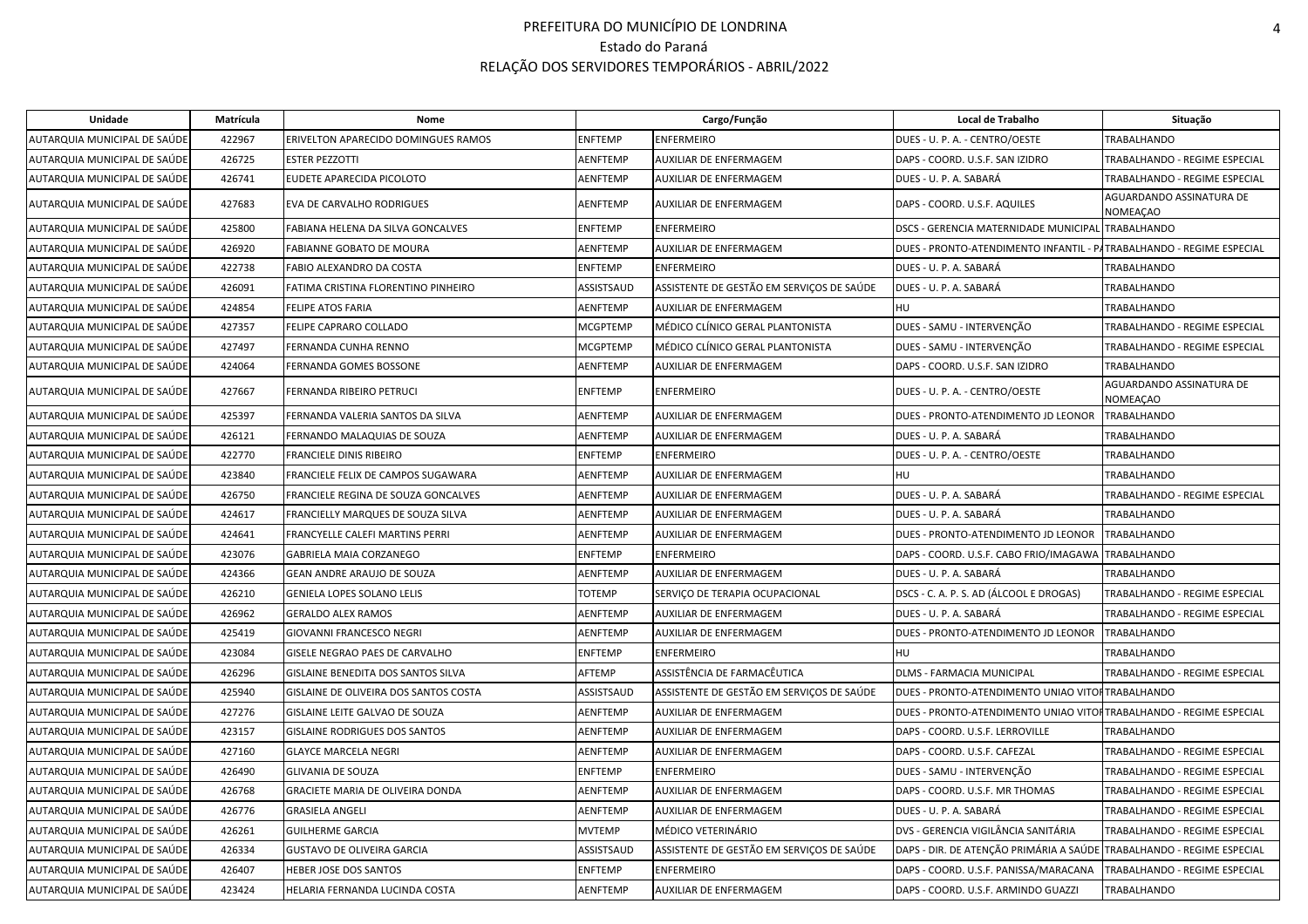| Unidade                      | Matrícula | Nome                                 |                 | Cargo/Função                              | Local de Trabalho                                                    | Situação                                    |
|------------------------------|-----------|--------------------------------------|-----------------|-------------------------------------------|----------------------------------------------------------------------|---------------------------------------------|
| AUTARQUIA MUNICIPAL DE SAÚDE | 427136    | HELENICE ARAUJO                      | AENFTEMP        | AUXILIAR DE ENFERMAGEM                    | DUES - PRONTO-ATENDIMENTO JD LEONOR                                  | TRABALHANDO - REGIME ESPECIAL               |
| AUTARQUIA MUNICIPAL DE SAÚDE | 427691    | HELGA TREVIZAN                       | <b>AENFTEMP</b> | AUXILIAR DE ENFERMAGEM                    | DAPS - COORD. U.S.F. SANTIAGO                                        | AGUARDANDO ASSINATURA DE<br><b>NOMEAÇAO</b> |
| AUTARQUIA MUNICIPAL DE SAÚDE | 427489    | HELTON COLOGNESI GAMA                | <b>ENFTEMP</b>  | <b>ENFERMEIRO</b>                         | DUES - SAMU - INTERVENÇÃO                                            | TRABALHANDO - REGIME ESPECIAL               |
| AUTARQUIA MUNICIPAL DE SAÚDE | 423327    | HENRIQUE FERNANDO DE MATTOS          | <b>ENFTEMP</b>  | <b>ENFERMEIRO</b>                         | DAPS - COORD. U.S.F. ITAPOA                                          | TRABALHANDO                                 |
| AUTARQUIA MUNICIPAL DE SAÚDE | 423386    | LDA DE LIMA ORTEGA                   | ASSISTSAUD      | ASSISTENTE DE GESTÃO EM SERVIÇOS DE SAÚDE | DAPS - COORD. U.S.F. CLAIR AP. PAVAN                                 | TRABALHANDO                                 |
| AUTARQUIA MUNICIPAL DE SAÚDE | 424625    | IONE CAMILA MACIEL                   | <b>ENFTEMP</b>  | <b>ENFERMEIRO</b>                         | DUES - PRONTO-ATENDIMENTO UNIAO VITOFTRABALHANDO                     |                                             |
| AUTARQUIA MUNICIPAL DE SAÚDE | 424196    | ISABELA GONCALVES ZANIN              | <b>AENFTEMP</b> | AUXILIAR DE ENFERMAGEM                    | DUES - PRONTO-ATENDIMENTO INFANTIL - PATRABALHANDO                   |                                             |
| AUTARQUIA MUNICIPAL DE SAÚDE | 426970    | ISABELA SOUZA DE CARVALHO            | <b>AENFTEMP</b> | AUXILIAR DE ENFERMAGEM                    | DAPS - COORD. U.S.F. ELDORADO                                        | TRABALHANDO - REGIME ESPECIAL               |
| AUTARQUIA MUNICIPAL DE SAÚDE | 426660    | IVAN DE OLIVEIRA                     | AENFTEMP        | AUXILIAR DE ENFERMAGEM                    | DUES - U. P. A. SABARÁ                                               | TRABALHANDO - REGIME ESPECIAL               |
| AUTARQUIA MUNICIPAL DE SAÚDE | 424072    | IVONE BANDEIRA DE CASTRO             | AENFTEMP        | AUXILIAR DE ENFERMAGEM                    | CCI - NORTE                                                          | TRABALHANDO                                 |
| AUTARQUIA MUNICIPAL DE SAÚDE | 427721    | IVONETE APARECIDA CARVALHO CARNEIRO  | AENFTEMP        | AUXILIAR DE ENFERMAGEM                    | DUES - PRONTO-ATENDIMENTO MARIA CECI                                 | AGUARDANDO ASSINATURA DE<br>NOMEAÇAO        |
| AUTARQUIA MUNICIPAL DE SAÚDE | 424609    | JACIRA CORDEIRO DE OLIVEIRA          | <b>ENFTEMP</b>  | <b>ENFERMEIRO</b>                         | HU                                                                   | TRABALHANDO                                 |
| AUTARQUIA MUNICIPAL DE SAÚDE | 425591    | JACKELINE ROSA DA SILVA              | AENFTEMP        | AUXILIAR DE ENFERMAGEM                    | DUES - PRONTO-ATENDIMENTO JD LEONOR                                  | <b>TRABALHANDO</b>                          |
| AUTARQUIA MUNICIPAL DE SAÚDE | 427500    | JAMILE SANTOS SILVA DO VALE          | <b>MCGPTEMP</b> | MÉDICO CLÍNICO GERAL PLANTONISTA          | DUES - SAMU - INTERVENÇÃO                                            | TRABALHANDO - REGIME ESPECIAL               |
| AUTARQUIA MUNICIPAL DE SAÚDE | 425613    | JANAINA FERNANDA SILVA               | AENFTEMP        | AUXILIAR DE ENFERMAGEM                    | DUES - PRONTO-ATENDIMENTO JD LEONOR                                  | <b>TRABALHANDO</b>                          |
| AUTARQUIA MUNICIPAL DE SAÚDE | 426300    | JANAYNA DINIZ DE OLIVEIRA            | AFTEMP          | ASSISTÊNCIA DE FARMACÊUTICA               | DSCS - GERENCIA MATERNIDADE MUNICIPAI                                | TRABALHANDO - REGIME ESPECIAL               |
| AUTARQUIA MUNICIPAL DE SAÚDE | 426326    | JANETE LEME SEVERINO MARCONATO       | ASSISTSAUD      | ASSISTENTE DE GESTÃO EM SERVIÇOS DE SAÚDE | DSCS - DIR. SERV. COMPL. SAÚDE                                       | TRABALHANDO - REGIME ESPECIAL               |
| AUTARQUIA MUNICIPAL DE SAÚDE | 423831    | JAQUELINE GOMES RODRIGUES            | <b>AENFTEMP</b> | AUXILIAR DE ENFERMAGEM                    | HU                                                                   | TRABALHANDO                                 |
| AUTARQUIA MUNICIPAL DE SAÚDE | 424552    | JAZIEL DOS REIS OLIVEIRA             | AENFTEMP        | AUXILIAR DE ENFERMAGEM                    | HU                                                                   | TRABALHANDO                                 |
| AUTARQUIA MUNICIPAL DE SAÚDE | 427063    | JEINY LIMA DOS SANTOS HAURA          | AENFTEMP        | AUXILIAR DE ENFERMAGEM                    | DUES - PRONTO-ATENDIMENTO INFANTIL - PATRABALHANDO - REGIME ESPECIAL |                                             |
| AUTARQUIA MUNICIPAL DE SAÚDE | 426067    | JENEFFER CRISCIELE FUKUDA ALVES      | <b>ENFTEMP</b>  | ENFERMEIRO                                | DAPS - COORD. U.S.F. PADOVANI                                        | TRABALHANDO                                 |
| AUTARQUIA MUNICIPAL DE SAÚDE | 425087    | JESSICA BIONDE DOS SANTOS FERREIRA   | AENFTEMP        | <b>AUXILIAR DE ENFERMAGEM</b>             | DAPS - COORD. U.S.F. ITAPOA                                          | <b>TRABALHANDO</b>                          |
| AUTARQUIA MUNICIPAL DE SAÚDE | 426857    | JESSICA VASQUEZ DE SOUZA             | AENFTEMP        | AUXILIAR DE ENFERMAGEM                    | DSCS - C. A. P. S. III (CONVIVER)                                    | TRABALHANDO - REGIME ESPECIAL               |
| AUTARQUIA MUNICIPAL DE SAÚDE | 423041    | JOAO RICARDO SALMAZO                 | <b>ENFTEMP</b>  | <b>ENFERMEIRO</b>                         | DAPS - COORD. U.S.F. PANISSA/MARACANA                                | <b>TRABALHANDO</b>                          |
| AUTARQUIA MUNICIPAL DE SAÚDE | 425290    | JOCELEY FIGUEIREDO                   | <b>MPPTEMP</b>  | PEDIATRA PLANTONISTA                      | DUES - PRONTO-ATENDIMENTO INFANTIL - PATRABALHANDO                   |                                             |
| AUTARQUIA MUNICIPAL DE SAÚDE | 426954    | <b>JOES NAIDES LOPES</b>             | AENFTEMP        | AUXILIAR DE ENFERMAGEM                    | DUES - U. P. A. SABARÁ                                               | TRABALHANDO - REGIME ESPECIAL               |
| AUTARQUIA MUNICIPAL DE SAÚDE | 427144    | JOSE MARIA BARBOSA JUNIOR            | AENFTEMP        | AUXILIAR DE ENFERMAGEM                    | DUES - PRONTO-ATENDIMENTO JD LEONOR                                  | TRABALHANDO - REGIME ESPECIAL               |
| AUTARQUIA MUNICIPAL DE SAÚDE | 425915    | JOSELEIA FERRETE CAMARGO             | AENFTEMP        | AUXILIAR DE ENFERMAGEM                    | DUES - PRONTO-ATENDIMENTO JD LEONOR                                  | <b>TRABALHANDO</b>                          |
| AUTARQUIA MUNICIPAL DE SAÚDE | 424404    | JOSIANE APARECIDA DA SILVA           | <b>AENFTEMP</b> | AUXILIAR DE ENFERMAGEM                    | DAPS - COORD. U.S.F. CAMPOS VERDES                                   | TRABALHANDO                                 |
| AUTARQUIA MUNICIPAL DE SAÚDE | 427551    | JOSIANE RIBEIRO DO NASCIMENTO MENDES | AENFTEMP        | AUXILIAR DE ENFERMAGEM                    | DUES - PRONTO-ATENDIMENTO INFANTIL - PATRABALHANDO - REGIME ESPECIAL |                                             |
| AUTARQUIA MUNICIPAL DE SAÚDE | 427004    | JOZIEL AZEVEDO MOREIRA               | AENFTEMP        | AUXILIAR DE ENFERMAGEM                    | <b>CCI - NORTE</b>                                                   | TRABALHANDO - REGIME ESPECIAL               |
| AUTARQUIA MUNICIPAL DE SAÚDE | 423343    | JULIANA DE SOUZA BATISTA SCHEFFER    | <b>ENFTEMP</b>  | <b>ENFERMEIRO</b>                         | DAPS - COORD. U.S.F. ITAPOA                                          | TRABALHANDO                                 |
| AUTARQUIA MUNICIPAL DE SAÚDE | 424560    | <b>JULIANA MAZZETTO</b>              | <b>AENFTEMP</b> | AUXILIAR DE ENFERMAGEM                    | HU                                                                   | TRABALHANDO                                 |
| AUTARQUIA MUNICIPAL DE SAÚDE | 424846    | <b>IULIANA MORAES PERES</b>          | <b>AENFTEMP</b> | AUXILIAR DE ENFERMAGEM                    | DAPS - COORD. U.S.F. PIZA / ROSEIRA                                  | TRABALHANDO                                 |
| AUTARQUIA MUNICIPAL DE SAÚDE | 422916    | JULIANA MORENO FERREIRA MAZZEI       | <b>AENFTEMP</b> | AUXILIAR DE ENFERMAGEM                    | DUES - U. P. A. SABARÁ                                               | TRABALHANDO                                 |
| AUTARQUIA MUNICIPAL DE SAÚDE | 423980    | JULIANO MANOEL SILVA PORTO           | AENFTEMP        | AUXILIAR DE ENFERMAGEM                    | DUES - PRONTO-ATENDIMENTO MARIA CECIL TRABALHANDO                    |                                             |
| AUTARQUIA MUNICIPAL DE SAÚDE | 422835    | JULIET CRISTINA DA SILVA             | <b>AENFTEMP</b> | <b>AUXILIAR DE ENFERMAGEM</b>             | DAPS - COORD. U.S.F. VILA CASONI                                     | <b>TRABALHANDO</b>                          |
| AUTARQUIA MUNICIPAL DE SAÚDE | 427640    | JUSLEY PEREIRA SOARES MUNIZ          | ASSISTSAUD      | ASSISTENTE DE GESTÃO EM SERVIÇOS DE SAÚDE | DUES - U. P. A. - CENTRO/OESTE                                       | TRABALHANDO - REGIME ESPECIAL               |
|                              |           |                                      |                 |                                           |                                                                      |                                             |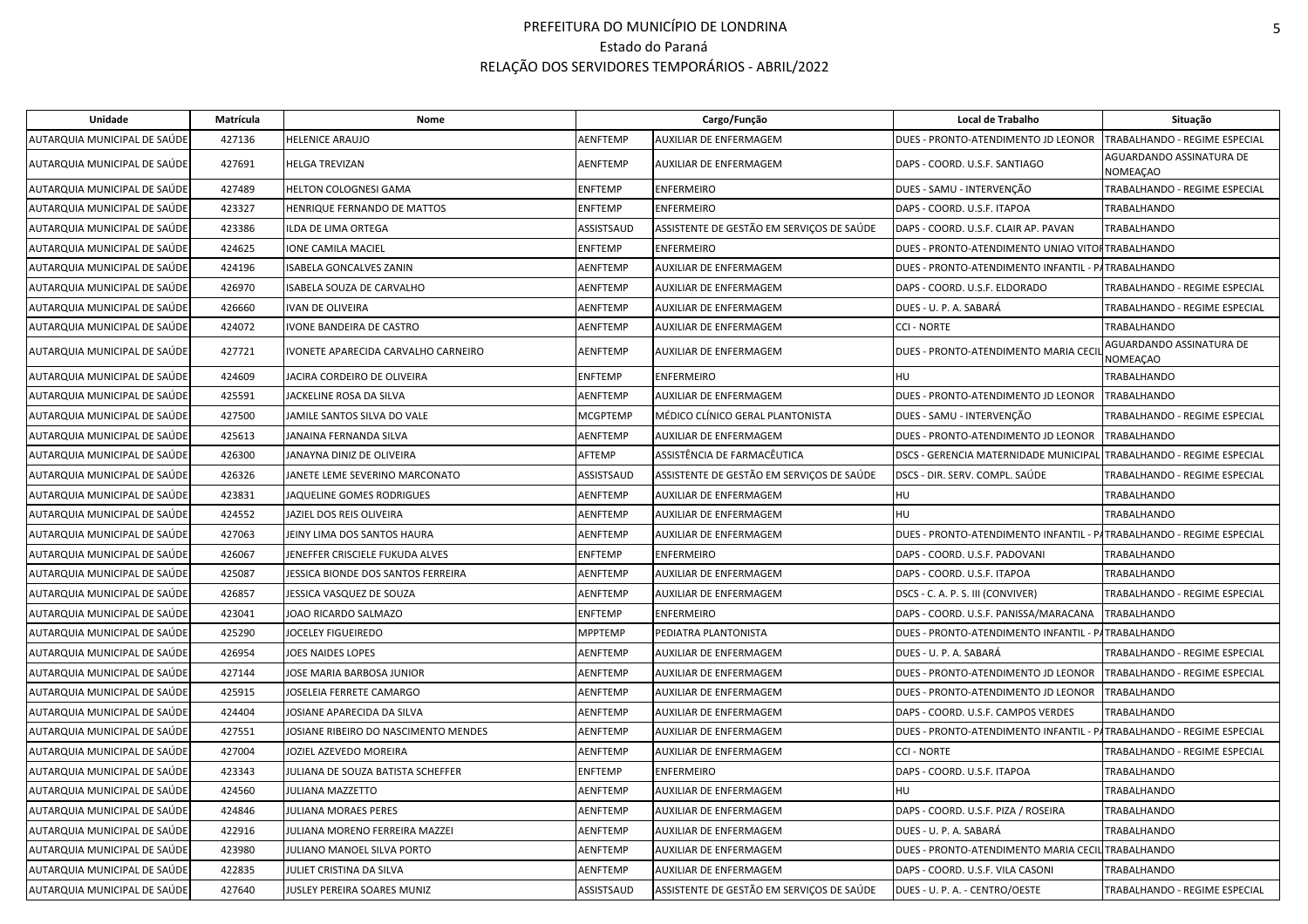| Unidade                      | Matrícula | Nome                              |                 | Cargo/Função                              | Local de Trabalho                                                   | Situação                                    |
|------------------------------|-----------|-----------------------------------|-----------------|-------------------------------------------|---------------------------------------------------------------------|---------------------------------------------|
| AUTARQUIA MUNICIPAL DE SAÚDE | 424943    | KAMILLE OLIVEIRA DE LIMA          | <b>AENFTEMP</b> | AUXILIAR DE ENFERMAGEM                    | DUES - SAMU - INTERVENÇÃO                                           | <b>TRABALHANDO</b>                          |
| AUTARQUIA MUNICIPAL DE SAÚDE | 424919    | KAREEN VASCONCELOS ALVES NERES    | <b>ENFTEMP</b>  | <b>ENFERMEIRO</b>                         | DSCS - GERENCIA MATERNIDADE MUNICIPAL                               | <b>TRABALHANDO</b>                          |
| AUTARQUIA MUNICIPAL DE SAÚDE | 426083    | <b>KAREN THAIS LEONEL</b>         | ASSISTSAUD      | ASSISTENTE DE GESTÃO EM SERVIÇOS DE SAÚDE | DAPS - COORD. U.S.F. VIVI XAVIER                                    | TRABALHANDO                                 |
| AUTARQUIA MUNICIPAL DE SAÚDE | 423475    | KARINA GONCALVES                  | <b>AENFTEMP</b> | <b>AUXILIAR DE ENFERMAGEM</b>             | DUES - U. P. A. - CENTRO/OESTE                                      | <b>TRABALHANDO</b>                          |
| AUTARQUIA MUNICIPAL DE SAÚDE | 425117    | KARINE RUTHES MURARO MEDEIROS     | <b>AENFTEMP</b> | AUXILIAR DE ENFERMAGEM                    | DAPS - COORD. U.S.F. JAMILE DEQUECH                                 | <b>TRABALHANDO</b>                          |
| AUTARQUIA MUNICIPAL DE SAÚDE | 423378    | KATIA CRISTINA SILVA CARDOSO      | ASSISTSAUD      | ASSISTENTE DE GESTÃO EM SERVIÇOS DE SAÚDE | DAPS - COORD DE APOIO SOCIAL                                        | TRABALHANDO                                 |
| AUTARQUIA MUNICIPAL DE SAÚDE | 426288    | KATIA DE SOUZA EUGENIO            | AFTEMP          | ASSISTÊNCIA DE FARMACÊUTICA               | DLMS - FARMACIA MUNICIPAL                                           | TRABALHANDO - REGIME ESPECIAL               |
| AUTARQUIA MUNICIPAL DE SAÚDE | 424650    | KATIA RIBAS LIMA                  | <b>AENFTEMP</b> | AUXILIAR DE ENFERMAGEM                    | <b>HU</b>                                                           | <b>TRABALHANDO</b>                          |
| AUTARQUIA MUNICIPAL DE SAÚDE | 426881    | KEILA JULIANA PASSERI             | AENFTEMP        | AUXILIAR DE ENFERMAGEM                    | DAPS - COORD. U.S.F. GUANABARA                                      | TRABALHANDO - REGIME ESPECIAL               |
| AUTARQUIA MUNICIPAL DE SAÚDE | 423319    | KELLY MIYAZAKI ORTIGOZA           | <b>ENFTEMP</b>  | <b>ENFERMEIRO</b>                         | DAPS - COORD. U.S.F. VILA NOVA                                      | <b>TRABALHANDO</b>                          |
| AUTARQUIA MUNICIPAL DE SAÚDE | 425273    | <b>KESIA MARION SILVA</b>         | AENFTEMP        | AUXILIAR DE ENFERMAGEM                    | DAPS - COORD. U.S.F. VIVI XAVIER                                    | <b>TRABALHANDO</b>                          |
| AUTARQUIA MUNICIPAL DE SAÚDE | 423360    | LARISSA CRISTINA RODRIGUES GASSI  | <b>ENFTEMP</b>  | <b>ENFERMEIRO</b>                         | DAPS - COORD. U.S.F. V BRASIL-JD FLORIDA                            | <b>TRABALHANDO</b>                          |
| AUTARQUIA MUNICIPAL DE SAÚDE | 427594    | LARISSA FERNANDA RIZZARDI         | <b>MCGPTEMP</b> | MÉDICO CLÍNICO GERAL PLANTONISTA          | DUES - SAMU - INTERVENÇÃO                                           | TRABALHANDO - REGIME ESPECIAL               |
| AUTARQUIA MUNICIPAL DE SAÚDE | 427632    | LARISSA MELSO DIAS CORREA         | ASSISTSAUD      | ASSISTENTE DE GESTÃO EM SERVIÇOS DE SAÚDE | <b>DSCS - POLICLÍNICA MUNICIPAL</b>                                 | TRABALHANDO - REGIME ESPECIAL               |
| AUTARQUIA MUNICIPAL DE SAÚDE | 426806    | LAURA APARECIDA VICK              | AENFTEMP        | AUXILIAR DE ENFERMAGEM                    | <b>CCI - NORTE</b>                                                  | TRABALHANDO - REGIME ESPECIAL               |
| AUTARQUIA MUNICIPAL DE SAÚDE | 424153    | EANDRA SALES DA SILVA             | AENFTEMP        | AUXILIAR DE ENFERMAGEM                    | DAPS - COORD. U.S.F. ERNANI M LIMA                                  | TRABALHANDO                                 |
| AUTARQUIA MUNICIPAL DE SAÚDE | 422746    | LEDIANE SANTOS ZANIBONI TAMAYO    | <b>ENFTEMP</b>  | <b>ENFERMEIRO</b>                         | DAPS-COORD.U.S.F MARIA CECILIA                                      | <b>TRABALHANDO</b>                          |
| AUTARQUIA MUNICIPAL DE SAÚDE | 423882    | LEILA APARECIDA DA SILVA          | AENFTEMP        | AUXILIAR DE ENFERMAGEM                    | DAPS - COORD. U.S.F. PAIQUERE                                       | TRABALHANDO                                 |
| AUTARQUIA MUNICIPAL DE SAÚDE | 425257    | LEILA CRISTINA ROSA HOFFMANN      | AENFTEMP        | AUXILIAR DE ENFERMAGEM                    | DUES - PRONTO-ATENDIMENTO INFANTIL - PATRABALHANDO                  |                                             |
| AUTARQUIA MUNICIPAL DE SAÚDE | 424820    | LEILA MARIA NELSON                | <b>AENFTEMP</b> | AUXILIAR DE ENFERMAGEM                    | <b>HU</b>                                                           | TRABALHANDO                                 |
| AUTARQUIA MUNICIPAL DE SAÚDE | 425567    | LEILIANE BATISTA REIS             | <b>AENFTEMP</b> | AUXILIAR DE ENFERMAGEM                    | DUES - PRONTO-ATENDIMENTO JD LEONOR                                 | <b>TRABALHANDO</b>                          |
| AUTARQUIA MUNICIPAL DE SAÚDE | 426903    | LETICIA BUDEL                     | AENFTEMP        | AUXILIAR DE ENFERMAGEM                    | DAPS - COORD. U.S.F. SAN IZIDRO                                     | TRABALHANDO - REGIME ESPECIAL               |
| AUTARQUIA MUNICIPAL DE SAÚDE | 423955    | ETICIA DOS SANTOS PEREIRA         | AENFTEMP        | AUXILIAR DE ENFERMAGEM                    | HU                                                                  | TRABALHANDO                                 |
| AUTARQUIA MUNICIPAL DE SAÚDE | 426628    | LETICIA LIMA COLINETE COSTA       | <b>ENFTEMP</b>  | <b>ENFERMEIRO</b>                         | DUES - PRONTO-ATENDIMENTO UNIAO VITOFITRABALHANDO - REGIME ESPECIAL |                                             |
| AUTARQUIA MUNICIPAL DE SAÚDE | 423548    | LILIAM FABIANE SILVA ALVES        | <b>AENFTEMP</b> | AUXILIAR DE ENFERMAGEM                    | DAPS - COORD. U.S.F. AQUILES                                        | <b>TRABALHANDO</b>                          |
| AUTARQUIA MUNICIPAL DE SAÚDE | 424137    | LILIANE APARECIDA SANTOS DA SILVA | <b>AENFTEMP</b> | AUXILIAR DE ENFERMAGEM                    | DAPS - COORD. U.S.F. LINDOIA                                        | <b>TRABALHANDO</b>                          |
| AUTARQUIA MUNICIPAL DE SAÚDE | 426830    | LIRIAN DOS SANTOS ROSA            | <b>AENFTEMP</b> | AUXILIAR DE ENFERMAGEM                    | DUES - U. P. A. SABARÁ                                              | TRABALHANDO - REGIME ESPECIAL               |
| AUTARQUIA MUNICIPAL DE SAÚDE | 426946    | LOURDES DA CONCEICAO SCHMITT      | <b>AENFTEMP</b> | AUXILIAR DE ENFERMAGEM                    | DSCS - GER.REF.DST/HIV/AIDS/HEP.VIR.TB                              | TRABALHANDO - REGIME ESPECIAL               |
| AUTARQUIA MUNICIPAL DE SAUDE | 427659    | LUANA CRISTINE DOS SANTOS         | <b>ENFTEMP</b>  | <b>ENFERMEIRO</b>                         | DUES - U. P. A. SABARÁ                                              | AGUARDANDO ASSINATURA DE<br><b>NOMEACAO</b> |
| AUTARQUIA MUNICIPAL DE SAÚDE | 426890    | LUANA LILIAN GOLDONI              | ASSISTSAUD      | ASSISTENTE DE GESTÃO EM SERVIÇOS DE SAÚDE | DSCS - C. A. P. S. III (CONVIVER)                                   | TRABALHANDO - REGIME ESPECIAL               |
| AUTARQUIA MUNICIPAL DE SAÚDE | 423963    | LUANA RINALDI ALMEIDA AMADOR      | <b>AENFTEMP</b> | AUXILIAR DE ENFERMAGEM                    | <b>CCI - NORTE</b>                                                  | <b>TRABALHANDO</b>                          |
| AUTARQUIA MUNICIPAL DE SAÚDE | 425125    | LUCI ZAPATA MARTINEZ              | <b>ENFTEMP</b>  | <b>ENFERMEIRO</b>                         | DUES - SAMU - INTERVENÇÃO                                           | TRABALHANDO                                 |
| AUTARQUIA MUNICIPAL DE SAÚDE | 423661    | LUCIANA APARECIDA ALVES           | AENFTEMP        | AUXILIAR DE ENFERMAGEM                    | DAPS - COORD. U.S.F. JOAO PAZ                                       | TRABALHANDO                                 |
| AUTARQUIA MUNICIPAL DE SAÚDE | 426156    | LUCIANA APARECIDA DE AZEVEDO      | <b>PSICTEMP</b> | SERVIÇO DE PSICOLOGIA                     | DSCS - C. A. P. S. AD (ÁLCOOL E DROGAS)                             | TRABALHANDO                                 |
| AUTARQUIA MUNICIPAL DE SAÚDE | 426130    | LUCIANA APARECIDA INACIO BITU     | <b>AENFTEMP</b> | AUXILIAR DE ENFERMAGEM                    | DUES - U. P. A. SABARÁ                                              | TRABALHANDO                                 |
| AUTARQUIA MUNICIPAL DE SAÚDE | 423793    | LUCIANA CLAUDIA RIZZO LIMA        | <b>AENFTEMP</b> | AUXILIAR DE ENFERMAGEM                    | DAPS - COORD. U.S.F. JD TOKIO                                       | <b>TRABALHANDO</b>                          |
| AUTARQUIA MUNICIPAL DE SAÚDE | 427080    | LUCIANA ROSA MIGUEL MOREIRA       | AENFTEMP        | AUXILIAR DE ENFERMAGEM                    | DAPS - COORD. U.S.F. VIVI XAVIER                                    | TRABALHANDO - REGIME ESPECIAL               |
| AUTARQUIA MUNICIPAL DE SAÚDE | 426202    | LUCIANDRA KERSTING MIGUEL         | <b>TOTEMP</b>   | SERVIÇO DE TERAPIA OCUPACIONAL            | DSCS - C. A. P. S. I (INFANTIL)                                     | TRABALHANDO - REGIME ESPECIAL               |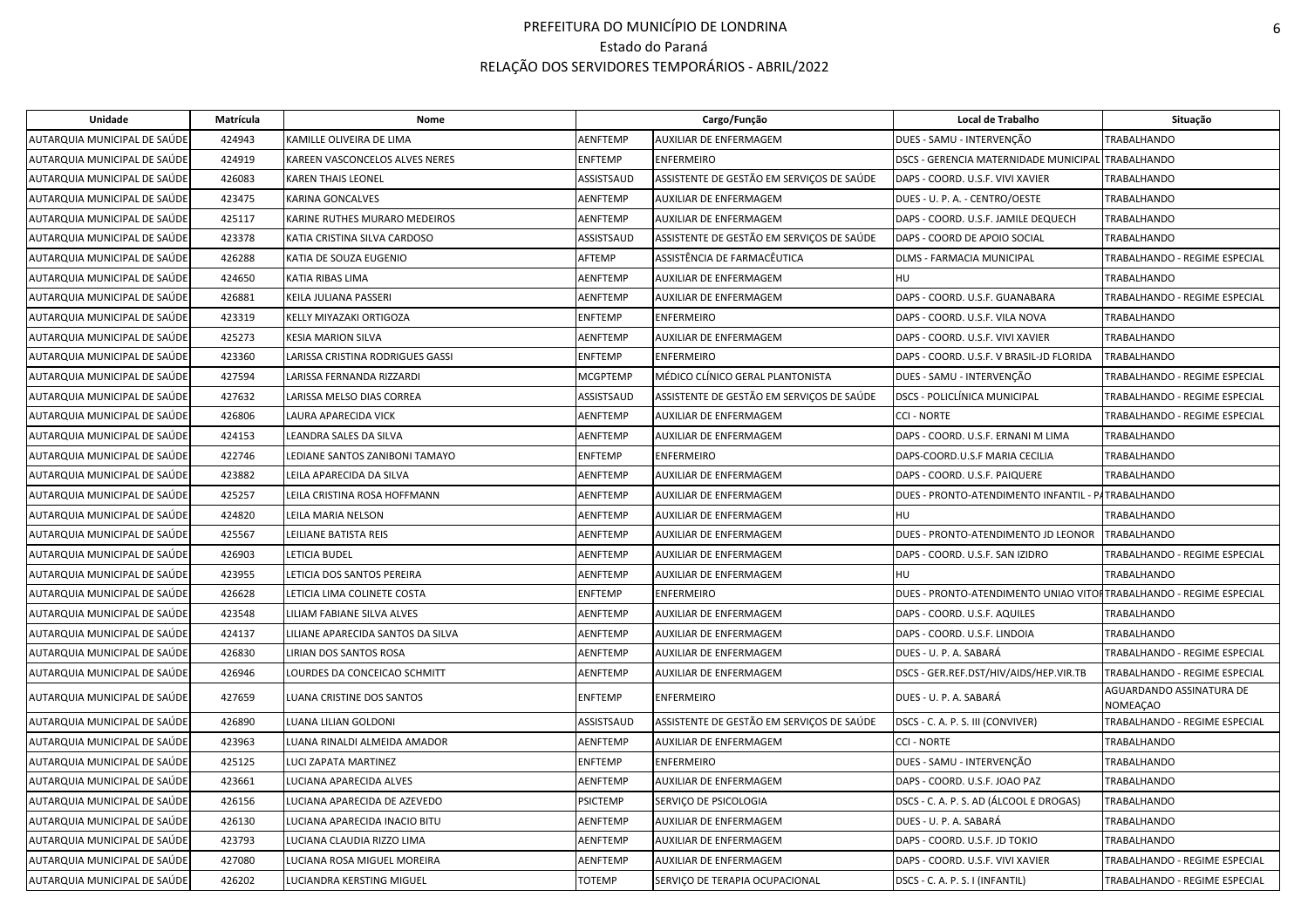| Unidade                      | Matrícula | Nome                                    |                 | Cargo/Função                            | Local de Trabalho                                                     | Situação                      |
|------------------------------|-----------|-----------------------------------------|-----------------|-----------------------------------------|-----------------------------------------------------------------------|-------------------------------|
| AUTARQUIA MUNICIPAL DE SAÚDE | 425214    | LUCIANO DA SILVEIRA                     | <b>TACTEMP</b>  | TÉCNICO EM ANÁLISES CLÍNICAS/PATOLOGIA  | <b>DSCS - GERENCIA DO CENTROLAB</b>                                   | <b>TRABALHANDO</b>            |
| AUTARQUIA MUNICIPAL DE SAÚDE | 425109    | LUCIANO FIASQUE                         | <b>AENFTEMP</b> | AUXILIAR DE ENFERMAGEM                  | <b>HU</b>                                                             | <b>TRABALHANDO</b>            |
| AUTARQUIA MUNICIPAL DE SAÚDE | 427454    | LUCIANO STORTE FARIA                    | AFTEMP          | ASSISTÊNCIA DE FARMACÊUTICA             | <b>DLMS - FARMACIA MUNICIPAL</b>                                      | TRABALHANDO - REGIME ESPECIAL |
| AUTARQUIA MUNICIPAL DE SAÚDE | 427209    | LUCILENE DA SILVA DE SOUZA              | <b>AENFTEMP</b> | AUXILIAR DE ENFERMAGEM                  | DAPS - COORD. U.S.F. BANDEIRANTES                                     | TRABALHANDO - REGIME ESPECIAL |
| AUTARQUIA MUNICIPAL DE SAÚDE | 424935    | LUCILENE PEREIRA SOARES DE OLIVEIRA     | <b>ENFTEMP</b>  | <b>ENFERMEIRO</b>                       | DAPS - COORD. U.S.F. PIZA / ROSEIRA                                   | TRABALHANDO                   |
| AUTARQUIA MUNICIPAL DE SAÚDE | 425184    | LUCILIA MEDINA FERREIRA DA SILVA        | <b>TACTEMP</b>  | TÉCNICO EM ANÁLISES CLÍNICAS/PATOLOGIA  | <b>DSCS - GERENCIA DO CENTROLAB</b>                                   | <b>TRABALHANDO</b>            |
| AUTARQUIA MUNICIPAL DE SAÚDE | 427586    | LUCIMAR ADILSON TOMAZ                   | <b>AENFTEMP</b> | AUXILIAR DE ENFERMAGEM                  | DUES - PRONTO-ATENDIMENTO INFANTIL - PATRABALHANDO - REGIME ESPECIAL  |                               |
| AUTARQUIA MUNICIPAL DE SAÚDE | 425133    | LUCIMARA DA SILVA DE PAULA              | AENFTEMP        | <b>AUXILIAR DE ENFERMAGEM</b>           | DSCS - GERENCIA MATERNIDADE MUNICIPAL TRABALHANDO                     |                               |
| AUTARQUIA MUNICIPAL DE SAÚDE | 424021    | LUCIMARA GOMES DA SILVA AUGUSTO         | <b>ENFTEMP</b>  | <b>ENFERMEIRO</b>                       | DAPS - COORD. U.S.F. JARDIM DO SOL                                    | TRABALHANDO                   |
| AUTARQUIA MUNICIPAL DE SAÚDE | 422940    | LUCINEIA ALVES DOS SANTOS               | <b>AENFTEMP</b> | AUXILIAR DE ENFERMAGEM                  | DUES - U. P. A. SABARÁ                                                | TRABALHANDO                   |
| AUTARQUIA MUNICIPAL DE SAÚDE | 425281    | LUCINEIA DE FREITAS                     | AENFTEMP        | AUXILIAR DE ENFERMAGEM                  | DAPS - COORD. U.S.F. JAMILE DEQUECH                                   | TRABALHANDO                   |
| AUTARQUIA MUNICIPAL DE SAÚDE | 426016    | LUCINEIDE MENDES FERREIRA               | <b>AENFTEMP</b> | <b>AUXILIAR DE ENFERMAGEM</b>           | DUES - U. P. A. SABARÁ                                                | <b>TRABALHANDO</b>            |
| AUTARQUIA MUNICIPAL DE SAÚDE | 422886    | LUIS CARLOS CORREIA                     | <b>AENFTEMP</b> | <b>AUXILIAR DE ENFERMAGEM</b>           | DSCS - C. A. P. S. III (CONVIVER)                                     | <b>TRABALHANDO</b>            |
| AUTARQUIA MUNICIPAL DE SAÚDE | 427462    | <b>MAFALDA BERSI</b>                    | AENFTEMP        | AUXILIAR DE ENFERMAGEM                  | DUES - U. P. A. SABARÁ                                                | TRABALHANDO - REGIME ESPECIAL |
| AUTARQUIA MUNICIPAL DE SAÚDE | 423092    | MAGNO FERNANDO DE PAULA                 | <b>ENFTEMP</b>  | <b>ENFERMEIRO</b>                       | DUES - SAMU - INTERVENÇÃO                                             | <b>TRABALHANDO</b>            |
| AUTARQUIA MUNICIPAL DE SAÚDE | 426440    | <b>MANOEL CARLOS ARANTES</b>            | <b>ENFTEMP</b>  | <b>ENFERMEIRO</b>                       | DUES - U. P. A. SABARÁ                                                | TRABALHANDO - REGIME ESPECIAL |
| AUTARQUIA MUNICIPAL DE SAÚDE | 423408    | MARALISA CASTILHO LEME                  | <b>ENFTEMP</b>  | <b>ENFERMEIRO</b>                       | DAPS - COORD. U.S.F. AQUILES                                          | <b>TRABALHANDO</b>            |
| AUTARQUIA MUNICIPAL DE SAÚDE | 424439    | <b>MARCELA INACIO</b>                   | <b>AENFTEMP</b> | AUXILIAR DE ENFERMAGEM                  | DAPS - COORD. U.S.F. JOAO PAZ                                         | <b>TRABALHANDO</b>            |
| AUTARQUIA MUNICIPAL DE SAÚDE | 424951    | MARCELINA ARGENTON LEOCADIO DA SILVEIRA | AENFTEMP        | AUXILIAR DE ENFERMAGEM                  | DAPS - COORD. U.S.F. CLAIR AP. PAVAN                                  | TRABALHANDO                   |
| AUTARQUIA MUNICIPAL DE SAÚDE | 423432    | MARCIA CORREIA DE LIMA                  | <b>AENFTEMP</b> | AUXILIAR DE ENFERMAGEM                  | DUES - U. P. A. - CENTRO/OESTE                                        | TRABALHANDO                   |
| AUTARQUIA MUNICIPAL DE SAÚDE | 425010    | MARCIA DA SILVA FONSECA                 | <b>AENFTEMP</b> | AUXILIAR DE ENFERMAGEM                  | HU                                                                    | TRABALHANDO                   |
| AUTARQUIA MUNICIPAL DE SAÚDE | 425869    | <b>MARCIA MITIE URANO</b>               | <b>ENFTEMP</b>  | <b>ENFERMEIRO</b>                       | <b>CCI - NORTE</b>                                                    | <b>TRABALHANDO</b>            |
| AUTARQUIA MUNICIPAL DE SAÚDE | 427578    | MARCIA REGINA DE OLIVEIRA CICONATO      | <b>AENFTEMP</b> | <b>AUXILIAR DE ENFERMAGEM</b>           | DUES - PRONTO-ATENDIMENTO INFANTIL - PATRABALHANDO - REGIME ESPECIAL  |                               |
| AUTARQUIA MUNICIPAL DE SAÚDE | 423289    | MARCIA VALERIA CARLOTTO DE OLIVEIRA     | <b>ENFTEMP</b>  | <b>ENFERMEIRO</b>                       | <b>HU</b>                                                             | TRABALHANDO                   |
| AUTARQUIA MUNICIPAL DE SAÚDE | 426466    | MARCIA VALERIA ZACARIAS                 | <b>ENFTEMP</b>  | <b>ENFERMEIRO</b>                       | DVS - GERENCIA VIGILÂNCIA EPIDEMIOLÓGIC TRABALHANDO - REGIME ESPECIAL |                               |
| AUTARQUIA MUNICIPAL DE SAÚDE | 425729    | MARCOS ANTONIO DA SILVA                 | <b>ENFTEMP</b>  | <b>ENFERMEIRO</b>                       | DUES - PRONTO-ATENDIMENTO JD LEONOR                                   | TRABALHANDO                   |
| AUTARQUIA MUNICIPAL DE SAÚDE | 426474    | MARCOS ANTONIO FERREIRA                 | <b>ENFTEMP</b>  | <b>ENFERMEIRO</b>                       | DUES - U. P. A. SABARÁ                                                | TRABALHANDO - REGIME ESPECIAL |
| AUTARQUIA MUNICIPAL DE SAÚDE | 425931    | MARIA ANGELA DE SOUZA ACAUAN            | <b>MPPTEMP</b>  | PEDIATRA PLANTONISTA                    | DUES - PRONTO-ATENDIMENTO INFANTIL - PATRABALHANDO                    |                               |
| AUTARQUIA MUNICIPAL DE SAÚDE | 426814    | MARIA ANTONIA PEREIRA DA SILVA          | <b>AENFTEMP</b> | AUXILIAR DE ENFERMAGEM                  | DUES - SAMU - INTERVENÇÃO                                             | TRABALHANDO - REGIME ESPECIAL |
| AUTARQUIA MUNICIPAL DE SAÚDE | 427225    | MARIA APARECIDA DE ARAUJO RODRIGUES     | <b>AENFTEMP</b> | AUXILIAR DE ENFERMAGEM                  | DAPS - COORD. U.S.F. ERNANI M LIMA                                    | TRABALHANDO - REGIME ESPECIAL |
| AUTARQUIA MUNICIPAL DE SAÚDE | 427314    | MARIA DE FATIMA DOS SANTOS CHAVES       | <b>AENFTEMP</b> | AUXILIAR DE ENFERMAGEM                  | DAPS - COORD. U.S.F. JD TOKIO                                         | TRABALHANDO - REGIME ESPECIAL |
| AUTARQUIA MUNICIPAL DE SAÚDE | 426148    | MARIA DE FATIMA DOS SANTOS REALE PRADO  | <b>GSOCTEMP</b> | SERVIÇO DE ASSISTENTE SOCIAL TEMPORÁRIO | DAPS - COORD. U.S.F. JARDIM DO SOL                                    | <b>TRABALHANDO</b>            |
| AUTARQUIA MUNICIPAL DE SAÚDE | 426873    | MARIA DE LOURDES MEDEIROS               | AENFTEMP        | AUXILIAR DE ENFERMAGEM                  | DAPS - COORD. U.S.F. CABO FRIO/IMAGAWA                                | TRABALHANDO - REGIME ESPECIAL |
| AUTARQUIA MUNICIPAL DE SAÚDE | 423467    | MARIA DE LOURDES NUNES MARTINS          | <b>AENFTEMP</b> | AUXILIAR DE ENFERMAGEM                  | HU                                                                    | <b>TRABALHANDO</b>            |
| AUTARQUIA MUNICIPAL DE SAÚDE | 426008    | MARIA EDUARDA DA SILVA RODRIGUES        | <b>AENFTEMP</b> | AUXILIAR DE ENFERMAGEM                  | DLMS - FARMACIA MUNICIPAL                                             | TRABALHANDO                   |
| AUTARQUIA MUNICIPAL DE SAÚDE | 423572    | MARIA INES PEREIRA RODRIGUES            | AENFTEMP        | AUXILIAR DE ENFERMAGEM                  | DAPS - COORD. U.S.F. ERNANI M LIMA                                    | TRABALHANDO                   |
| AUTARQUIA MUNICIPAL DE SAÚDE | 423866    | MARIA INES RIBEIRO DE FARIA             | <b>AENFTEMP</b> | AUXILIAR DE ENFERMAGEM                  | <b>HU</b>                                                             | <b>TRABALHANDO</b>            |
| AUTARQUIA MUNICIPAL DE SAÚDE | 424781    | MARIA REGINA DE MELLO                   | <b>AENFTEMP</b> | <b>AUXILIAR DE ENFERMAGEM</b>           | DUES - PRONTO-ATENDIMENTO MARIA CECIL TRABALHANDO                     |                               |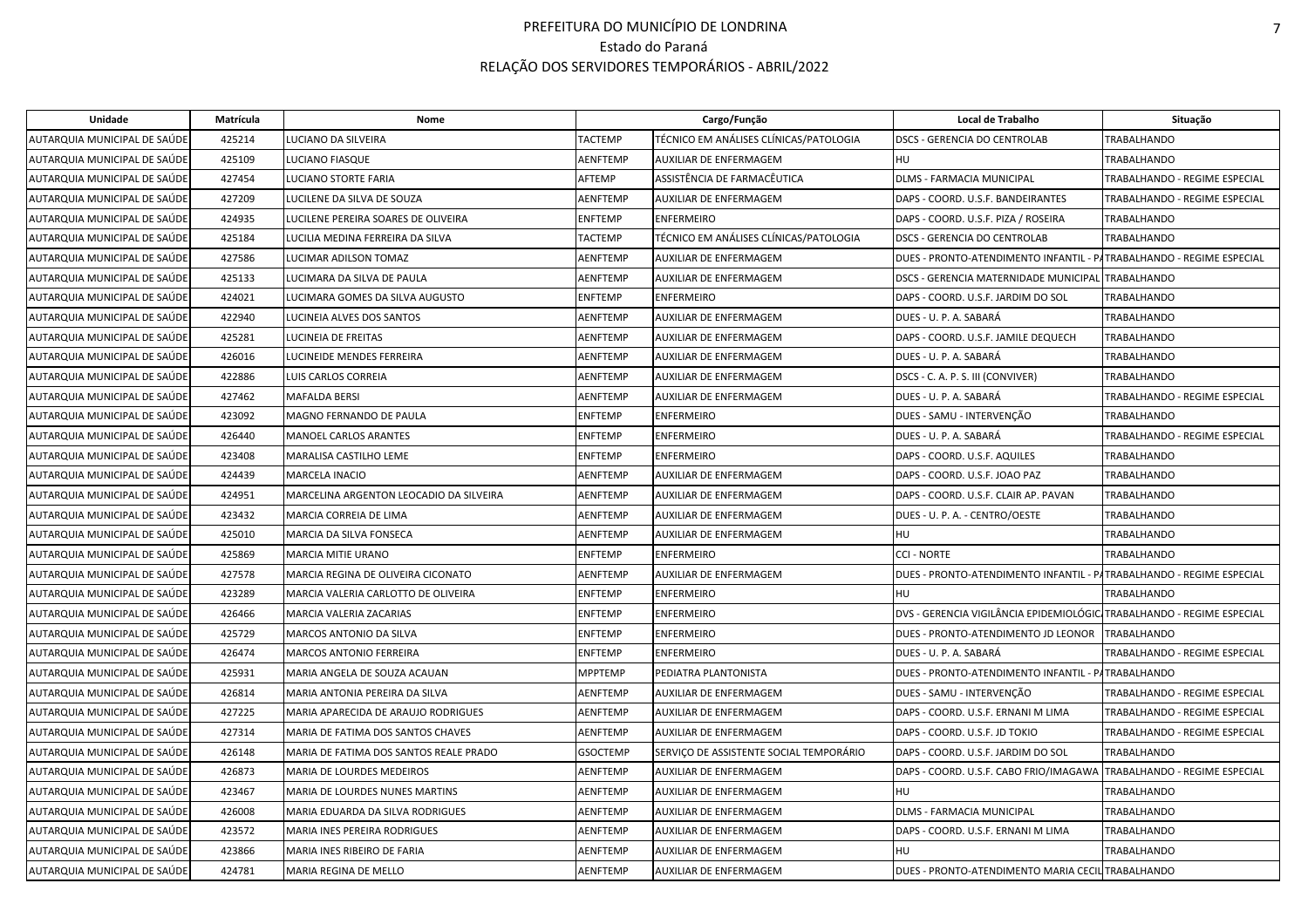| Unidade                      | Matrícula | Nome                                  |                 | Cargo/Função                              | Local de Trabalho                                                    | Situação                             |
|------------------------------|-----------|---------------------------------------|-----------------|-------------------------------------------|----------------------------------------------------------------------|--------------------------------------|
| AUTARQUIA MUNICIPAL DE SAÚDE | 427713    | MARIA SOARES LEAO MARTINS             | AENFTEMP        | AUXILIAR DE ENFERMAGEM                    | DAPS - COORD. U.S.F. GUANABARA                                       | AGUARDANDO ASSINATURA DE<br>NOMEAÇAO |
| AUTARQUIA MUNICIPAL DE SAÚDE | 422908    | MARIANA AUGUSTA VICENTE               | <b>AENFTEMP</b> | AUXILIAR DE ENFERMAGEM                    | DUES - U. P. A. SABARÁ                                               | <b>TRABALHANDO</b>                   |
| AUTARQUIA MUNICIPAL DE SAÚDE | 425346    | MARIANE DA COSTA DE SOUZA             | AENFTEMP        | AUXILIAR DE ENFERMAGEM                    | DAPS - COORD. U.S.F. MARABA                                          | <b>TRABALHANDO</b>                   |
| AUTARQUIA MUNICIPAL DE SAÚDE | 425559    | MARIE ANGE JEAN                       | AENFTEMP        | AUXILIAR DE ENFERMAGEM                    | DSCS - GERENCIA MATERNIDADE MUNICIPAL                                | TRABALHANDO                          |
| AUTARQUIA MUNICIPAL DE SAÚDE | 425389    | <b>MARLENE MENEGONI</b>               | AENFTEMP        | AUXILIAR DE ENFERMAGEM                    | DUES - PRONTO-ATENDIMENTO JD LEONOR                                  | TRABALHANDO                          |
| AUTARQUIA MUNICIPAL DE SAÚDE | 424870    | MAYARA NASCIMENTO MARTINS             | AENFTEMP        | AUXILIAR DE ENFERMAGEM                    | HU                                                                   | TRABALHANDO                          |
| AUTARQUIA MUNICIPAL DE SAÚDE | 423637    | MAYARA PAIXAO FERREIRA                | AENFTEMP        | AUXILIAR DE ENFERMAGEM                    | DLMS - FARMACIA MUNICIPAL                                            | TRABALHANDO                          |
| AUTARQUIA MUNICIPAL DE SAÚDE | 425508    | MELISSA SHIZUKO KAWANO                | AENFTEMP        | AUXILIAR DE ENFERMAGEM                    | <b>CCI - NORTE</b>                                                   | <b>TRABALHANDO</b>                   |
| AUTARQUIA MUNICIPAL DE SAÚDE | 426164    | MICHEL GUSTAVO ROSSINI DE MATOS       | <b>PSICTEMP</b> | SERVIÇO DE PSICOLOGIA                     | DSCS - C. A. P. S. I (INFANTIL)                                      | TRABALHANDO                          |
| AUTARQUIA MUNICIPAL DE SAÚDE | 424889    | MICHELE CRISTINA LEANDRO DE MELLO     | AENFTEMP        | AUXILIAR DE ENFERMAGEM                    | <b>CCI - NORTE</b>                                                   | TRABALHANDO                          |
| AUTARQUIA MUNICIPAL DE SAÚDE | 424927    | MICHELLE CRISTINE DE OLIVEIRA VACARIO | ASSISTSAUD      | ASSISTENTE DE GESTÃO EM SERVIÇOS DE SAÚDE | DAPS - DIR. DE ATENÇÃO PRIMÁRIA A SAÚDE                              | <b>TRABALHANDO</b>                   |
| AUTARQUIA MUNICIPAL DE SAÚDE | 422991    | MILEIDE CASON DE ARAUJO               | ASSISTSAUD      | ASSISTENTE DE GESTÃO EM SERVIÇOS DE SAÚDE | DSCS - C. A. P. S. III (CONVIVER)                                    | TRABALHANDO                          |
| AUTARQUIA MUNICIPAL DE SAÚDE | 422754    | MILENA DE ALMEIDA MOSCATO             | ENFTEMP         | <b>ENFERMEIRO</b>                         | DUES - U. P. A. SABARÁ                                               | TRABALHANDO                          |
| AUTARQUIA MUNICIPAL DE SAÚDE | 423688    | MINEIA DE OLIVEIRA                    | AENFTEMP        | AUXILIAR DE ENFERMAGEM                    | HU                                                                   | <b>TRABALHANDO</b>                   |
| AUTARQUIA MUNICIPAL DE SAÚDE | 427241    | MIRIAM OLIVEIRA DOS SANTOS SILVA      | AENFTEMP        | AUXILIAR DE ENFERMAGEM                    | DUES - PRONTO-ATENDIMENTO MARIA CECIL TRABALHANDO - REGIME ESPECIAL  |                                      |
| AUTARQUIA MUNICIPAL DE SAÚDE | 427764    | MIRIAM PAETZOLD CRUZ                  | ASSISTSAUD      | ASSISTENTE DE GESTÃO EM SERVIÇOS DE SAÚDE | DUES - PRONTO-ATENDIMENTO MARIA CECI                                 | AGUARDANDO ASSINATURA DE<br>NOMEAÇAO |
| AUTARQUIA MUNICIPAL DE SAÚDE | 425818    | MIRIAN MORITA FAUSTINO                | ENFTEMP         | <b>ENFERMEIRO</b>                         | DSCS - C. A. P. S. AD (ÁLCOOL E DROGAS)                              | TRABALHANDO                          |
| AUTARQUIA MUNICIPAL DE SAÚDE | 426253    | MIRIAN YAEKO DIAS DE OLIVEIRA NAGAI   | <b>MVTEMP</b>   | MÉDICO VETERINÁRIO                        | DVS - GERENCIA VIGILÂNCIA SANITÁRIA                                  | TRABALHANDO - REGIME ESPECIAL        |
| AUTARQUIA MUNICIPAL DE SAÚDE | 423556    | MIRTES MARIETA MENDES MARTINS         | AENFTEMP        | AUXILIAR DE ENFERMAGEM                    | DUES - PRONTO-ATENDIMENTO JD LEONOR                                  | <b>TRABALHANDO</b>                   |
| AUTARQUIA MUNICIPAL DE SAÚDE | 426369    | MOISES DOS SANTOS                     | ASSISTSAUD      | ASSISTENTE DE GESTÃO EM SERVIÇOS DE SAÚDE | DSCS - C. A. P. S. III (CONVIVER)                                    | TRABALHANDO - REGIME ESPECIAL        |
| AUTARQUIA MUNICIPAL DE SAÚDE | 424340    | <b>MONICA NOGUEIRA</b>                | ENFTEMP         | <b>ENFERMEIRO</b>                         | DUES - PRONTO-ATENDIMENTO INFANTIL - PATRABALHANDO                   |                                      |
| AUTARQUIA MUNICIPAL DE SAÚDE | 425745    | MORGANA DE OLIVEIRA FERIATO           | ENFTEMP         | <b>ENFERMEIRO</b>                         | DUES - PRONTO-ATENDIMENTO JD LEONOR                                  | TRABALHANDO                          |
| AUTARQUIA MUNICIPAL DE SAÚDE | 425770    | NANCY FUMIKO ONO                      | ENFTEMP         | <b>ENFERMEIRO</b>                         | <b>CCI - NORTE</b>                                                   | TRABALHANDO                          |
| AUTARQUIA MUNICIPAL DE SAÚDE | 423629    | NEIDE COELHO DE FREITAS               | AENFTEMP        | AUXILIAR DE ENFERMAGEM                    | DUES - U. P. A. SABARÁ                                               | TRABALHANDO                          |
| AUTARQUIA MUNICIPAL DE SAÚDE | 427055    | NELCI ASSUNCAO SILVA                  | AENFTEMP        | AUXILIAR DE ENFERMAGEM                    | <b>CCI - NORTE</b>                                                   | TRABALHANDO - REGIME ESPECIAL        |
| AUTARQUIA MUNICIPAL DE SAÚDE | 423742    | NELSON FERREIRA JUNIOR                | AENFTEMP        | AUXILIAR DE ENFERMAGEM                    | DAPS - COORD, U.S.F. PADOVANI                                        | <b>TRABALHANDO</b>                   |
| AUTARQUIA MUNICIPAL DE SAÚDE | 427675    | <b>NEUSA BENTO MARQUES</b>            | AENFTEMP        | <b>AUXILIAR DE ENFERMAGEM</b>             | DSCS - GERENCIA MATERNIDADE MUNICIPAI                                | AGUARDANDO ASSINATURA DE<br>NOMEAÇAO |
| AUTARQUIA MUNICIPAL DE SAÚDE | 422894    | NEUSELI GONZALES DE ALMEIDA           | AENFTEMP        | AUXILIAR DE ENFERMAGEM                    | DAPS - COORD. U.S.F. JARDIM DO SOL                                   | TRABALHANDO                          |
| AUTARQUIA MUNICIPAL DE SAÚDE | 425710    | NILCEIA RIBEIRO TOSTES GONCALVES      | ENFTEMP         | <b>ENFERMEIRO</b>                         | DUES - PRONTO-ATENDIMENTO JD LEONOR                                  | <b>TRABALHANDO</b>                   |
| AUTARQUIA MUNICIPAL DE SAÚDE | 427730    | ORIVALDO BEZERRA DOS SANTOS           | AENFTEMP        | AUXILIAR DE ENFERMAGEM                    | DUES - PRONTO-ATENDIMENTO INFANTIL - I                               | AGUARDANDO ASSINATURA DE<br>NOMEAÇAO |
| AUTARQUIA MUNICIPAL DE SAÚDE | 426865    | PAMELA CRISTINA CORREIA PEREIRA       | AENFTEMP        | AUXILIAR DE ENFERMAGEM                    | DUES - U. P. A. - CENTRO/OESTE                                       | TRABALHANDO - REGIME ESPECIAL        |
| AUTARQUIA MUNICIPAL DE SAÚDE | 423190    | PATRICIA DA SILVA SANTOS              | AENFTEMP        | AUXILIAR DE ENFERMAGEM                    | DUES - SAMU - INTERVENÇÃO                                            | TRABALHANDO                          |
| AUTARQUIA MUNICIPAL DE SAÚDE | 425877    | PATRICIA EIKO ITO LEAL                | ENFTEMP         | <b>ENFERMEIRO</b>                         | HU                                                                   | TRABALHANDO                          |
| AUTARQUIA MUNICIPAL DE SAÚDE | 426423    | PATRICIA EIKO ITO LEAL                | ENFTEMP         | <b>ENFERMEIRO</b>                         | DUES - PRONTO-ATENDIMENTO INFANTIL - PATRABALHANDO - REGIME ESPECIAL |                                      |
| AUTARQUIA MUNICIPAL DE SAÚDE | 422983    | PAULA FERNANDA MARTINS SITTA          | ENFTEMP         | <b>ENFERMEIRO</b>                         | DUES - U. P. A. SABARÁ                                               | TRABALHANDO                          |
| AUTARQUIA MUNICIPAL DE SAÚDE | 426342    | PAULO ANDREAS BARBOSA VOSS            | ASSISTSAUD      | ASSISTENTE DE GESTÃO EM SERVIÇOS DE SAÚDE | DUES - U. P. A. - CENTRO/OESTE                                       | TRABALHANDO - REGIME ESPECIAL        |
| AUTARQUIA MUNICIPAL DE SAÚDE | 427101    | PAULO ROBERTO VICENTE                 | AENFTEMP        | AUXILIAR DE ENFERMAGEM                    | DUES - PRONTO-ATENDIMENTO JD LEONOR                                  | TRABALHANDO - REGIME ESPECIAL        |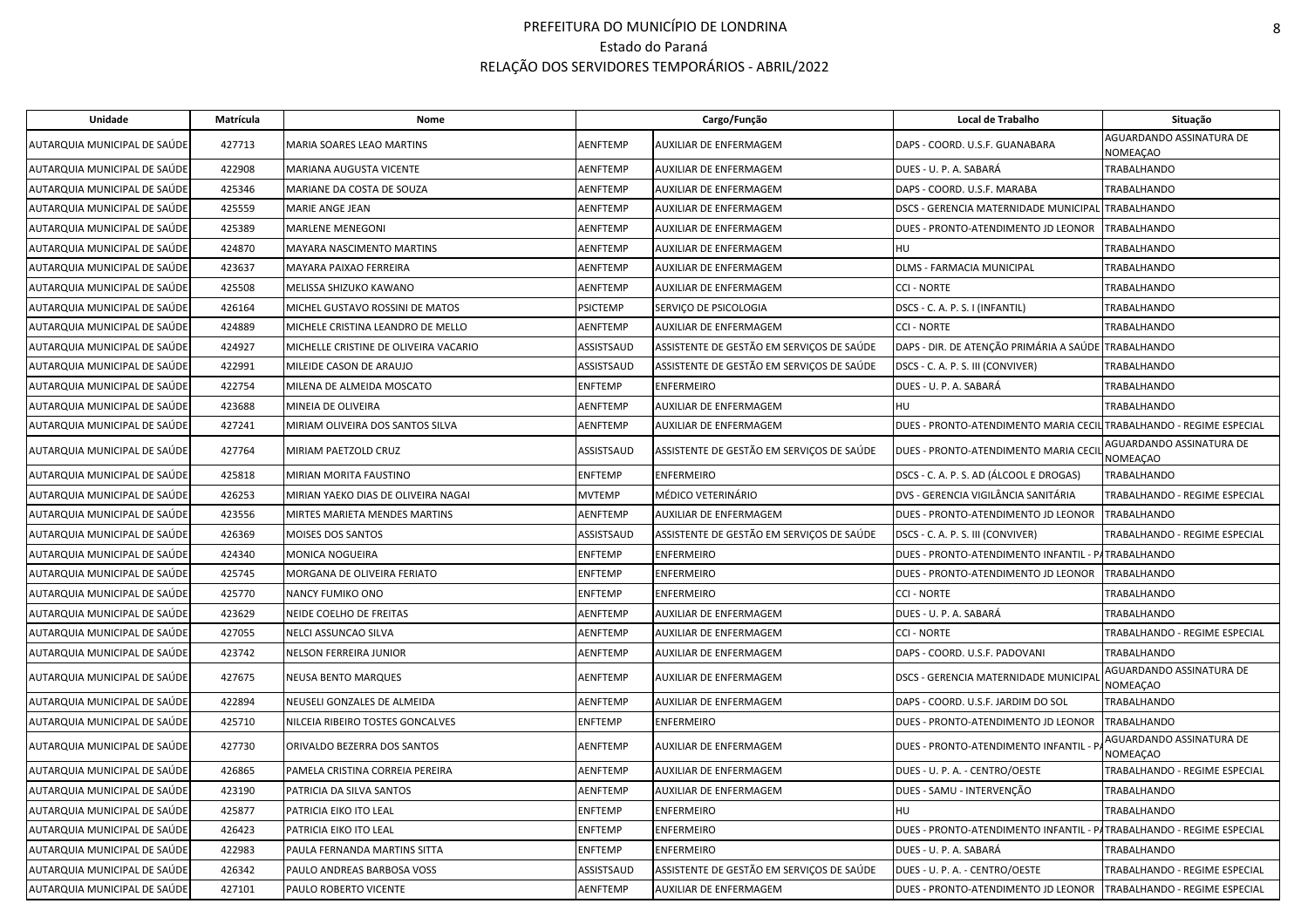| Unidade                      | Matrícula | Nome                              |                 | Cargo/Função                     | Local de Trabalho                                                     | Situação                      |
|------------------------------|-----------|-----------------------------------|-----------------|----------------------------------|-----------------------------------------------------------------------|-------------------------------|
| AUTARQUIA MUNICIPAL DE SAÚDE | 427381    | PEDRO HENRIQUE DOS ANJOS          | AFTEMP          | ASSISTÊNCIA DE FARMACÊUTICA      | DLMS - FARMACIA MUNICIPAL                                             | TRABALHANDO - REGIME ESPECIAL |
| AUTARQUIA MUNICIPAL DE SAÚDE | 423262    | PEDRO XIMENES NOGUEIRA            | <b>ENFTEMP</b>  | <b>ENFERMEIRO</b>                | <b>HU</b>                                                             | <b>TRABALHANDO</b>            |
| AUTARQUIA MUNICIPAL DE SAÚDE | 425478    | POTIRA DE MORAES                  | <b>AENFTEMP</b> | <b>AUXILIAR DE ENFERMAGEM</b>    | DUES - PRONTO-ATENDIMENTO JD LEONOR                                   | <b>TRABALHANDO</b>            |
| AUTARQUIA MUNICIPAL DE SAÚDE | 425753    | PRISCILLA DE FATIMA RETT          | <b>ENFTEMP</b>  | <b>ENFERMEIRO</b>                | <b>CCI - NORTE</b>                                                    | <b>TRABALHANDO</b>            |
| AUTARQUIA MUNICIPAL DE SAÚDE | 423025    | PRISCILLA RIBEIRO CALONI CROZATI  | <b>ENFTEMP</b>  | <b>ENFERMEIRO</b>                | DAPS - COORD. U.S.F. PIZA / ROSEIRA                                   | <b>TRABALHANDO</b>            |
| AUTARQUIA MUNICIPAL DE SAÚDE | 425400    | RAFAEL GOMES GARCIA               | <b>MCGPTEMP</b> | MÉDICO CLÍNICO GERAL PLANTONISTA | DUES - U. P. A. SABARÁ                                                | TRABALHANDO                   |
| AUTARQUIA MUNICIPAL DE SAÚDE | 425982    | REGIANE TRIZOTTI MENDONCA         | <b>AENFTEMP</b> | AUXILIAR DE ENFERMAGEM           | DAPS - COORD. U.S.F. LINDOIA                                          | TRABALHANDO                   |
| AUTARQUIA MUNICIPAL DE SAÚDE | 424692    | REGILENE BOMFIM                   | AENFTEMP        | AUXILIAR DE ENFERMAGEM           | DAPS - COORD. U.S.F. IRERE                                            | TRABALHANDO                   |
| AUTARQUIA MUNICIPAL DE SAÚDE | 425524    | RENATA CAROLINE CAMARGO           | <b>AENFTEMP</b> | AUXILIAR DE ENFERMAGEM           | <b>HU</b>                                                             | TRABALHANDO                   |
| AUTARQUIA MUNICIPAL DE SAÚDE | 424129    | RENATA GALDIN BRAGA PAIANO        | <b>AENFTEMP</b> | AUXILIAR DE ENFERMAGEM           | DAPS - COORD. U.S.F. PIZA / ROSEIRA                                   | <b>TRABALHANDO</b>            |
| AUTARQUIA MUNICIPAL DE SAÚDE | 427438    | RENATO DANIEL RAMALHO CARDOSO     | <b>MCGPTEMP</b> | MÉDICO CLÍNICO GERAL PLANTONISTA | DUES - SAMU - INTERVENÇÃO                                             | TRABALHANDO - REGIME ESPECIAL |
| AUTARQUIA MUNICIPAL DE SAÚDE | 423580    | RITA DE CASSIA GONZAGA            | AENFTEMP        | AUXILIAR DE ENFERMAGEM           | DUES - SAMU - INTERVENÇÃO                                             | TRABALHANDO                   |
| AUTARQUIA MUNICIPAL DE SAÚDE | 427543    | ROBSON NAGIB GOES                 | AENFTEMP        | AUXILIAR DE ENFERMAGEM           | DUES - PRONTO-ATENDIMENTO INFANTIL - PATRABALHANDO - REGIME ESPECIAL  |                               |
| AUTARQUIA MUNICIPAL DE SAÚDE | 423050    | RODRIGO CELESTINO ZAVA            | <b>ENFTEMP</b>  | <b>ENFERMEIRO</b>                | <b>HU</b>                                                             | <b>TRABALHANDO</b>            |
| AUTARQUIA MUNICIPAL DE SAÚDE | 427446    | RODRIGO EIJI FUJITA               | <b>MCGPTEMP</b> | MÉDICO CLÍNICO GERAL PLANTONISTA | DUES - SAMU - INTERVENÇÃO                                             | TRABALHANDO - REGIME ESPECIAL |
| AUTARQUIA MUNICIPAL DE SAÚDE | 425664    | ROGERIO MATHEUS PINHEIRO CARREIRA | <b>AENFTEMP</b> | AUXILIAR DE ENFERMAGEM           | DUES - SAMU - INTERVENÇÃO                                             | <b>TRABALHANDO</b>            |
| AUTARQUIA MUNICIPAL DE SAÚDE | 427152    | RONALDO DE OLIVEIRA               | <b>AENFTEMP</b> | AUXILIAR DE ENFERMAGEM           | DAPS - COORD. U.S.F. CLAIR AP. PAVAN                                  | TRABALHANDO - REGIME ESPECIAL |
| AUTARQUIA MUNICIPAL DE SAÚDE | 425761    | ROSA ELI FERNANDES GUIMARAES      | AENFTEMP        | <b>AUXILIAR DE ENFERMAGEM</b>    | DUES - PRONTO-ATENDIMENTO JD LEONOR                                   | <b>TRABALHANDO</b>            |
| AUTARQUIA MUNICIPAL DE SAÚDE | 426563    | ROSA MASSAE YOKOMICHI             | <b>ENFTEMP</b>  | <b>ENFERMEIRO</b>                | <b>DSCS - GERENCIA MATERNIDADE MUNICIPAL</b>                          | TRABALHANDO - REGIME ESPECIAL |
| AUTARQUIA MUNICIPAL DE SAÚDE | 426555    | ROSANA CLAUDIA COSTA              | <b>ENFTEMP</b>  | <b>ENFERMEIRO</b>                | DAPS - COORD. U.S.F. MARABA                                           | TRABALHANDO - REGIME ESPECIAL |
| AUTARQUIA MUNICIPAL DE SAÚDE | 426113    | ROSANGELA IEDA PIN FONSECA        | AENFTEMP        | AUXILIAR DE ENFERMAGEM           | DUES - U. P. A. SABARÁ                                                | TRABALHANDO                   |
| AUTARQUIA MUNICIPAL DE SAÚDE | 427624    | ROSEMEIRE APARECIDA FAVARETTO     | AENFTEMP        | AUXILIAR DE ENFERMAGEM           | DAPS - COORD. U.S.F. CENTRO SOC. URBANO TRABALHANDO - REGIME ESPECIAL |                               |
| AUTARQUIA MUNICIPAL DE SAÚDE | 426636    | ROSEMEIRE DAS GRACAS TRUBER       | <b>ENFTEMP</b>  | <b>ENFERMEIRO</b>                | DSCS - GERENCIA MATERNIDADE MUNICIPAL TRABALHANDO - REGIME ESPECIAL   |                               |
| AUTARQUIA MUNICIPAL DE SAÚDE | 427292    | ROSEMEIRE DOS SANTOS              | <b>AENFTEMP</b> | AUXILIAR DE ENFERMAGEM           | DAPS - COORD. U.S.F. VILA NOVA                                        | TRABALHANDO - REGIME ESPECIAL |
| AUTARQUIA MUNICIPAL DE SAÚDE | 425079    | ROSILEIDE EDUARDO DA SILVA        | AENFTEMP        | AUXILIAR DE ENFERMAGEM           | <b>HU</b>                                                             | <b>TRABALHANDO</b>            |
| AUTARQUIA MUNICIPAL DE SAÚDE | 424420    | ROSIMEIRE MASSI                   | AENFTEMP        | AUXILIAR DE ENFERMAGEM           | DAPS - COORD. U.S.F. JD SANTA RITA                                    | TRABALHANDO                   |
| AUTARQUIA MUNICIPAL DE SAÚDE | 423653    | ROSINEIA BONFIM LEDO              | <b>AENFTEMP</b> | AUXILIAR DE ENFERMAGEM           | DAPS - COORD. U.S.F. CAFEZAL                                          | TRABALHANDO                   |
| AUTARQUIA MUNICIPAL DE SAÚDE | 425575    | RUAN HENRIQUE SILVA DE OLIVEIRA   | AENFTEMP        | AUXILIAR DE ENFERMAGEM           | DUES - PRONTO-ATENDIMENTO JD LEONOR                                   | <b>TRABALHANDO</b>            |
| AUTARQUIA MUNICIPAL DE SAÚDE | 424005    | SANDRA CRISTINA BARBOSA           | AENFTEMP        | AUXILIAR DE ENFERMAGEM           | DAPS - COORD. U.S.F. OURO BRANCO                                      | <b>TRABALHANDO</b>            |
| AUTARQUIA MUNICIPAL DE SAÚDE | 427519    | SANDRA NOEMIA SALES               | <b>AENFTEMP</b> | AUXILIAR DE ENFERMAGEM           | DUES - U. P. A. SABARÁ                                                | TRABALHANDO - REGIME ESPECIAL |
| AUTARQUIA MUNICIPAL DE SAÚDE | 426580    | SANDRA PONCIANO                   | <b>ENFTEMP</b>  | <b>ENFERMEIRO</b>                | DAPS - COORD. U.S.F. VILA RICARDO                                     | TRABALHANDO - REGIME ESPECIAL |
| AUTARQUIA MUNICIPAL DE SAÚDE | 426245    | SANDRA SATIE MIZOKAMI             | <b>FARMTEMP</b> | SERVIÇO DE FARMACÊUTICA          | DSCS - C. A. P. S. III (CONVIVER)                                     | TRABALHANDO - REGIME ESPECIAL |
| AUTARQUIA MUNICIPAL DE SAÚDE | 423947    | SEILA COSTA DA SILVA BELUCO       | AENFTEMP        | AUXILIAR DE ENFERMAGEM           | <b>CCI - NORTE</b>                                                    | TRABALHANDO                   |
| AUTARQUIA MUNICIPAL DE SAÚDE | 425532    | SHEILA LUCIANA FERREIRA NOGUEIRA  | <b>AENFTEMP</b> | AUXILIAR DE ENFERMAGEM           | DAPS - COORD. U.S.F. VIVI XAVIER                                      | <b>TRABALHANDO</b>            |
| AUTARQUIA MUNICIPAL DE SAÚDE | 423874    | SHIRLEY MADALENA DA SILVA E SILVA | AENFTEMP        | AUXILIAR DE ENFERMAGEM           | DUES - PRONTO-ATENDIMENTO INFANTIL - PATRABALHANDO                    |                               |
| AUTARQUIA MUNICIPAL DE SAÚDE | 427020    | SIDNEIA TEIXEIRA DOS SANTOS       | AENFTEMP        | AUXILIAR DE ENFERMAGEM           | DUES - U. P. A. - CENTRO/OESTE                                        | TRABALHANDO - REGIME ESPECIAL |
| AUTARQUIA MUNICIPAL DE SAÚDE | 426717    | SIDNEY ADILSON DE SOUZA           | <b>AENFTEMP</b> | AUXILIAR DE ENFERMAGEM           | DSCS - POLICLÍNICA MUNICIPAL                                          | TRABALHANDO - REGIME ESPECIAL |
| AUTARQUIA MUNICIPAL DE SAÚDE | 422789    | SILVANA DA SILVA SANTOS DELGADO   | <b>ENFTEMP</b>  | <b>ENFERMEIRO</b>                | DSCS - C. A. P. S. III (CONVIVER)                                     | TRABALHANDO                   |
| AUTARQUIA MUNICIPAL DE SAÚDE | 425672    | SILVANA PINHEIRO LOPES            | <b>AENFTEMP</b> | AUXILIAR DE ENFERMAGEM           | DUES - PRONTO-ATENDIMENTO JD LEONOR                                   | <b>TRABALHANDO</b>            |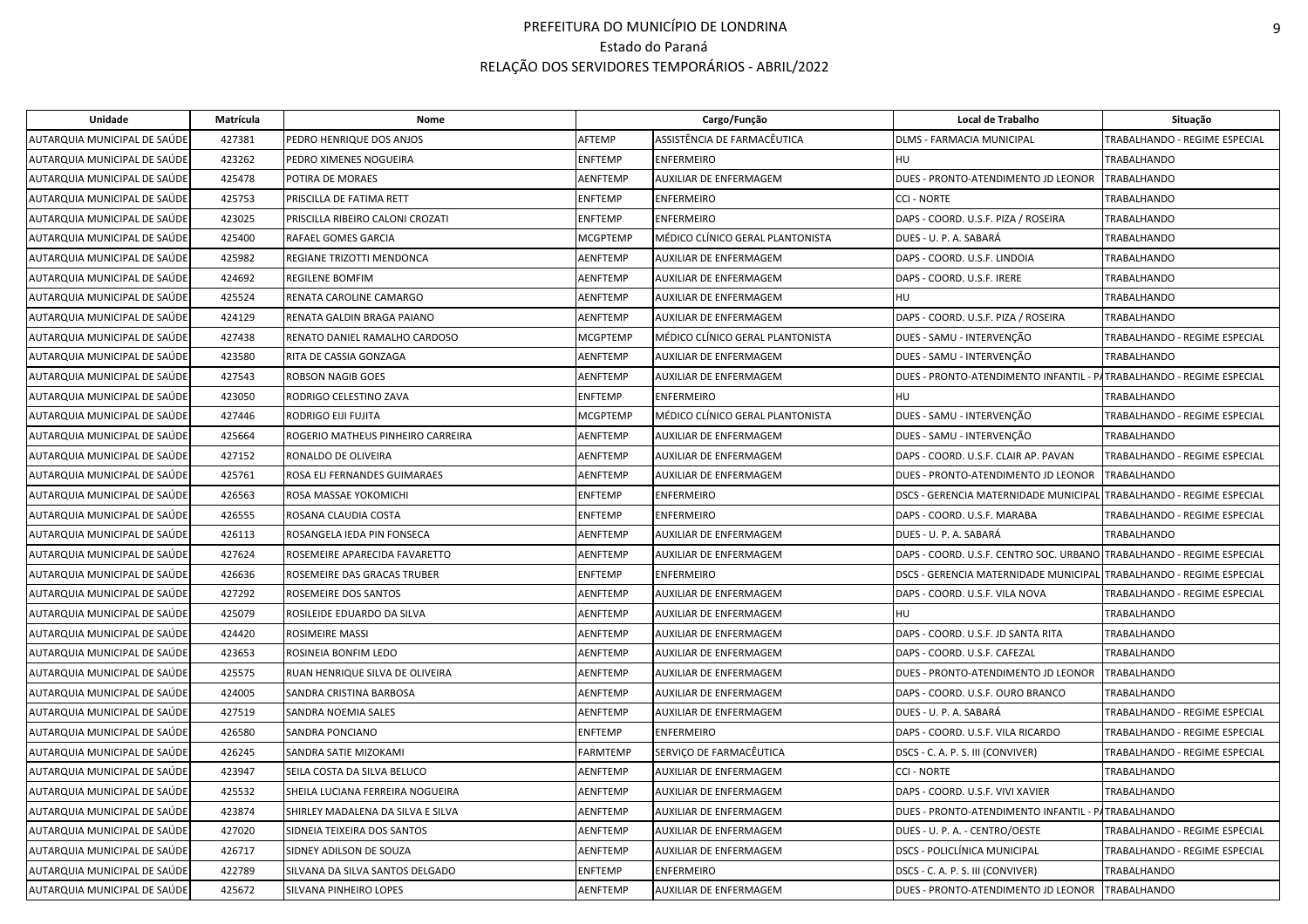| Unidade                      | Matrícula | Nome                                     |                 | Cargo/Função                              | Local de Trabalho                                                    | Situação                      |
|------------------------------|-----------|------------------------------------------|-----------------|-------------------------------------------|----------------------------------------------------------------------|-------------------------------|
| AUTARQUIA MUNICIPAL DE SAÚDE | 425630    | SILVELI TEREZINHA RODRIGUES              | <b>AENFTEMP</b> | <b>AUXILIAR DE ENFERMAGEM</b>             | DUES - PRONTO-ATENDIMENTO JD LEONOR                                  | <b>TRABALHANDO</b>            |
| AUTARQUIA MUNICIPAL DE SAÚDE | 424293    | <b>SILVIA CREMONEZ</b>                   | <b>ENFTEMP</b>  | <b>ENFERMEIRO</b>                         | DAPS - COORD. U.S.F. PQ. DAS INDUSTRIAS                              | TRABALHANDO                   |
| AUTARQUIA MUNICIPAL DE SAÚDE | 425893    | SILVIA DE PAULA MARTINS PEREIRA          | <b>AENFTEMP</b> | <b>AUXILIAR DE ENFERMAGEM</b>             | <b>CCI - NORTE</b>                                                   | TRABALHANDO                   |
| AUTARQUIA MUNICIPAL DE SAÚDE | 424102    | SILVIA MENDES DE SOUZA                   | AENFTEMP        | AUXILIAR DE ENFERMAGEM                    | <b>CCI - NORTE</b>                                                   | TRABALHANDO                   |
| AUTARQUIA MUNICIPAL DE SAÚDE | 425516    | SIMONE OTILIA PEREIRA                    | AENFTEMP        | AUXILIAR DE ENFERMAGEM                    | DAPS - COORD. U.S.F. MR THOMAS                                       | <b>TRABALHANDO</b>            |
| AUTARQUIA MUNICIPAL DE SAÚDE | 426687    | SONIA MARIA DE SOUZA ALEIXO              | <b>AENFTEMP</b> | AUXILIAR DE ENFERMAGEM                    | DAPS - COORD. U.S.F. ITAPOA                                          | TRABALHANDO - REGIME ESPECIAL |
| AUTARQUIA MUNICIPAL DE SAÚDE | 425656    | STEFANE FERNANDA BRAGA                   | <b>AENFTEMP</b> | AUXILIAR DE ENFERMAGEM                    | DUES - PRONTO-ATENDIMENTO JD LEONOR                                  | <b>TRABALHANDO</b>            |
| AUTARQUIA MUNICIPAL DE SAÚDE | 424803    | STEFANY LALESKA VENANCIO                 | AENFTEMP        | AUXILIAR DE ENFERMAGEM                    | DAPS - COORD. U.S.F. CLAIR AP. PAVAN                                 | TRABALHANDO                   |
| AUTARQUIA MUNICIPAL DE SAÚDE | 423998    | STEPHANE CHRISTINA DOS SANTOS            | AENFTEMP        | AUXILIAR DE ENFERMAGEM                    | <b>CCI - NORTE</b>                                                   | TRABALHANDO                   |
| AUTARQUIA MUNICIPAL DE SAÚDE | 425370    | SUELI DA SILVA                           | <b>AENFTEMP</b> | AUXILIAR DE ENFERMAGEM                    | DSCS - C. A. P. S. III (CONVIVER)                                    | TRABALHANDO                   |
| AUTARQUIA MUNICIPAL DE SAÚDE | 425060    | SUZY MATSUDA FERREIRA                    | AENFTEMP        | AUXILIAR DE ENFERMAGEM                    | HU                                                                   | TRABALHANDO                   |
| AUTARQUIA MUNICIPAL DE SAÚDE | 423394    | TAMARA SANTOS SILVA                      | <b>ENFTEMP</b>  | <b>ENFERMEIRO</b>                         | DUES - PRONTO-ATENDIMENTO JD LEONOR                                  | <b>TRABALHANDO</b>            |
| AUTARQUIA MUNICIPAL DE SAÚDE | 425680    | TATIANE CARVALHO FERREIRA                | <b>AENFTEMP</b> | <b>AUXILIAR DE ENFERMAGEM</b>             | DUES - PRONTO-ATENDIMENTO JD LEONOR                                  | TRABALHANDO                   |
| AUTARQUIA MUNICIPAL DE SAÚDE | 424811    | TATIANE SABINO DE SOUZA                  | <b>AENFTEMP</b> | AUXILIAR DE ENFERMAGEM                    | DUES - U. P. A. SABARÁ                                               | TRABALHANDO                   |
| AUTARQUIA MUNICIPAL DE SAÚDE | 426547    | <b>TERCI CRISTINA AGNER</b>              | <b>ENFTEMP</b>  | <b>ENFERMEIRO</b>                         | DUES - PRONTO-ATENDIMENTO INFANTIL - PATRABALHANDO - REGIME ESPECIAL |                               |
| AUTARQUIA MUNICIPAL DE SAÚDE | 426040    | TEREZA DA SILVA                          | <b>AENFTEMP</b> | AUXILIAR DE ENFERMAGEM                    | DAPS - COORD. U.S.F. JARDIM DO SOL                                   | <b>TRABALHANDO</b>            |
| AUTARQUIA MUNICIPAL DE SAÚDE | 426911    | TEREZINHA JOZIANE DIAS SENE DOS SANTOS   | AENFTEMP        | AUXILIAR DE ENFERMAGEM                    | DAPS - COORD. U.S.F. PANISSA/MARACANA                                | TRABALHANDO - REGIME ESPECIAL |
| AUTARQUIA MUNICIPAL DE SAÚDE | 425699    | THAIS APARECIDA CARDOSO DA SILVA         | ASSISTSAUD      | ASSISTENTE DE GESTÃO EM SERVIÇOS DE SAÚDE | DUES - PRONTO-ATENDIMENTO JD LEONOR                                  | <b>TRABALHANDO</b>            |
| AUTARQUIA MUNICIPAL DE SAÚDE | 426172    | THAIS DAYANNA VIEIRA CARVALHO            | <b>PSICTEMP</b> | SERVICO DE PSICOLOGIA                     | DSCS - C. A. P. S. III (CONVIVER)                                    | TRABALHANDO                   |
| AUTARQUIA MUNICIPAL DE SAÚDE | 425648    | THAIS DE CASSIA SILVA TEIXEIRA FERNANDES | AENFTEMP        | AUXILIAR DE ENFERMAGEM                    | DUES - PRONTO-ATENDIMENTO JD LEONOR                                  | TRABALHANDO                   |
| AUTARQUIA MUNICIPAL DE SAÚDE | 424757    | THAIS SANTOS BAGGIO                      | <b>AENFTEMP</b> | AUXILIAR DE ENFERMAGEM                    | HU                                                                   | <b>TRABALHANDO</b>            |
| AUTARQUIA MUNICIPAL DE SAÚDE | 423351    | THAISE CRUDE ZARAMELLA DE SOUZA          | <b>ENFTEMP</b>  | <b>ENFERMEIRO</b>                         | DAPS - COORD, U.S.F. CHEFE NEWTON                                    | TRABALHANDO                   |
| AUTARQUIA MUNICIPAL DE SAÚDE | 422932    | THAMIRES PEDRO BRUSTOLIN                 | <b>AENFTEMP</b> | AUXILIAR DE ENFERMAGEM                    | DAPS - COORD. U.S.F. BANDEIRANTES                                    | TRABALHANDO                   |
| AUTARQUIA MUNICIPAL DE SAÚDE | 423149    | THELMA MARQUES Y MARQUES                 | <b>AENFTEMP</b> | AUXILIAR DE ENFERMAGEM                    | DUES - U. P. A. SABARÁ                                               | <b>TRABALHANDO</b>            |
| AUTARQUIA MUNICIPAL DE SAÚDE | 426270    | THIAGO CARVALHO MAGALHAES                | AFTEMP          | ASSISTÊNCIA DE FARMACÊUTICA               | <b>DLMS - FARMACIA MUNICIPAL</b>                                     | TRABALHANDO - REGIME ESPECIAL |
| AUTARQUIA MUNICIPAL DE SAÚDE | 425990    | THIAGO DIAS RODRIGUES                    | <b>ENFTEMP</b>  | <b>ENFERMEIRO</b>                         | DUES - PRONTO-ATENDIMENTO MARIA CECIL TRABALHANDO                    |                               |
| AUTARQUIA MUNICIPAL DE SAÚDE | 427390    | THIAGO FERNANDO E SILVA                  | AFTEMP          | ASSISTÊNCIA DE FARMACÊUTICA               | <b>DLMS - FARMACIA MUNICIPAL</b>                                     | TRABALHANDO - REGIME ESPECIAL |
| AUTARQUIA MUNICIPAL DE SAÚDE | 425435    | TIAGO RODRIGUES ASSUNCAO                 | <b>AENFTEMP</b> | AUXILIAR DE ENFERMAGEM                    | DUES - PRONTO-ATENDIMENTO INFANTIL - PATRABALHANDO                   |                               |
| AUTARQUIA MUNICIPAL DE SAÚDE | 427365    | VALDELI GONCALVES CHALUPA                | AFTEMP          | ASSISTÊNCIA DE FARMACÊUTICA               | DLMS - FARMACIA MUNICIPAL                                            | TRABALHANDO - REGIME ESPECIAL |
| AUTARQUIA MUNICIPAL DE SAÚDE | 423521    | VALDINEA ALVES DE OLIVEIRA               | AENFTEMP        | AUXILIAR DE ENFERMAGEM                    | DAPS - COORD, U.S.F. SAN IZIDRO                                      | TRABALHANDO                   |
| AUTARQUIA MUNICIPAL DE SAÚDE | 425249    | VALDIRENE SANTANA DOS SANTOS             | <b>TACTEMP</b>  | TÉCNICO EM ANÁLISES CLÍNICAS/PATOLOGIA    | DSCS - GERENCIA DO CENTROLAB                                         | TRABALHANDO                   |
| AUTARQUIA MUNICIPAL DE SAÚDE | 424684    | VALERIA TEREZINHA BRANDILIONE RODRIGUES  | <b>AENFTEMP</b> | AUXILIAR DE ENFERMAGEM                    | <b>CCI - NORTE</b>                                                   | <b>TRABALHANDO</b>            |
| AUTARQUIA MUNICIPAL DE SAÚDE | 424080    | VALQUIRIA DE FATIMA SILVA KAIHARA        | <b>AENFTEMP</b> | AUXILIAR DE ENFERMAGEM                    | HU                                                                   | TRABALHANDO                   |
| AUTARQUIA MUNICIPAL DE SAÚDE | 427560    | VANDA CORREIA DE SIQUEIRA CARDOSO        | <b>AENFTEMP</b> | AUXILIAR DE ENFERMAGEM                    | DUES - PRONTO-ATENDIMENTO INFANTIL - PATRABALHANDO - REGIME ESPECIAL |                               |
| AUTARQUIA MUNICIPAL DE SAÚDE | 425265    | VANDA DA SILVA CERQUEIRA                 | <b>AENFTEMP</b> | AUXILIAR DE ENFERMAGEM                    | DAPS - COORD, U.S.F. OURO BRANCO                                     | TRABALHANDO                   |
| AUTARQUIA MUNICIPAL DE SAÚDE | 423645    | VANORA ANGELITA CERIBELLI DE SOUZA       | <b>AENFTEMP</b> | AUXILIAR DE ENFERMAGEM                    | DUES - U. P. A. - CENTRO/OESTE                                       | TRABALHANDO                   |
| AUTARQUIA MUNICIPAL DE SAÚDE | 427187    | VERA LUCIA BATISTA                       | <b>AENFTEMP</b> | AUXILIAR DE ENFERMAGEM                    | DAPS - COORD. U.S.F. CLAIR AP. PAVAN                                 | TRABALHANDO - REGIME ESPECIAL |
| AUTARQUIA MUNICIPAL DE SAÚDE | 426822    | VERIDIANA DE SOUZA ROCHA                 | <b>AENFTEMP</b> | AUXILIAR DE ENFERMAGEM                    | DAPS - COORD. U.S.F. V BRASIL-JD FLORIDA                             | TRABALHANDO - REGIME ESPECIAL |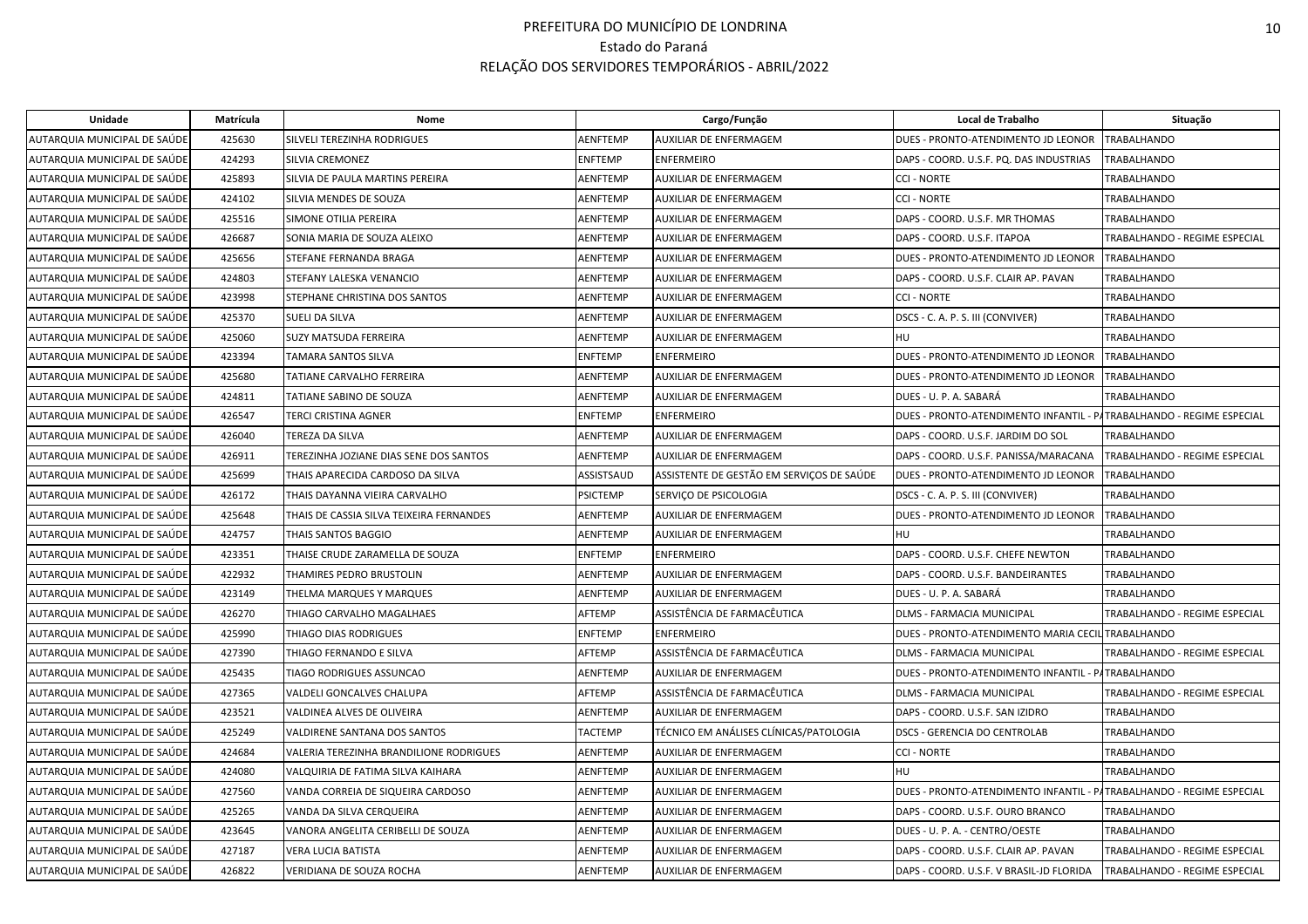| Unidade                      | Matrícula | Nome                                |                 | Cargo/Função                                                                    | Local de Trabalho                                                    | Situação                                    |
|------------------------------|-----------|-------------------------------------|-----------------|---------------------------------------------------------------------------------|----------------------------------------------------------------------|---------------------------------------------|
| AUTARQUIA MUNICIPAL DE SAÚDE | 427756    | <b>VICTOR SALVADOR NETO</b>         | <b>MCGPTEMP</b> | MÉDICO CLÍNICO GERAL PLANTONISTA                                                | DUES - SAMU - INTERVENÇÃO                                            | <b>AGUARDANDO ASSINATURA DE</b><br>NOMEAÇAO |
| AUTARQUIA MUNICIPAL DE SAÚDE | 423718    | VILMA APARECIDA DE JESUS FAVARO     | AENFTEMP        | AUXILIAR DE ENFERMAGEM                                                          | DUES - U. P. A. SABARÁ                                               | TRABALHANDO                                 |
| AUTARQUIA MUNICIPAL DE SAÚDE | 427306    | VILMA DE BRITO                      | AENFTEMP        | AUXILIAR DE ENFERMAGEM                                                          | DUES - U. P. A. - CENTRO/OESTE                                       | TRABALHANDO - REGIME ESPECIAL               |
| AUTARQUIA MUNICIPAL DE SAÚDE | 423483    | VILMA DE JESUS OLIVEIRA             | AENFTEMP        | AUXILIAR DE ENFERMAGEM                                                          | DUES - PRONTO-ATENDIMENTO INFANTIL - PATRABALHANDO                   |                                             |
| AUTARQUIA MUNICIPAL DE SAÚDE | 427179    | VILMA PEREIRA DOS SANTOS MANSO      | AENFTEMP        | AUXILIAR DE ENFERMAGEM                                                          | DAPS - COORD. U.S.F. JARDIM DO SOL                                   | TRABALHANDO - REGIME ESPECIAL               |
| AUTARQUIA MUNICIPAL DE SAÚDE | 425788    | VINICIUS SOARES CORREA              | ASSISTSAUD      | ASSISTENTE DE GESTÃO EM SERVIÇOS DE SAÚDE                                       | DUES - PRONTO-ATENDIMENTO UNIAO VITOF TRABALHANDO                    |                                             |
| AUTARQUIA MUNICIPAL DE SAÚDE | 424790    | VIVIAN CRISTIANE DOS SANTOS GIL     | AENFTEMP        | AUXILIAR DE ENFERMAGEM                                                          | <b>CCI - NORTE</b>                                                   | <b>TRABALHANDO</b>                          |
| AUTARQUIA MUNICIPAL DE SAÚDE | 423807    | VIVIANE APARECIDA DA SILVA SARTORIO | AENFTEMP        | AUXILIAR DE ENFERMAGEM                                                          | <b>CCI - NORTE</b>                                                   | TRABALHANDO                                 |
| AUTARQUIA MUNICIPAL DE SAÚDE | 426679    | VIVIANE BRIVIGLIERI DOS SANTOS      | AENFTEMP        | AUXILIAR DE ENFERMAGEM                                                          | DUES - PRONTO-ATENDIMENTO INFANTIL - PATRABALHANDO - REGIME ESPECIAL |                                             |
| AUTARQUIA MUNICIPAL DE SAÚDE | 426237    | VIVIANI CRISTINA BOLOGNINI          | FARMTEMP        | SERVIÇO DE FARMACÊUTICA                                                         | DUES - U. P. A. SABARÁ                                               | TRABALHANDO - REGIME ESPECIAL               |
| AUTARQUIA MUNICIPAL DE SAÚDE | 427047    | <b>WALMIR DIAS DOS SANTOS</b>       | AENFTEMP        | AUXILIAR DE ENFERMAGEM                                                          | DUES - U. P. A. - CENTRO/OESTE                                       | TRABALHANDO - REGIME ESPECIAL               |
| AUTARQUIA MUNICIPAL DE SAÚDE | 427128    | WALTER DE LIMA SIMOES               | AENFTEMP        | AUXILIAR DE ENFERMAGEM                                                          | DAPS - COORD. U.S.F. NOVO AMPARO/MOEMTRABALHANDO - REGIME ESPECIAL   |                                             |
| AUTARQUIA MUNICIPAL DE SAÚDE | 426938    | WELLINGTON XAVIER DE CASTRO         | AENFTEMP        | AUXILIAR DE ENFERMAGEM                                                          | DAPS - COORD. U.S.F. BANDEIRANTES                                    | TRABALHANDO - REGIME ESPECIAL               |
| AUTARQUIA MUNICIPAL DE SAÚDE | 427373    | WILLIAN CLAUDIA AUGUSTO             | AFTEMP          | ASSISTÊNCIA DE FARMACÊUTICA                                                     | DLMS - FARMACIA MUNICIPAL                                            | TRABALHANDO - REGIME ESPECIAL               |
| AUTARQUIA MUNICIPAL DE SAÚDE | 424714    | WILMA APARECIDA DA SILVA E SOUZA    | <b>AENFTEMP</b> | AUXILIAR DE ENFERMAGEM                                                          | DAPS - COORD. U.S.F. DISTRITO GUARAVERA                              | <b>TRABALHANDO</b>                          |
| AUTARQUIA MUNICIPAL DE SAÚDE | 424331    | YUKIMI FURUTA GONCALVES             | ENFTEMP         | <b>ENFERMEIRO</b>                                                               | DUES - U. P. A. SABARÁ                                               | <b>TRABALHANDO</b>                          |
| AUTARQUIA MUNICIPAL DE SAÚDE | 427322    | ZELIA BRUNIERE DE SOUZA DIAS        | AENFTEMP        | AUXILIAR DE ENFERMAGEM                                                          | DAPS - COORD. U.S.F. LINDOIA                                         | TRABALHANDO - REGIME ESPECIAL               |
| AUTARQUIA MUNICIPAL DE SAÚDE | 426695    | ZENAIDE DA SILVA                    | AENFTEMP        | AUXILIAR DE ENFERMAGEM                                                          | DAPS - COORD. U.S.F. VILA RICARDO                                    | TRABALHANDO - REGIME ESPECIAL               |
| PREFEITURA DE LONDRINA       | 681156    | ADELAINE CORREA PAVAN               | PEBTEMP1        | PROFESSOR DE EDUCACAO BASICA - TEMPORARIO                                       | ELIAS KAUAM, E.M.                                                    | TRABALHANDO - REGIME ESPECIAL               |
| PREFEITURA DE LONDRINA       | 676632    | ADELINA APARECIDA CARDOSO           | PROEFD          | SERIES INICIAIS ENSINO FUNDAMENTAL - TEMPORAHAMERICA SABINO COIMBRA, E.M.       |                                                                      | TRABALHANDO - REGIME ESPECIAL               |
| PREFEITURA DE LONDRINA       | 677086    | ADEMIR VIEIRA MARTINS               | <b>TECAG</b>    | TÉCNICO EM AGRIMENSURA                                                          | CENTRO ADMINISTRATIVO                                                | TRABALHANDO - REGIME ESPECIAL               |
| PREFEITURA DE LONDRINA       | 677663    | ADILCEIA CARDOSO FELTRIN SABINO     | PROEIN          | DOCENCIA EDUCACAO INFANTIL - TEMPORARIO                                         | NEMAN SAHYUN, E.M.                                                   | TRABALHANDO - REGIME ESPECIAL               |
| PREFEITURA DE LONDRINA       | 684414    | ADRIANA ALVES FERREIRA              | PEBTEMP1        | PROFESSOR DE EDUCACAO BASICA - TEMPORARIO                                       | CENTRO ADMINISTRATIVO                                                | AGUARDANDO ASSINATURA DE<br>NOMEAÇAO        |
| PREFEITURA DE LONDRINA       | 679194    | ADRIANA CRIST ZANI LEITE            | PEBTEMP1        | PROFESSOR DE EDUCACAO BASICA - TEMPORARIO                                       | CARLOS DA COSTA BRANCO, E.M. PROF.DR.                                | TRABALHANDO - REGIME ESPECIAL               |
| PREFEITURA DE LONDRINA       | 680311    | ADRIANA DA SILVA RAMOS              | PEBTEMP1        | PROFESSOR DE EDUCACAO BASICA - TEMPORARIO                                       | ROBERTO PEREIRA PANICO, E.M. MAESTRO                                 | TRABALHANDO - REGIME ESPECIAL               |
| PREFEITURA DE LONDRINA       | 680648    | ADRIANA GENTILIN CAVALARO           | PEBTEMP1        | PROFESSOR DE EDUCACAO BASICA - TEMPORARIO                                       | MARIA IRENE V. THEODORO, E.M. PROF <sup>ª</sup> .                    | TRABALHANDO - REGIME ESPECIAL               |
| PREFEITURA DE LONDRINA       | 676195    | ADRIANA MARQUES DE SOUZA            | PROEFD          | SERIES INICIAIS ENSINO FUNDAMENTAL - TEMPORAHNORMAN PROCHET, E.M.               |                                                                      | TRABALHANDO - REGIME ESPECIAL               |
| PREFEITURA DE LONDRINA       | 679151    | ADRIANA MARQUES DE SOUZA            | PEBTEMP1        | PROFESSOR DE EDUCACAO BASICA - TEMPORARIO                                       | NORMAN PROCHET, E.M.                                                 | TRABALHANDO - REGIME ESPECIAL               |
| PREFEITURA DE LONDRINA       | 680524    | ADRIANA MARTINS BASTOS CORTEZ       | PEBTEMP1        | PROFESSOR DE EDUCACAO BASICA - TEMPORARIO                                       | MARI CARRERA BUENO, E.M. PROFª.                                      | TRABALHANDO - REGIME ESPECIAL               |
| PREFEITURA DE LONDRINA       | 678392    | ADRIANA PEREIRA KOLTUN              | PEBTEMP1        | PROFESSOR DE EDUCACAO BASICA - TEMPORARIO                                       | JOAQUIM PEREIRA MENDES, E.M. PROFº                                   | TRABALHANDO - REGIME ESPECIAL               |
| PREFEITURA DE LONDRINA       | 678309    | ADRIANA RIBEIRO DA SILVA SALMAZO    | PEBTEMP1        | PROFESSOR DE EDUCACAO BASICA - TEMPORARIO                                       | JOAQUIM VICENTE DE CASTRO, E.M.DR.                                   | TRABALHANDO - REGIME ESPECIAL               |
| PREFEITURA DE LONDRINA       | 675857    | ADRIANA RIBEIRO DA SILVA SALMAZO    | PROEFD          | SERIES INICIAIS ENSINO FUNDAMENTAL - TEMPORAHJOAQUIM VICENTE DE CASTRO, E.M.DR. |                                                                      | TRABALHANDO - REGIME ESPECIAL               |
| PREFEITURA DE LONDRINA       | 682764    | ADRIANA SILVA ROCHA KIMURA          | PEBTEMP1        | PROFESSOR DE EDUCACAO BASICA - TEMPORARIO                                       | CARLOS ZEWE COIMBRA, E.M. PROF.                                      | TRABALHANDO - REGIME ESPECIAL               |
| PREFEITURA DE LONDRINA       | 675091    | ADRIANE DUARTE FREITAS MARTINI      | PROEIN          | DOCENCIA EDUCACAO INFANTIL - TEMPORARIO                                         | MARISA ARRUDA DOS SANTOS, CMEI PROFª.                                | TRABALHANDO - REGIME ESPECIAL               |
| PREFEITURA DE LONDRINA       | 678384    | ADRIANE GONCALVES MUNIZ             | PEBTEMP1        | PROFESSOR DE EDUCACAO BASICA - TEMPORARIO                                       | VALERIA VERONESI, CMEI                                               | TRABALHANDO - REGIME ESPECIAL               |
| PREFEITURA DE LONDRINA       | 679780    | ADRIANE REGINA SCARANTI PIRES       | PEBTEMP1        | PROFESSOR DE EDUCACAO BASICA - TEMPORARIO                                       | NOEMIA ALAVER GARCIA MALANGA, E.M.                                   | TRABALHANDO - REGIME ESPECIAL               |
| PREFEITURA DE LONDRINA       | 679607    | ADRIELLY CRISTINA DE LIMA           | PEBTEMP2        | PROF DE EDUC BASICA DOC EDU FISICA - TEMPORARARISTEU DOS SANTOS RIBAS, E.M.     |                                                                      | TRABALHANDO - REGIME ESPECIAL               |
| PREFEITURA DE LONDRINA       | 674923    | AILTON SUZINI FILHO                 | PROEFI          | DOCENCIA EDUCACAO FISICA - TEMPORARIO                                           | JOSE GARCIA VILLAR, E.M.                                             | TRABALHANDO - REGIME ESPECIAL               |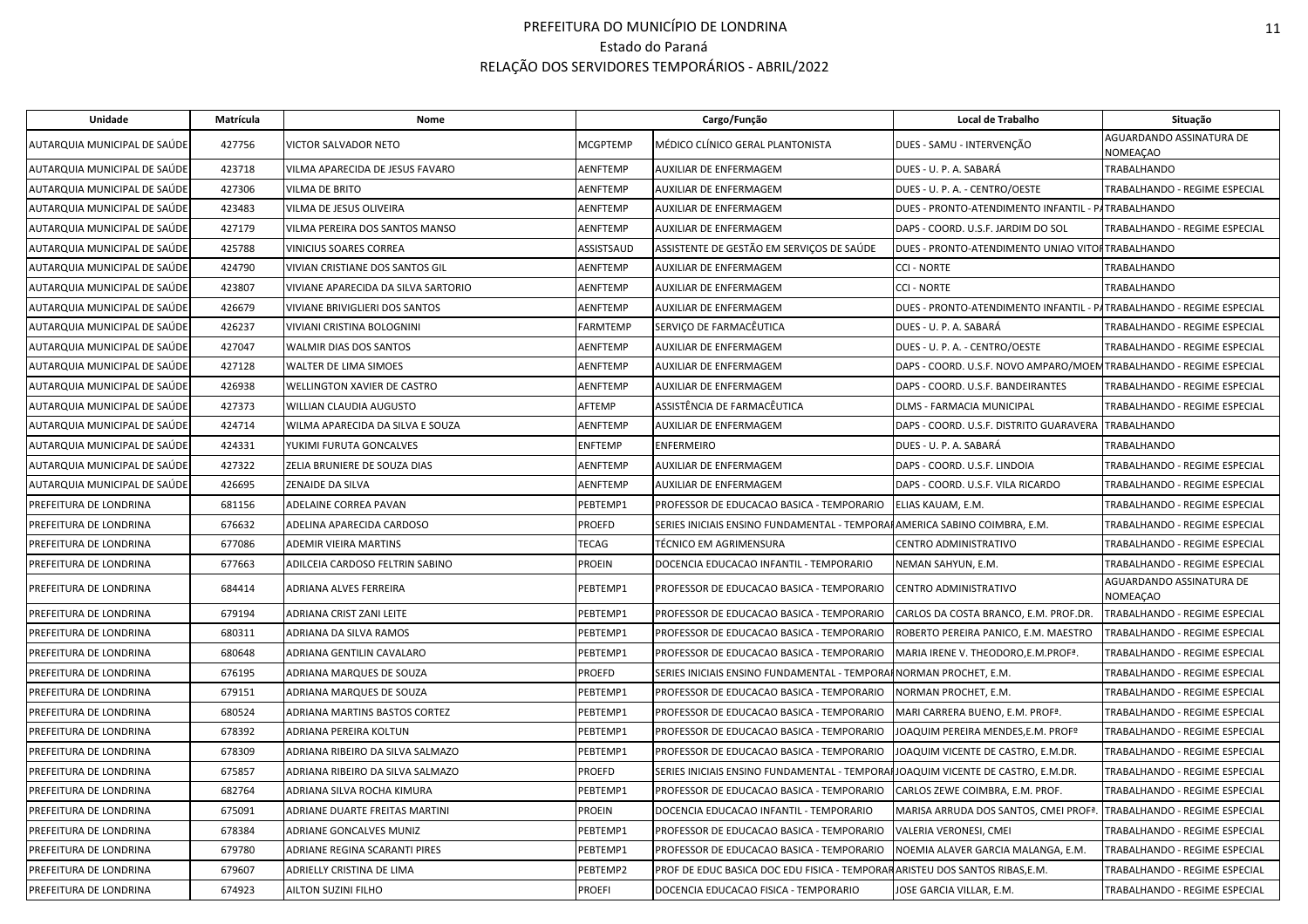| Unidade                | Matrícula | <b>Nome</b>                           |                   | Cargo/Função                                                                   | Local de Trabalho                                                    | Situação                                    |
|------------------------|-----------|---------------------------------------|-------------------|--------------------------------------------------------------------------------|----------------------------------------------------------------------|---------------------------------------------|
| PREFEITURA DE LONDRINA | 679879    | ALESSANDRA COLARES BORDINI ZANATA     | PEBTEMP1          | PROFESSOR DE EDUCACAO BASICA - TEMPORARIO                                      | RUTH FERREIRA DE SOUZA, E.M.                                         | TRABALHANDO - REGIME ESPECIAL               |
| PREFEITURA DE LONDRINA | 682772    | ALESSANDRA DANIEL GOULART TAKAHASHI   | PEBTEMP1          | PROFESSOR DE EDUCACAO BASICA - TEMPORARIO                                      | CARLOS KRAEMER, E.M.                                                 | TRABALHANDO - REGIME ESPECIAL               |
| PREFEITURA DE LONDRINA | 682560    | ALESSANDRA VERTUAN SANTOS MELO        | <b>ENGC</b>       | <b>ENGENHEIRO CIVIL</b>                                                        | <b>GABINETE DO SECRETARIO - SMOP</b>                                 | TRABALHANDO - REGIME ESPECIAL               |
| PREFEITURA DE LONDRINA | 676578    | ALEXANDRA APARECIDA CASTRO DOS REIS   | <b>PROEIN</b>     | DOCENCIA EDUCACAO INFANTIL - TEMPORARIO                                        | CLELIA R.G.DE ALMEIDA ZOTELLI, CMEI                                  | TRABALHANDO - REGIME ESPECIAL               |
| PREFEITURA DE LONDRINA | 684422    | ALEXANDRA APARECIDA CASTRO DOS REIS   | PEBTEMP1          | PROFESSOR DE EDUCACAO BASICA - TEMPORARIO                                      | CENTRO ADMINISTRATIVO                                                | AGUARDANDO ASSINATURA DE<br><b>NOMEAÇAO</b> |
| PREFEITURA DE LONDRINA | 682780    | ALEXANDRA SANTOS COSTA                | PEBTEMP1          | PROFESSOR DE EDUCACAO BASICA - TEMPORARIO                                      | VILMA RODRIGUES ROMERO, E.M.PROF.                                    | TRABALHANDO - REGIME ESPECIAL               |
| PREFEITURA DE LONDRINA | 682799    | ALEXANDRE COUTO                       | PEBTEMP1          | PROFESSOR DE EDUCACAO BASICA - TEMPORARIO                                      | ELIAS KAUAM, E.M.                                                    | TRABALHANDO - REGIME ESPECIAL               |
| PREFEITURA DE LONDRINA | 676705    | ALEXSANDRA APARECIDA DE JESUS MOREIRA | <b>GSOCTEMP</b>   | GESTOR SOCIAL EM SERVIÇO SOCIAL                                                | CENTRO ADMINISTRATIVO                                                | TRABALHANDO - REGIME ESPECIAL               |
| PREFEITURA DE LONDRINA | 682802    | ALICE CRISTINA AVILA AMARAL BELLIZZI  | PEBTEMP1          | PROFESSOR DE EDUCACAO BASICA - TEMPORARIO                                      | NORMAN PROCHET, E.M.                                                 | TRABALHANDO - REGIME ESPECIAL               |
| PREFEITURA DE LONDRINA | 680664    | ALINE COLLETE GONCALVES MARQUES       | PEBTEMP1          | PROFESSOR DE EDUCACAO BASICA - TEMPORARIO                                      | MARIA IRENE V. THEODORO, E.M. PROF <sup>ª</sup> .                    | TRABALHANDO - REGIME ESPECIAL               |
| PREFEITURA DE LONDRINA | 684430    | ALINE CRICIAN MEDEIROS                | PEBTEMP1          | PROFESSOR DE EDUCACAO BASICA - TEMPORARIO                                      | CENTRO ADMINISTRATIVO                                                | AGUARDANDO ASSINATURA DE<br>NOMEAÇAO        |
| PREFEITURA DE LONDRINA | 677930    | <b>ALINE CURIAKI</b>                  | <b>ASSISTGEST</b> | ASSISTENTE DE GESTÃO PÚBLICA                                                   | <b>CONSELHO TUTELAR OESTE</b>                                        | TRABALHANDO - REGIME ESPECIAL               |
| PREFEITURA DE LONDRINA | 682268    | ALINE FERRAGINI DE LIMA               | PEBTEMP1          | PROFESSOR DE EDUCACAO BASICA - TEMPORARIO                                      | JOSE GASPARINI, E.M. PROF.                                           | TRABALHANDO - REGIME ESPECIAL               |
| PREFEITURA DE LONDRINA | 679763    | ALINE MARIA SCARANTI PIRES            | PEBTEMP1          | PROFESSOR DE EDUCACAO BASICA - TEMPORARIO                                      | NOEMIA ALAVER GARCIA MALANGA, E.M.                                   | TRABALHANDO - REGIME ESPECIAL               |
| PREFEITURA DE LONDRINA | 681598    | ALINE PATRICIA MASIERO TAMBURUS       | PEBTEMP1          | PROFESSOR DE EDUCACAO BASICA - TEMPORARIO                                      | JOAQUIM PEREIRA MENDES, E.M. PROFº                                   | TRABALHANDO - REGIME ESPECIAL               |
| PREFEITURA DE LONDRINA | 682810    | ALINE RIBEIRO BOSS ESTEVES            | PEBTEMP1          | PROFESSOR DE EDUCACAO BASICA - TEMPORARIO                                      | SAN IZIDRO, E.M.                                                     | <b>TRABALHANDO - REGIME ESPECIAL</b>        |
| PREFEITURA DE LONDRINA | 684449    | ALINE RODRIGUES DA SILVA              | PEBTEMP1          | PROFESSOR DE EDUCACAO BASICA - TEMPORARIO                                      | CENTRO ADMINISTRATIVO                                                | AGUARDANDO ASSINATURA DE<br><b>NOMEAÇAO</b> |
| PREFEITURA DE LONDRINA | 679526    | ALVARO JOSE GONCALVES NETO            | PEBTEMP2          | PROF DE EDUC BASICA DOC EDU FISICA - TEMPORARVILMA RODRIGUES ROMERO, E.M.PROF. |                                                                      | TRABALHANDO - REGIME ESPECIAL               |
| PREFEITURA DE LONDRINA | 682829    | AMANDA ALVES DA SILVA                 | PEBTEMP1          | PROFESSOR DE EDUCACAO BASICA - TEMPORARIO                                      | MARIA CARMELITA VILELA MAGALHAES, E.M. TRABALHANDO - REGIME ESPECIAL |                                             |
| PREFEITURA DE LONDRINA | 681920    | AMANDA CAROLINA DA SILVA NEVES        | PEBTEMP1          | PROFESSOR DE EDUCACAO BASICA - TEMPORARIO                                      | CLAUDIA RIZZI, E.M.                                                  | TRABALHANDO - REGIME ESPECIAL               |
| PREFEITURA DE LONDRINA | 681415    | AMANDA CAROLINA DE ALMEIDA            | PEBTEMP1          | PROFESSOR DE EDUCACAO BASICA - TEMPORARIO                                      | JOAQUIM VICENTE DE CASTRO, E.M.DR.                                   | TRABALHANDO - REGIME ESPECIAL               |
| PREFEITURA DE LONDRINA | 682837    | AMANDA CRISTINA FROZINO VENANCIO      | PEBTEMP1          | PROFESSOR DE EDUCACAO BASICA - TEMPORARIO                                      | TEREZA CANHADAS BERTAN, E.M. PROF <sup>ª</sup> .                     | TRABALHANDO - REGIME ESPECIAL               |
| PREFEITURA DE LONDRINA | 680028    | AMANDA CRISTINA SANTOS                | PEBTEMP1          | PROFESSOR DE EDUCACAO BASICA - TEMPORARIO                                      | VANDERLAINE AP <sup>ª</sup> R. RIBEIRO, CMEI PROF <sup>ª</sup>       | TRABALHANDO - REGIME ESPECIAL               |
| PREFEITURA DE LONDRINA | 676470    | AMANDA DE ALMEIDA POSTALLI LEMES      | <b>PROEFD</b>     | SERIES INICIAIS ENSINO FUNDAMENTAL - TEMPORAI DAVID DEQUECH, E.M.              |                                                                      | TRABALHANDO - REGIME ESPECIAL               |
| PREFEITURA DE LONDRINA | 684457    | AMANDA DE FATIMA ALVILA               | PEBTEMP1          | PROFESSOR DE EDUCACAO BASICA - TEMPORARIO                                      | CENTRO ADMINISTRATIVO                                                | AGUARDANDO ASSINATURA DE<br><b>NOMEAÇAO</b> |
| PREFEITURA DE LONDRINA | 680265    | AMANDA DE FATIMA CAMPANA              | PEBTEMP1          | PROFESSOR DE EDUCACAO BASICA - TEMPORARIO                                      | ROBERTO ALVES LIMA JUNIOR, EM                                        | TRABALHANDO - REGIME ESPECIAL               |
| PREFEITURA DE LONDRINA | 678830    | AMANDA DIAS DE ALMEIDA                | PEBTEMP1          | PROFESSOR DE EDUCACAO BASICA - TEMPORARIO                                      | JADIR DUTRA DE SOUZA, E.M.                                           | TRABALHANDO - REGIME ESPECIAL               |
| PREFEITURA DE LONDRINA | 682853    | AMANDA TAMIE IDA                      | PEBTEMP1          | PROFESSOR DE EDUCACAO BASICA - TEMPORARIO                                      | JOAQUIM PEREIRA MENDES, E.M. PROFº                                   | TRABALHANDO - REGIME ESPECIAL               |
| PREFEITURA DE LONDRINA | 684465    | AMANDA VITORIANO PIRES PEREIRA        | PEBTEMP1          | PROFESSOR DE EDUCACAO BASICA - TEMPORARIO                                      | <b>CENTRO ADMINISTRATIVO</b>                                         | AGUARDANDO ASSINATURA DE<br><b>NOMEAÇAO</b> |
| PREFEITURA DE LONDRINA | 682861    | ANA CAROLINA DIAS TONUSSI             | PEBTEMP1          | PROFESSOR DE EDUCACAO BASICA - TEMPORARIO                                      | JOSE GASPARINI, E.M. PROF.                                           | TRABALHANDO - REGIME ESPECIAL               |
| PREFEITURA DE LONDRINA | 680508    | ANA CAROLINA FERREIRA KASHIWABARA     | PEBTEMP1          | PROFESSOR DE EDUCACAO BASICA - TEMPORARIO                                      | CARLOS DA COSTA BRANCO, E.M. PROF.DR.                                | TRABALHANDO - REGIME ESPECIAL               |
| PREFEITURA DE LONDRINA | 682217    | ANA CAROLINA RIBEIRO MARCAL           | PEBTEMP1          | PROFESSOR DE EDUCACAO BASICA - TEMPORARIO                                      | SAN IZIDRO, E.M.                                                     | TRABALHANDO - REGIME ESPECIAL               |
| PREFEITURA DE LONDRINA | 684473    | ANA CAROLINA ROCHA DOS SANTOS PRADO   | PEBTEMP1          | PROFESSOR DE EDUCACAO BASICA - TEMPORARIO                                      | <b>CENTRO ADMINISTRATIVO</b>                                         | AGUARDANDO ASSINATURA DE<br><b>NOMEAÇAO</b> |
| PREFEITURA DE LONDRINA | 680621    | ANA CASSIA DA SILVA RIGO              | PEBTEMP1          | PROFESSOR DE EDUCACAO BASICA - TEMPORARIO                                      | SONIA PARREIRA DEBEI, E.M.                                           | TRABALHANDO - REGIME ESPECIAL               |
| PREFEITURA DE LONDRINA | 682870    | ANA CLARA COLA SANTOS                 | PEBTEMP1          | PROFESSOR DE EDUCACAO BASICA - TEMPORARIO                                      | MARIA CANDIDA PEIXOTO SALLES, E.M.                                   | TRABALHANDO - REGIME ESPECIAL               |
| PREFEITURA DE LONDRINA | 676802    | ANA CLAUDIA ALMEIDA AMANCIO           | <b>GSOCTEMP</b>   | GESTOR SOCIAL EM SERVIÇO SOCIAL                                                | <b>CRAS LESTE - SMAS</b>                                             | TRABALHANDO - REGIME ESPECIAL               |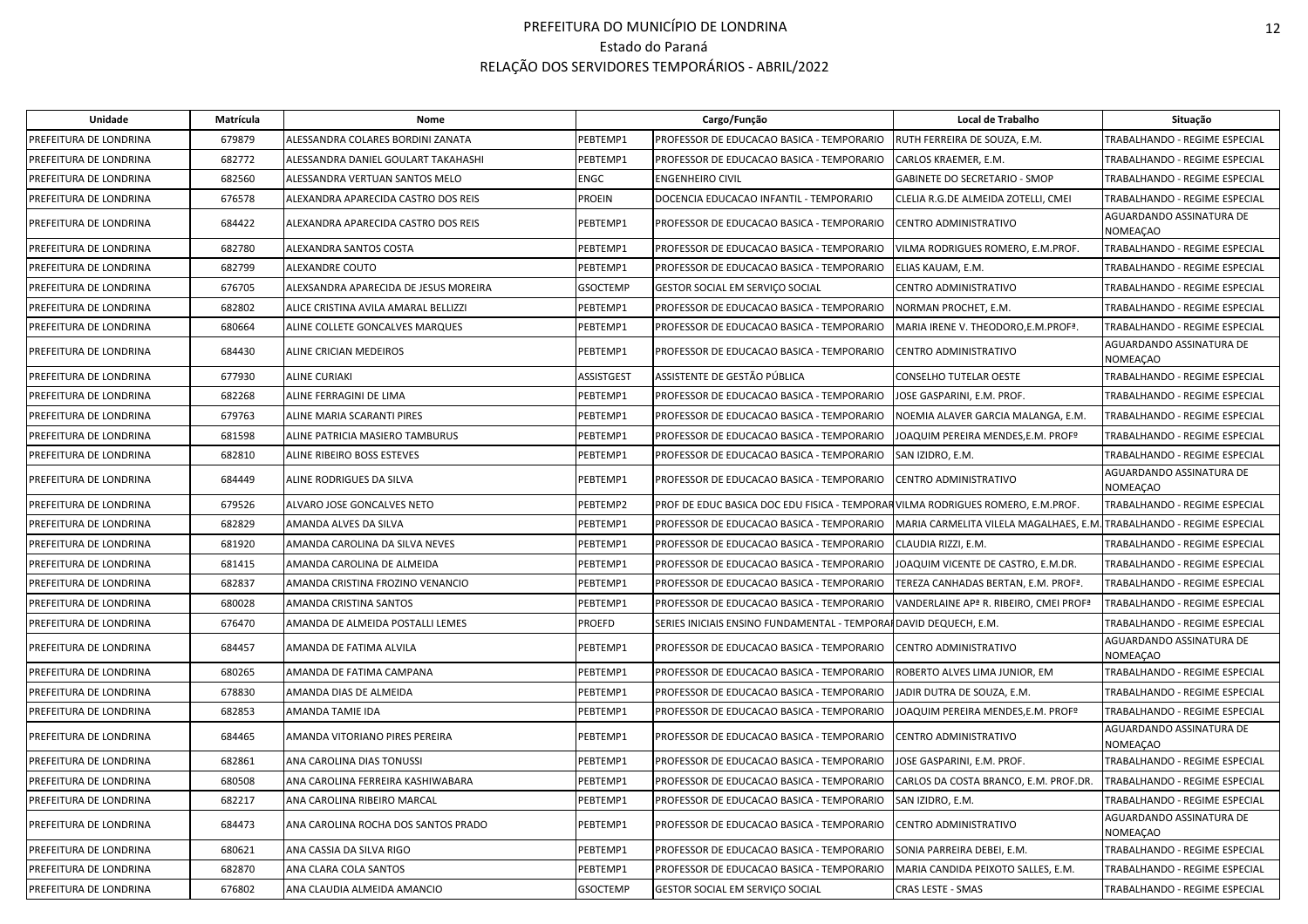| Unidade                | Matrícula | Nome                                       |                   | Cargo/Função                                                                  | Local de Trabalho                                                   | Situação                                    |
|------------------------|-----------|--------------------------------------------|-------------------|-------------------------------------------------------------------------------|---------------------------------------------------------------------|---------------------------------------------|
| PREFEITURA DE LONDRINA | 682373    | ANA CLAUDIA AMARO BERNARDINO DOS SANTOS    | PEBTEMP1          | PROFESSOR DE EDUCACAO BASICA - TEMPORARIO                                     | EDMUNDO ODEBRECHT, E.M.                                             | TRABALHANDO - REGIME ESPECIAL               |
| PREFEITURA DE LONDRINA | 679917    | ANA CLAUDIA BORTOLOTO                      | PEBTEMP1          | PROFESSOR DE EDUCACAO BASICA - TEMPORARIO                                     | HIKOMA UDIHARA, E.M.                                                | TRABALHANDO - REGIME ESPECIAL               |
| PREFEITURA DE LONDRINA | 684325    | ANA CLAUDIA DE ALMEIDA ZULOETA             | PEBTEMP1          | PROFESSOR DE EDUCACAO BASICA - TEMPORARIO                                     | YOLANDA SALGADO VIEIRA LIMA, CMEI                                   | <b>TRABALHANDO - REGIME ESPECIAL</b>        |
| PREFEITURA DE LONDRINA | 682110    | ANA CLAUDIA DE SIQUEIRA                    | PEBTEMP1          | PROFESSOR DE EDUCACAO BASICA - TEMPORARIO                                     | JOSE GARCIA VILLAR, E.M.                                            | TRABALHANDO - REGIME ESPECIAL               |
| PREFEITURA DE LONDRINA | 682888    | ANA CLAUDIA FURTUNATO SILVA                | PEBTEMP1          | PROFESSOR DE EDUCACAO BASICA - TEMPORARIO                                     | JULIANO STINGHEN, E.M. PROF.                                        | TRABALHANDO - REGIME ESPECIAL               |
| PREFEITURA DE LONDRINA | 682519    | ANA CRISTINA LOZANO                        | <b>GSOCTEMP</b>   | GESTOR SOCIAL EM SERVIÇO SOCIAL                                               | GER DE APOIO ESPECIALIZADO - SME                                    | TRABALHANDO - REGIME ESPECIAL               |
| PREFEITURA DE LONDRINA | 679062    | ANA KAROLINE MACHADO DA SILVA              | PEBTEMP1          | PROFESSOR DE EDUCACAO BASICA - TEMPORARIO                                     | ROBERTO PEREIRA PANICO, E.M. MAESTRO                                | TRABALHANDO - REGIME ESPECIAL               |
| PREFEITURA DE LONDRINA | 684287    | ANA LUCIA MORAIS BATISTA BARBOZA BURANELLO | <b>GSOCTEMP</b>   | GESTOR SOCIAL EM SERVIÇO SOCIAL                                               | CENTRO ADMINISTRATIVO                                               | TRABALHANDO - REGIME ESPECIAL               |
| PREFEITURA DE LONDRINA | 682896    | ANA MARIA CORREA DE FARIA VAINE            | PEBTEMP1          | PROFESSOR DE EDUCACAO BASICA - TEMPORARIO                                     | MOACYR CAMARGO MARTINS, E.M.                                        | TRABALHANDO - REGIME ESPECIAL               |
| PREFEITURA DE LONDRINA | 678848    | ANA MARIA PERES                            | PEBTEMP1          | PROFESSOR DE EDUCACAO BASICA - TEMPORARIO                                     | JOHN KENNEDY, E.M.                                                  | TRABALHANDO - REGIME ESPECIAL               |
| PREFEITURA DE LONDRINA | 679291    | ANA MARIA RIQUENA NEIA                     | PEBTEMP1          | PROFESSOR DE EDUCACAO BASICA - TEMPORARIO                                     | ROBERTO ALVES LIMA JUNIOR, EM                                       | TRABALHANDO - REGIME ESPECIAL               |
| PREFEITURA DE LONDRINA | 684481    | ANA PAULA BARBIERI                         | PEBTEMP1          | PROFESSOR DE EDUCACAO BASICA - TEMPORARIO                                     | CENTRO ADMINISTRATIVO                                               | AGUARDANDO ASSINATURA DE<br><b>NOMEAÇAO</b> |
| PREFEITURA DE LONDRINA | 682900    | ANA PAULA DAVID ROCHA                      | PEBTEMP1          | PROFESSOR DE EDUCACAO BASICA - TEMPORARIO                                     | ELIAS KAUAM, E.M.                                                   | TRABALHANDO - REGIME ESPECIAL               |
| PREFEITURA DE LONDRINA | 675911    | ANA PAULA DE OLIVEIRA VERBANEK             | <b>PROEFD</b>     | SERIES INICIAIS ENSINO FUNDAMENTAL - TEMPORA                                  | <b>\FCARLOS KRAEMER, E.M.</b>                                       | TRABALHANDO - REGIME ESPECIAL               |
| PREFEITURA DE LONDRINA | 684490    | ANA PAULA DE SOUZA LEITE                   | PEBTEMP1          | PROFESSOR DE EDUCACAO BASICA - TEMPORARIO                                     | CENTRO ADMINISTRATIVO                                               | AGUARDANDO ASSINATURA DE<br><b>NOMEAÇAO</b> |
| PREFEITURA DE LONDRINA | 684503    | ANA PAULA DIAS DA SILVA                    | PEBTEMP1          | PROFESSOR DE EDUCACAO BASICA - TEMPORARIO                                     | CENTRO ADMINISTRATIVO                                               | AGUARDANDO ASSINATURA DE<br>NOMEAÇAO        |
| PREFEITURA DE LONDRINA | 680117    | ANA PAULA GROSMAN                          | PEBTEMP1          | PROFESSOR DE EDUCACAO BASICA - TEMPORARIO                                     | WATER OKANO, CMEI PROF.                                             | TRABALHANDO - REGIME ESPECIAL               |
| PREFEITURA DE LONDRINA | 679496    | ANA PAULA PIRES DA SILVA BORGES            | PEBTEMP2          | PROF DE EDUC BASICA DOC EDU FISICA - TEMPORAR NARA MANELLA, E.M.              |                                                                     | TRABALHANDO - REGIME ESPECIAL               |
| PREFEITURA DE LONDRINA | 676390    | ANA RAQUEL ABELHA CAVENAGHI                | <b>PROEFD</b>     | SERIES INICIAIS ENSINO FUNDAMENTAL - TEMPORAIJOSE GARCIA VILLAR, E.M.         |                                                                     | <b>TRABALHANDO - REGIME ESPECIAL</b>        |
| PREFEITURA DE LONDRINA | 684511    | ANDELITA MACHARETE GONCALVES DE ALENCAR    | PEBTEMP1          | PROFESSOR DE EDUCACAO BASICA - TEMPORARIO                                     | CENTRO ADMINISTRATIVO                                               | AGUARDANDO ASSINATURA DE<br><b>NOMEACAO</b> |
| PREFEITURA DE LONDRINA | 677035    | ANDREA APARECIDA FERREIRA                  | <b>ASSISTGEST</b> | ASSISTENTE DE GESTÃO PÚBLICA                                                  | <b>CRAS OESTE B - SMAS</b>                                          | TRABALHANDO - REGIME ESPECIAL               |
| PREFEITURA DE LONDRINA | 681539    | ANDREA ARAUJO                              | PEBTEMP1          | PROFESSOR DE EDUCACAO BASICA - TEMPORARIO                                     | MIGUEL BESPALHOK, E.M.                                              | TRABALHANDO - REGIME ESPECIAL               |
| PREFEITURA DE LONDRINA | 677345    | ANDREA BARREIROS ALVES                     | <b>PROEIN</b>     | DOCENCIA EDUCACAO INFANTIL - TEMPORARIO                                       | ARMANDO DO ROSÁRIO CASTELO, E.M.                                    | TRABALHANDO - REGIME ESPECIAL               |
| PREFEITURA DE LONDRINA | 676381    | ANDREA BARREIROS ALVES                     | <b>PROEFD</b>     | SERIES INICIAIS ENSINO FUNDAMENTAL - TEMPORAHARMANDO DO ROSÁRIO CASTELO, E.M. |                                                                     | TRABALHANDO - REGIME ESPECIAL               |
| PREFEITURA DE LONDRINA | 684520    | ANDREA CASUZA RODRIGUES                    | PEBTEMP1          | PROFESSOR DE EDUCACAO BASICA - TEMPORARIO                                     | CENTRO ADMINISTRATIVO                                               | AGUARDANDO ASSINATURA DE<br><b>NOMEAÇAO</b> |
| PREFEITURA DE LONDRINA | 684538    | ANDREA CRISTINA RIBEIRO DANTAS             | PEBTEMP1          | PROFESSOR DE EDUCACAO BASICA - TEMPORARIO                                     | CENTRO ADMINISTRATIVO                                               | AGUARDANDO ASSINATURA DE<br><b>NOMEAÇAO</b> |
| PREFEITURA DE LONDRINA | 682314    | ANDREA DA SILVA JUSTINO                    | PEBTEMP1          | PROFESSOR DE EDUCACAO BASICA - TEMPORARIO                                     | MOACYR TEIXEIRA, E.M. PROF.                                         | TRABALHANDO - REGIME ESPECIAL               |
| PREFEITURA DE LONDRINA | 679224    | ANDREA DE ALMEIDA SILVA                    | <b>ASSISTGEST</b> | ASSISTENTE DE GESTÃO PÚBLICA                                                  | GERÊNCIA TRANSFERÊNCIA DE RENDA - SMASTRABALHANDO - REGIME ESPECIAL |                                             |
| PREFEITURA DE LONDRINA | 682926    | ANDREA MORENO PITELLI                      | PEBTEMP1          | PROFESSOR DE EDUCACAO BASICA - TEMPORARIO                                     | NORMAN PROCHET, E.M.                                                | TRABALHANDO - REGIME ESPECIAL               |
| PREFEITURA DE LONDRINA | 675229    | ANDREA PEZINTINO DA SILVA                  | <b>PROEIN</b>     | DOCENCIA EDUCACAO INFANTIL - TEMPORARIO                                       | JOAO RAMPAZZO, CMEI                                                 | TRABALHANDO - REGIME ESPECIAL               |
| PREFEITURA DE LONDRINA | 684546    | ANDREA PEZINTINO DA SILVA                  | PEBTEMP1          | PROFESSOR DE EDUCACAO BASICA - TEMPORARIO                                     | CENTRO ADMINISTRATIVO                                               | AGUARDANDO ASSINATURA DE<br>NOMEAÇAO        |
| PREFEITURA DE LONDRINA | 684554    | ANDREIA BARBOSA SIPOLI                     | PEBTEMP1          | PROFESSOR DE EDUCACAO BASICA - TEMPORARIO                                     | <b>CENTRO ADMINISTRATIVO</b>                                        | AGUARDANDO ASSINATURA DE<br><b>NOMEAÇAO</b> |
| PREFEITURA DE LONDRINA | 682918    | ANDREIA BARRINUEVO MARONEZZI               | PEBTEMP1          | PROFESSOR DE EDUCACAO BASICA - TEMPORARIO                                     | NORMAN PROCHET, E.M.                                                | TRABALHANDO - REGIME ESPECIAL               |
| PREFEITURA DE LONDRINA | 684562    | ANDREIA DE MORAIS GONCALVES                | PEBTEMP1          | PROFESSOR DE EDUCACAO BASICA - TEMPORARIO                                     | CENTRO ADMINISTRATIVO                                               | AGUARDANDO ASSINATURA DE<br>NOMEAÇAO        |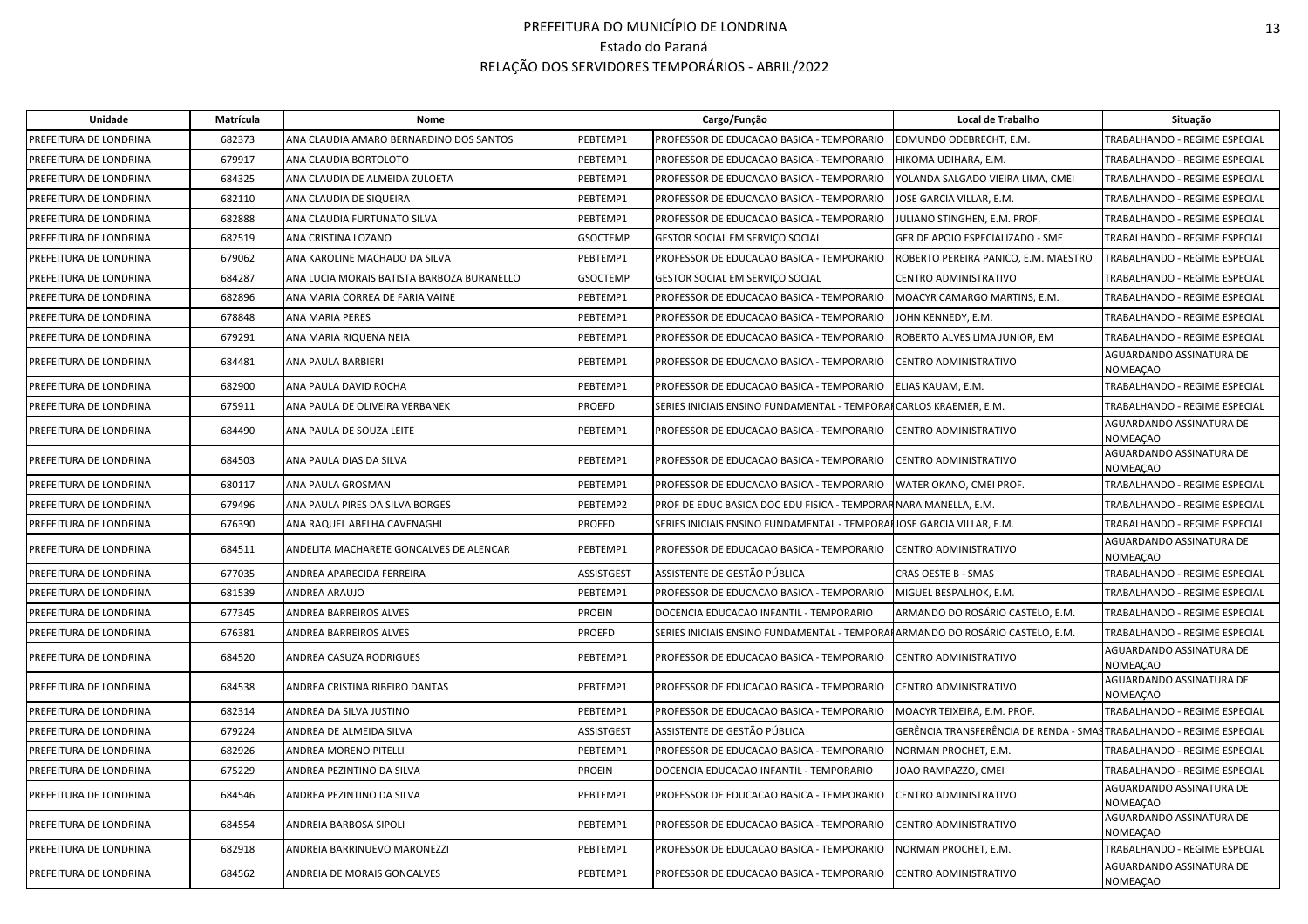| Unidade                | Matrícula | Nome                                           |                 | Cargo/Função                                                                       | Local de Trabalho                     | Situação                                    |
|------------------------|-----------|------------------------------------------------|-----------------|------------------------------------------------------------------------------------|---------------------------------------|---------------------------------------------|
| PREFEITURA DE LONDRINA | 680451    | ANDREIA GONCALVES                              | PEBTEMP1        | PROFESSOR DE EDUCACAO BASICA - TEMPORARIO                                          | MARI CARRERA BUENO, E.M. PROFª.       | TRABALHANDO - REGIME ESPECIAL               |
| PREFEITURA DE LONDRINA | 675431    | ANDREIA MARTINS MESSIAS                        | <b>PROEFD</b>   | SERIES INICIAIS ENSINO FUNDAMENTAL - TEMPORAHANDREA NUZZI, E.M. MAESTRO            |                                       | TRABALHANDO - REGIME ESPECIAL               |
| PREFEITURA DE LONDRINA | 681040    | ANDRESSA CRISTINE RIBEIRO DOS SANTOS           | PEBTEMP1        | PROFESSOR DE EDUCACAO BASICA - TEMPORARIO                                          | ODESIO FRANCISCON, E.M. PROF.         | TRABALHANDO - REGIME ESPECIAL               |
| PREFEITURA DE LONDRINA | 682209    | ANDRESSA DE JESUS OLIVEIRA TEIDER              | PEBTEMP1        | PROFESSOR DE EDUCACAO BASICA - TEMPORARIO                                          | NORMAN PROCHET, E.M.                  | TRABALHANDO - REGIME ESPECIAL               |
| PREFEITURA DE LONDRINA | 676462    | ANDRESSA DIAS CARVALHO                         | <b>PROEFD</b>   | SERIES INICIAIS ENSINO FUNDAMENTAL - TEMPORAFFRANCISCO PEREIRA DE ALMEIDA JR, E.M. |                                       | TRABALHANDO - REGIME ESPECIAL               |
| PREFEITURA DE LONDRINA | 684570    | ANDRESSA DIAS CARVALHO                         | PEBTEMP1        | PROFESSOR DE EDUCACAO BASICA - TEMPORARIO                                          | CENTRO ADMINISTRATIVO                 | AGUARDANDO ASSINATURA DE<br>NOMEAÇAO        |
| PREFEITURA DE LONDRINA | 682306    | ANDREZA APARECIDA ALONSO CAPASSI               | PEBTEMP1        | PROFESSOR DE EDUCACAO BASICA - TEMPORARIO                                          | MOACYR TEIXEIRA, E.M. PROF.           | TRABALHANDO - REGIME ESPECIAL               |
| PREFEITURA DE LONDRINA | 681857    | ANDRIELLI CUNHA SAMPAIO                        | PEBTEMP1        | PROFESSOR DE EDUCACAO BASICA - TEMPORARIO                                          | FRANCISCO QUESADA ORTEGA, CMEI        | TRABALHANDO - REGIME ESPECIAL               |
| PREFEITURA DE LONDRINA | 684333    | ANE CAROLINE SILVA ROMANO                      | PEBTEMP1        | PROFESSOR DE EDUCACAO BASICA - TEMPORARIO                                          | JOAQUIM PEREIRA MENDES, E.M. PROFº    | TRABALHANDO - REGIME ESPECIAL               |
| PREFEITURA DE LONDRINA | 684589    | ANGELA ALVES GARCIA                            | PEBTEMP1        | PROFESSOR DE EDUCACAO BASICA - TEMPORARIO                                          | CENTRO ADMINISTRATIVO                 | AGUARDANDO ASSINATURA DE<br><b>NOMEAÇAO</b> |
| PREFEITURA DE LONDRINA | 681725    | ANGELA DINIZ DA SILVA                          | PEBTEMP1        | PROFESSOR DE EDUCACAO BASICA - TEMPORARIO                                          | JOAQUIM VICENTE DE CASTRO, E.M.DR.    | TRABALHANDO - REGIME ESPECIAL               |
| PREFEITURA DE LONDRINA | 684597    | ANGELA GOLONO DE DEUS                          | PEBTEMP1        | PROFESSOR DE EDUCACAO BASICA - TEMPORARIO                                          | CENTRO ADMINISTRATIVO                 | AGUARDANDO ASSINATURA DE<br>NOMEAÇAO        |
| PREFEITURA DE LONDRINA | 676144    | ANGELA MARIA DA SILVA DE JESUS                 | <b>PROEFD</b>   | SERIES INICIAIS ENSINO FUNDAMENTAL - TEMPORAHAMERICA SABINO COIMBRA, E.M.          |                                       | TRABALHANDO - REGIME ESPECIAL               |
| PREFEITURA DE LONDRINA | 682942    | ANGELA SILVA DE SOUZA                          | PEBTEMP1        | PROFESSOR DE EDUCACAO BASICA - TEMPORARIO                                          | MOACYR TEIXEIRA, E.M. PROF.           | TRABALHANDO - REGIME ESPECIAL               |
| PREFEITURA DE LONDRINA | 675555    | ANGELICA CRISTINA MORALES SUGUIYAMA DOS SANTOS | <b>PROEFD</b>   | SERIES INICIAIS ENSINO FUNDAMENTAL - TEMPORAI MOACYR TEIXEIRA, E.M. PROF.          |                                       | TRABALHANDO - REGIME ESPECIAL               |
| PREFEITURA DE LONDRINA | 684619    | ANGELICA CRISTINA MORALES SUGUIYAMA DOS SANTOS | PEBTEMP1        | PROFESSOR DE EDUCACAO BASICA - TEMPORARIO                                          | CENTRO ADMINISTRATIVO                 | AGUARDANDO ASSINATURA DE<br><b>NOMEAÇAO</b> |
| PREFEITURA DE LONDRINA | 681237    | ANGELICA DOS SANTOS                            | PEBTEMP1        | PROFESSOR DE EDUCACAO BASICA - TEMPORARIO                                          | YOLANDA SALGADO VIEIRA LIMA, CMEI     | TRABALHANDO - REGIME ESPECIAL               |
| PREFEITURA DE LONDRINA | 684600    | ANGELICA FERNANDES SOARES DA SILVA             | PEBTEMP1        | PROFESSOR DE EDUCACAO BASICA - TEMPORARIO                                          | CENTRO ADMINISTRATIVO                 | AGUARDANDO ASSINATURA DE<br><b>NOMEAÇAO</b> |
| PREFEITURA DE LONDRINA | 682063    | ANGELICA FERREIRA LEAL                         | PEBTEMP1        | PROFESSOR DE EDUCACAO BASICA - TEMPORARIO                                          | ATANAZIO LEONEL, E.M.                 | TRABALHANDO - REGIME ESPECIAL               |
| PREFEITURA DE LONDRINA | 675504    | ANGELITA KARINA ALVES BUORO                    | <b>PROEFD</b>   | SERIES INICIAIS ENSINO FUNDAMENTAL - TEMPORAIZUMBI DOS PALMARES, E.M.              |                                       | TRABALHANDO - REGIME ESPECIAL               |
| PREFEITURA DE LONDRINA | 675865    | ANGELITA LUCILENE CORREIA DINIZ                | <b>PROEFD</b>   | SERIES INICIAIS ENSINO FUNDAMENTAL - TEMPORAICARLOS ZEWE COIMBRA, E.M. PROF.       |                                       | TRABALHANDO - REGIME ESPECIAL               |
| PREFEITURA DE LONDRINA | 677167    | ANIELE FERRAGINI DE LIMA                       | <b>PSICTEMP</b> | <b>PSICÓLOGO</b>                                                                   | <b>CRAS CENTRO A - SMAS</b>           | TRABALHANDO - REGIME ESPECIAL               |
| PREFEITURA DE LONDRINA | 682950    | ANIELI SANDANIEL                               | PEBTEMP1        | PROFESSOR DE EDUCACAO BASICA - TEMPORARIO                                          | VILMA RODRIGUES ROMERO, E.M.PROF.     | TRABALHANDO - REGIME ESPECIAL               |
| PREFEITURA DE LONDRINA | 684627    | APARECIDA CLEIDE FERNANDES                     | PEBTEMP1        | PROFESSOR DE EDUCACAO BASICA - TEMPORARIO                                          | CENTRO ADMINISTRATIVO                 | AGUARDANDO ASSINATURA DE<br><b>NOMEAÇAO</b> |
| PREFEITURA DE LONDRINA | 675954    | ARIANE ALVES DE AGUIAR                         | <b>PROEFD</b>   | SERIES INICIAIS ENSINO FUNDAMENTAL - TEMPORAISALIM ABORIHAM, E.M.                  |                                       | TRABALHANDO - REGIME ESPECIAL               |
| PREFEITURA DE LONDRINA | 681849    | ARIANE ALVES DE AGUIAR                         | PEBTEMP1        | PROFESSOR DE EDUCACAO BASICA - TEMPORARIO                                          | SALIM ABORIHAM, E.M.                  | TRABALHANDO - REGIME ESPECIAL               |
| PREFEITURA DE LONDRINA | 684635    | ARIANE MESSIAS LIMA DA SILVA                   | PEBTEMP1        | PROFESSOR DE EDUCACAO BASICA - TEMPORARIO                                          | CENTRO ADMINISTRATIVO                 | AGUARDANDO ASSINATURA DE<br><b>NOMEAÇAO</b> |
| PREFEITURA DE LONDRINA | 679631    | ARIANNE MARTINS DOS SANTOS NEVES               | PEBTEMP2        | PROF DE EDUC BASICA DOC EDU FISICA - TEMPORAR NARA MANELLA, E.M.                   |                                       | TRABALHANDO - REGIME ESPECIAL               |
| PREFEITURA DE LONDRINA | 684643    | ARNALDO CESAR MACEDO                           | PEBTEMP2        | PROF DE EDUC BASICA DOC EDU FISICA - TEMPORAR CENTRO ADMINISTRATIVO                |                                       | AGUARDANDO ASSINATURA DE<br><b>NOMEACAO</b> |
| PREFEITURA DE LONDRINA | 678244    | AUDREY MARIA MULLER TROSTDORF                  | PEBTEMP1        | PROFESSOR DE EDUCACAO BASICA - TEMPORARIO                                          | MARI CARRERA BUENO, E.M. PROFª.       | TRABALHANDO - REGIME ESPECIAL               |
| PREFEITURA DE LONDRINA | 678090    | AUREA CRISTINA PALHANO                         | PEBTEMP1        | PROFESSOR DE EDUCACAO BASICA - TEMPORARIO                                          | CARLOS DA COSTA BRANCO, E.M. PROF.DR. | TRABALHANDO - REGIME ESPECIAL               |
| PREFEITURA DE LONDRINA | 681628    | AUREA RODRIGUES DOS SANTOS                     | PEBTEMP1        | PROFESSOR DE EDUCACAO BASICA - TEMPORARIO                                          | ZUMBI DOS PALMARES, E.M.              | TRABALHANDO - REGIME ESPECIAL               |
| PREFEITURA DE LONDRINA | 680184    | BARBARA TALITA MAGRO DOS SANTOS                | PEBTEMP1        | PROFESSOR DE EDUCACAO BASICA - TEMPORARIO                                          | EUGENIO BRUGIN, E.M.                  | TRABALHANDO - REGIME ESPECIAL               |
| PREFEITURA DE LONDRINA | 680273    | BEATRIZ REGINA PEREIRA CARBALLAL               | PEBTEMP1        | PROFESSOR DE EDUCACAO BASICA - TEMPORARIO                                          | ZUMBI DOS PALMARES, E.M.              | TRABALHANDO - REGIME ESPECIAL               |
| PREFEITURA DE LONDRINA | 682969    | BIANCA APARECIDA DE FREITAS FERNANDES ALBINO   | PEBTEMP1        | PROFESSOR DE EDUCACAO BASICA - TEMPORARIO                                          | HAYDEE COLLI MONTEIRO, E.M.           | TRABALHANDO - REGIME ESPECIAL               |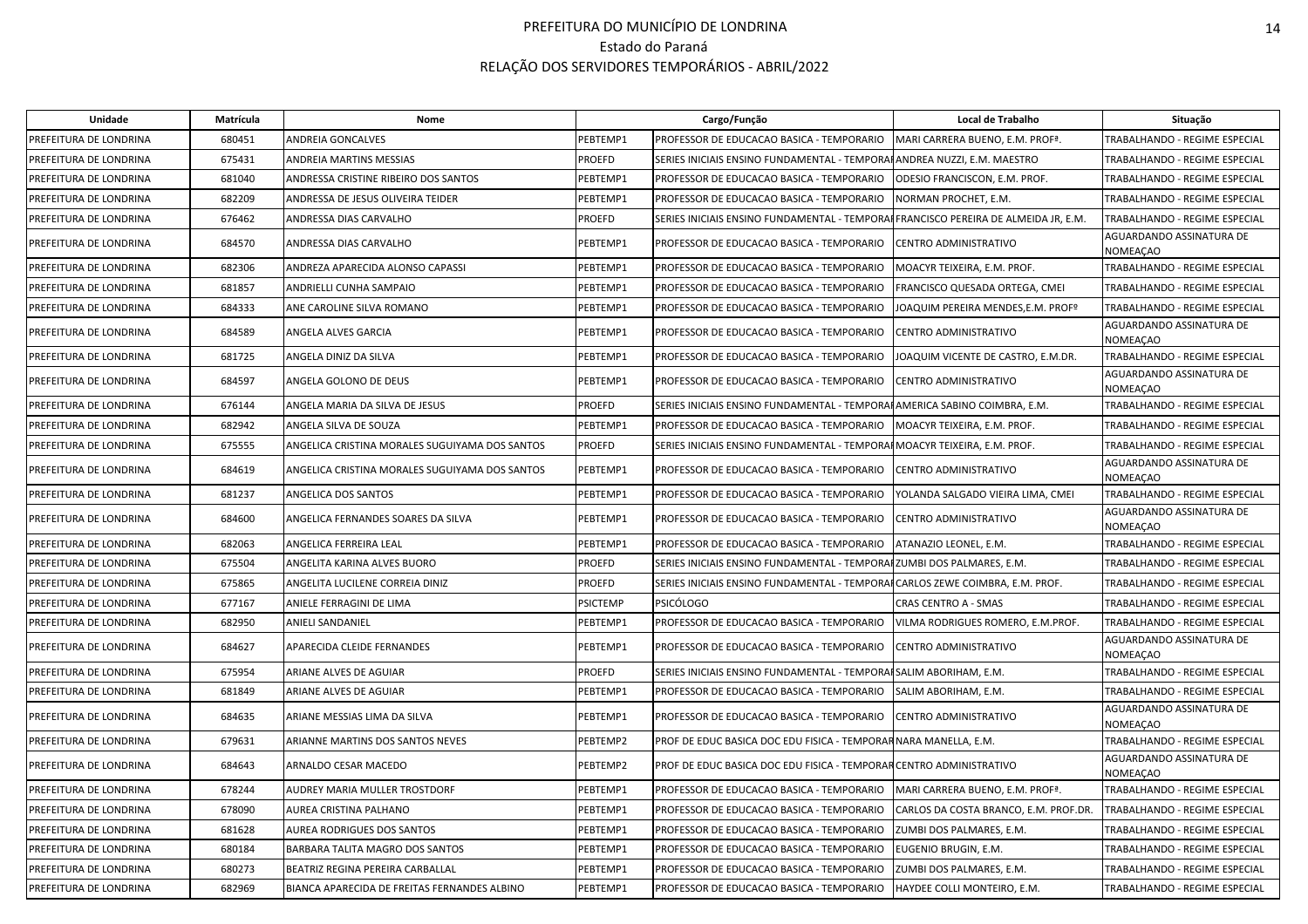| Unidade                | Matrícula | Nome                                       |                  | Cargo/Função                                                              | Local de Trabalho                     | Situação                                    |
|------------------------|-----------|--------------------------------------------|------------------|---------------------------------------------------------------------------|---------------------------------------|---------------------------------------------|
| PREFEITURA DE LONDRINA | 680281    | <b>BIANCA FERNANDES COSTA</b>              | PEBTEMP1         | PROFESSOR DE EDUCACAO BASICA - TEMPORARIO                                 | JOAQUIM VICENTE DE CASTRO, E.M.DR.    | TRABALHANDO - REGIME ESPECIAL               |
| PREFEITURA DE LONDRINA | 684651    | <b>BIANCA MATIAS FARIA</b>                 | PEBTEMP1         | PROFESSOR DE EDUCACAO BASICA - TEMPORARIO                                 | CENTRO ADMINISTRATIVO                 | AGUARDANDO ASSINATURA DE<br>NOMEAÇAO        |
| PREFEITURA DE LONDRINA | 679712    | <b>BIANCA ZAMPAR</b>                       | PEBTEMP1         | PROFESSOR DE EDUCACAO BASICA - TEMPORARIO                                 | NINA GARDEMANN, E.M.                  | TRABALHANDO - REGIME ESPECIAL               |
| PREFEITURA DE LONDRINA | 678058    | BLANDINA VANZELLA CANESIN                  | PEBTEMP1         | PROFESSOR DE EDUCACAO BASICA - TEMPORARIO                                 | RUTH FERREIRA DE SOUZA, E.M.          | TRABALHANDO - REGIME ESPECIAL               |
| PREFEITURA DE LONDRINA | 682187    | BRUNA CAROLINA FERREIRA BASSETI MARTINEZ   | PEBTEMP1         | PROFESSOR DE EDUCACAO BASICA - TEMPORARIO                                 | MOACYR TEIXEIRA, E.M. PROF.           | TRABALHANDO - REGIME ESPECIAL               |
| PREFEITURA DE LONDRINA | 679941    | BRUNA CRISTINA VILASBOA FERRAGINI LANGBEIN | PEBTEMP1         | PROFESSOR DE EDUCACAO BASICA - TEMPORARIO                                 | IOSE GASPARINI, E.M. PROF.            | TRABALHANDO - REGIME ESPECIAL               |
| PREFEITURA DE LONDRINA | 678872    | BRUNA GISELI COSTA DA SILVA                | PEBTEMP1         | PROFESSOR DE EDUCACAO BASICA - TEMPORARIO                                 | CLAUDIA RIZZI. E.M.                   | TRABALHANDO - REGIME ESPECIAL               |
| PREFEITURA DE LONDRINA | 682047    | BRUNA LARISSA RUFINO DOS SANTOS            | PEBTEMP1         | PROFESSOR DE EDUCACAO BASICA - TEMPORARIO                                 | HELENA OMETTO TORRES, C.M.E.I.        | TRABALHANDO - REGIME ESPECIAL               |
| PREFEITURA DE LONDRINA | 677981    | BRUNA MARCELLY DIAS LIMA                   | PEBTEMP2         | PROF DE EDUC BASICA DOC EDU FISICA - TEMPORAR DAVID DEQUECH, E.M.         |                                       | TRABALHANDO - REGIME ESPECIAL               |
| PREFEITURA DE LONDRINA | 679909    | BRUNA MAYARA SOUZA SILVA                   | PEBTEMP1         | PROFESSOR DE EDUCACAO BASICA - TEMPORARIO                                 | HIKOMA UDIHARA, E.M.                  | TRABALHANDO - REGIME ESPECIAL               |
| PREFEITURA DE LONDRINA | 681024    | BRUNA OLIVEIRA PRETO SANTOS                | PEBTEMP1         | PROFESSOR DE EDUCACAO BASICA - TEMPORARIO                                 | C.M.E.I - IRMÃ MARIA NÍVEA            | TRABALHANDO - REGIME ESPECIAL               |
| PREFEITURA DE LONDRINA | 680630    | BRUNA STEFANI OLIVEIRA GIAMMELARO          | PEBTEMP1         | PROFESSOR DE EDUCACAO BASICA - TEMPORARIO                                 | IULIANO STINGHEN, E.M. PROF.          | TRABALHANDO - REGIME ESPECIAL               |
| PREFEITURA DE LONDRINA | 682977    | BRUNA VIDAL DA SILVA COSTA                 | PEBTEMP1         | PROFESSOR DE EDUCACAO BASICA - TEMPORARIO                                 | NORMAN PROCHET, E.M.                  | TRABALHANDO - REGIME ESPECIAL               |
| PREFEITURA DE LONDRINA | 677973    | <b>BRUNO ROBERTO MATTOS</b>                | PEBTEMP2         | PROF DE EDUC BASICA DOC EDU FISICA - TEMPORARRUTH FERREIRA DE SOUZA, E.M. |                                       | TRABALHANDO - REGIME ESPECIAL               |
| PREFEITURA DE LONDRINA | 684660    | CACIANA PINHEIRO ALVES MARTINS             | PEBTEMP2         | PROF DE EDUC BASICA DOC EDU FISICA - TEMPORAR CENTRO ADMINISTRATIVO       |                                       | AGUARDANDO ASSINATURA DE<br>NOMEAÇAO        |
| PREFEITURA DE LONDRINA | 682985    | CAMILA ALVES RANGEL DE AGUIAR              | PEBTEMP1         | PROFESSOR DE EDUCACAO BASICA - TEMPORARIO                                 | MABIO GONCALVES PALHANO, E.M.         | TRABALHANDO - REGIME ESPECIAL               |
| PREFEITURA DE LONDRINA | 682993    | CAMILA CARVALHO DA SILVA                   | PEBTEMP1         | PROFESSOR DE EDUCACAO BASICA - TEMPORARIO                                 | CLELIA R.G.DE ALMEIDA ZOTELLI, CMEI   | TRABALHANDO - REGIME ESPECIAL               |
| PREFEITURA DE LONDRINA | 674931    | CAMILA CRISTINA DE ASSUNCAO                | <b>PROEFI</b>    | DOCENCIA EDUCACAO FISICA - TEMPORARIO                                     | MABIO GONCALVES PALHANO, E.M.         | TRABALHANDO - REGIME ESPECIAL               |
| PREFEITURA DE LONDRINA | 684678    | CAMILA CRISTINA DE ASSUNCAO                | PEBTEMP2         | PROF DE EDUC BASICA DOC EDU FISICA - TEMPORAR CENTRO ADMINISTRATIVO       |                                       | AGUARDANDO ASSINATURA DE<br>NOMEAÇAO        |
| PREFEITURA DE LONDRINA | 680206    | CAMILA DO PRADO                            | PEBTEMP1         | PROFESSOR DE EDUCACAO BASICA - TEMPORARIO                                 | JOAQUIM PEREIRA MENDES,E.M. PROFº     | TRABALHANDO - REGIME ESPECIAL               |
| PREFEITURA DE LONDRINA | 684686    | CAMILA MARINHO SANTOS GOMES                | PEBTEMP1         | PROFESSOR DE EDUCACAO BASICA - TEMPORARIO                                 | CENTRO ADMINISTRATIVO                 | AGUARDANDO ASSINATURA DE<br><b>NOMEAÇAO</b> |
| PREFEITURA DE LONDRINA | 680192    | CAMILA MENDES DOS SANTOS                   | PEBTEMP1         | PROFESSOR DE EDUCACAO BASICA - TEMPORARIO                                 | MABIO GONCALVES PALHANO, E.M.         | TRABALHANDO - REGIME ESPECIAL               |
| PREFEITURA DE LONDRINA | 683000    | CAMILA SANTA ROSA FAJANI                   | PEBTEMP1         | PROFESSOR DE EDUCACAO BASICA - TEMPORARIO                                 | NISSIA ROCHA CABRAL, CMEI             | TRABALHANDO - REGIME ESPECIAL               |
| PREFEITURA DE LONDRINA | 683019    | CARINA APARECIDA BURQUE LELLES             | PEBTEMP1         | PROFESSOR DE EDUCACAO BASICA - TEMPORARIO                                 | LUIZ MARQUES CASTELO, E.M.            | TRABALHANDO - REGIME ESPECIAL               |
| PREFEITURA DE LONDRINA | 684694    | CARINA FERREIRA ROSA DA SILVA              | PEBTEMP1         | PROFESSOR DE EDUCACAO BASICA - TEMPORARIO                                 | CENTRO ADMINISTRATIVO                 | AGUARDANDO ASSINATURA DE<br>NOMEACAO        |
| PREFEITURA DE LONDRINA | 680575    | CARLA ADRIANA BUFALO                       | PEBTEMP1         | PROFESSOR DE EDUCACAO BASICA - TEMPORARIO                                 | DALVA FAHL BOAVENTURA, E.M.           | TRABALHANDO - REGIME ESPECIAL               |
| PREFEITURA DE LONDRINA | 678325    | CARLA AMARIO DE OLIVEIRA                   | PEBTEMP1         | PROFESSOR DE EDUCACAO BASICA - TEMPORARIO                                 | LEONIDAS SOBRINO PORTO, E.M. PROF.    | TRABALHANDO - REGIME ESPECIAL               |
| PREFEITURA DE LONDRINA | 679887    | CARLA CAROLINE PREVELATO AMORIM            | PEBTEMP1         | PROFESSOR DE EDUCACAO BASICA - TEMPORARIO                                 | VILMA RODRIGUES ROMERO, E.M.PROF.     | TRABALHANDO - REGIME ESPECIAL               |
| PREFEITURA DE LONDRINA | 683027    | CARLA CRISTINA MARTINS BARBOSA             | PEBTEMP1         | PROFESSOR DE EDUCACAO BASICA - TEMPORARIO                                 | <b>NORMAN PROCHET, E.M.</b>           | TRABALHANDO - REGIME ESPECIAL               |
| PREFEITURA DE LONDRINA | 682403    | CARLA DE OLIVEIRA DIAS BANDEIRA            | PEBTEMP1         | PROFESSOR DE EDUCACAO BASICA - TEMPORARIO                                 | IRENE APARECIDA DA SILVA, E.M.        | TRABALHANDO - REGIME ESPECIAL               |
| PREFEITURA DE LONDRINA | 679097    | CARLA JUSSAINE RAMPAZZO YOKOTA             | PEBTEMP1         | PROFESSOR DE EDUCACAO BASICA - TEMPORARIO                                 | IOAQUIM PEREIRA MENDES,E.M. PROFº     | TRABALHANDO - REGIME ESPECIAL               |
| PREFEITURA DE LONDRINA | 682578    | CARLOS ANTONIO COSTACURTA CICCOZZI         | <b>ENGC</b>      | <b>ENGENHEIRO CIVIL</b>                                                   | GABINETE DO SECRETARIO - SMOP         | TRABALHANDO - REGIME ESPECIAL               |
| PREFEITURA DE LONDRINA | 677299    | CARLOS RIBEIRO DOS SANTOS                  | <b>MOTVPTEMP</b> | MOTORISTA DE VEÍCULOS PESADOS                                             | CENTRO ADMINISTRATIVO                 | TRABALHANDO - REGIME ESPECIAL               |
| PREFEITURA DE LONDRINA | 679429    | <b>CARMEM AUGUSTA TURRI</b>                | <b>GSOCTEMP</b>  | GESTOR SOCIAL EM SERVIÇO SOCIAL                                           | CRAS NORTE B - SMAS                   | TRABALHANDO - REGIME ESPECIAL               |
| PREFEITURA DE LONDRINA | 678120    | CAROLINA AUGUSTA SIQUEIRA                  | PEBTEMP1         | PROFESSOR DE EDUCACAO BASICA - TEMPORARIO                                 | TELMA CAVALIERI M.SANCHES, CMEI PROFª | TRABALHANDO - REGIME ESPECIAL               |
| PREFEITURA DE LONDRINA | 680591    | CAROLINA GRANADO PONCE                     | PEBTEMP1         | PROFESSOR DE EDUCACAO BASICA - TEMPORARIO                                 | MARLI MARQUES AGOSTINHO, CMEI         | TRABALHANDO - REGIME ESPECIAL               |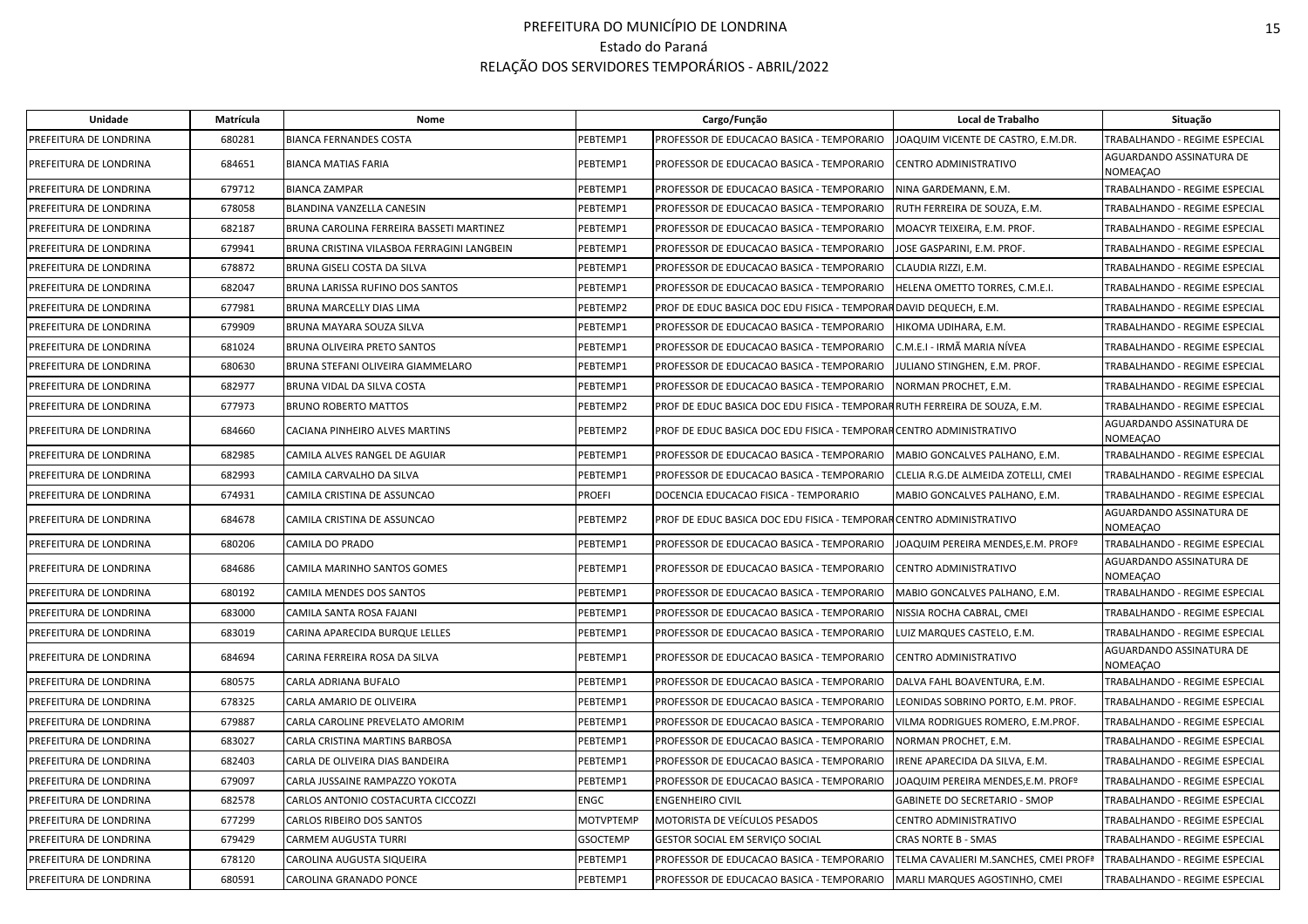| <b>Unidade</b>         | Matrícula | Nome                                      |                   | Cargo/Função                                                                       | Local de Trabalho                                                    | Situação                             |
|------------------------|-----------|-------------------------------------------|-------------------|------------------------------------------------------------------------------------|----------------------------------------------------------------------|--------------------------------------|
| PREFEITURA DE LONDRINA | 679275    | CAROLINA LAGO ZANONI FERREIRA             | <b>PSICTEMP</b>   | <b>PSICÓLOGO</b>                                                                   | CENTRO ADMINISTRATIVO                                                | TRABALHANDO - REGIME ESPECIAL        |
| PREFEITURA DE LONDRINA | 680010    | CAROLINE ARLINDO FURLAN                   | PEBTEMP1          | PROFESSOR DE EDUCACAO BASICA - TEMPORARIO                                          | VILMA RODRIGUES ROMERO, E.M.PROF.                                    | TRABALHANDO - REGIME ESPECIAL        |
| PREFEITURA DE LONDRINA | 679801    | CAROLINE FARIAS DE CASTRO LOURENCO        | PEBTEMP1          | PROFESSOR DE EDUCACAO BASICA - TEMPORARIO                                          | MARIA IRENE V. THEODORO, E.M. PROF <sup>ª</sup> .                    | TRABALHANDO - REGIME ESPECIAL        |
| PREFEITURA DE LONDRINA | 681903    | CAROLINE MARY TOKUNAGA                    | PEBTEMP1          | PROFESSOR DE EDUCACAO BASICA - TEMPORARIO                                          | MACHADO DE ASSIS, E.R.M.                                             | TRABALHANDO - REGIME ESPECIAL        |
| PREFEITURA DE LONDRINA | 683035    | CAROLINE RESENDE MARTINS                  | PEBTEMP1          | PROFESSOR DE EDUCACAO BASICA - TEMPORARIO                                          | MABIO GONCALVES PALHANO, E.M.                                        | TRABALHANDO - REGIME ESPECIAL        |
| PREFEITURA DE LONDRINA | 681962    | CASSIA CHRISTINA DE MENEZES ALVES         | PEBTEMP1          | PROFESSOR DE EDUCACAO BASICA - TEMPORARIO                                          | CARLOS DIETZ, E.M.                                                   | TRABALHANDO - REGIME ESPECIAL        |
| PREFEITURA DE LONDRINA | 678295    | CASSIA FERNANDA DE CASTRO MACCAGNAN       | PEBTEMP1          | PROFESSOR DE EDUCACAO BASICA - TEMPORARIO                                          | NORMAN PROCHET, E.M.                                                 | TRABALHANDO - REGIME ESPECIAL        |
| PREFEITURA DE LONDRINA | 680907    | CATIA SOLEDADE DE ALMEIDA                 | PEBTEMP1          | PROFESSOR DE EDUCACAO BASICA - TEMPORARIO                                          | EURIDES CUNHA, E.M.                                                  | TRABALHANDO - REGIME ESPECIAL        |
| PREFEITURA DE LONDRINA | 681563    | CELIA IKUMI SHIMIZO KAWANO                | PEBTEMP1          | PROFESSOR DE EDUCACAO BASICA - TEMPORARIO                                          | ROBERTO ALVES LIMA JUNIOR, EM                                        | TRABALHANDO - REGIME ESPECIAL        |
| PREFEITURA DE LONDRINA | 679305    | CELIA PEREIRA NEVES PONCIO                | PEBTEMP1          | PROFESSOR DE EDUCACAO BASICA - TEMPORARIO                                          | IGNEZ CORSO ANDREAZZA, E.M.                                          | TRABALHANDO - REGIME ESPECIAL        |
| PREFEITURA DE LONDRINA | 678961    | CELIA REGINA DA SILVA                     | PEBTEMP1          | PROFESSOR DE EDUCACAO BASICA - TEMPORARIO                                          | MARIA SHIRLEY BARNABE LYRA, E.M.                                     | TRABALHANDO - REGIME ESPECIAL        |
| PREFEITURA DE LONDRINA | 677515    | CELIA RODRIGUES FIUZA TEIXEIRA            | PROEFD            | SERIES INICIAIS ENSINO FUNDAMENTAL - TEMPORAHJOSE GARCIA VILLAR, E.M.              |                                                                      | TRABALHANDO - REGIME ESPECIAL        |
| PREFEITURA DE LONDRINA | 682462    | CELSI MARIA BATIGLIANA                    | PEBTEMP1          | PROFESSOR DE EDUCACAO BASICA - TEMPORARIO                                          | GASPAR VELLOSO, E.M. SENADOR                                         | TRABALHANDO - REGIME ESPECIAL        |
| PREFEITURA DE LONDRINA | 684708    | CINEIDE APARECIDA PEREIRA SANTOS          | PEBTEMP1          | PROFESSOR DE EDUCACAO BASICA - TEMPORARIO                                          | CENTRO ADMINISTRATIVO                                                | AGUARDANDO ASSINATURA DE<br>NOMEACAO |
| PREFEITURA DE LONDRINA | 678562    | CINTIA BERTI PUBLIO                       | PEBTEMP1          | PROFESSOR DE EDUCACAO BASICA - TEMPORARIO                                          | CORVETA CAMAQUA, E.M.                                                | TRABALHANDO - REGIME ESPECIAL        |
| PREFEITURA DE LONDRINA | 680737    | CIRLEY DE SOUZA JANUARIO VIEIRA           | PEBTEMP1          | PROFESSOR DE EDUCACAO BASICA - TEMPORARIO                                          | CARLOS ZEWE COIMBRA, E.M. PROF.                                      | TRABALHANDO - REGIME ESPECIAL        |
| PREFEITURA DE LONDRINA | 683043    | CLARICE OLEGARIO DE ARAUJO MARTINS        | PEBTEMP1          | PROFESSOR DE EDUCACAO BASICA - TEMPORARIO                                          | PEDRO VERGARA CORREA, E.M.                                           | TRABALHANDO - REGIME ESPECIAL        |
| PREFEITURA DE LONDRINA | 683051    | <b>CLAUDENICE CORRADI</b>                 | PEBTEMP1          | PROFESSOR DE EDUCACAO BASICA - TEMPORARIO                                          | VILMA ELIZA COLOMBO RIBEIRO, CMEI PROFªTRABALHANDO - REGIME ESPECIAL |                                      |
| PREFEITURA DE LONDRINA | 674974    | CLAUDETE BODNAURIUC PINHEIRO              | <b>PROEIN</b>     | DOCENCIA EDUCACAO INFANTIL - TEMPORARIO                                            | CAROLINA BENEDITA DOS SANTOS, CMEI                                   | TRABALHANDO - REGIME ESPECIAL        |
| PREFEITURA DE LONDRINA | 677620    | CLAUDETE DEL GESSO SILVA                  | PROEFD            | SERIES INICIAIS ENSINO FUNDAMENTAL - TEMPORAI ODILON GONCALVES NOCETTI, E.M. REV.  |                                                                      | TRABALHANDO - REGIME ESPECIAL        |
| PREFEITURA DE LONDRINA | 684716    | <b>CLAUDETE SPOSITO LANDGRAF</b>          | PEBTEMP1          | PROFESSOR DE EDUCACAO BASICA - TEMPORARIO                                          | CENTRO ADMINISTRATIVO                                                | AGUARDANDO ASSINATURA DE<br>NOMEAÇAO |
| PREFEITURA DE LONDRINA | 678856    | CLAUDIA APARECIDA CASON                   | PEBTEMP1          | PROFESSOR DE EDUCACAO BASICA - TEMPORARIO                                          | CLELIA R.G.DE ALMEIDA ZOTELLI, CMEI                                  | TRABALHANDO - REGIME ESPECIAL        |
| PREFEITURA DE LONDRINA | 681784    | CLAUDIA GRACIANO DE BRITO                 | PEBTEMP1          | PROFESSOR DE EDUCACAO BASICA - TEMPORARIO                                          | ATANAZIO LEONEL, E.M.                                                | TRABALHANDO - REGIME ESPECIAL        |
| PREFEITURA DE LONDRINA | 680605    | CLAUDIA RAFAELLI CORTEZ BURAKOVSKI GARCIA | PEBTEMP1          | PROFESSOR DE EDUCACAO BASICA - TEMPORARIO                                          | AMERICA SABINO COIMBRA, E.M.                                         | TRABALHANDO - REGIME ESPECIAL        |
| PREFEITURA DE LONDRINA | 680540    | CLAUDIA REGINA GONCALVES SARTORI          | PEBTEMP1          | PROFESSOR DE EDUCACAO BASICA - TEMPORARIO                                          | FRANCISCO PEREIRA DE ALMEIDA JR, E.M.                                | TRABALHANDO - REGIME ESPECIAL        |
| PREFEITURA DE LONDRINA | 681059    | CLAUDIA REGINA RODRIGUES DA CRUZ FACHINI  | PEBTEMP1          | PROFESSOR DE EDUCACAO BASICA - TEMPORARIO                                          | MARISA ARRUDA DOS SANTOS, CMEI PROFª                                 | TRABALHANDO - REGIME ESPECIAL        |
| PREFEITURA DE LONDRINA | 680095    | CLAUDINEIA DA SILVA ARRONO                | PEBTEMP1          | PROFESSOR DE EDUCACAO BASICA - TEMPORARIO                                          | ZUMBI DOS PALMARES, E.M.                                             | TRABALHANDO - REGIME ESPECIAL        |
| PREFEITURA DE LONDRINA | 682446    | <b>CLAUDINEIA MORAIS DOS SANTOS</b>       | PEBTEMP1          | PROFESSOR DE EDUCACAO BASICA - TEMPORARIO                                          | SAN IZIDRO, E.M.                                                     | TRABALHANDO - REGIME ESPECIAL        |
| PREFEITURA DE LONDRINA | 683060    | CLAUDIO ROBERTO PEREIRA DOS SANTOS        | PEBTEMP1          | PROFESSOR DE EDUCACAO BASICA - TEMPORARIO                                          | FRANCISCO PEREIRA DE ALMEIDA JR, E.M.                                | TRABALHANDO - REGIME ESPECIAL        |
| PREFEITURA DE LONDRINA | 676870    | CLEIDE APARECIDA DA SILVA CURUNZI         | <b>ASSISTGEST</b> | ASSISTENTE DE GESTÃO PÚBLICA                                                       | CONSELHO TUTELAR CENTRO                                              | TRABALHANDO - REGIME ESPECIAL        |
| PREFEITURA DE LONDRINA | 680214    | CLEIDE DE OLIVEIRA SOARES                 | PEBTEMP1          | PROFESSOR DE EDUCACAO BASICA - TEMPORARIO                                          | ROBERTO ALVES LIMA JUNIOR, EM                                        | TRABALHANDO - REGIME ESPECIAL        |
| PREFEITURA DE LONDRINA | 683078    | CLEIDE MARCIA FABIANO CAMBA               | PEBTEMP1          | PROFESSOR DE EDUCACAO BASICA - TEMPORARIO                                          | EDMUNDO ODEBRECHT, E.M.                                              | TRABALHANDO - REGIME ESPECIAL        |
| PREFEITURA DE LONDRINA | 675636    | CLEIZI ROSANE DOS SANTOS                  | <b>PROEFD</b>     | SERIES INICIAIS ENSINO FUNDAMENTAL - TEMPORAICARLOS DA COSTA BRANCO, E.M. PROF.DR. |                                                                      | TRABALHANDO - REGIME ESPECIAL        |
| PREFEITURA DE LONDRINA | 676500    | CLENILDA NOGUEIRA DA CRUZ SILVA           | <b>PROEFD</b>     | SERIES INICIAIS ENSINO FUNDAMENTAL - TEMPORAFLEONIDAS SOBRINO PORTO, E.M. PROF.    |                                                                      | TRABALHANDO - REGIME ESPECIAL        |
| PREFEITURA DE LONDRINA | 680966    | CLEVANIR FERREIRA DOS SANTOS              | PEBTEMP1          | PROFESSOR DE EDUCACAO BASICA - TEMPORARIO                                          | IGNEZ CORSO ANDREAZZA, E.M.                                          | TRABALHANDO - REGIME ESPECIAL        |
| PREFEITURA DE LONDRINA | 684724    | CLOTILDE CARDOSO BEZERRA                  | PEBTEMP1          | PROFESSOR DE EDUCACAO BASICA - TEMPORARIO                                          | CENTRO ADMINISTRATIVO                                                | AGUARDANDO ASSINATURA DE<br>NOMEAÇAO |
| PREFEITURA DE LONDRINA | 681113    | CONCEICAO MARIA DE SOUZA                  | PEBTEMP1          | PROFESSOR DE EDUCACAO BASICA - TEMPORARIO                                          | SALIM ABORIHAM, E.M.                                                 | TRABALHANDO - REGIME ESPECIAL        |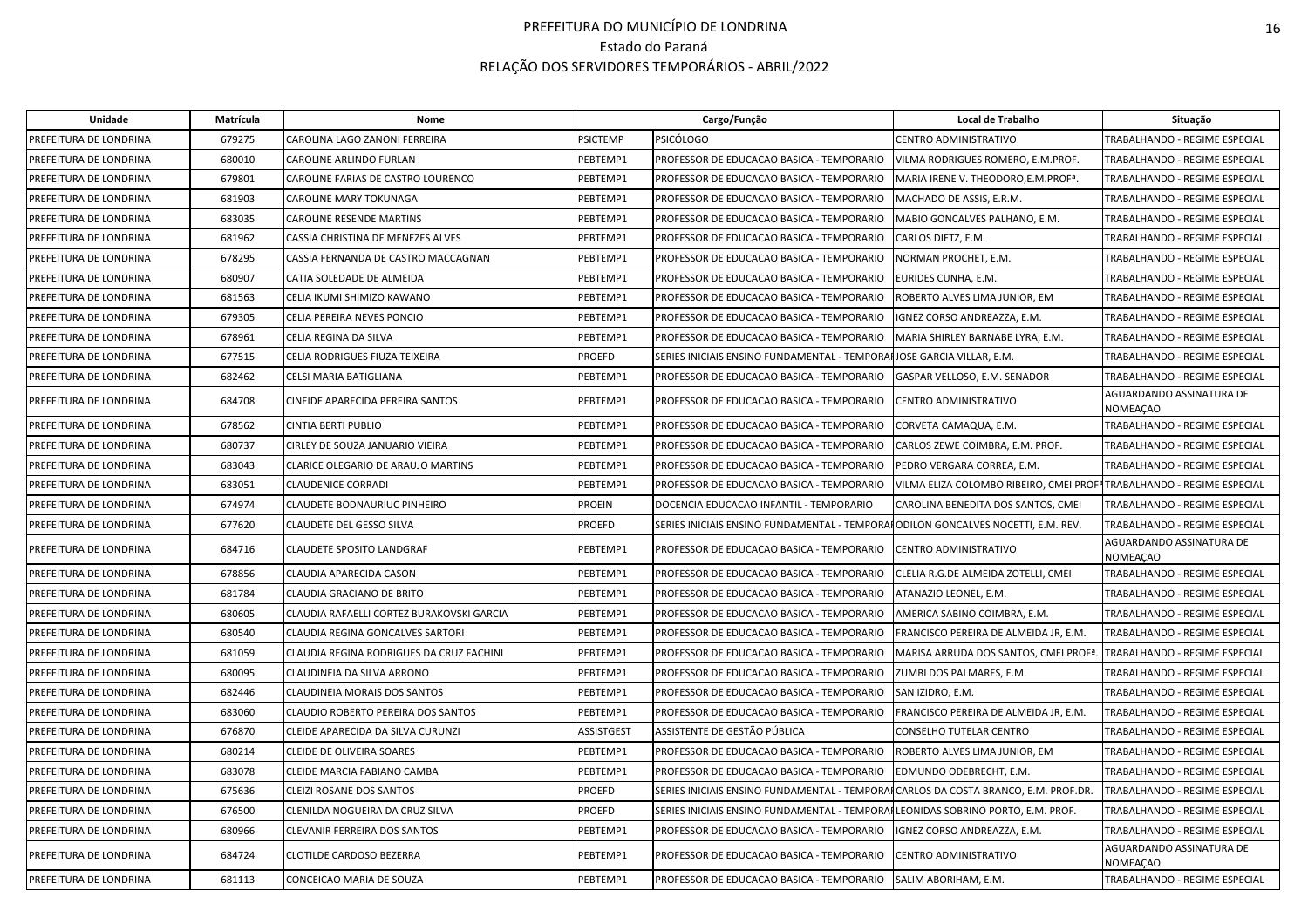| Unidade                | Matrícula | Nome                                    |                   | Cargo/Função                                                                     | Local de Trabalho                                                    | Situação                                    |
|------------------------|-----------|-----------------------------------------|-------------------|----------------------------------------------------------------------------------|----------------------------------------------------------------------|---------------------------------------------|
| PREFEITURA DE LONDRINA | 674605    | CRISTIANA APARECIDA LESSIA CORREA       | <b>PROEFD</b>     | SERIES INICIAIS ENSINO FUNDAMENTAL - TEMPORAFZUMBI DOS PALMARES, E.M.            |                                                                      | TRABALHANDO - REGIME ESPECIAL               |
| PREFEITURA DE LONDRINA | 678937    | CRISTIANE DA CUNHA GUERRA               | PEBTEMP1          | PROFESSOR DE EDUCACAO BASICA - TEMPORARIO                                        | VITORIO LIBARDI, E.R.M.                                              | TRABALHANDO - REGIME ESPECIAL               |
| PREFEITURA DE LONDRINA | 683086    | CRISTIANE FONSECA TAVARES               | PEBTEMP1          | PROFESSOR DE EDUCACAO BASICA - TEMPORARIO                                        | RUTH FERREIRA DE SOUZA, E.M.                                         | TRABALHANDO - REGIME ESPECIAL               |
| PREFEITURA DE LONDRINA | 678619    | CRISTIANE GONCALVES DAVID               | PEBTEMP1          | PROFESSOR DE EDUCACAO BASICA - TEMPORARIO                                        | NINA GARDEMANN, E.M.                                                 | TRABALHANDO - REGIME ESPECIAL               |
| PREFEITURA DE LONDRINA | 682152    | CRISTIANE LIMA DE SOUZA                 | PEBTEMP1          | PROFESSOR DE EDUCACAO BASICA - TEMPORARIO                                        | FRANCISCO PEREIRA DE ALMEIDA JR, E.M.                                | TRABALHANDO - REGIME ESPECIAL               |
| PREFEITURA DE LONDRINA | 675385    | CRISTIANE PAULA DA CUNHA NOGARINI       | <b>PROEIN</b>     | DOCENCIA EDUCACAO INFANTIL - TEMPORARIO                                          | <b>FRANCISCO SEIXAS, CMEI PASTOR</b>                                 | TRABALHANDO - REGIME ESPECIAL               |
| PREFEITURA DE LONDRINA | 675490    | CRISTIANE PAULA DA CUNHA NOGARINI       | <b>PROEFD</b>     | SERIES INICIAIS ENSINO FUNDAMENTAL - TEMPORAFTEREZA CANHADAS BERTAN, E.M. PROFª. |                                                                      | TRABALHANDO - REGIME ESPECIAL               |
| PREFEITURA DE LONDRINA | 684732    | CRISTIANE PONTES MARTINS BERTHOLINO     | PEBTEMP1          | PROFESSOR DE EDUCACAO BASICA - TEMPORARIO                                        | CENTRO ADMINISTRATIVO                                                | AGUARDANDO ASSINATURA DE<br><b>NOMEACAO</b> |
| PREFEITURA DE LONDRINA | 680516    | CRISTINA CELIA ANDRETTA FERRACINI       | PEBTEMP1          | PROFESSOR DE EDUCACAO BASICA - TEMPORARIO                                        | YOLANDA SALGADO VIEIRA LIMA, CMEI                                    | TRABALHANDO - REGIME ESPECIAL               |
| PREFEITURA DE LONDRINA | 681660    | CRISTINA MARTINS DUARTE                 | PEBTEMP1          | PROFESSOR DE EDUCACAO BASICA - TEMPORARIO                                        | ABDIAS DO NASCIMENTO, CMEI                                           | TRABALHANDO - REGIME ESPECIAL               |
| PREFEITURA DE LONDRINA | 676888    | CRISTINA ROMERO DE REZENDE              | <b>ASSISTGEST</b> | ASSISTENTE DE GESTÃO PÚBLICA                                                     | <b>CRAS NORTE A - SMAS</b>                                           | TRABALHANDO - REGIME ESPECIAL               |
| PREFEITURA DE LONDRINA | 682470    | DAHANE CRISTINA DAVILA ANTONIO GRACINDO | PEBTEMP1          | PROFESSOR DE EDUCACAO BASICA - TEMPORARIO                                        | SONIA PARREIRA DEBEI, E.M.                                           | TRABALHANDO - REGIME ESPECIAL               |
| PREFEITURA DE LONDRINA | 679844    | DAHIANE CRISTINA TIVA                   | PEBTEMP1          | PROFESSOR DE EDUCACAO BASICA - TEMPORARIO                                        | MARIA CARMELITA VILELA MAGALHAES, E.M. TRABALHANDO - REGIME ESPECIAL |                                             |
| PREFEITURA DE LONDRINA | 681610    | DAIANA DE FATIMA SANTOS                 | PEBTEMP1          | PROFESSOR DE EDUCACAO BASICA - TEMPORARIO                                        | MARINA SABOIA NASCIMENTO, CMEI                                       | TRABALHANDO - REGIME ESPECIAL               |
| PREFEITURA DE LONDRINA | 681938    | DAIANE APARECIDA ALVES ESPERANDIO       | PEBTEMP1          | PROFESSOR DE EDUCACAO BASICA - TEMPORARIO                                        | YOLANDA SALGADO VIEIRA LIMA, CMEI                                    | TRABALHANDO - REGIME ESPECIAL               |
| PREFEITURA DE LONDRINA | 683094    | DAIANE COLABIANQUE ZANIN                | PEBTEMP1          | PROFESSOR DE EDUCACAO BASICA - TEMPORARIO                                        | FRANCISCO AQUINO TOLEDO, E.M.                                        | TRABALHANDO - REGIME ESPECIAL               |
| PREFEITURA DE LONDRINA | 679542    | DAIANE CRISTINA AMARAL DA SILVA         | PEBTEMP2          | PROF DE EDUC BASICA DOC EDU FISICA - TEMPORAR EDMUNDO ODEBRECHT, E.M.            |                                                                      | TRABALHANDO - REGIME ESPECIAL               |
| PREFEITURA DE LONDRINA | 684759    | DAIANE CRISTINA BEZERRA DA SILVA RAMOS  | PEBTEMP1          | PROFESSOR DE EDUCACAO BASICA - TEMPORARIO                                        | CENTRO ADMINISTRATIVO                                                | AGUARDANDO ASSINATURA DE<br><b>NOMEACAO</b> |
| PREFEITURA DE LONDRINA | 682020    | DAIANE DE SOUZA CASTRO                  | PEBTEMP1          | PROFESSOR DE EDUCACAO BASICA - TEMPORARIO                                        | MACHADO DE ASSIS, E.R.M.                                             | TRABALHANDO - REGIME ESPECIAL               |
| PREFEITURA DE LONDRINA | 679356    | DAIANE DONAIRE DE MEDEIROS              | PEBTEMP1          | PROFESSOR DE EDUCACAO BASICA - TEMPORARIO                                        | AMERICA SABINO COIMBRA, E.M.                                         | TRABALHANDO - REGIME ESPECIAL               |
| PREFEITURA DE LONDRINA | 684767    | DAIANE RAMOS DA TRINDADE SECCI          | PEBTEMP1          | PROFESSOR DE EDUCACAO BASICA - TEMPORARIO                                        | CENTRO ADMINISTRATIVO                                                | AGUARDANDO ASSINATURA DE<br><b>NOMEAÇAO</b> |
| PREFEITURA DE LONDRINA | 678740    | <b>DAIANE TINTI</b>                     | PEBTEMP1          | PROFESSOR DE EDUCACAO BASICA - TEMPORARIO                                        | MARI CARRERA BUENO, E.M. PROFª.                                      | TRABALHANDO - REGIME ESPECIAL               |
| PREFEITURA DE LONDRINA | 683108    | DAIANE VIEIRA GONCALVES                 | PEBTEMP1          | PROFESSOR DE EDUCACAO BASICA - TEMPORARIO                                        | JOVITA KAISER, E.M. PROFª                                            | TRABALHANDO - REGIME ESPECIAL               |
| PREFEITURA DE LONDRINA | 675210    | DAIANE ZAMPIERI COLOMBO                 | <b>PROEIN</b>     | DOCENCIA EDUCACAO INFANTIL - TEMPORARIO                                          | VILMA RODRIGUES ROMERO, E.M.PROF.                                    | TRABALHANDO - REGIME ESPECIAL               |
| PREFEITURA DE LONDRINA | 683116    | DALILA YARA THOMEU SANTANA              | PEBTEMP1          | PROFESSOR DE EDUCACAO BASICA - TEMPORARIO                                        | JOVITA KAISER, E.M. PROF <sup>ª</sup>                                | TRABALHANDO - REGIME ESPECIAL               |
| PREFEITURA DE LONDRINA | 682535    | DAMARIS ESTEFANIA DA SILVA SARDINHA     | <b>PSICTEMP</b>   | <b>PSICÓLOGO</b>                                                                 | GER DE APOIO ESPECIALIZADO - SME                                     | TRABALHANDO - REGIME ESPECIAL               |
| PREFEITURA DE LONDRINA | 683124    | DAMILY RODRIGUES MARTINS                | PEBTEMP1          | PROFESSOR DE EDUCACAO BASICA - TEMPORARIO                                        | HAYDEE COLLI MONTEIRO, E.M.                                          | TRABALHANDO - REGIME ESPECIAL               |
| PREFEITURA DE LONDRINA | 679445    | DANIEL GOMEDI                           | PEBTEMP2          | PROF DE EDUC BASICA DOC EDU FISICA - TEMPORARHAYDEE COLLI MONTEIRO, E.M.         |                                                                      | TRABALHANDO - REGIME ESPECIAL               |
| PREFEITURA DE LONDRINA | 676799    | DANIEL SOARES DA SILVA                  | <b>GSOCTEMP</b>   | GESTOR SOCIAL EM SERVIÇO SOCIAL                                                  | SERVIÇO ESP. EM ABORDAGEM SOCIAL/SEAS TRABALHANDO - REGIME ESPECIAL  |                                             |
| PREFEITURA DE LONDRINA | 680613    | DANIELA ALMEIDA TURMAN                  | PEBTEMP1          | PROFESSOR DE EDUCACAO BASICA - TEMPORARIO                                        | DAVID DEQUECH, E.M.                                                  | TRABALHANDO - REGIME ESPECIAL               |
| PREFEITURA DE LONDRINA | 678678    | DANIELA CAROLINE DE FREITAS             | PEBTEMP1          | PROFESSOR DE EDUCACAO BASICA - TEMPORARIO                                        | MARIA SHIRLEY BARNABE LYRA, E.M.                                     | TRABALHANDO - REGIME ESPECIAL               |
| PREFEITURA DE LONDRINA | 683132    | DANIELA DANUBIA MARTINS                 | PEBTEMP1          | PROFESSOR DE EDUCACAO BASICA - TEMPORARIO                                        | HIKOMA UDIHARA, E.M.                                                 | TRABALHANDO - REGIME ESPECIAL               |
| PREFEITURA DE LONDRINA | 684775    | DANIELA DE FATIMA AFONSO                | PEBTEMP1          | PROFESSOR DE EDUCACAO BASICA - TEMPORARIO                                        | <b>CENTRO ADMINISTRATIVO</b>                                         | AGUARDANDO ASSINATURA DE<br><b>NOMEAÇAO</b> |
| PREFEITURA DE LONDRINA | 680303    | DANIELA DE MORAES SANTOS                | PEBTEMP1          | PROFESSOR DE EDUCACAO BASICA - TEMPORARIO                                        | MARISA ARRUDA DOS SANTOS, CMEI PROFª                                 | TRABALHANDO - REGIME ESPECIAL               |
| PREFEITURA DE LONDRINA | 675520    | DANIELA DE SOUZA SILVA                  | <b>PROEFD</b>     | SERIES INICIAIS ENSINO FUNDAMENTAL - TEMPORAFNARA MANELLA, E.M.                  |                                                                      | TRABALHANDO - REGIME ESPECIAL               |
| PREFEITURA DE LONDRINA | 676772    | DANIELA FALCI PEREIRA                   | <b>GSOCTEMP</b>   | GESTOR SOCIAL EM SERVIÇO SOCIAL                                                  | <b>CRAS OESTE A - SMAS</b>                                           | <b>TRABALHANDO - REGIME ESPECIAL</b>        |
| PREFEITURA DE LONDRINA | 681105    | DANIELA FERNANDES ALEXANDRINO           | PEBTEMP1          | PROFESSOR DE EDUCACAO BASICA - TEMPORARIO                                        | HÉLVIO ESTEVES, E.M. PROF.                                           | TRABALHANDO - REGIME ESPECIAL               |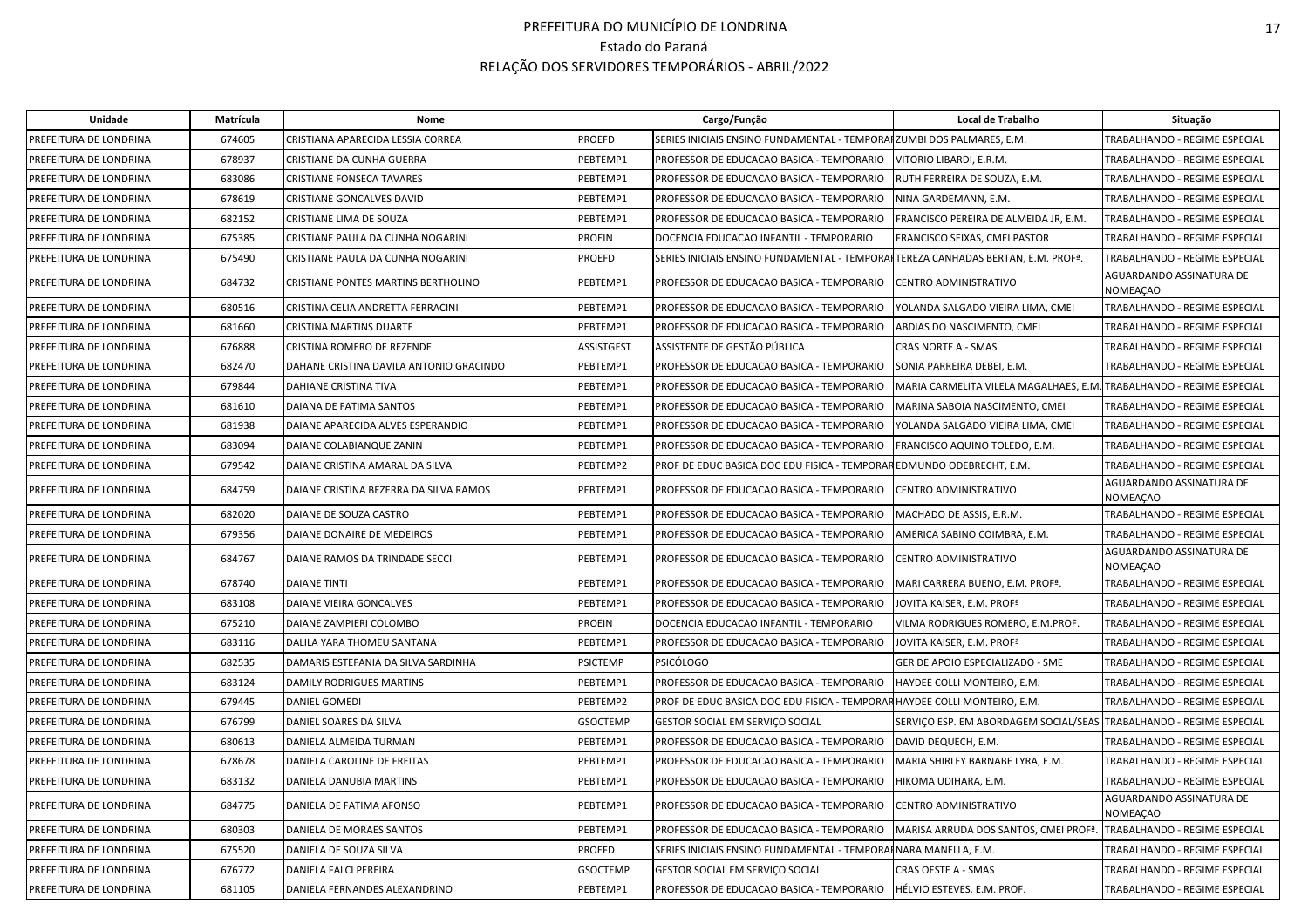| Unidade                | Matrícula | Nome                                 |                  | Cargo/Função                                                                  | Local de Trabalho                                 | Situação                                    |
|------------------------|-----------|--------------------------------------|------------------|-------------------------------------------------------------------------------|---------------------------------------------------|---------------------------------------------|
| PREFEITURA DE LONDRINA | 680133    | DANIELA LAURA SOUZA                  | PEBTEMP1         | PROFESSOR DE EDUCACAO BASICA - TEMPORARIO                                     | NOEMIA ALAVER GARCIA MALANGA, E.M.                | TRABALHANDO - REGIME ESPECIAL               |
| PREFEITURA DE LONDRINA | 683140    | DANIELA NUNES TAVARES                | PEBTEMP1         | PROFESSOR DE EDUCACAO BASICA - TEMPORARIO                                     | ROBERTO ALVES LIMA JUNIOR, EM                     | TRABALHANDO - REGIME ESPECIAL               |
| PREFEITURA DE LONDRINA | 681342    | DANIELA TEIXEIRA QUEIROZ BIGUETTI    | PEBTEMP1         | PROFESSOR DE EDUCACAO BASICA - TEMPORARIO                                     | CORINA MANTOVAN OKANO, E.M. PROFª.                | TRABALHANDO - REGIME ESPECIAL               |
| PREFEITURA DE LONDRINA | 683159    | DANIELE ALINE DA CONCEICAO           | PEBTEMP1         | PROFESSOR DE EDUCACAO BASICA - TEMPORARIO                                     | MARIA IRENE V. THEODORO, E.M. PROF <sup>ª</sup> . | TRABALHANDO - REGIME ESPECIAL               |
| PREFEITURA DE LONDRINA | 684783    | DANIELE APARECIDA CARVALHO           | PEBTEMP1         | PROFESSOR DE EDUCACAO BASICA - TEMPORARIO                                     | CENTRO ADMINISTRATIVO                             | AGUARDANDO ASSINATURA DE<br><b>NOMEAÇAO</b> |
| PREFEITURA DE LONDRINA | 682128    | DANIELE FELISBERTO RODRIGUES         | PEBTEMP1         | PROFESSOR DE EDUCACAO BASICA - TEMPORARIO                                     | HÉLVIO ESTEVES, E.M. PROF.                        | TRABALHANDO - REGIME ESPECIAL               |
| PREFEITURA DE LONDRINA | 680869    | DANIELI APARECIDA DE MELLO PERCINOTO | PEBTEMP1         | PROFESSOR DE EDUCACAO BASICA - TEMPORARIO                                     | MABIO GONCALVES PALHANO, E.M.                     | TRABALHANDO - REGIME ESPECIAL               |
| PREFEITURA DE LONDRINA | 684317    | DANIELLE SCHMIDT SUAIDEN COSTA       | <b>NUTTEMP</b>   | NUTRICIONISTA                                                                 | GER DE ALIMENTAÇÃO ESCOLAR - SME                  | TRABALHANDO - REGIME ESPECIAL               |
| PREFEITURA DE LONDRINA | 676829    | DARLY CARVALHO                       | <b>MOTVLTEMP</b> | MOTORISTA DE VEÍCULOS LEVES                                                   | <b>CONSELHO TUTELAR OESTE</b>                     | TRABALHANDO - REGIME ESPECIAL               |
| PREFEITURA DE LONDRINA | 682276    | DAYANE APARECIDA SELICANI            | PEBTEMP1         | PROFESSOR DE EDUCACAO BASICA - TEMPORARIO                                     | MOACYR TEIXEIRA, E.M. PROF.                       | TRABALHANDO - REGIME ESPECIAL               |
| PREFEITURA DE LONDRINA | 675814    | DAYANE DE FATIMA DOS SANTOS SILVA    | <b>PROEFD</b>    | SERIES INICIAIS ENSINO FUNDAMENTAL - TEMPOR                                   | <b>IFZUMBI DOS PALMARES, E.M.</b>                 | TRABALHANDO - REGIME ESPECIAL               |
| PREFEITURA DE LONDRINA | 681466    | DAYANE DE FATIMA DOS SANTOS SILVA    | PEBTEMP1         | PROFESSOR DE EDUCACAO BASICA - TEMPORARIO                                     | ZUMBI DOS PALMARES, E.M.                          | TRABALHANDO - REGIME ESPECIAL               |
| PREFEITURA DE LONDRINA | 678066    | DAYANE JUVENTINO DIAS                | PEBTEMP1         | PROFESSOR DE EDUCACAO BASICA - TEMPORARIO                                     | JOAQUIM PEREIRA MENDES, E.M. PROFº                | TRABALHANDO - REGIME ESPECIAL               |
| PREFEITURA DE LONDRINA | 683175    | DAYANE MARESCA TAVARES               | PEBTEMP1         | PROFESSOR DE EDUCACAO BASICA - TEMPORARIO                                     | EURIDES CUNHA, E.M.                               | TRABALHANDO - REGIME ESPECIAL               |
| PREFEITURA DE LONDRINA | 678511    | DEBIE DE JESUS                       | PEBTEMP1         | PROFESSOR DE EDUCACAO BASICA - TEMPORARIO                                     | MARIA IRENE V. THEODORO, E.M. PROF <sup>ª</sup> . | TRABALHANDO - REGIME ESPECIAL               |
| PREFEITURA DE LONDRINA | 681393    | DEBORA CRISTINA RODRIGUES            | PEBTEMP1         | PROFESSOR DE EDUCACAO BASICA - TEMPORARIO                                     | NORMAN PROCHET, E.M.                              | <b>TRABALHANDO - REGIME ESPECIAL</b>        |
| PREFEITURA DE LONDRINA | 684791    | DEBORA FERREIRA ALVES                | PEBTEMP2         | PROF DE EDUC BASICA DOC EDU FISICA - TEMPORAR CENTRO ADMINISTRATIVO           |                                                   | AGUARDANDO ASSINATURA DE<br><b>NOMEAÇAO</b> |
| PREFEITURA DE LONDRINA | 681032    | DEBORA FRANZO BENECIUTTI             | PEBTEMP1         | PROFESSOR DE EDUCACAO BASICA - TEMPORARIO                                     | AMERICA SABINO COIMBRA, E.M.                      | TRABALHANDO - REGIME ESPECIAL               |
| PREFEITURA DE LONDRINA | 680656    | DEBORA NEVES                         | PEBTEMP1         | PROFESSOR DE EDUCACAO BASICA - TEMPORARIO                                     | MARIA SHIRLEY BARNABE LYRA, E.M.                  | TRABALHANDO - REGIME ESPECIAL               |
| PREFEITURA DE LONDRINA | 681490    | DEBORA SANCHES BORGES                | PEBTEMP1         | PROFESSOR DE EDUCACAO BASICA - TEMPORARIO                                     | AMERICA SABINO COIMBRA, E.M.                      | TRABALHANDO - REGIME ESPECIAL               |
| PREFEITURA DE LONDRINA | 679119    | DEBORA TAINARA DIAS PIETRO           | PEBTEMP1         | PROFESSOR DE EDUCACAO BASICA - TEMPORARIO                                     | MARISA ARRUDA DOS SANTOS, CMEI PROF <sup>ª</sup>  | TRABALHANDO - REGIME ESPECIAL               |
| PREFEITURA DE LONDRINA | 676454    | DEBORAH SANTOS FERREIRA CABELLO      | <b>PROEFD</b>    | SERIES INICIAIS ENSINO FUNDAMENTAL - TEMPORAI DO CAMPO TRABALHO E SABER, E.M. |                                                   | TRABALHANDO - REGIME ESPECIAL               |
| PREFEITURA DE LONDRINA | 676098    | DEIVID ALEX DOS SANTOS               | <b>PROEFD</b>    | SERIES INICIAIS ENSINO FUNDAMENTAL - TEMPORAI MOACYR TEIXEIRA, E.M. PROF.     |                                                   | TRABALHANDO - REGIME ESPECIAL               |
| PREFEITURA DE LONDRINA | 682586    | <b>DENIS WATANABE</b>                | <b>ENGC</b>      | <b>ENGENHEIRO CIVIL</b>                                                       | GABINETE DO SECRETARIO - SMOP                     | TRABALHANDO - REGIME ESPECIAL               |
| PREFEITURA DE LONDRINA | 678031    | DENISE ANA WESTIN                    | PEBTEMP2         | PROF DE EDUC BASICA DOC EDU FISICA - TEMPORARZUMBI DOS PALMARES, E.M.         |                                                   | TRABALHANDO - REGIME ESPECIAL               |
| PREFEITURA DE LONDRINA | 682136    | DENISE APARECIDA DE MORAIS           | PEBTEMP1         | PROFESSOR DE EDUCACAO BASICA - TEMPORARIO                                     | CLAUDIO DE ALMEIDA E SILVA, E.M. DR.              | TRABALHANDO - REGIME ESPECIAL               |
| PREFEITURA DE LONDRINA | 679615    | DENISE APARECIDA MARTINS FELICIANO   | PEBTEMP2         | PROF DE EDUC BASICA DOC EDU FISICA - TEMPORARIRENE APARECIDA DA SILVA, E.M.   |                                                   | TRABALHANDO - REGIME ESPECIAL               |
| PREFEITURA DE LONDRINA | 679348    | DENISE GARCIA GENARO LEITE           | PEBTEMP1         | PROFESSOR DE EDUCACAO BASICA - TEMPORARIO                                     | ATANAZIO LEONEL. E.M.                             | TRABALHANDO - REGIME ESPECIAL               |
| PREFEITURA DE LONDRINA | 680850    | DEYSE APARECIDA OLIVEIRA             | PEBTEMP1         | PROFESSOR DE EDUCACAO BASICA - TEMPORARIO                                     | CLELIA R.G.DE ALMEIDA ZOTELLI, CMEI               | TRABALHANDO - REGIME ESPECIAL               |
| PREFEITURA DE LONDRINA | 684740    | DIANA BOTELHOS DE FRIAS DOS SANTOS   | PEBTEMP1         | PROFESSOR DE EDUCACAO BASICA - TEMPORARIO                                     | CENTRO ADMINISTRATIVO                             | AGUARDANDO ASSINATURA DE<br><b>NOMEAÇAO</b> |
| PREFEITURA DE LONDRINA | 677140    | DIEGO DE CARVALHO COSTA              | <b>MOTOMTEMP</b> | MOTORISTA OPERADOR DE MÁQUINAS AUTOMOTI                                       | <b>ICENTRO ADMINISTRATIVO</b>                     | TRABALHANDO - REGIME ESPECIAL               |
| PREFEITURA DE LONDRINA | 684805    | DILENE GOMES DOS SANTOS              | PEBTEMP1         | PROFESSOR DE EDUCACAO BASICA - TEMPORARIO                                     | CENTRO ADMINISTRATIVO                             | AGUARDANDO ASSINATURA DE<br><b>NOMEAÇAO</b> |
| PREFEITURA DE LONDRINA | 675318    | DINEUSA CONCEICAO BISPO              | <b>PROEIN</b>    | DOCENCIA EDUCACAO INFANTIL - TEMPORARIO                                       | GENI FERREIRA, E.M. PROFª.                        | TRABALHANDO - REGIME ESPECIAL               |
| PREFEITURA DE LONDRINA | 680079    | DIVA MARIA TREVISAN PARMAGNANI       | PEBTEMP1         | PROFESSOR DE EDUCACAO BASICA - TEMPORARIO                                     | LUIZ MARQUES CASTELO, E.M.                        | TRABALHANDO - REGIME ESPECIAL               |
| PREFEITURA DE LONDRINA | 684813    | EDENIR DA SILVA MENEZES              | PEBTEMP1         | PROFESSOR DE EDUCACAO BASICA - TEMPORARIO                                     | CENTRO ADMINISTRATIVO                             | AGUARDANDO ASSINATURA DE<br><b>NOMEAÇAO</b> |
| PREFEITURA DE LONDRINA | 684821    | EDNA AREIANO DIAS FINI               | PEBTEMP1         | PROFESSOR DE EDUCACAO BASICA - TEMPORARIO                                     | CENTRO ADMINISTRATIVO                             | AGUARDANDO ASSINATURA DE<br><b>NOMEAÇAO</b> |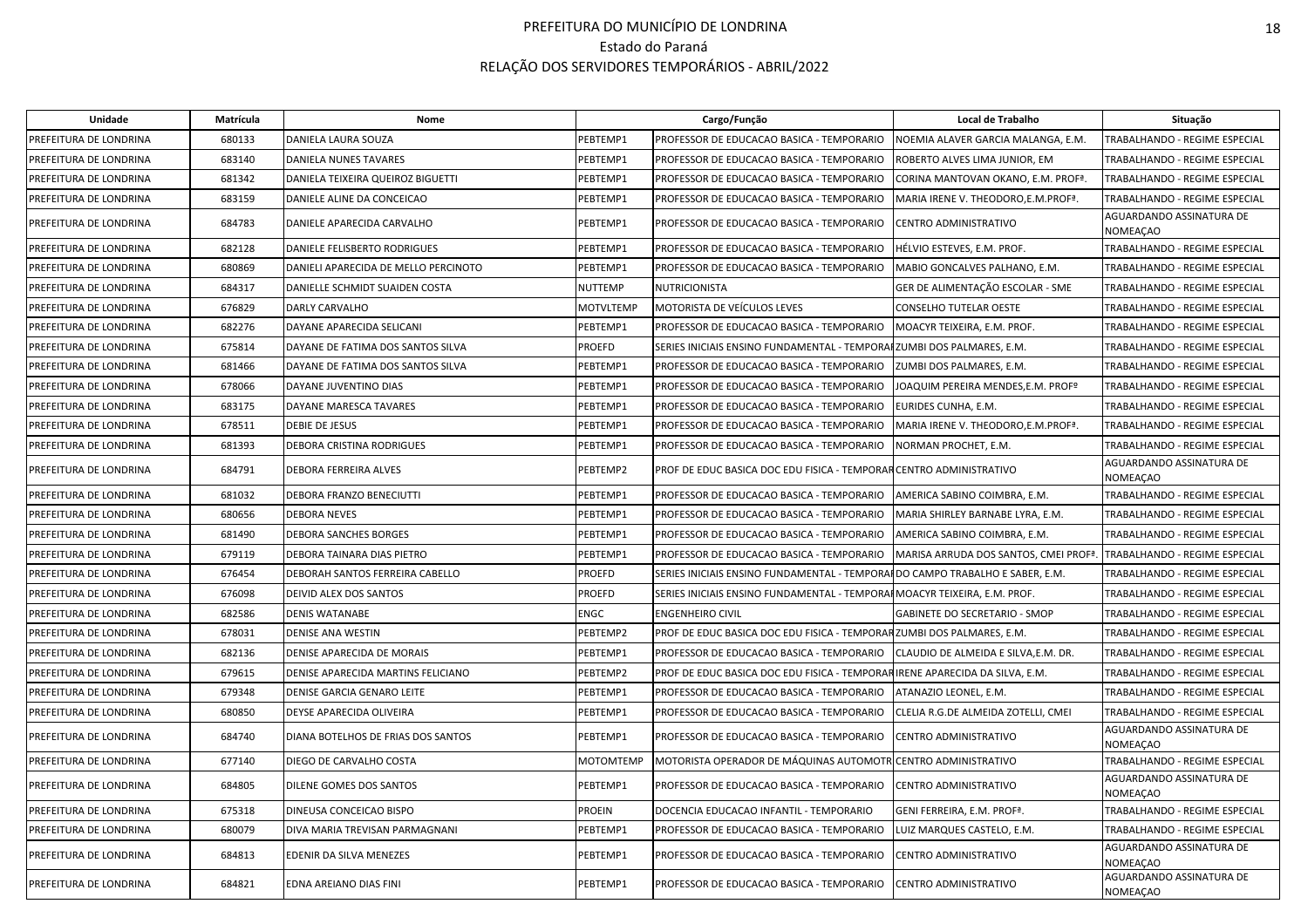| Unidade                | Matrícula | Nome                                |               | Cargo/Função                                                                  | Local de Trabalho                     | Situação                                    |
|------------------------|-----------|-------------------------------------|---------------|-------------------------------------------------------------------------------|---------------------------------------|---------------------------------------------|
| PREFEITURA DE LONDRINA | 681229    | <b>EDNA BORGES GONCALVES</b>        | PEBTEMP1      | PROFESSOR DE EDUCACAO BASICA - TEMPORARIO                                     | ATANAZIO LEONEL, E.M.                 | TRABALHANDO - REGIME ESPECIAL               |
| PREFEITURA DE LONDRINA | 681016    | EDNA OLIVEIRA ARAUJO SILVA          | PEBTEMP1      | PROFESSOR DE EDUCACAO BASICA - TEMPORARIO                                     | TEREZA CANHADAS BERTAN, E.M. PROFª.   | TRABALHANDO - REGIME ESPECIAL               |
| PREFEITURA DE LONDRINA | 674885    | EDUARDO HENRIQUE MATTAS             | <b>PROEFI</b> | DOCENCIA EDUCACAO FISICA - TEMPORARIO                                         | HIKOMA UDIHARA, E.M.                  | TRABALHANDO - REGIME ESPECIAL               |
| PREFEITURA DE LONDRINA | 677990    | EDUARDO HENRIQUE MATTAS             | PEBTEMP2      | PROF DE EDUC BASICA DOC EDU FISICA - TEMPORARAUREA ALVIM TOFFOLI, E.M. PROFª. |                                       | TRABALHANDO - REGIME ESPECIAL               |
| PREFEITURA DE LONDRINA | 675962    | EGDA MARCUCCI DE OLIVEIRA           | <b>PROEFD</b> | SERIES INICIAIS ENSINO FUNDAMENTAL - TEMPORAIGASPAR VELLOSO, E.M. SENADOR     |                                       | TRABALHANDO - REGIME ESPECIAL               |
| PREFEITURA DE LONDRINA | 683183    | ELAINE APARECIDA DE ANDRADE         | PEBTEMP1      | PROFESSOR DE EDUCACAO BASICA - TEMPORARIO                                     | JOVITA KAISER, E.M. PROF <sup>ª</sup> | TRABALHANDO - REGIME ESPECIAL               |
| PREFEITURA DE LONDRINA | 684830    | ELAINE BATISTA BARBOZA DE BRITTO    | PEBTEMP1      | PROFESSOR DE EDUCACAO BASICA - TEMPORARIO                                     | CENTRO ADMINISTRATIVO                 | AGUARDANDO ASSINATURA DE<br><b>NOMEAÇAO</b> |
| PREFEITURA DE LONDRINA | 683191    | <b>ELAINE CAMARGO RAMOS</b>         | PEBTEMP1      | PROFESSOR DE EDUCACAO BASICA - TEMPORARIO                                     | JOAQUIM PEREIRA MENDES, E.M. PROFº    | TRABALHANDO - REGIME ESPECIAL               |
| PREFEITURA DE LONDRINA | 680559    | ELAINE CRISTINA DE OLIVEIRA         | PEBTEMP1      | PROFESSOR DE EDUCACAO BASICA - TEMPORARIO                                     | JOAQUIM PEREIRA MENDES, E.M. PROFº    | <b>TRABALHANDO - REGIME ESPECIAL</b>        |
| PREFEITURA DE LONDRINA | 682454    | ELAINE DOS SANTOS COSTA             | PEBTEMP1      | PROFESSOR DE EDUCACAO BASICA - TEMPORARIO                                     | NEMAN SAHYUN, E.M.                    | TRABALHANDO - REGIME ESPECIAL               |
| PREFEITURA DE LONDRINA | 679534    | ELAINE QUERINO DOS SANTOS RIBEIRO   | PEBTEMP2      | PROF DE EDUC BASICA DOC EDU FISICA - TEMPORAR HIKOMA UDIHARA, E.M.            |                                       | TRABALHANDO - REGIME ESPECIAL               |
| PREFEITURA DE LONDRINA | 678139    | <b>ELAINE RAMALHO DOS SANTOS</b>    | PEBTEMP1      | PROFESSOR DE EDUCACAO BASICA - TEMPORARIO                                     | NINA GARDEMANN, E.M.                  | TRABALHANDO - REGIME ESPECIAL               |
| PREFEITURA DE LONDRINA | 683205    | ELEINE DA COSTA SILVA               | PEBTEMP1      | PROFESSOR DE EDUCACAO BASICA - TEMPORARIO                                     | MARIZIA CARLI LOURES, CMEI            | TRABALHANDO - REGIME ESPECIAL               |
| PREFEITURA DE LONDRINA | 681334    | ELEN REGIANE COSTESKI VIEIRA        | PEBTEMP1      | PROFESSOR DE EDUCACAO BASICA - TEMPORARIO                                     | JOAQUIM VICENTE DE CASTRO, E.M.DR.    | TRABALHANDO - REGIME ESPECIAL               |
| PREFEITURA DE LONDRINA | 675750    | ELIANA APARECIDA DE SOUZA           | <b>PROEFD</b> | SERIES INICIAIS ENSINO FUNDAMENTAL - TEMPORAINORMAN PROCHET, E.M.             |                                       | TRABALHANDO - REGIME ESPECIAL               |
| PREFEITURA DE LONDRINA | 683213    | ELIANA BURQUE                       | PEBTEMP1      | PROFESSOR DE EDUCACAO BASICA - TEMPORARIO                                     | DAVID DEQUECH, E.M.                   | TRABALHANDO - REGIME ESPECIAL               |
| PREFEITURA DE LONDRINA | 676225    | ELIANA BURQUE                       | <b>PROEFD</b> | SERIES INICIAIS ENSINO FUNDAMENTAL - TEMPORAI DAVID DEQUECH, E.M.             |                                       | TRABALHANDO - REGIME ESPECIAL               |
| PREFEITURA DE LONDRINA | 681121    | ELIANA CAMPOS PEDROSO               | PEBTEMP1      | PROFESSOR DE EDUCACAO BASICA - TEMPORARIO                                     | SALIM ABORIHAM, E.M.                  | TRABALHANDO - REGIME ESPECIAL               |
| PREFEITURA DE LONDRINA | 679550    | ELIANE APARECIDA CORDEIRO           | PEBTEMP2      | PROF DE EDUC BASICA DOC EDU FISICA - TEMPORARLUIZ MARQUES CASTELO, E.M.       |                                       | TRABALHANDO - REGIME ESPECIAL               |
| PREFEITURA DE LONDRINA | 684848    | ELIANE APARECIDA RODRIGUES DE PAULO | PEBTEMP1      | PROFESSOR DE EDUCACAO BASICA - TEMPORARIO                                     | <b>CENTRO ADMINISTRATIVO</b>          | AGUARDANDO ASSINATURA DE<br>NOMEAÇAO        |
| PREFEITURA DE LONDRINA | 680672    | ELIETE MACIEL RIBEIRO DE OLIVEIRA   | PEBTEMP1      | PROFESSOR DE EDUCACAO BASICA - TEMPORARIO                                     | SUELY IDERIHA, E.M.                   | TRABALHANDO - REGIME ESPECIAL               |
| PREFEITURA DE LONDRINA | 684856    | ELIS REGINA MARTINI                 | PEBTEMP1      | PROFESSOR DE EDUCACAO BASICA - TEMPORARIO                                     | CENTRO ADMINISTRATIVO                 | AGUARDANDO ASSINATURA DE<br><b>NOMEAÇAO</b> |
| PREFEITURA DE LONDRINA | 684864    | ELISABETE APARECIDA DA SILVA        | PEBTEMP1      | PROFESSOR DE EDUCACAO BASICA - TEMPORARIO                                     | CENTRO ADMINISTRATIVO                 | AGUARDANDO ASSINATURA DE<br><b>NOMEAÇAO</b> |
| PREFEITURA DE LONDRINA | 684872    | ELISABETH MEGUMI HIGUCHI            | PEBTEMP1      | PROFESSOR DE EDUCACAO BASICA - TEMPORARIO                                     | CENTRO ADMINISTRATIVO                 | AGUARDANDO ASSINATURA DE<br><b>NOMEAÇAO</b> |
| PREFEITURA DE LONDRINA | 675644    | ELISANE CRISTINA BOZI VERDERI       | <b>PROEFD</b> | SERIES INICIAIS ENSINO FUNDAMENTAL - TEMPORAIJOSE GARCIA VILLAR, E.M.         |                                       | TRABALHANDO - REGIME ESPECIAL               |
| PREFEITURA DE LONDRINA | 676241    | ELISANE CRISTINA BOZI VERDERI       | <b>PROEIN</b> | DOCENCIA EDUCACAO INFANTIL - TEMPORARIO                                       | WATER OKANO, CMEI PROF.               | TRABALHANDO - REGIME ESPECIAL               |
| PREFEITURA DE LONDRINA | 680915    | ELISANGELA MARQUES LENARDAO         | PEBTEMP1      | PROFESSOR DE EDUCACAO BASICA - TEMPORARIO                                     | MARI CARRERA BUENO, E.M. PROFª.       | TRABALHANDO - REGIME ESPECIAL               |
| PREFEITURA DE LONDRINA | 684880    | ELISANGELA QUEIROZ DA SILVA LIMA    | PEBTEMP1      | PROFESSOR DE EDUCACAO BASICA - TEMPORARIO                                     | CENTRO ADMINISTRATIVO                 | AGUARDANDO ASSINATURA DE<br><b>NOMEAÇAO</b> |
| PREFEITURA DE LONDRINA | 683221    | ELISANGELA SALES SUTIL DE OLIVEIRA  | PEBTEMP1      | PROFESSOR DE EDUCACAO BASICA - TEMPORARIO                                     | EDMUNDO ODEBRECHT, E.M.               | TRABALHANDO - REGIME ESPECIAL               |
| PREFEITURA DE LONDRINA | 683230    | ELISETE FERREIRA DE SOUZA           | PEBTEMP1      | PROFESSOR DE EDUCACAO BASICA - TEMPORARIO                                     | ANCHIETA, E.M.PADRE                   | TRABALHANDO - REGIME ESPECIAL               |
| PREFEITURA DE LONDRINA | 683248    | ELIVANE KATIA PIMENTA DO NASCIMENTO | PEBTEMP1      | PROFESSOR DE EDUCACAO BASICA - TEMPORARIO                                     | APARECIDO NORATO CLARO, CMEI          | TRABALHANDO - REGIME ESPECIAL               |
| PREFEITURA DE LONDRINA | 678457    | ELLEN PATRICIA ALVES CASTILHO       | PEBTEMP1      | PROFESSOR DE EDUCACAO BASICA - TEMPORARIO                                     | JOAQUIM PEREIRA MENDES, E.M. PROFº    | <b>TRABALHANDO - REGIME ESPECIAL</b>        |
| PREFEITURA DE LONDRINA | 683256    | ELOANA TEODORO DE OLIVEIRA          | PEBTEMP1      | PROFESSOR DE EDUCACAO BASICA - TEMPORARIO                                     | ROBERTO ALVES LIMA JUNIOR, EM         | TRABALHANDO - REGIME ESPECIAL               |
| PREFEITURA DE LONDRINA | 683264    | ELOUISE GIOVANA DA SILVA ARCOLEZE   | PEBTEMP1      | PROFESSOR DE EDUCACAO BASICA - TEMPORARIO                                     | NORMAN PROCHET, E.M.                  | TRABALHANDO - REGIME ESPECIAL               |
| PREFEITURA DE LONDRINA | 681814    | <b>EMILENE PEREIRA DIAS</b>         | PEBTEMP1      | PROFESSOR DE EDUCACAO BASICA - TEMPORARIO                                     | KALIN YOUSSEF YOUSSEF, CMEI           | TRABALHANDO - REGIME ESPECIAL               |
| PREFEITURA DE LONDRINA | 680125    | EMILLY STEFANNI DE SOUZA HONORIO    | PEBTEMP1      | PROFESSOR DE EDUCACAO BASICA - TEMPORARIO                                     | MABIO GONCALVES PALHANO, E.M.         | TRABALHANDO - REGIME ESPECIAL               |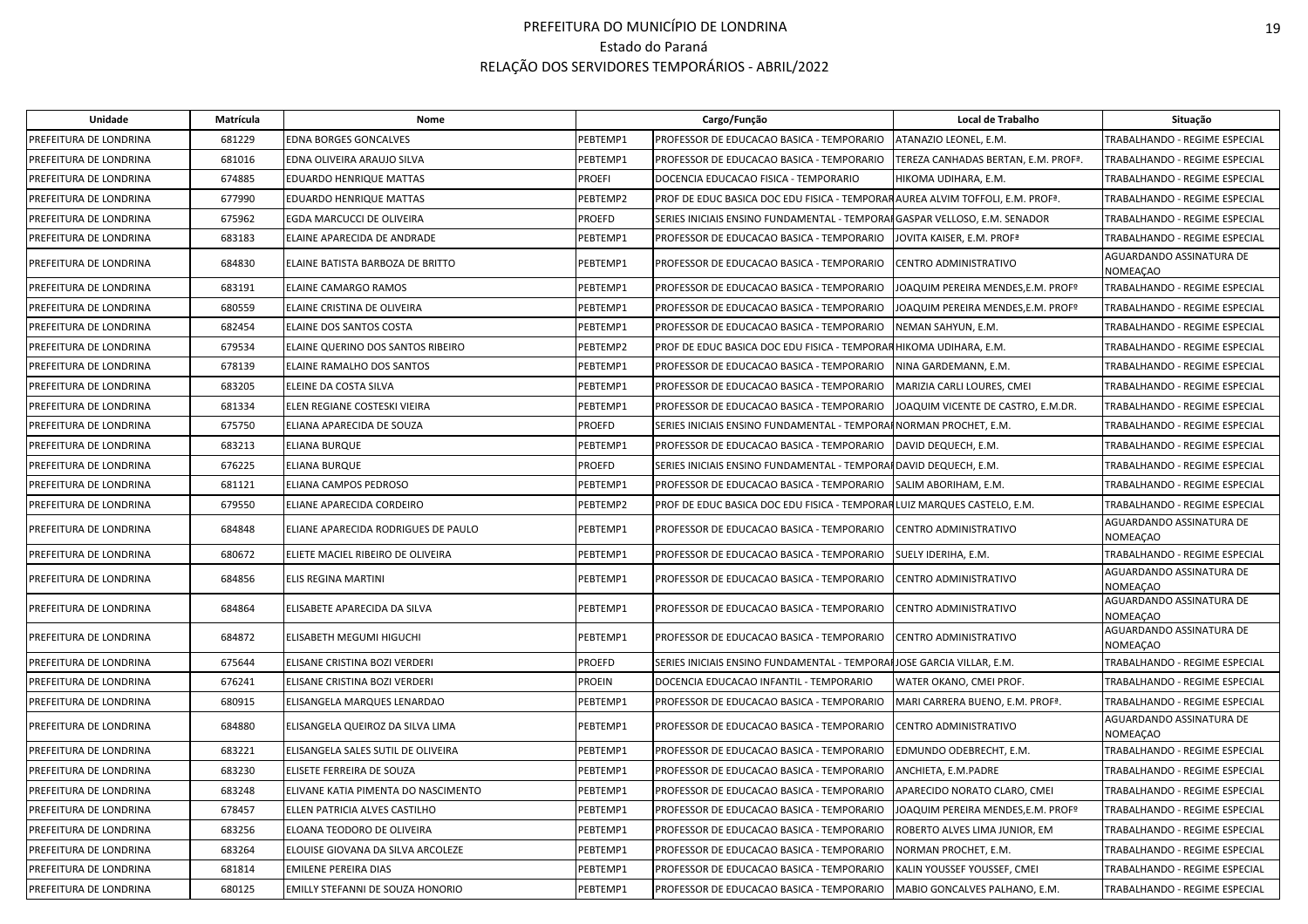| Unidade                | Matrícula | Nome                                         |                 | Cargo/Função                                                                     | Local de Trabalho                                                   | Situação                             |
|------------------------|-----------|----------------------------------------------|-----------------|----------------------------------------------------------------------------------|---------------------------------------------------------------------|--------------------------------------|
| PREFEITURA DE LONDRINA | 680842    | ERENIR APARECIDA ALVES                       | PEBTEMP1        | PROFESSOR DE EDUCACAO BASICA - TEMPORARIO                                        | ZUMBI DOS PALMARES, E.M.                                            | TRABALHANDO - REGIME ESPECIAL        |
| PREFEITURA DE LONDRINA | 684899    | ERICA ALESSANDRA JUNCO FERREIRA              | PEBTEMP1        | PROFESSOR DE EDUCACAO BASICA - TEMPORARIO                                        | CENTRO ADMINISTRATIVO                                               | AGUARDANDO ASSINATURA DE<br>NOMEAÇAO |
| PREFEITURA DE LONDRINA | 681474    | ERICA INACIO ROCATELLI GONZALEZ              | PEBTEMP1        | PROFESSOR DE EDUCACAO BASICA - TEMPORARIO                                        | SAN IZIDRO, E.M.                                                    | TRABALHANDO - REGIME ESPECIAL        |
| PREFEITURA DE LONDRINA | 683272    | <b>ERICA KARINE DE JESUS</b>                 | PEBTEMP1        | PROFESSOR DE EDUCACAO BASICA - TEMPORARIO                                        | AMERICA SABINO COIMBRA, E.M.                                        | TRABALHANDO - REGIME ESPECIAL        |
| PREFEITURA DE LONDRINA | 678210    | ERICA SANDRA DE SOUZA                        | PEBTEMP1        | PROFESSOR DE EDUCACAO BASICA - TEMPORARIO                                        | JOAO RAMPAZZO, CMEI                                                 | TRABALHANDO - REGIME ESPECIAL        |
| PREFEITURA DE LONDRINA | 676934    | ERIDAN DE CASTELLO BRANCO                    | ASSISTGEST      | ASSISTENTE DE GESTÃO PÚBLICA                                                     | SERVICO ESP. EM ABORDAGEM SOCIAL/SEAS TRABALHANDO - REGIME ESPECIAL |                                      |
| PREFEITURA DE LONDRINA | 679593    | ERIKA FEIJO MIYABE                           | PEBTEMP2        | PROF DE EDUC BASICA DOC EDU FISICA - TEMPORAR CORINA MANTOVAN OKANO, E.M. PROFª. |                                                                     | TRABALHANDO - REGIME ESPECIAL        |
| PREFEITURA DE LONDRINA | 676373    | EUNICE IZELDA DE SANTA                       | PROEFD          | SERIES INICIAIS ENSINO FUNDAMENTAL - TEMPORAI JOAO XXIII, E.M.                   |                                                                     | TRABALHANDO - REGIME ESPECIAL        |
| PREFEITURA DE LONDRINA | 683280    | EVELYN TALITA DE ANDRADE SIQUEIRA            | PEBTEMP1        | PROFESSOR DE EDUCACAO BASICA - TEMPORARIO                                        | OSVALDO CRUZ, E.M.                                                  | TRABALHANDO - REGIME ESPECIAL        |
| PREFEITURA DE LONDRINA | 681377    | EVELYSE FONSECA MONTEIRO VICENTE             | PEBTEMP1        | PROFESSOR DE EDUCACAO BASICA - TEMPORARIO                                        | FRANCISCO PEREIRA DE ALMEIDA JR, E.M.                               | TRABALHANDO - REGIME ESPECIAL        |
| PREFEITURA DE LONDRINA | 677078    | EVERSON FABRICIO MOQUIUTI WALESKI            | <b>TECAG</b>    | TÉCNICO EM AGRIMENSURA                                                           | CENTRO ADMINISTRATIVO                                               | TRABALHANDO - REGIME ESPECIAL        |
| PREFEITURA DE LONDRINA | 679488    | EVERTON LUIS RODRIGUES CIRILLO               | PEBTEMP2        | PROF DE EDUC BASICA DOC EDU FISICA - TEMPORAR NOEMIA ALAVER GARCIA MALANGA, E.M. |                                                                     | TRABALHANDO - REGIME ESPECIAL        |
| PREFEITURA DE LONDRINA | 675717    | FABIANA APARECIDA BARBOSA RAMOS              | PROEFD          | SERIES INICIAIS ENSINO FUNDAMENTAL - TEMPORAI DAVID DEQUECH, E.M.                |                                                                     | TRABALHANDO - REGIME ESPECIAL        |
| PREFEITURA DE LONDRINA | 679330    | FABIANA APARECIDA PONTES                     | PEBTEMP1        | PROFESSOR DE EDUCACAO BASICA - TEMPORARIO                                        | GASPAR VELLOSO, E.M. SENADOR                                        | TRABALHANDO - REGIME ESPECIAL        |
| PREFEITURA DE LONDRINA | 675709    | FABIANA DO SACRAMENTO DA SILVA PARDINHO      | PROEFD          | SERIES INICIAIS ENSINO FUNDAMENTAL - TEMPORAHATANAZIO LEONEL, E.M.               |                                                                     | TRABALHANDO - REGIME ESPECIAL        |
| PREFEITURA DE LONDRINA | 684902    | FABIANA DO SACRAMENTO DA SILVA PARDINHO      | PEBTEMP1        | PROFESSOR DE EDUCACAO BASICA - TEMPORARIO                                        | CENTRO ADMINISTRATIVO                                               | AGUARDANDO ASSINATURA DE<br>NOMEAÇAO |
| PREFEITURA DE LONDRINA | 682160    | FABIANA FERNANDES DE PAULA                   | PEBTEMP1        | PROFESSOR DE EDUCACAO BASICA - TEMPORARIO                                        | YOLANDA SALGADO VIEIRA LIMA, CMEI                                   | TRABALHANDO - REGIME ESPECIAL        |
| PREFEITURA DE LONDRINA | 684910    | FABIANA PRISCILA DE ALMEIDA                  | PEBTEMP1        | PROFESSOR DE EDUCACAO BASICA - TEMPORARIO                                        | CENTRO ADMINISTRATIVO                                               | AGUARDANDO ASSINATURA DE<br>NOMEAÇAO |
| PREFEITURA DE LONDRINA | 684929    | FABIANE CRISTINA DA SILVA                    | PEBTEMP1        | PROFESSOR DE EDUCACAO BASICA - TEMPORARIO                                        | CENTRO ADMINISTRATIVO                                               | AGUARDANDO ASSINATURA DE<br>NOMEAÇAO |
| PREFEITURA DE LONDRINA | 683299    | <b>FABIANE DAVID LUZ</b>                     | PEBTEMP1        | PROFESSOR DE EDUCACAO BASICA - TEMPORARIO                                        | JOAQUIM PEREIRA MENDES, E.M. PROFº                                  | TRABALHANDO - REGIME ESPECIAL        |
| PREFEITURA DE LONDRINA | 680320    | FABIANE DE BASSI GABRIEL                     | PEBTEMP1        | PROFESSOR DE EDUCACAO BASICA - TEMPORARIO                                        | CORVETA CAMAQUA, E.M.                                               | TRABALHANDO - REGIME ESPECIAL        |
| PREFEITURA DE LONDRINA | 679984    | <b>FABIANE IGNACIO</b>                       | PEBTEMP1        | PROFESSOR DE EDUCACAO BASICA - TEMPORARIO                                        | LAVINIA MONTEIRO DE MORAES, CMEI                                    | TRABALHANDO - REGIME ESPECIAL        |
| PREFEITURA DE LONDRINA | 679038    | FABIOLA APARECIDA ALVES MOREIRA              | PEBTEMP1        | PROFESSOR DE EDUCACAO BASICA - TEMPORARIO                                        | IGNEZ CORSO ANDREAZZA, E.M.                                         | TRABALHANDO - REGIME ESPECIAL        |
| PREFEITURA DE LONDRINA | 684309    | FABIULA DA CRUZ RIECHEL                      | <b>PSICTEMP</b> | <b>PSICÓLOGO</b>                                                                 | GER DE APOIO ESPECIALIZADO - SME                                    | TRABALHANDO - REGIME ESPECIAL        |
| PREFEITURA DE LONDRINA | 682721    | FAGNER ANTONIO CORTEZ FRAGA                  | ENGC            | <b>ENGENHEIRO CIVIL</b>                                                          | GABINETE DO SECRETARIO - SMOP                                       | TRABALHANDO - REGIME ESPECIAL        |
| PREFEITURA DE LONDRINA | 675113    | FATIMA ANDREA VENTURINI                      | PROEIN          | DOCENCIA EDUCACAO INFANTIL - TEMPORARIO                                          | MARINA SABOIA NASCIMENTO, CMEI                                      | TRABALHANDO - REGIME ESPECIAL        |
| PREFEITURA DE LONDRINA | 679020    | FERNANDA ANDRE DA SILVA                      | PEBTEMP1        | PROFESSOR DE EDUCACAO BASICA - TEMPORARIO                                        | MOACYR CAMARGO MARTINS, E.M.                                        | TRABALHANDO - REGIME ESPECIAL        |
| PREFEITURA DE LONDRINA | 684937    | FERNANDA APARECIDA DO ROSARIO MENDES AZEVEDO | PEBTEMP2        | PROF DE EDUC BASICA DOC EDU FISICA - TEMPORAR CENTRO ADMINISTRATIVO              |                                                                     | AGUARDANDO ASSINATURA DE<br>NOMEAÇAO |
| PREFEITURA DE LONDRINA | 684945    | FERNANDA APARECIDA DOS SANTOS VALERIO        | PEBTEMP1        | PROFESSOR DE EDUCACAO BASICA - TEMPORARIO                                        | CENTRO ADMINISTRATIVO                                               | AGUARDANDO ASSINATURA DE<br>NOMEAÇAO |
| PREFEITURA DE LONDRINA | 678600    | FERNANDA BEATRIZ DA COSTA MIRANDA            | PEBTEMP1        | PROFESSOR DE EDUCACAO BASICA - TEMPORARIO                                        | NOEMIA ALAVER GARCIA MALANGA, E.M.                                  | TRABALHANDO - REGIME ESPECIAL        |
| PREFEITURA DE LONDRINA | 678813    | FERNANDA BETONI PAVANELLO TAKAHASHI          | PEBTEMP1        | PROFESSOR DE EDUCACAO BASICA - TEMPORARIO                                        | ODILON GONCALVES NOCETTI, E.M. REV.                                 | TRABALHANDO - REGIME ESPECIAL        |
| PREFEITURA DE LONDRINA | 680818    | FERNANDA CAROLINE CANTARELLI                 | PEBTEMP1        | PROFESSOR DE EDUCACAO BASICA - TEMPORARIO                                        | CLAUDIO DE ALMEIDA E SILVA,E.M. DR.                                 | TRABALHANDO - REGIME ESPECIAL        |
| PREFEITURA DE LONDRINA | 681172    | FERNANDA CAROLINE DIAS DA SILVA              | PEBTEMP1        | PROFESSOR DE EDUCACAO BASICA - TEMPORARIO                                        | IGNEZ CORSO ANDREAZZA, E.M.                                         | TRABALHANDO - REGIME ESPECIAL        |
| PREFEITURA DE LONDRINA | 679640    | FERNANDA DA COSTA FERREIRA DA SILVA          | PEBTEMP2        | PROF DE EDUC BASICA DOC EDU FISICA - TEMPORARTEREZA CANHADAS BERTAN, E.M. PROFª. |                                                                     | TRABALHANDO - REGIME ESPECIAL        |
| PREFEITURA DE LONDRINA | 681709    | FERNANDA FRANCA SOARES SOUZA                 | PEBTEMP1        | PROFESSOR DE EDUCACAO BASICA - TEMPORARIO                                        | MARIA CANDIDA PEIXOTO SALLES, E.M.                                  | TRABALHANDO - REGIME ESPECIAL        |
| PREFEITURA DE LONDRINA | 679925    | FERNANDA GOMES CAMPANO                       | PEBTEMP1        | PROFESSOR DE EDUCACAO BASICA - TEMPORARIO                                        | MARIA TEREZA MELEIRO AMANCIO, E.M.PRO TRABALHANDO - REGIME ESPECIAL |                                      |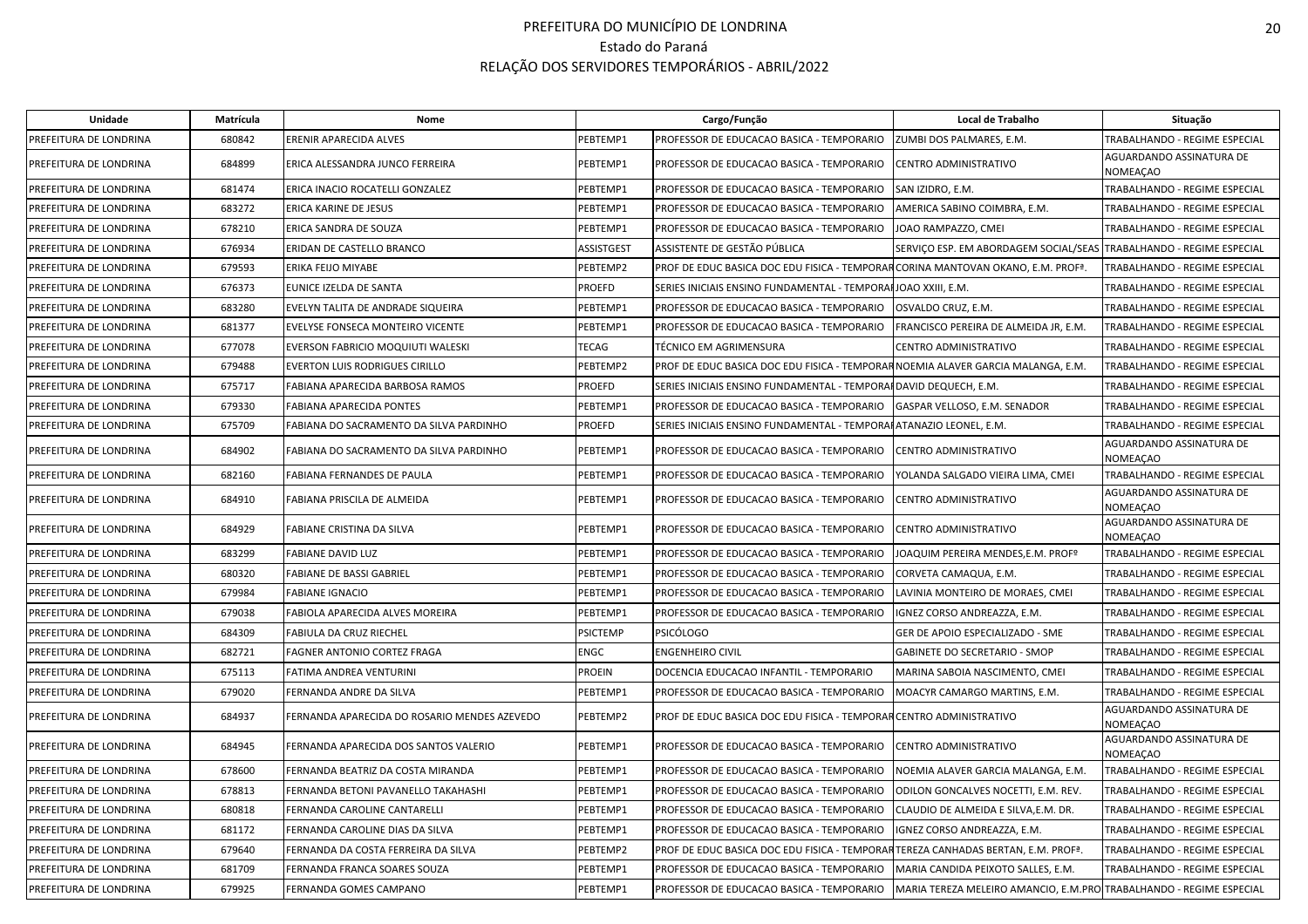| <b>Unidade</b>         | Matrícula | <b>Nome</b>                              |               | Cargo/Função                                                                                                     | Local de Trabalho                                                    | Situação                             |
|------------------------|-----------|------------------------------------------|---------------|------------------------------------------------------------------------------------------------------------------|----------------------------------------------------------------------|--------------------------------------|
| PREFEITURA DE LONDRINA | 678570    | FERNANDA NOIVA DA SILVA CEZARIO CASEIRO  | PEBTEMP1      | PROFESSOR DE EDUCACAO BASICA - TEMPORARIO                                                                        | EURIDES CUNHA, E.M.                                                  | TRABALHANDO - REGIME ESPECIAL        |
| PREFEITURA DE LONDRINA | 678368    | FERNANDA NOVAIS SPIRANDELLI              | PEBTEMP1      | PROFESSOR DE EDUCACAO BASICA - TEMPORARIO                                                                        | NORMAN PROCHET, E.M.                                                 | TRABALHANDO - REGIME ESPECIAL        |
| PREFEITURA DE LONDRINA | 680532    | FERNANDA OLIMPIO CORREIA MACEDO          | PEBTEMP1      | PROFESSOR DE EDUCACAO BASICA - TEMPORARIO                                                                        | ANDREA NUZZI, E.M. MAESTRO                                           | TRABALHANDO - REGIME ESPECIAL        |
| PREFEITURA DE LONDRINA | 684953    | FERNANDA PILLAR BRENE GUIJARRA           | PEBTEMP1      | PROFESSOR DE EDUCACAO BASICA - TEMPORARIO                                                                        | CENTRO ADMINISTRATIVO                                                | AGUARDANDO ASSINATURA DE<br>NOMEACAO |
| PREFEITURA DE LONDRINA | 677507    | FILOMENA DOS REIS TRENTINE               | PROEFD        | SERIES INICIAIS ENSINO FUNDAMENTAL - TEMPORA HAMERICA SABINO COIMBRA, E.M.                                       |                                                                      | TRABALHANDO - REGIME ESPECIAL        |
| PREFEITURA DE LONDRINA | 680427    | FLAVIA CAPANEMA DIAS GARCIA              | PEBTEMP1      | PROFESSOR DE EDUCACAO BASICA - TEMPORARIO                                                                        | C.M.E.I - IRMÃ MARIA NÍVEA                                           | TRABALHANDO - REGIME ESPECIAL        |
| PREFEITURA DE LONDRINA | 680796    | FLAVIA DE JESUS QUEIROZ CHAVES           | PEBTEMP1      | PROFESSOR DE EDUCACAO BASICA - TEMPORARIO                                                                        | C.M.E.I - IRMÃ MARIA NÍVEA                                           | TRABALHANDO - REGIME ESPECIAL        |
| PREFEITURA DE LONDRINA | 678759    | FLAVIA KEMMER CHIMENTAO TORRES           | PEBTEMP1      | PROFESSOR DE EDUCACAO BASICA - TEMPORARIO                                                                        | AUREA ALVIM TOFFOLI, E.M. PROFª.                                     | TRABALHANDO - REGIME ESPECIAL        |
| PREFEITURA DE LONDRINA | 679240    | <b>FLAVIA REGINA DE SOUZA</b>            | ASSISTGEST    | ASSISTENTE DE GESTÃO PÚBLICA                                                                                     | GERÊNCIA TRANSFERÊNCIA DE RENDA - SMASTRABALHANDO - REGIME ESPECIAL  |                                      |
| PREFEITURA DE LONDRINA | 674842    | FLAVIA RENATA DA SILVA                   | <b>PROEFI</b> | DOCENCIA EDUCACAO FISICA - TEMPORARIO                                                                            | JULIANO STINGHEN, E.M. PROF.                                         | TRABALHANDO - REGIME ESPECIAL        |
| PREFEITURA DE LONDRINA | 675393    | FLAVIANE RODRIGUES DA SILVA JOAQUIM      | PROEIN        | DOCENCIA EDUCACAO INFANTIL - TEMPORARIO                                                                          | PEDRO VERGARA CORREA, E.M.                                           | TRABALHANDO - REGIME ESPECIAL        |
| PREFEITURA DE LONDRINA | 675660    | FRANCIELE LEMES DA SILVA                 | <b>PROEFD</b> | SERIES INICIAIS ENSINO FUNDAMENTAL - TEMPORAIMARIA TEREZA MELEIRO AMANCIO, E.M.PRO TRABALHANDO - REGIME ESPECIAL |                                                                      |                                      |
| PREFEITURA DE LONDRINA | 678163    | FRANCIELE OLIVEIRA ZABINI                | PEBTEMP1      | PROFESSOR DE EDUCACAO BASICA - TEMPORARIO                                                                        | AMERICA SABINO COIMBRA, E.M.                                         | TRABALHANDO - REGIME ESPECIAL        |
| PREFEITURA DE LONDRINA | 679470    | FRANCIELI DAYANE RIBEIRO VITOR           | PEBTEMP2      | PROF DE EDUC BASICA DOC EDU FISICA - TEMPORARJOSE GARCIA VILLAR, E.M.                                            |                                                                      | TRABALHANDO - REGIME ESPECIAL        |
| PREFEITURA DE LONDRINA | 683302    | FRANCIELLE PEREIRA FRANZIN SOUZA         | PEBTEMP1      | PROFESSOR DE EDUCACAO BASICA - TEMPORARIO                                                                        | MOACYR TEIXEIRA, E.M. PROF.                                          | TRABALHANDO - REGIME ESPECIAL        |
| PREFEITURA DE LONDRINA | 683310    | FRANCIELLEN ALMEIDA FRANCA DOS REIS      | PEBTEMP1      | PROFESSOR DE EDUCACAO BASICA - TEMPORARIO                                                                        | FRANCISCO PEREIRA DE ALMEIDA JR, E.M.                                | TRABALHANDO - REGIME ESPECIAL        |
| PREFEITURA DE LONDRINA | 678279    | FRANCIELLEN MARCAL FIDELIS DE PORTOS     | PEBTEMP1      | PROFESSOR DE EDUCACAO BASICA - TEMPORARIO                                                                        | VILMA ELIZA COLOMBO RIBEIRO, CMEI PROFªTRABALHANDO - REGIME ESPECIAL |                                      |
| PREFEITURA DE LONDRINA | 681636    | FRANCIELLY CRISTINA DE SOUZA MARCHETTI   | PEBTEMP1      | PROFESSOR DE EDUCACAO BASICA - TEMPORARIO                                                                        | CLAUDIA RIZZI, E.M.                                                  | TRABALHANDO - REGIME ESPECIAL        |
| PREFEITURA DE LONDRINA | 675890    | FRANCIELLY GOMES FORMIGONI               | <b>PROEFD</b> | SERIES INICIAIS ENSINO FUNDAMENTAL - TEMPORAHNINA GARDEMANN, E.M.                                                |                                                                      | TRABALHANDO - REGIME ESPECIAL        |
| PREFEITURA DE LONDRINA | 680478    | FRANCIELLY MARQUES FAIAM                 | PEBTEMP1      | PROFESSOR DE EDUCACAO BASICA - TEMPORARIO                                                                        | MARIA CANDIDA PEIXOTO SALLES, E.M.                                   | TRABALHANDO - REGIME ESPECIAL        |
| PREFEITURA DE LONDRINA | 679976    | FRANCILEYDE CRISTINA DE OLIVEIRA ROCHA   | PEBTEMP1      | PROFESSOR DE EDUCACAO BASICA - TEMPORARIO                                                                        | MARIA TEREZA MELEIRO AMANCIO, E.M.PROJTRABALHANDO - REGIME ESPECIAL  |                                      |
| PREFEITURA DE LONDRINA | 683329    | FRANCINY NAIARA VIEIRA REIS              | PEBTEMP1      | PROFESSOR DE EDUCACAO BASICA - TEMPORARIO                                                                        | SALIM ABORIHAM, E.M.                                                 | TRABALHANDO - REGIME ESPECIAL        |
| PREFEITURA DE LONDRINA | 683337    | FULVIA ROSANE DUARTE LIMA                | PEBTEMP1      | PROFESSOR DE EDUCACAO BASICA - TEMPORARIO                                                                        | TEREZA CANHADAS BERTAN, E.M. PROFª.                                  | TRABALHANDO - REGIME ESPECIAL        |
| PREFEITURA DE LONDRINA | 682594    | GABRIEL SAGAN LUCENA RODRIGUES DE MORAES | <b>ENGC</b>   | <b>ENGENHEIRO CIVIL</b>                                                                                          | <b>GABINETE DO SECRETARIO - SMOP</b>                                 | TRABALHANDO - REGIME ESPECIAL        |
| PREFEITURA DE LONDRINA | 683345    | GABRIELA GRAZIANI DE ASSIS               | PEBTEMP1      | PROFESSOR DE EDUCACAO BASICA - TEMPORARIO                                                                        | IGNEZ CORSO ANDREAZZA, E.M.                                          | TRABALHANDO - REGIME ESPECIAL        |
| PREFEITURA DE LONDRINA | 676039    | GABRIELA MALANOWSKI FARIA                | PROEFD        | SERIES INICIAIS ENSINO FUNDAMENTAL - TEMPORAI SALIM ABORIHAM, E.M.                                               |                                                                      | TRABALHANDO - REGIME ESPECIAL        |
| PREFEITURA DE LONDRINA | 680257    | <b>GABRIELA RODRIGUES DE SOUZA</b>       | PEBTEMP1      | PROFESSOR DE EDUCACAO BASICA - TEMPORARIO                                                                        | CLAUDIA RIZZI. E.M.                                                  | TRABALHANDO - REGIME ESPECIAL        |
| PREFEITURA DE LONDRINA | 684961    | GABRIELLA KESA CONDO                     | PEBTEMP1      | PROFESSOR DE EDUCACAO BASICA - TEMPORARIO                                                                        | CENTRO ADMINISTRATIVO                                                | AGUARDANDO ASSINATURA DE<br>NOMEAÇAO |
| PREFEITURA DE LONDRINA | 684970    | GABRIELLE DA SILVA RODRIGUES FORTE       | PEBTEMP1      | PROFESSOR DE EDUCACAO BASICA - TEMPORARIO                                                                        | CENTRO ADMINISTRATIVO                                                | AGUARDANDO ASSINATURA DE<br>NOMEAÇAO |
| PREFEITURA DE LONDRINA | 684988    | <b>GEISYANE DE OLIVEIRA</b>              | PEBTEMP1      | PROFESSOR DE EDUCACAO BASICA - TEMPORARIO                                                                        | CENTRO ADMINISTRATIVO                                                | AGUARDANDO ASSINATURA DE<br>NOMEAÇAO |
| PREFEITURA DE LONDRINA | 683353    | GEIZE KEZIA DO NASCIMENTO                | PEBTEMP1      | PROFESSOR DE EDUCACAO BASICA - TEMPORARIO                                                                        | ZUMBI DOS PALMARES, E.M.                                             | TRABALHANDO - REGIME ESPECIAL        |
| PREFEITURA DE LONDRINA | 681431    | <b>GENI GONCALVES CARAMORI</b>           | PEBTEMP1      | PROFESSOR DE EDUCACAO BASICA - TEMPORARIO                                                                        | CLELIA R.G.DE ALMEIDA ZOTELLI. CMEI                                  | TRABALHANDO - REGIME ESPECIAL        |
| PREFEITURA DE LONDRINA | 684996    | GERMANA ANGELICA DOS SANTOS CARNELOSSI   | PEBTEMP1      | PROFESSOR DE EDUCACAO BASICA - TEMPORARIO                                                                        | CENTRO ADMINISTRATIVO                                                | AGUARDANDO ASSINATURA DE<br>NOMEACAO |
| PREFEITURA DE LONDRINA | 678589    | <b>GHISELY DOS SANTOS XAVIER</b>         | PEBTEMP1      | PROFESSOR DE EDUCACAO BASICA - TEMPORARIO                                                                        | CARLOS DA COSTA BRANCO, E.M. PROF.DR.                                | TRABALHANDO - REGIME ESPECIAL        |
| PREFEITURA DE LONDRINA | 676764    | GIANY LIBERO DA SILVA MENDONCA           | GSOCTEMP      | GESTOR SOCIAL EM SERVIÇO SOCIAL                                                                                  | CRAS NORTE B - SMAS                                                  | TRABALHANDO - REGIME ESPECIAL        |
| PREFEITURA DE LONDRINA | 680370    | GIOVANA MARIA CARVALHO MARTINS           | PEBTEMP1      | PROFESSOR DE EDUCACAO BASICA - TEMPORARIO                                                                        | MARIA SHIRLEY BARNABE LYRA, E.M.                                     | TRABALHANDO - REGIME ESPECIAL        |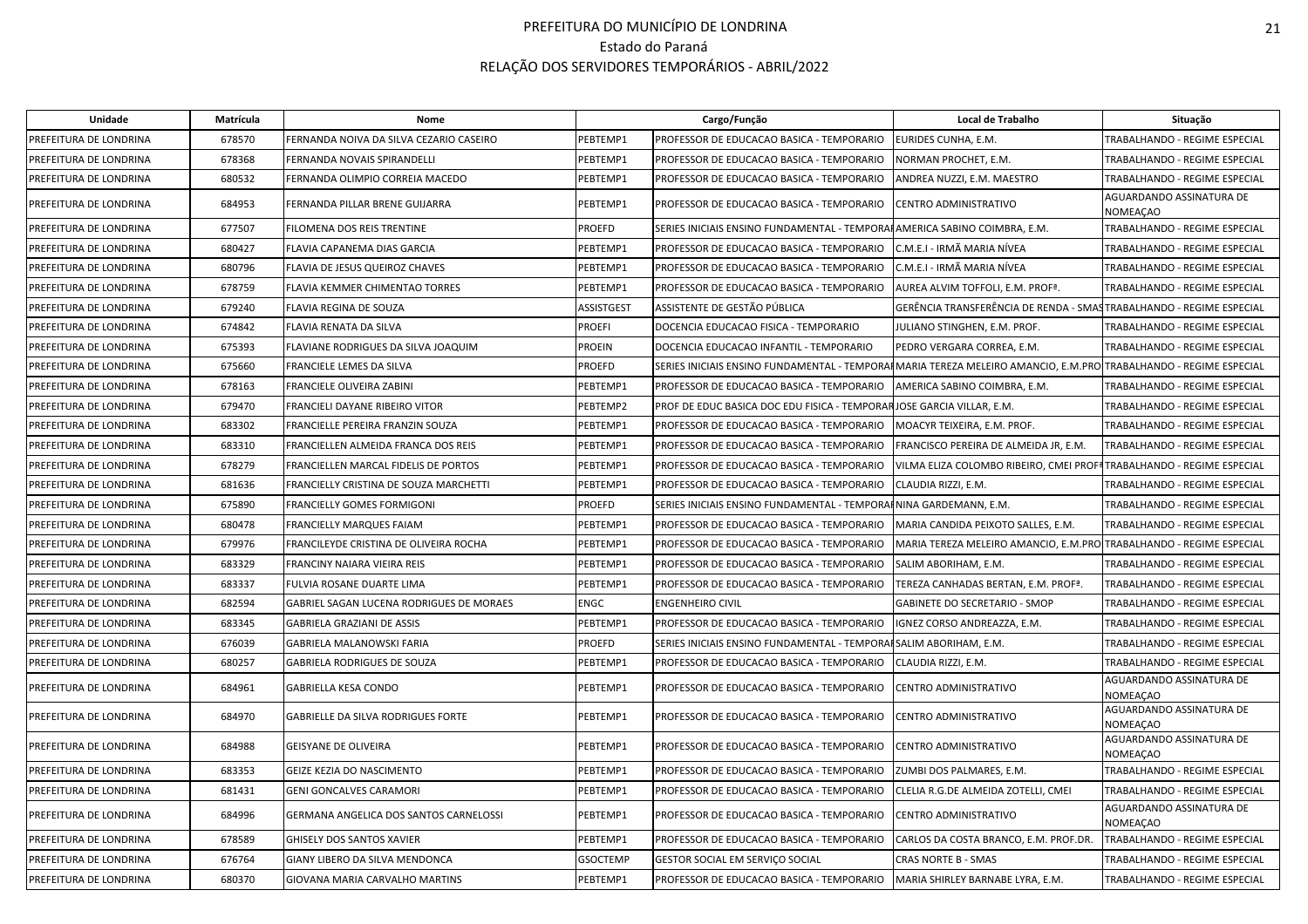| Unidade                | Matrícula | <b>Nome</b>                               |                 | Cargo/Função                                                                                                      | Local de Trabalho                                                    | Situação                                    |
|------------------------|-----------|-------------------------------------------|-----------------|-------------------------------------------------------------------------------------------------------------------|----------------------------------------------------------------------|---------------------------------------------|
| PREFEITURA DE LONDRINA | 683370    | GISELE REGINA ALMEIDA PERINI              | PEBTEMP1        | PROFESSOR DE EDUCACAO BASICA - TEMPORARIO                                                                         | CARLOS DIETZ, E.M.                                                   | TRABALHANDO - REGIME ESPECIAL               |
| PREFEITURA DE LONDRINA | 680583    | GISELI APARECIDA VICENTE BARROS MATOS     | PEBTEMP1        | PROFESSOR DE EDUCACAO BASICA - TEMPORARIO                                                                         | NISSIA ROCHA CABRAL, CMEI                                            | TRABALHANDO - REGIME ESPECIAL               |
| PREFEITURA DE LONDRINA | 675881    | GISELLE TOLEDO DA SILVA ALEXANDRE         | <b>PROEFD</b>   | SERIES INICIAIS ENSINO FUNDAMENTAL - TEMPORAFCARLOS ZEWE COIMBRA, E.M. PROF.                                      |                                                                      | TRABALHANDO - REGIME ESPECIAL               |
| PREFEITURA DE LONDRINA | 675563    | GISLEIA GERMANO GEREMIAS DA SILVA         | <b>PROEFD</b>   | SERIES INICIAIS ENSINO FUNDAMENTAL - TEMPORAIJOSE GARCIA VILLAR, E.M.                                             |                                                                      | TRABALHANDO - REGIME ESPECIAL               |
| PREFEITURA DE LONDRINA | 683361    | GISLEIA GERMANO GEREMIAS DA SILVA         | PEBTEMP1        | PROFESSOR DE EDUCACAO BASICA - TEMPORARIO                                                                         | ROBERTO ALVES LIMA JUNIOR, EM                                        | TRABALHANDO - REGIME ESPECIAL               |
| PREFEITURA DE LONDRINA | 678732    | GISLENE DOS SANTOS FERREIRA               | PEBTEMP1        | PROFESSOR DE EDUCACAO BASICA - TEMPORARIO                                                                         | NARA MANELLA, E.M.                                                   | TRABALHANDO - REGIME ESPECIAL               |
| PREFEITURA DE LONDRINA | 679585    | GIULIANO CESAR BORDIM CORREA              | PEBTEMP2        | PROF DE EDUC BASICA DOC EDU FISICA - TEMPORAR ROBERTO PEREIRA PANICO, E.M. MAESTRO                                |                                                                      | TRABALHANDO - REGIME ESPECIAL               |
| PREFEITURA DE LONDRINA | 685003    | GLAUCIA ANGELITA DE CARVALHO WERPACHOWSKI | PEBTEMP1        | PROFESSOR DE EDUCACAO BASICA - TEMPORARIO                                                                         | CENTRO ADMINISTRATIVO                                                | AGUARDANDO ASSINATURA DE<br><b>NOMEAÇAO</b> |
| PREFEITURA DE LONDRINA | 681326    | <b>GLAUCIA VALERIA GOMES MENDES</b>       | PEBTEMP1        | PROFESSOR DE EDUCACAO BASICA - TEMPORARIO                                                                         | MARISA ARRUDA DOS SANTOS, CMEI PROF <sup>ª</sup>                     | TRABALHANDO - REGIME ESPECIAL               |
| PREFEITURA DE LONDRINA | 677728    | <b>GLAUCIANE CARINA KOPTIAN</b>           | <b>GSOCTEMP</b> | GESTOR SOCIAL EM SERVIÇO SOCIAL                                                                                   | CRAS OESTE A - SMAS                                                  | TRABALHANDO - REGIME ESPECIAL               |
| PREFEITURA DE LONDRINA | 676160    | GLEICIANE CALDEIRA SILVA                  | <b>PROEFD</b>   | SERIES INICIAIS ENSINO FUNDAMENTAL - TEMPORAISALIM ABORIHAM, E.M.                                                 |                                                                      | TRABALHANDO - REGIME ESPECIAL               |
| PREFEITURA DE LONDRINA | 677361    | GLEICIANE CALDEIRA SILVA                  | <b>PROEIN</b>   | DOCENCIA EDUCACAO INFANTIL - TEMPORARIO                                                                           | EDMUNDO ODEBRECHT, E.M.                                              | TRABALHANDO - REGIME ESPECIAL               |
| PREFEITURA DE LONDRINA | 685011    | GLEICIANE CALDEIRA SILVA                  | PEBTEMP1        | PROFESSOR DE EDUCACAO BASICA - TEMPORARIO                                                                         | CENTRO ADMINISTRATIVO                                                | AGUARDANDO ASSINATURA DE<br><b>NOMEAÇAO</b> |
| PREFEITURA DE LONDRINA | 678040    | GLEISSE CRISTIANE SERRA MARTINS           | PEBTEMP1        | PROFESSOR DE EDUCACAO BASICA - TEMPORARIO                                                                         | AMERICA SABINO COIMBRA, E.M.                                         | TRABALHANDO - REGIME ESPECIAL               |
| PREFEITURA DE LONDRINA | 677922    | GRACIELI APARECIDA DE SOUZA VITORELLI     | <b>GSOCTEMP</b> | <b>GESTOR SOCIAL EM SERVIÇO SOCIAL</b>                                                                            | <b>CRAS OESTE B - SMAS</b>                                           | TRABALHANDO - REGIME ESPECIAL               |
| PREFEITURA DE LONDRINA | 680460    | GRACY PRISCILA DA COSTA MARGONAR          | PEBTEMP1        | PROFESSOR DE EDUCACAO BASICA - TEMPORARIO                                                                         | EURIDES CUNHA, E.M.                                                  | <b>TRABALHANDO - REGIME ESPECIAL</b>        |
| PREFEITURA DE LONDRINA | 683388    | GRASIELA ALVES MELANDA                    | PEBTEMP1        | PROFESSOR DE EDUCACAO BASICA - TEMPORARIO                                                                         | MARIA CARMELITA VILELA MAGALHAES, E.M. TRABALHANDO - REGIME ESPECIAL |                                             |
| PREFEITURA DE LONDRINA | 681890    | <b>GRASIELE ALBANO COELHO PENTERICHE</b>  | PEBTEMP1        | PROFESSOR DE EDUCACAO BASICA - TEMPORARIO                                                                         | NINA GARDEMANN, E.M.                                                 | TRABALHANDO - REGIME ESPECIAL               |
| PREFEITURA DE LONDRINA | 680362    | <b>GRAZIELA PONTES ANDRADE</b>            | PEBTEMP1        | PROFESSOR DE EDUCACAO BASICA - TEMPORARIO                                                                         | DALVA FAHL BOAVENTURA. E.M.                                          | TRABALHANDO - REGIME ESPECIAL               |
| PREFEITURA DE LONDRINA | 674850    | GRAZIELLA CRISTINA ROSSI FREITAS          | <b>PROEFI</b>   | DOCENCIA EDUCACAO FISICA - TEMPORARIO                                                                             | NORMAN PROCHET, E.M.                                                 | TRABALHANDO - REGIME ESPECIAL               |
| PREFEITURA DE LONDRINA | 676551    | GRAZIELLI CRISTINA BASSO                  | <b>PROEFD</b>   | SERIES INICIAIS ENSINO FUNDAMENTAL - TEMPORAHOSVALDO CRUZ, E.M.                                                   |                                                                      | TRABALHANDO - REGIME ESPECIAL               |
| PREFEITURA DE LONDRINA | 682349    | HAYSSA DE PAULA DOS SANTOS                | PEBTEMP1        | PROFESSOR DE EDUCACAO BASICA - TEMPORARIO                                                                         | ZUMBI DOS PALMARES, E.M.                                             | TRABALHANDO - REGIME ESPECIAL               |
| PREFEITURA DE LONDRINA | 677450    | HELENA CRISTINA DOS REIS PRANDINI         | <b>PROEFD</b>   | SERIES INICIAIS ENSINO FUNDAMENTAL - TEMPORAI PEDRO VERGARA CORREA. E.M.                                          |                                                                      | <b>TRABALHANDO - REGIME ESPECIAL</b>        |
| PREFEITURA DE LONDRINA | 685020    | HELENA MARIA DE ALMEIDA                   | PEBTEMP1        | PROFESSOR DE EDUCACAO BASICA - TEMPORARIO                                                                         | CENTRO ADMINISTRATIVO                                                | AGUARDANDO ASSINATURA DE<br><b>NOMEACAO</b> |
| PREFEITURA DE LONDRINA | 674966    | HELENA VIEIRA DOMINGUES                   | <b>PROEIN</b>   | DOCENCIA EDUCACAO INFANTIL - TEMPORARIO                                                                           | VALERIA VERONESI, CMEI                                               | TRABALHANDO - REGIME ESPECIAL               |
| PREFEITURA DE LONDRINA | 679089    | <b>HELIO JOSE LUCIANO</b>                 | PEBTEMP1        | PROFESSOR DE EDUCACAO BASICA - TEMPORARIO                                                                         | ARISTEU DOS SANTOS RIBAS, E.M.                                       | TRABALHANDO - REGIME ESPECIAL               |
| PREFEITURA DE LONDRINA | 679186    | HELOISA NEGRESIOLO ALMEIDA SANT ANNA      | PEBTEMP1        | PROFESSOR DE EDUCACAO BASICA - TEMPORARIO                                                                         | CENTRO ADMINISTRATIVO                                                | AGUARDANDO ASSINATURA DE<br><b>NOMEAÇAO</b> |
| PREFEITURA DE LONDRINA | 681130    | HELOIZE CRISTINE SOARES DE LIMA CURY      | PEBTEMP1        | PROFESSOR DE EDUCACAO BASICA - TEMPORARIO                                                                         | ATANAZIO LEONEL. E.M.                                                | TRABALHANDO - REGIME ESPECIAL               |
| PREFEITURA DE LONDRINA | 682322    | HERIBERTO APARECIDO DE SOUZA              | PEBTEMP1        | PROFESSOR DE EDUCACAO BASICA - TEMPORARIO                                                                         | TEREZA CANHADAS BERTAN, E.M. PROF <sup>ª</sup> .                     | <b>TRABALHANDO - REGIME ESPECIAL</b>        |
| PREFEITURA DE LONDRINA | 680435    | HERICA FABIANA CESAR MUNHOZ PHILOT        | PEBTEMP1        | PROFESSOR DE EDUCACAO BASICA - TEMPORARIO                                                                         | CLAUDIO DE ALMEIDA E SILVA, E.M. DR.                                 | TRABALHANDO - REGIME ESPECIAL               |
| PREFEITURA DE LONDRINA | 677060    | HERNANDES RODRIGO DOS SANTOS              | <b>TECAG</b>    | TÉCNICO EM AGRIMENSURA                                                                                            | CENTRO ADMINISTRATIVO                                                | TRABALHANDO - REGIME ESPECIAL               |
| PREFEITURA DE LONDRINA | 674834    | HUMBERTO DOS SANTOS CAON                  | <b>PROEFI</b>   | DOCENCIA EDUCACAO FISICA - TEMPORARIO                                                                             | ZUMBI DOS PALMARES, E.M.                                             | TRABALHANDO - REGIME ESPECIAL               |
| PREFEITURA DE LONDRINA | 676608    | ILDA MARIA DE ALMEIDA                     | <b>PROEFD</b>   | SERIES INICIAIS ENSINO FUNDAMENTAL - TEMPORAIJOSE GARCIA VILLAR, E.M.                                             |                                                                      | TRABALHANDO - REGIME ESPECIAL               |
| PREFEITURA DE LONDRINA | 677809    | LDA MARIA DE ALMEIDA                      | <b>PROEIN</b>   | DOCENCIA EDUCACAO INFANTIL - TEMPORARIO                                                                           | MALVINA POPPI PEDRIALLI, CMEI                                        | TRABALHANDO - REGIME ESPECIAL               |
| PREFEITURA DE LONDRINA | 676519    | LIANE DA SILVA BRUM LEANDRO               | <b>PROEFD</b>   | SERIES INICIAIS ENSINO FUNDAMENTAL - TEMPORAIMARIA CARMELITA VILELA MAGALHAES, E.M. TRABALHANDO - REGIME ESPECIAL |                                                                      |                                             |
| PREFEITURA DE LONDRINA | 679755    | IRACEMA APARECIDA MARTINS BUENO           | PEBTEMP1        | PROFESSOR DE EDUCACAO BASICA - TEMPORARIO                                                                         | AMERICA SABINO COIMBRA, E.M.                                         | TRABALHANDO - REGIME ESPECIAL               |
| PREFEITURA DE LONDRINA | 675741    | IRACEMA APARECIDA MARTINS BUENO           | <b>PROEFD</b>   | SERIES INICIAIS ENSINO FUNDAMENTAL - TEMPORAHAMERICA SABINO COIMBRA, E.M.                                         |                                                                      | TRABALHANDO - REGIME ESPECIAL               |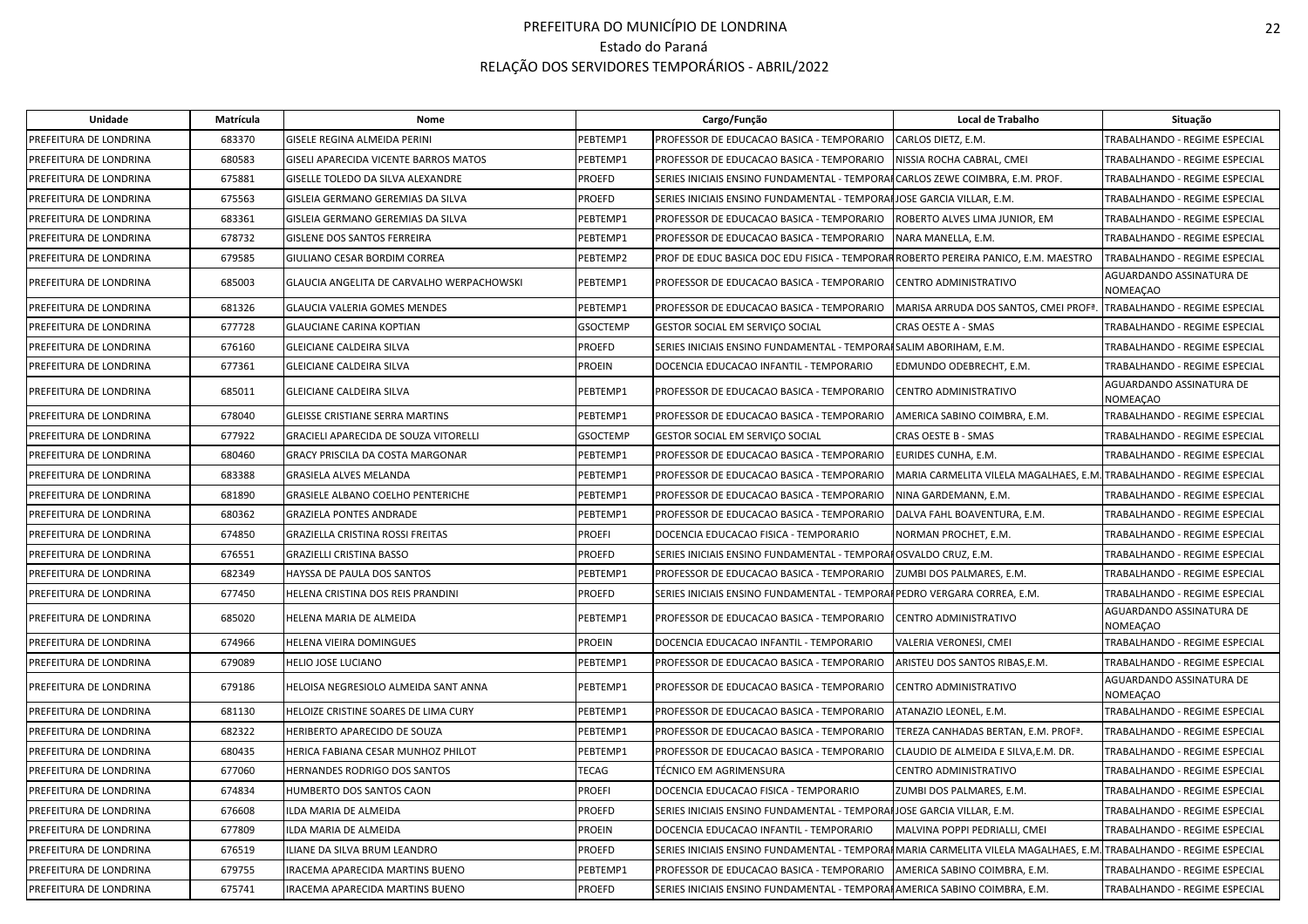| Unidade                | Matrícula | Nome                                    |                   | Cargo/Função                                                                       | Local de Trabalho                                                   | Situação                                    |
|------------------------|-----------|-----------------------------------------|-------------------|------------------------------------------------------------------------------------|---------------------------------------------------------------------|---------------------------------------------|
| PREFEITURA DE LONDRINA | 676446    | IRACEMA JAMAL DA SILVA                  | <b>PROEFD</b>     | SERIES INICIAIS ENSINO FUNDAMENTAL - TEMPORAIGENI FERREIRA, E.M. PROFª.            |                                                                     | TRABALHANDO - REGIME ESPECIAL               |
| PREFEITURA DE LONDRINA | 683396    | IRIS JOSIANE GOMES DE LIMA GONCALVES    | PEBTEMP1          | PROFESSOR DE EDUCACAO BASICA - TEMPORARIO                                          | OSVALDO CRUZ, E.M.                                                  | TRABALHANDO - REGIME ESPECIAL               |
| PREFEITURA DE LONDRINA | 679720    | <b>ISABEL CRISTINA DE SOUZA</b>         | PEBTEMP1          | PROFESSOR DE EDUCACAO BASICA - TEMPORARIO                                          | VALERIA VERONESI, CMEI                                              | TRABALHANDO - REGIME ESPECIAL               |
| PREFEITURA DE LONDRINA | 682071    | SABEL PEREIRA DA SILVA                  | PEBTEMP1          | PROFESSOR DE EDUCACAO BASICA - TEMPORARIO                                          | MARINA SABOIA NASCIMENTO, CMEI                                      | TRABALHANDO - REGIME ESPECIAL               |
| PREFEITURA DE LONDRINA | 683418    | ISABELA BEGGIATO BACCARO                | PEBTEMP1          | PROFESSOR DE EDUCACAO BASICA - TEMPORARIO                                          | NORMAN PROCHET, E.M.                                                | TRABALHANDO - REGIME ESPECIAL               |
| PREFEITURA DE LONDRINA | 679054    | <b>ISABELA RODRIGUES SILVA ROCHA</b>    | PEBTEMP1          | PROFESSOR DE EDUCACAO BASICA - TEMPORARIO                                          | FRANCISCO AQUINO TOLEDO, E.M.                                       | TRABALHANDO - REGIME ESPECIAL               |
| PREFEITURA DE LONDRINA | 681423    | <b>ISABELE LOUISE PEDRO</b>             | PEBTEMP1          | PROFESSOR DE EDUCACAO BASICA - TEMPORARIO                                          | AMERICA SABINO COIMBRA, E.M.                                        | TRABALHANDO - REGIME ESPECIAL               |
| PREFEITURA DE LONDRINA | 685038    | ISABELLA CRISTINA PIASSA                | PEBTEMP1          | PROFESSOR DE EDUCACAO BASICA - TEMPORARIO                                          | CENTRO ADMINISTRATIVO                                               | AGUARDANDO ASSINATURA DE<br><b>NOMEAÇAO</b> |
| PREFEITURA DE LONDRINA | 683426    | IVANA KARINA PASSARINI FURTADO          | PEBTEMP1          | PROFESSOR DE EDUCACAO BASICA - TEMPORARIO                                          | NORMAN PROCHET, E.M.                                                | TRABALHANDO - REGIME ESPECIAL               |
| PREFEITURA DE LONDRINA | 679259    | VANE BRAGA DA ROCHA BEXIGA              | <b>ASSISTGEST</b> | ASSISTENTE DE GESTÃO PÚBLICA                                                       | GERÊNCIA TRANSFERÊNCIA DE RENDA - SMASTRABALHANDO - REGIME ESPECIAL |                                             |
| PREFEITURA DE LONDRINA | 681067    | <b>IVETE SOARES MANTOVANI</b>           | PEBTEMP1          | PROFESSOR DE EDUCACAO BASICA - TEMPORARIO                                          | ZUMBI DOS PALMARES. E.M.                                            | <b>TRABALHANDO - REGIME ESPECIAL</b>        |
| PREFEITURA DE LONDRINA | 680389    | IVETE STRECK SARI                       | PEBTEMP1          | PROFESSOR DE EDUCACAO BASICA - TEMPORARIO                                          | NISSIA ROCHA CABRAL, CMEI                                           | TRABALHANDO - REGIME ESPECIAL               |
| PREFEITURA DE LONDRINA | 685046    | ZABELA BREY VORONIUK DE BARROS          | PEBTEMP1          | PROFESSOR DE EDUCACAO BASICA - TEMPORARIO                                          | CENTRO ADMINISTRATIVO                                               | AGUARDANDO ASSINATURA DE<br><b>NOMEAÇAO</b> |
| PREFEITURA DE LONDRINA | 679003    | <b>IACIRA CAMILO DOS SANTOS GIMENES</b> | PEBTEMP1          | PROFESSOR DE EDUCACAO BASICA - TEMPORARIO                                          | AMERICA SABINO COIMBRA, E.M.                                        | TRABALHANDO - REGIME ESPECIAL               |
| PREFEITURA DE LONDRINA | 678716    | JACKELINE RODRIGUES GONCALVES GUERREIRO | PEBTEMP1          | PROFESSOR DE EDUCACAO BASICA - TEMPORARIO                                          | JOAQUIM PEREIRA MENDES, E.M. PROFº                                  | TRABALHANDO - REGIME ESPECIAL               |
| PREFEITURA DE LONDRINA | 676438    | JACQUELINE DANIELE FRANCA DE ALMEIDA    | <b>PROEFD</b>     | SERIES INICIAIS ENSINO FUNDAMENTAL - TEMPORAICARLOS DA COSTA BRANCO, E.M. PROF.DR. |                                                                     | <b>TRABALHANDO - REGIME ESPECIAL</b>        |
| PREFEITURA DE LONDRINA | 677590    | JACQUELINE DANIELE FRANCA DE ALMEIDA    | PROEIN            | DOCENCIA EDUCACAO INFANTIL - TEMPORARIO                                            | <b>FRANCISCO SEIXAS, CMEI PASTOR</b>                                | TRABALHANDO - REGIME ESPECIAL               |
| PREFEITURA DE LONDRINA | 681202    | <b>IACQUELINE RESENDE MARTINS</b>       | PEBTEMP1          | PROFESSOR DE EDUCACAO BASICA - TEMPORARIO                                          | MABIO GONCALVES PALHANO, E.M.                                       | TRABALHANDO - REGIME ESPECIAL               |
| PREFEITURA DE LONDRINA | 677671    | <b>IAIME MARTINS DOS SANTOS</b>         | <b>PROEFD</b>     | SERIES INICIAIS ENSINO FUNDAMENTAL - TEMPORAITEREZA CANHADAS BERTAN, E.M. PROFª.   |                                                                     | TRABALHANDO - REGIME ESPECIAL               |
| PREFEITURA DE LONDRINA | 679267    | JAIR CARLOS GOMES                       | <b>ENGC</b>       | <b>ENGENHEIRO CIVIL</b>                                                            | GERENCIA DE LICENCIAMENTO AMBIENTAL-SITRABALHANDO - REGIME ESPECIAL |                                             |
| PREFEITURA DE LONDRINA | 683434    | <b>IANAINA AIRES DE SOUZA SILVA</b>     | PEBTEMP1          | PROFESSOR DE EDUCACAO BASICA - TEMPORARIO                                          | MABIO GONCALVES PALHANO, E.M.                                       | TRABALHANDO - REGIME ESPECIAL               |
| PREFEITURA DE LONDRINA | 680931    | JANAINA BATISTA SILVA                   | PEBTEMP1          | PROFESSOR DE EDUCACAO BASICA - TEMPORARIO                                          | CLAUDIO DE ALMEIDA E SILVA, E.M. DR.                                | TRABALHANDO - REGIME ESPECIAL               |
| PREFEITURA DE LONDRINA | 678546    | JANAINA CARVALHO VALENTINI              | PEBTEMP1          | PROFESSOR DE EDUCACAO BASICA - TEMPORARIO                                          | CLAUDIO DE ALMEIDA E SILVA, E.M. DR.                                | TRABALHANDO - REGIME ESPECIAL               |
| PREFEITURA DE LONDRINA | 681148    | JANAINA DE MATOS                        | PEBTEMP1          | PROFESSOR DE EDUCACAO BASICA - TEMPORARIO                                          | ZUMBI DOS PALMARES, E.M.                                            | TRABALHANDO - REGIME ESPECIAL               |
| PREFEITURA DE LONDRINA | 681571    | <b>IANAINA GONCALVES</b>                | PEBTEMP1          | PROFESSOR DE EDUCACAO BASICA - TEMPORARIO                                          | IGNEZ CORSO ANDREAZZA, E.M.                                         | TRABALHANDO - REGIME ESPECIAL               |
| PREFEITURA DE LONDRINA | 677310    | JANAINA MARQUES BIAZIN NEVES            | <b>PSICTEMP</b>   | <b>PSICÓLOGO</b>                                                                   | <b>CENTRO POP - SMAS</b>                                            | TRABALHANDO - REGIME ESPECIAL               |
| PREFEITURA DE LONDRINA | 685054    | JANE APARECIDA LICURGO                  | PEBTEMP1          | PROFESSOR DE EDUCACAO BASICA - TEMPORARIO                                          | CENTRO ADMINISTRATIVO                                               | AGUARDANDO ASSINATURA DE<br><b>NOMEAÇAO</b> |
| PREFEITURA DE LONDRINA | 682489    | JANIFER ALVES SARDI                     | PEBTEMP1          | PROFESSOR DE EDUCACAO BASICA - TEMPORARIO                                          | MARISA ARRUDA DOS SANTOS, CMEI PROF <sup>ª</sup>                    | TRABALHANDO - REGIME ESPECIAL               |
| PREFEITURA DE LONDRINA | 675806    | JAQUELINE DE JESUS PESTANA              | <b>PROEFD</b>     | SERIES INICIAIS ENSINO FUNDAMENTAL - TEMPORAIOSVALDO CRUZ, E.M.                    |                                                                     | TRABALHANDO - REGIME ESPECIAL               |
| PREFEITURA DE LONDRINA | 685062    | JAQUELINE DE JESUS PESTANA              | PEBTEMP1          | PROFESSOR DE EDUCACAO BASICA - TEMPORARIO                                          | CENTRO ADMINISTRATIVO                                               | AGUARDANDO ASSINATURA DE<br><b>NOMEACAO</b> |
| PREFEITURA DE LONDRINA | 679895    | <b>IAQUELINE NOEMI VIANA FACHINELLI</b> | PEBTEMP1          | PROFESSOR DE EDUCACAO BASICA - TEMPORARIO                                          | EURIDES CUNHA, E.M.                                                 | TRABALHANDO - REGIME ESPECIAL               |
| PREFEITURA DE LONDRINA | 674982    | JEISIANE GONCALVES                      | <b>PROEIN</b>     | DOCENCIA EDUCACAO INFANTIL - TEMPORARIO                                            | NISSIA ROCHA CABRAL, CMEI                                           | TRABALHANDO - REGIME ESPECIAL               |
| PREFEITURA DE LONDRINA | 677760    | JENIFFER GRAZIELLA PELINSER DE ASSIS    | <b>GSOCTEMP</b>   | GESTOR SOCIAL EM SERVIÇO SOCIAL                                                    | CRAS OESTE A - SMAS                                                 | TRABALHANDO - REGIME ESPECIAL               |
| PREFEITURA DE LONDRINA | 678147    | <b>IESSICA APARECIDA DOS SANTOS</b>     | PEBTEMP1          | PROFESSOR DE EDUCACAO BASICA - TEMPORARIO                                          | AMERICA SABINO COIMBRA, E.M.                                        | TRABALHANDO - REGIME ESPECIAL               |
| PREFEITURA DE LONDRINA | 680036    | JESSICA BREGANO                         | PEBTEMP1          | PROFESSOR DE EDUCACAO BASICA - TEMPORARIO                                          | JOAQUIM PEREIRA MENDES, E.M. PROFº                                  | TRABALHANDO - REGIME ESPECIAL               |
| PREFEITURA DE LONDRINA | 680800    | JESSICA DOMENIC CANDIANI MARTINS        | PEBTEMP1          | PROFESSOR DE EDUCACAO BASICA - TEMPORARIO                                          | DAVID DEQUECH, E.M.                                                 | TRABALHANDO - REGIME ESPECIAL               |
| PREFEITURA DE LONDRINA | 680940    | JESSICA MAIARA DA SILVA                 | PEBTEMP1          | PROFESSOR DE EDUCACAO BASICA - TEMPORARIO                                          | MOACYR TEIXEIRA, E.M. PROF.                                         | TRABALHANDO - REGIME ESPECIAL               |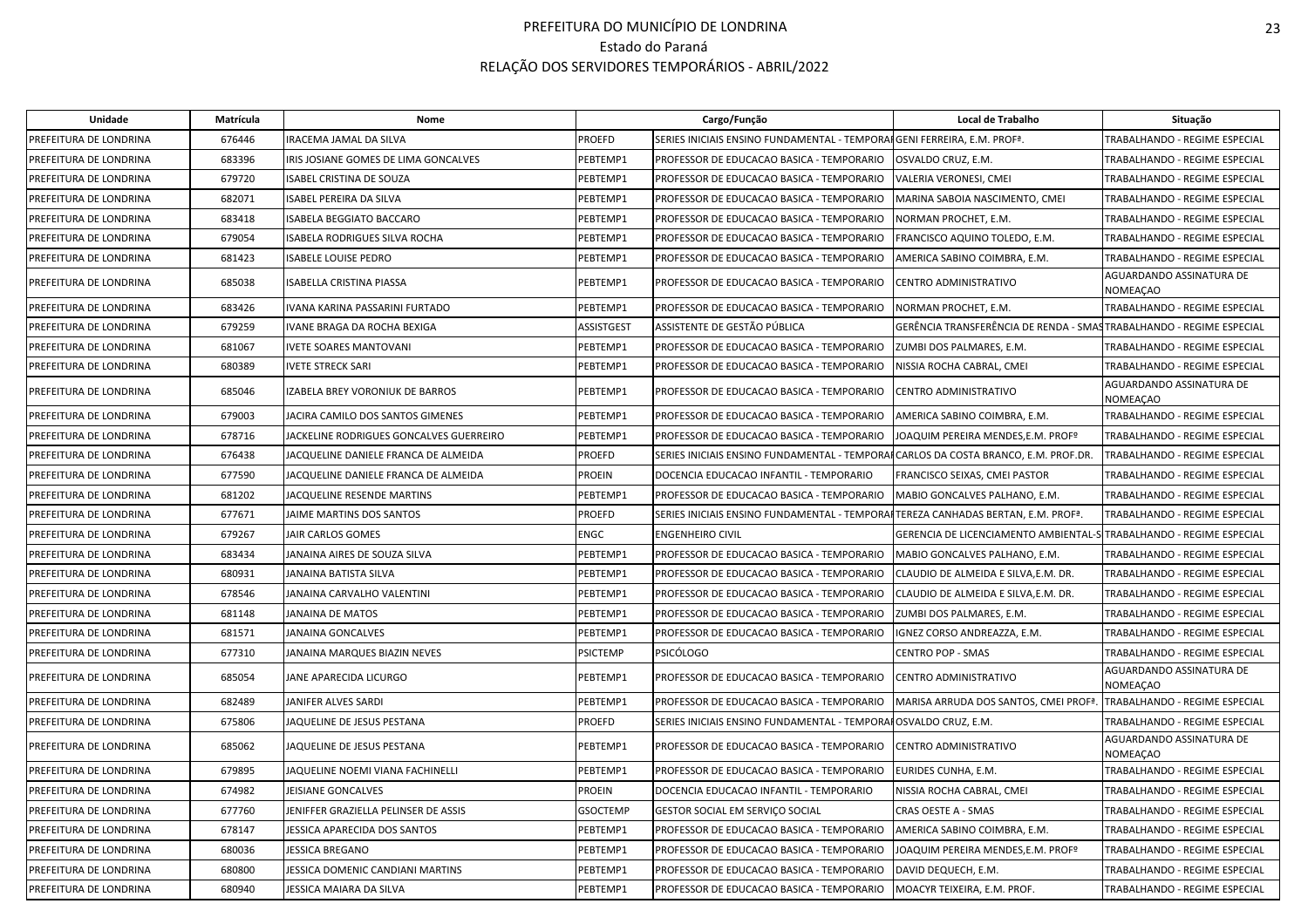| Unidade                | Matrícula | Nome                                     |                   | Cargo/Função                                                                  | Local de Trabalho                                 | Situação                             |
|------------------------|-----------|------------------------------------------|-------------------|-------------------------------------------------------------------------------|---------------------------------------------------|--------------------------------------|
| PREFEITURA DE LONDRINA | 683442    | JESSICA REIS CORREA CONTATO              | PEBTEMP1          | PROFESSOR DE EDUCACAO BASICA - TEMPORARIO                                     | PEDRO VERGARA CORREA, E.M.                        | TRABALHANDO - REGIME ESPECIAL        |
| PREFEITURA DE LONDRINA | 676063    | IESSICA THAIS SOARES MUNHOES             | PROEFD            | SERIES INICIAIS ENSINO FUNDAMENTAL - TEMPORAHANDREA NUZZI, E.M. MAESTRO       |                                                   | TRABALHANDO - REGIME ESPECIAL        |
| PREFEITURA DE LONDRINA | 685070    | JESSICA THAIS SOARES MUNHOES             | PEBTEMP1          | PROFESSOR DE EDUCACAO BASICA - TEMPORARIO                                     | CENTRO ADMINISTRATIVO                             | AGUARDANDO ASSINATURA DE<br>NOMEACAO |
| PREFEITURA DE LONDRINA | 678767    | ESSIKA BRANCO PHOMENIUK GOUVEIA FERREIRA | PEBTEMP1          | PROFESSOR DE EDUCACAO BASICA - TEMPORARIO                                     | MIGUEL BESPALHOK, E.M.                            | TRABALHANDO - REGIME ESPECIAL        |
| PREFEITURA DE LONDRINA | 676209    | <b>IEYSE OLIVEIRA DE AGUIAR</b>          | PROEIN            | DOCENCIA EDUCACAO INFANTIL - TEMPORARIO                                       | IGNEZ CORSO ANDREAZZA, E.M.                       | TRABALHANDO - REGIME ESPECIAL        |
| PREFEITURA DE LONDRINA | 679178    | IIDIANE CACHIONE ROSSI ROCHA             | PEBTEMP1          | PROFESSOR DE EDUCACAO BASICA - TEMPORARIO                                     | MARISA ARRUDA DOS SANTOS, CMEI PROFª.             | TRABALHANDO - REGIME ESPECIAL        |
| PREFEITURA DE LONDRINA | 683450    | ISLAINE CRISTINA DE OLIVEIRA SANTOS      | PEBTEMP1          | PROFESSOR DE EDUCACAO BASICA - TEMPORARIO                                     | ULIANO STINGHEN, E.M. PROF.                       | TRABALHANDO - REGIME ESPECIAL        |
| PREFEITURA DE LONDRINA | 683469    | JOANA MARIA PIASSI                       | PEBTEMP1          | PROFESSOR DE EDUCACAO BASICA - TEMPORARIO                                     | NORMAN PROCHET, E.M.                              | TRABALHANDO - REGIME ESPECIAL        |
| PREFEITURA DE LONDRINA | 684279    | JOAO FRANCISCO FERRAZ DE LIMA            | <b>GSOCTEMP</b>   | GESTOR SOCIAL EM SERVIÇO SOCIAL                                               | CENTRO ADMINISTRATIVO                             | TRABALHANDO - REGIME ESPECIAL        |
| PREFEITURA DE LONDRINA | 676837    | JOAQUIM BILAC COSTA                      | <b>MOTVLTEMP</b>  | MOTORISTA DE VEÍCULOS LEVES                                                   | CONSELHO TUTELAR SUL                              | TRABALHANDO - REGIME ESPECIAL        |
| PREFEITURA DE LONDRINA | 680702    | JOELMA DA SILVA ANGELINI                 | PEBTEMP1          | PROFESSOR DE EDUCACAO BASICA - TEMPORARIO                                     | MARIA IRENE V. THEODORO, E.M. PROF <sup>ª</sup> . | TRABALHANDO - REGIME ESPECIAL        |
| PREFEITURA DE LONDRINA | 675571    | JOELMA DA SILVA ANGELINI                 | <b>PROEFD</b>     | SERIES INICIAIS ENSINO FUNDAMENTAL - TEMPORAISAN IZIDRO, E.M.                 |                                                   | TRABALHANDO - REGIME ESPECIAL        |
| PREFEITURA DE LONDRINA | 680885    | JOELMA TEIXEIRA DA SILVA                 | PEBTEMP1          | PROFESSOR DE EDUCACAO BASICA - TEMPORARIO                                     | LEONOR MAESTRI DE HELD, E.M.                      | TRABALHANDO - REGIME ESPECIAL        |
| PREFEITURA DE LONDRINA | 681792    | JOICE DE FATIMA GONCALVES MACHEA         | PEBTEMP1          | PROFESSOR DE EDUCACAO BASICA - TEMPORARIO                                     | JULIANO STINGHEN, E.M. PROF.                      | TRABALHANDO - REGIME ESPECIAL        |
| PREFEITURA DE LONDRINA | 677027    | JONAS ALEXANDRE BORTOLETTO PALMA         | ASSISTGEST        | ASSISTENTE DE GESTÃO PÚBLICA                                                  | DPSB-SMAS                                         | TRABALHANDO - REGIME ESPECIAL        |
| PREFEITURA DE LONDRINA | 680168    | JORDHANA GOMES REINALDI                  | PEBTEMP1          | PROFESSOR DE EDUCACAO BASICA - TEMPORARIO                                     | MARIA SHIRLEY BARNABE LYRA, E.M.                  | TRABALHANDO - REGIME ESPECIAL        |
| PREFEITURA DE LONDRINA | 682608    | JORGE CARLOS CORNELSEN NETO              | ENGC              | <b>ENGENHEIRO CIVIL</b>                                                       | GABINETE DO SECRETARIO - SMOP                     | TRABALHANDO - REGIME ESPECIAL        |
| PREFEITURA DE LONDRINA | 677094    | <b>IOSE APARECIDO CAMPANINI</b>          | <b>TECAG</b>      | TÉCNICO EM AGRIMENSURA                                                        | CENTRO ADMINISTRATIVO                             | TRABALHANDO - REGIME ESPECIAL        |
| PREFEITURA DE LONDRINA | 678260    | <b>IOSIANE CRISTINA GUEDES FRAGOSO</b>   | PEBTEMP1          | PROFESSOR DE EDUCACAO BASICA - TEMPORARIO                                     | BARTOLOMEU DE GUSMAO, E.M.                        | TRABALHANDO - REGIME ESPECIAL        |
| PREFEITURA DE LONDRINA | 675580    | <b>IOSIANE LIMA DE JESUS</b>             | PROEFD            | SERIES INICIAIS ENSINO FUNDAMENTAL - TEMPORAISALIM ABORIHAM, E.M.             |                                                   | TRABALHANDO - REGIME ESPECIAL        |
| PREFEITURA DE LONDRINA | 676314    | JOSIANE LIMA DE JESUS                    | PROEIN            | DOCENCIA EDUCACAO INFANTIL - TEMPORARIO                                       | MARISA ARRUDA DOS SANTOS, CMEI PROFª.             | TRABALHANDO - REGIME ESPECIAL        |
| PREFEITURA DE LONDRINA | 676101    | <b>IOSIANE PAES DE CAMARGO BORZUK</b>    | PROEFD            | SERIES INICIAIS ENSINO FUNDAMENTAL - TEMPORAHHIKOMA UDIHARA, E.M.             |                                                   | TRABALHANDO - REGIME ESPECIAL        |
| PREFEITURA DE LONDRINA | 676420    | JOSINETE FERNANDES VILACA AMANCIO        | PROEFD            | SERIES INICIAIS ENSINO FUNDAMENTAL - TEMPORAHNORMAN PROCHET, E.M.             |                                                   | TRABALHANDO - REGIME ESPECIAL        |
| PREFEITURA DE LONDRINA | 676926    | JOSSIMARA TEREZA GOMES DE LIMA BUENO     | <b>ASSISTGEST</b> | ASSISTENTE DE GESTÃO PÚBLICA                                                  | CRAS SUL A - SMAS                                 | TRABALHANDO - REGIME ESPECIAL        |
| PREFEITURA DE LONDRINA | 683477    | JUCYARA DE FREITAS VILAS BOAS GLAESER    | PEBTEMP1          | PROFESSOR DE EDUCACAO BASICA - TEMPORARIO                                     | ROBERTO ALVES LIMA JUNIOR, EM                     | TRABALHANDO - REGIME ESPECIAL        |
| PREFEITURA DE LONDRINA | 681911    | <b>JULIA MARCELINO CAVIGLIONE</b>        | PEBTEMP1          | PROFESSOR DE EDUCACAO BASICA - TEMPORARIO                                     | NORMAN PROCHET, E.M.                              | TRABALHANDO - REGIME ESPECIAL        |
| PREFEITURA DE LONDRINA | 676110    | IULIANA APARECIDA PEREIRA DE SOUZA       | PROEIN            | DOCENCIA EDUCACAO INFANTIL - TEMPORARIO                                       | MOACYR TEIXEIRA, E.M. PROF.                       | TRABALHANDO - REGIME ESPECIAL        |
| PREFEITURA DE LONDRINA | 679160    | IULIANA APARECIDA PEREIRA DE SOUZA       | PEBTEMP1          | PROFESSOR DE EDUCACAO BASICA - TEMPORARIO                                     | MOACYR TEIXEIRA, E.M. PROF.                       | TRABALHANDO - REGIME ESPECIAL        |
| PREFEITURA DE LONDRINA | 685089    | IULIANA BETENCORT DA SILVA               | PEBTEMP1          | PROFESSOR DE EDUCACAO BASICA - TEMPORARIO                                     | CENTRO ADMINISTRATIVO                             | AGUARDANDO ASSINATURA DE<br>NOMEAÇAO |
| PREFEITURA DE LONDRINA | 679046    | JULIANA BUENO GRIZOS DE CARVALHO         | PEBTEMP1          | PROFESSOR DE EDUCACAO BASICA - TEMPORARIO                                     | TEREZA CANHADAS BERTAN, E.M. PROF <sup>ª</sup> .  | TRABALHANDO - REGIME ESPECIAL        |
| PREFEITURA DE LONDRINA | 685100    | JULIANA DA PAULA URBANO ALVES            | PEBTEMP1          | PROFESSOR DE EDUCACAO BASICA - TEMPORARIO                                     | CENTRO ADMINISTRATIVO                             | AGUARDANDO ASSINATURA DE<br>NOMEAÇAO |
| PREFEITURA DE LONDRINA | 683485    | IULIANA DA SILVA BESSANI                 | PEBTEMP1          | PROFESSOR DE EDUCACAO BASICA - TEMPORARIO                                     | GASPAR VELLOSO. E.M. SENADOR                      | TRABALHANDO - REGIME ESPECIAL        |
| PREFEITURA DE LONDRINA | 685097    | JULIANA DE FRANCA SILVESTRE              | PEBTEMP1          | PROFESSOR DE EDUCACAO BASICA - TEMPORARIO                                     | CENTRO ADMINISTRATIVO                             | AGUARDANDO ASSINATURA DE<br>NOMEAÇAO |
| PREFEITURA DE LONDRINA | 683493    | JULIANA DE SOUSA                         | PEBTEMP1          | PROFESSOR DE EDUCACAO BASICA - TEMPORARIO                                     | ODILON GONCALVES NOCETTI, E.M. REV.               | TRABALHANDO - REGIME ESPECIAL        |
| PREFEITURA DE LONDRINA | 679070    | ULIANA DE SOUZA BOAVENTURA               | PEBTEMP1          | PROFESSOR DE EDUCACAO BASICA - TEMPORARIO                                     | IGNEZ CORSO ANDREAZZA, E.M.                       | TRABALHANDO - REGIME ESPECIAL        |
| PREFEITURA DE LONDRINA | 683507    | JULIANA DE SOUZA CAMPOS                  | PEBTEMP1          | PROFESSOR DE EDUCACAO BASICA - TEMPORARIO                                     | SONIA PARREIRA DEBEI, E.M.                        | TRABALHANDO - REGIME ESPECIAL        |
| PREFEITURA DE LONDRINA | 675776    | JULIANA MORALLES LOUVISON                | PROEFD            | SERIES INICIAIS ENSINO FUNDAMENTAL - TEMPORAIGER DE APOIO ESPECIALIZADO - SME |                                                   | TRABALHANDO - REGIME ESPECIAL        |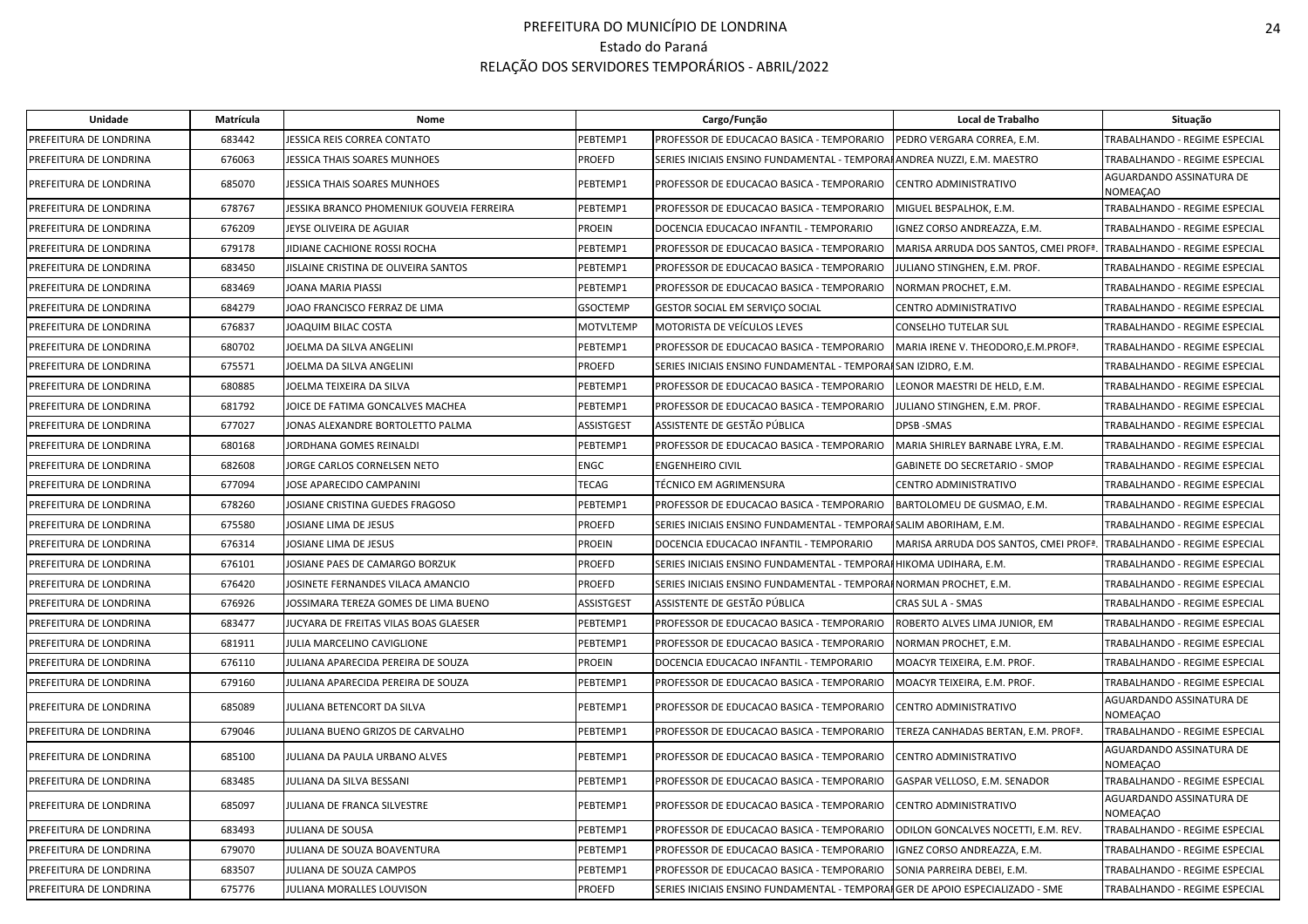| Unidade                | Matrícula | Nome                                        |                 | Cargo/Função                                                       | Local de Trabalho                                                      | Situação                             |
|------------------------|-----------|---------------------------------------------|-----------------|--------------------------------------------------------------------|------------------------------------------------------------------------|--------------------------------------|
| PREFEITURA DE LONDRINA | 685119    | JULIANA SGARBOSSA GONCALVES DUARTE DE SOUZA | PEBTEMP1        | PROFESSOR DE EDUCACAO BASICA - TEMPORARIO                          | CENTRO ADMINISTRATIVO                                                  | AGUARDANDO ASSINATURA DE<br>NOMEAÇAO |
| PREFEITURA DE LONDRINA | 678554    | JULIANA YPORTI DE SENA                      | PEBTEMP1        | PROFESSOR DE EDUCACAO BASICA - TEMPORARIO                          | ROBERTO ALVES LIMA JUNIOR, EM                                          | TRABALHANDO - REGIME ESPECIAL        |
| PREFEITURA DE LONDRINA | 683523    | JULIANE MARQUES DA SILVA BALBINO            | PEBTEMP2        | PROF DE EDUC BASICA DOC EDU FISICA - TEMPORAR SALIM ABORIHAM, E.M. |                                                                        | TRABALHANDO - REGIME ESPECIAL        |
| PREFEITURA DE LONDRINA | 681091    | JULIANE SABINO KUDO BRAZ                    | PEBTEMP1        | PROFESSOR DE EDUCACAO BASICA - TEMPORARIO                          | JOSE GARCIA VILLAR, E.M.                                               | TRABALHANDO - REGIME ESPECIAL        |
| PREFEITURA DE LONDRINA | 683531    | JUSSARA DE FATIMA RIBEIRO                   | PEBTEMP1        | PROFESSOR DE EDUCACAO BASICA - TEMPORARIO                          | MOACYR TEIXEIRA, E.M. PROF.                                            | TRABALHANDO - REGIME ESPECIAL        |
| PREFEITURA DE LONDRINA | 681741    | JUSSELI DE SOUZA MARQUES                    | PEBTEMP1        | PROFESSOR DE EDUCACAO BASICA - TEMPORARIO                          | IOAQUIM VICENTE DE CASTRO, E.M.DR.                                     | TRABALHANDO - REGIME ESPECIAL        |
| PREFEITURA DE LONDRINA | 684341    | KAMILA CRISTINA PEREIRA                     | PEBTEMP1        | PROFESSOR DE EDUCACAO BASICA - TEMPORARIO                          | VANDERLAINE AP <sup>a</sup> R. RIBEIRO, CMEI PROF <sup>a</sup>         | TRABALHANDO - REGIME ESPECIAL        |
| PREFEITURA DE LONDRINA | 682497    | KAMYLLA REGINA FERREIRA                     | PEBTEMP1        | PROFESSOR DE EDUCACAO BASICA - TEMPORARIO                          | MARIA SHIRLEY BARNABE LYRA, E.M.                                       | TRABALHANDO - REGIME ESPECIAL        |
| PREFEITURA DE LONDRINA | 680826    | KAREN LETICIA SILVA ROMI                    | PEBTEMP1        | PROFESSOR DE EDUCACAO BASICA - TEMPORARIO                          | JOAO RAMPAZZO, CMEI                                                    | TRABALHANDO - REGIME ESPECIAL        |
| PREFEITURA DE LONDRINA | 681210    | KARINA APARECIDA DOS SANTOS BALTAR          | PEBTEMP1        | PROFESSOR DE EDUCACAO BASICA - TEMPORARIO                          | CLAUDIO DE ALMEIDA E SILVA,E.M. DR.                                    | TRABALHANDO - REGIME ESPECIAL        |
| PREFEITURA DE LONDRINA | 674940    | KARINA APARECIDA DOS SANTOS BALTAR          | PROEIN          | DOCENCIA EDUCACAO INFANTIL - TEMPORARIO                            | CLAUDIO DE ALMEIDA E SILVA, E.M. DR.                                   | TRABALHANDO - REGIME ESPECIAL        |
| PREFEITURA DE LONDRINA | 678724    | KARINA SANTOS BATAGLIA                      | PEBTEMP1        | PROFESSOR DE EDUCACAO BASICA - TEMPORARIO                          | MARIA CARMELITA VILELA MAGALHAES, E.M. TRABALHANDO - REGIME ESPECIAL   |                                      |
| PREFEITURA DE LONDRINA | 683540    | KARIZA RAFAELA DO NASCIMENTO                | PEBTEMP1        | PROFESSOR DE EDUCACAO BASICA - TEMPORARIO                          | ZUMBI DOS PALMARES, E.M.                                               | TRABALHANDO - REGIME ESPECIAL        |
| PREFEITURA DE LONDRINA | 681385    | KARLA FLANCYELLI DE ALMEIDA                 | PEBTEMP1        | PROFESSOR DE EDUCACAO BASICA - TEMPORARIO                          | MARIA CANDIDA PEIXOTO SALLES. E.M.                                     | TRABALHANDO - REGIME ESPECIAL        |
| PREFEITURA DE LONDRINA | 685127    | KARLA FRANCIELI EMIDIO DE SOUZA DA SILVA    | PEBTEMP1        | PROFESSOR DE EDUCACAO BASICA - TEMPORARIO                          | CENTRO ADMINISTRATIVO                                                  | AGUARDANDO ASSINATURA DE<br>NOMEAÇAO |
| PREFEITURA DE LONDRINA | 678864    | KARLA TATIANY DE ABREU                      | PEBTEMP1        | PROFESSOR DE EDUCACAO BASICA - TEMPORARIO                          | ARISTEU DOS SANTOS RIBAS,E.M.                                          | TRABALHANDO - REGIME ESPECIAL        |
| PREFEITURA DE LONDRINA | 682527    | KARLINE FERNANDA DIAS                       | <b>PSICTEMP</b> | PSICÓLOGO                                                          | GER DE APOIO ESPECIALIZADO - SME                                       | TRABALHANDO - REGIME ESPECIAL        |
| PREFEITURA DE LONDRINA | 680249    | KAROLINE GARCIA LOMBARDI                    | PEBTEMP1        | PROFESSOR DE EDUCACAO BASICA - TEMPORARIO                          | DURVALINA PEREIRA OLIVEIRA DE ASSIS, CMEITRABALHANDO - REGIME ESPECIAL |                                      |
| PREFEITURA DE LONDRINA | 685135    | KATIA LUCINDA PERES DOS SANTOS              | PEBTEMP1        | PROFESSOR DE EDUCACAO BASICA - TEMPORARIO                          | CENTRO ADMINISTRATIVO                                                  | AGUARDANDO ASSINATURA DE<br>NOMEAÇAO |
| PREFEITURA DE LONDRINA | 683558    | KATIANE ASSUMPCAO GOULART                   | PEBTEMP1        | PROFESSOR DE EDUCACAO BASICA - TEMPORARIO                          | SANTOS DUMONT, E.M.                                                    | TRABALHANDO - REGIME ESPECIAL        |
| PREFEITURA DE LONDRINA | 678422    | KATIANE PEREIRA DOS SANTOS                  | PEBTEMP1        | PROFESSOR DE EDUCACAO BASICA - TEMPORARIO                          | EUGENIO BRUGIN, E.M.                                                   | TRABALHANDO - REGIME ESPECIAL        |
| PREFEITURA DE LONDRINA | 685143    | KEYLLA NASCIMENTO DE OLIVEIRA               | PEBTEMP1        | PROFESSOR DE EDUCACAO BASICA - TEMPORARIO                          | CENTRO ADMINISTRATIVO                                                  | AGUARDANDO ASSINATURA DE<br>NOMEACAO |
| PREFEITURA DE LONDRINA | 678910    | LAIS BRUNA FELIX                            | PEBTEMP1        | PROFESSOR DE EDUCACAO BASICA - TEMPORARIO                          | ROBERTO ALVES LIMA JUNIOR, EM                                          | TRABALHANDO - REGIME ESPECIAL        |
| PREFEITURA DE LONDRINA | 678775    | LARISSA BEATRIZ DE ALMEIDA LEAO             | PEBTEMP1        | PROFESSOR DE EDUCACAO BASICA - TEMPORARIO                          | SALIM ABORIHAM, E.M.                                                   | TRABALHANDO - REGIME ESPECIAL        |
| PREFEITURA DE LONDRINA | 683566    | LARISSA DOMINGUES DO NASCIMENTO DOS SANTOS  | PEBTEMP1        | PROFESSOR DE EDUCACAO BASICA - TEMPORARIO                          | OSVALDO CRUZ, E.M.                                                     | TRABALHANDO - REGIME ESPECIAL        |
| PREFEITURA DE LONDRINA | 683574    | LARISSA FERREIRA GOMES                      | PEBTEMP1        | PROFESSOR DE EDUCACAO BASICA - TEMPORARIO                          | MABIO GONCALVES PALHANO, E.M.                                          | TRABALHANDO - REGIME ESPECIAL        |
| PREFEITURA DE LONDRINA | 680486    | <b>LARISSA FRANCA PIRES BATISTA</b>         | PEBTEMP1        | PROFESSOR DE EDUCACAO BASICA - TEMPORARIO                          | AUREA ALVIM TOFFOLI, E.M. PROFª.                                       | TRABALHANDO - REGIME ESPECIAL        |
| PREFEITURA DE LONDRINA | 685151    | LARISSA GONCALVES FEITOZA                   | PEBTEMP1        | PROFESSOR DE EDUCACAO BASICA - TEMPORARIO                          | CENTRO ADMINISTRATIVO                                                  | AGUARDANDO ASSINATURA DE<br>NOMEAÇAO |
| PREFEITURA DE LONDRINA | 685160    | LARISSA PAULA PATSKO TORRES                 | PEBTEMP1        | PROFESSOR DE EDUCACAO BASICA - TEMPORARIO                          | CENTRO ADMINISTRATIVO                                                  | AGUARDANDO ASSINATURA DE<br>NOMEAÇAO |
| PREFEITURA DE LONDRINA | 681776    | LAUNICEA APARECIDA DE SOUZA                 | PEBTEMP1        | PROFESSOR DE EDUCACAO BASICA - TEMPORARIO                          | RUTH LEMOS, E.M. PROFª.                                                | TRABALHANDO - REGIME ESPECIAL        |
| PREFEITURA DE LONDRINA | 683582    | LEANDRA EDNEA GONCALVES CAMPOS ASSUNCAO     | PEBTEMP1        | PROFESSOR DE EDUCACAO BASICA - TEMPORARIO                          | MOACYR CAMARGO MARTINS, E.M.                                           | TRABALHANDO - REGIME ESPECIAL        |
| PREFEITURA DE LONDRINA | 677329    | LEANDRO JOSE DE ARAUJO                      | MOTVLTEMP       | MOTORISTA DE VEÍCULOS LEVES                                        | CONSELHO TUTELAR LESTE RURAL                                           | TRABALHANDO - REGIME ESPECIAL        |
| PREFEITURA DE LONDRINA | 685178    | LEIDIANE CRISTINA AIELLO DOS SANTOS         | PEBTEMP1        | PROFESSOR DE EDUCACAO BASICA - TEMPORARIO                          | CENTRO ADMINISTRATIVO                                                  | AGUARDANDO ASSINATURA DE<br>NOMEAÇAO |
| PREFEITURA DE LONDRINA | 679860    | LEILA GOMES FERREIRA SOARES                 | PEBTEMP1        | PROFESSOR DE EDUCACAO BASICA - TEMPORARIO                          | EONIDAS SOBRINO PORTO, E.M. PROF.                                      | TRABALHANDO - REGIME ESPECIAL        |
| PREFEITURA DE LONDRINA | 679208    | LEILA SALVADOR                              | PEBTEMP1        | PROFESSOR DE EDUCACAO BASICA - TEMPORARIO                          | MARI CARRERA BUENO, E.M. PROFª.                                        | TRABALHANDO - REGIME ESPECIAL        |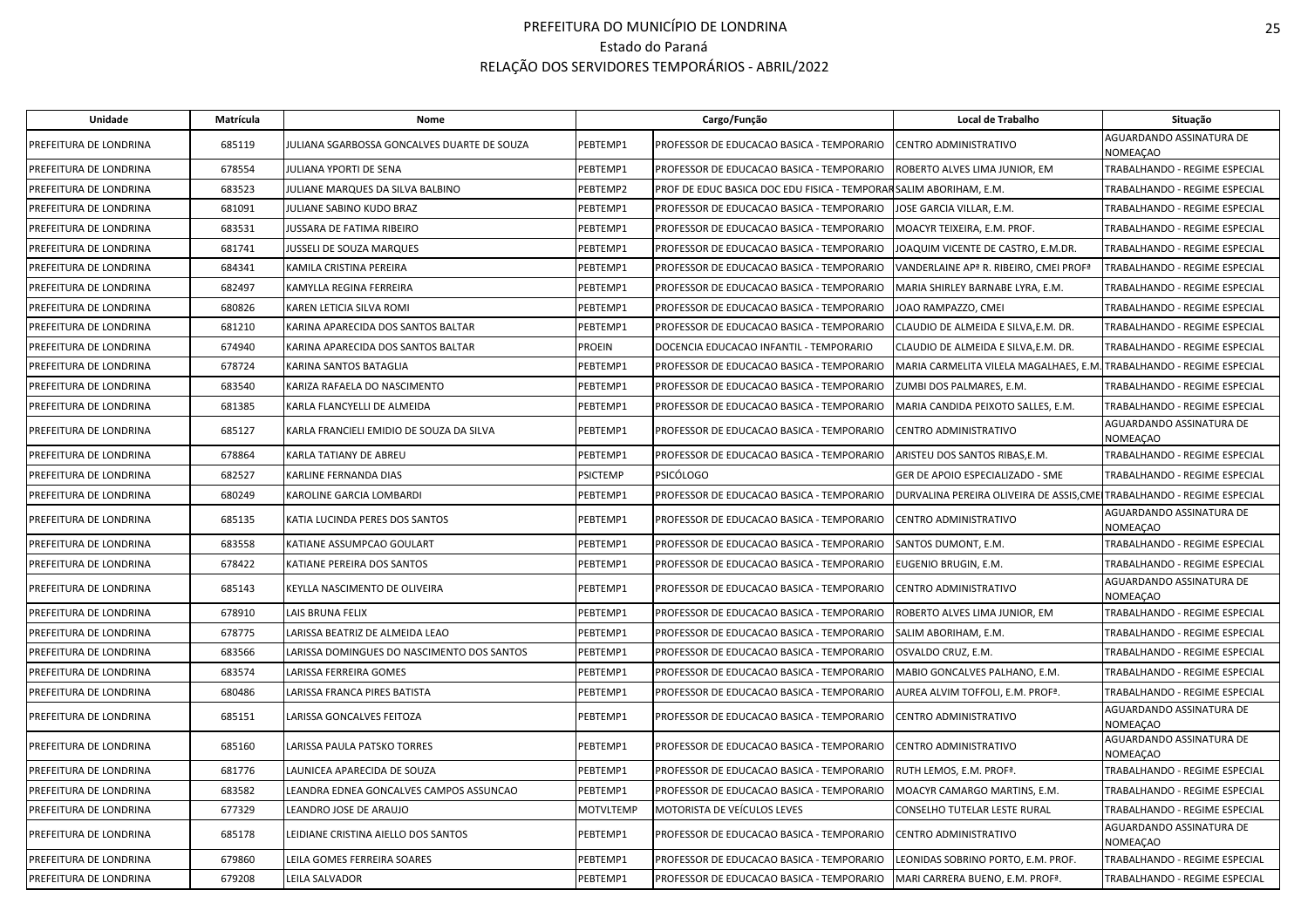| Unidade                | Matrícula | Nome                                   |          | Cargo/Função                                                                                | Local de Trabalho                                                   | Situação                             |
|------------------------|-----------|----------------------------------------|----------|---------------------------------------------------------------------------------------------|---------------------------------------------------------------------|--------------------------------------|
| PREFEITURA DE LONDRINA | 679968    | ENAH MARIA BORGES BAU                  | PEBTEMP1 | PROFESSOR DE EDUCACAO BASICA - TEMPORARIO                                                   | ZUMBI DOS PALMARES, E.M.                                            | TRABALHANDO - REGIME ESPECIAL        |
| PREFEITURA DE LONDRINA | 685186    | LENIR DE FATIMA ANDRADE RIBEIRO        | PEBTEMP1 | PROFESSOR DE EDUCACAO BASICA - TEMPORARIO                                                   | <b>CENTRO ADMINISTRATIVO</b>                                        | AGUARDANDO ASSINATURA DE<br>NOMEAÇAO |
| PREFEITURA DE LONDRINA | 678376    | LEOCIR DE OLIVEIRA                     | PEBTEMP1 | PROFESSOR DE EDUCACAO BASICA - TEMPORARIO                                                   | JOSE GARCIA VILLAR, E.M.                                            | TRABALHANDO - REGIME ESPECIAL        |
| PREFEITURA DE LONDRINA | 681440    | LEODMAR ROMAM DE OLIVEIRA              | PEBTEMP1 | PROFESSOR DE EDUCACAO BASICA - TEMPORARIO                                                   | SALIM ABORIHAM, E.M.                                                | TRABALHANDO - REGIME ESPECIAL        |
| PREFEITURA DE LONDRINA | 679690    | LEONARDO CESAR MARTINS SILVA           | PEBTEMP2 | PROF DE EDUC BASICA DOC EDU FISICA - TEMPORAR BARTOLOMEU DE GUSMAO, E.M.                    |                                                                     | TRABALHANDO - REGIME ESPECIAL        |
| PREFEITURA DE LONDRINA | 682616    | LEONARDO HENRIQUE ZENDRINE DE OLIVEIRA | ENGC     | <b>ENGENHEIRO CIVIL</b>                                                                     | GABINETE DO SECRETARIO - SMOP                                       | TRABALHANDO - REGIME ESPECIAL        |
| PREFEITURA DE LONDRINA | 682284    | LEONILDA DE JESUS CAETANO              | PEBTEMP1 | PROFESSOR DE EDUCACAO BASICA - TEMPORARIO                                                   | MOACYR TEIXEIRA, E.M. PROF.                                         | TRABALHANDO - REGIME ESPECIAL        |
| PREFEITURA DE LONDRINA | 681695    | ETICIA CAROLINE BARBOSA MOVIO SILVA.   | PEBTEMP1 | PROFESSOR DE EDUCACAO BASICA - TEMPORARIO                                                   | FRANCISCO PEREIRA DE ALMEIDA JR, E.M.                               | TRABALHANDO - REGIME ESPECIAL        |
| PREFEITURA DE LONDRINA | 682357    | LETICIA PAULINO DE OLIVEIRA            | PEBTEMP1 | PROFESSOR DE EDUCACAO BASICA - TEMPORARIO                                                   | MACHADO DE ASSIS, E.R.M.                                            | TRABALHANDO - REGIME ESPECIAL        |
| PREFEITURA DE LONDRINA | 683590    | LETICIA PEREIRA OLEGARIO DE SOUZA      | PEBTEMP1 | PROFESSOR DE EDUCACAO BASICA - TEMPORARIO                                                   | TEREZA CANHADAS BERTAN, E.M. PROF <sup>ª</sup>                      | TRABALHANDO - REGIME ESPECIAL        |
| PREFEITURA DE LONDRINA | 681369    | LICIANE KANEGUSUKU                     | PEBTEMP1 | PROFESSOR DE EDUCACAO BASICA - TEMPORARIO                                                   | FRANCISCO PEREIRA DE ALMEIDA JR, E.M.                               | TRABALHANDO - REGIME ESPECIAL        |
| PREFEITURA DE LONDRINA | 678074    | LIDIA TEIXEIRA RODRIGUES               | PEBTEMP1 | PROFESSOR DE EDUCACAO BASICA - TEMPORARIO                                                   | KALIN YOUSSEF YOUSSEF, CMEI                                         | TRABALHANDO - REGIME ESPECIAL        |
| PREFEITURA DE LONDRINA | 681717    | IDIANE DE MORAES SILVA                 | PEBTEMP1 | PROFESSOR DE EDUCACAO BASICA - TEMPORARIO                                                   | SUELY IDERIHA, E.M.                                                 | TRABALHANDO - REGIME ESPECIAL        |
| PREFEITURA DE LONDRINA | 682624    | LIDIANE PEREIRA DE OLIVEIRA            | ENGC     | <b>ENGENHEIRO CIVIL</b>                                                                     | GABINETE DO SECRETARIO - SMOP                                       | TRABALHANDO - REGIME ESPECIAL        |
| PREFEITURA DE LONDRINA | 675792    | <b>IDIANE SOARES DA SILVA PAES</b>     | PROEFD   | SERIES INICIAIS ENSINO FUNDAMENTAL - TEMPORAHAMERICA SABINO COIMBRA, E.M.                   |                                                                     | TRABALHANDO - REGIME ESPECIAL        |
| PREFEITURA DE LONDRINA | 680567    | LIGIA DA SILVA PEDROSO                 | PEBTEMP1 | PROFESSOR DE EDUCACAO BASICA - TEMPORARIO                                                   | NAIR AUZI CORDEIRO, E.M.                                            | TRABALHANDO - REGIME ESPECIAL        |
| PREFEITURA DE LONDRINA | 683604    | LIGIA ROBERTA DE TOLEDO PIZA           | PEBTEMP1 | PROFESSOR DE EDUCACAO BASICA - TEMPORARIO                                                   | MARIA TEREZA MELEIRO AMANCIO, E.M.PRO TRABALHANDO - REGIME ESPECIAL |                                      |
| PREFEITURA DE LONDRINA | 678406    | LILIANE CRISTINA LIRA DE LIMA          | PEBTEMP1 | PROFESSOR DE EDUCACAO BASICA - TEMPORARIO                                                   | SONIA PARREIRA DEBEI, E.M.                                          | TRABALHANDO - REGIME ESPECIAL        |
| PREFEITURA DE LONDRINA | 675547    | ILIANNE FARINHA BARUQUI                | PROEFD   | SERIES INICIAIS ENSINO FUNDAMENTAL - TEMPORAHNARA MANELLA, E.M.                             |                                                                     | TRABALHANDO - REGIME ESPECIAL        |
| PREFEITURA DE LONDRINA | 676659    | LINDINALVA MARIA GONCALVES             | PROEFD   | SERIES INICIAIS ENSINO FUNDAMENTAL - TEMPORAFTEREZA CANHADAS BERTAN, E.M. PROF <sup>a</sup> |                                                                     | TRABALHANDO - REGIME ESPECIAL        |
| PREFEITURA DE LONDRINA | 678821    | LORIANA CLAUDIRENE GRAVI DOS SANTOS    | PEBTEMP1 | PROFESSOR DE EDUCACAO BASICA - TEMPORARIO                                                   | NOEMIA ALAVER GARCIA MALANGA, E.M.                                  | TRABALHANDO - REGIME ESPECIAL        |
| PREFEITURA DE LONDRINA | 685194    | LOURDES APARECIDA ARAUJO VIEIRA        | PEBTEMP1 | PROFESSOR DE EDUCACAO BASICA - TEMPORARIO                                                   | CENTRO ADMINISTRATIVO                                               | AGUARDANDO ASSINATURA DE<br>NOMEAÇAO |
| PREFEITURA DE LONDRINA | 679933    | LUANA BIONDO FELETO                    | PEBTEMP1 | PROFESSOR DE EDUCACAO BASICA - TEMPORARIO                                                   | JOSE GARCIA VILLAR, E.M.                                            | TRABALHANDO - REGIME ESPECIAL        |
| PREFEITURA DE LONDRINA | 685208    | LUANE COELHO VELOSO CHEDID             | PEBTEMP1 | PROFESSOR DE EDUCACAO BASICA - TEMPORARIO                                                   | CENTRO ADMINISTRATIVO                                               | AGUARDANDO ASSINATURA DE<br>NOMEAÇAO |
| PREFEITURA DE LONDRINA | 683612    | LUCAS HENRIQUE DE OLIVEIRA             | PEBTEMP1 | PROFESSOR DE EDUCACAO BASICA - TEMPORARIO                                                   | CORINA MANTOVAN OKANO, E.M. PROFª.                                  | TRABALHANDO - REGIME ESPECIAL        |
| PREFEITURA DE LONDRINA | 682292    | LUCAS MATHEUS DA SILVA CARVALHO        | PEBTEMP1 | PROFESSOR DE EDUCACAO BASICA - TEMPORARIO                                                   | JOSE GARCIA VILLAR, E.M.                                            | TRABALHANDO - REGIME ESPECIAL        |
| PREFEITURA DE LONDRINA | 685216    | LUCAS ZACARIAS DA SILVA                | PEBTEMP1 | PROFESSOR DE EDUCACAO BASICA - TEMPORARIO                                                   | CENTRO ADMINISTRATIVO                                               | AGUARDANDO ASSINATURA DE<br>NOMEAÇAO |
| PREFEITURA DE LONDRINA | 682080    | LUCI MARA SINKOC DASCHEVI              | PEBTEMP1 | PROFESSOR DE EDUCACAO BASICA - TEMPORARIO                                                   | MARI CARRERA BUENO, E.M. PROF <sup>ª</sup> .                        | TRABALHANDO - REGIME ESPECIAL        |
| PREFEITURA DE LONDRINA | 685224    | LUCIA DE PAULA VIEIRA                  | PEBTEMP1 | PROFESSOR DE EDUCACAO BASICA - TEMPORARIO                                                   | CENTRO ADMINISTRATIVO                                               | AGUARDANDO ASSINATURA DE<br>NOMEAÇAO |
| PREFEITURA DE LONDRINA | 683639    | LUCIA FILOMENA SEMEGUINI FERREIRA      | PEBTEMP1 | PROFESSOR DE EDUCACAO BASICA - TEMPORARIO                                                   | MARIA TEREZA MELEIRO AMANCIO, E.M.PRO TRABALHANDO - REGIME ESPECIAL |                                      |
| PREFEITURA DE LONDRINA | 683647    | LUCIANA APARECIDA DIAS PEREIRA MACHADO | PEBTEMP1 | PROFESSOR DE EDUCACAO BASICA - TEMPORARIO                                                   | NORMAN PROCHET, E.M.                                                | TRABALHANDO - REGIME ESPECIAL        |
| PREFEITURA DE LONDRINA | 679500    | LUCIANA DA SILVA SANTOS                | PEBTEMP2 | PROF DE EDUC BASICA DOC EDU FISICA - TEMPORAR MACHADO DE ASSIS, E.R.M.                      |                                                                     | TRABALHANDO - REGIME ESPECIAL        |
| PREFEITURA DE LONDRINA | 678694    | LUCIANA DOS SANTOS                     | PEBTEMP1 | PROFESSOR DE EDUCACAO BASICA - TEMPORARIO                                                   | JOAQUIM PEREIRA MENDES,E.M. PROFº                                   | TRABALHANDO - REGIME ESPECIAL        |
| PREFEITURA DE LONDRINA | 678627    | LUCIANA MARIA DA SILVA COSTA           | PEBTEMP1 | PROFESSOR DE EDUCACAO BASICA - TEMPORARIO                                                   | MIGUEL BESPALHOK, E.M.                                              | TRABALHANDO - REGIME ESPECIAL        |
| PREFEITURA DE LONDRINA | 685240    | LUCIANA MARIA RESTOLHO                 | PEBTEMP1 | PROFESSOR DE EDUCACAO BASICA - TEMPORARIO                                                   | CENTRO ADMINISTRATIVO                                               | AGUARDANDO ASSINATURA DE<br>NOMEAÇAO |
| PREFEITURA DE LONDRINA | 683655    | LUCIANA MATIAS                         | PEBTEMP1 | PROFESSOR DE EDUCACAO BASICA - TEMPORARIO                                                   | C.M.E.I - IRMÃ MARIA NÍVEA                                          | TRABALHANDO - REGIME ESPECIAL        |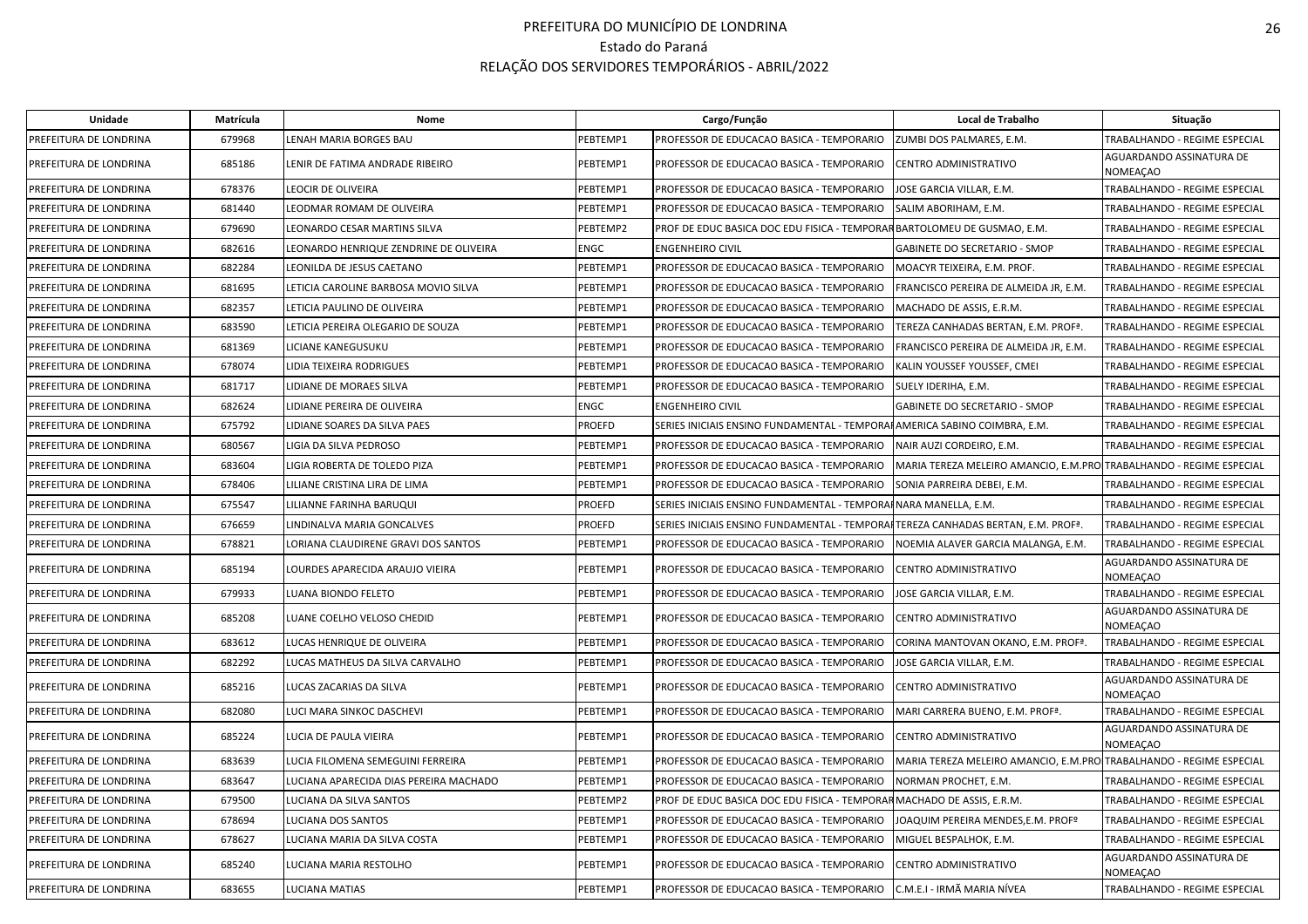| <b>Unidade</b>         | Matrícula | Nome                                       |                   | Cargo/Função                                                                                                      | Local de Trabalho                                                   | Situação                                    |
|------------------------|-----------|--------------------------------------------|-------------------|-------------------------------------------------------------------------------------------------------------------|---------------------------------------------------------------------|---------------------------------------------|
| PREFEITURA DE LONDRINA | 683663    | LUCIANA MUGNAINI DE TOLEDO                 | PEBTEMP1          | PROFESSOR DE EDUCACAO BASICA - TEMPORARIO                                                                         | ROBERTO PEREIRA PANICO, E.M. MAESTRO                                | TRABALHANDO - REGIME ESPECIAL               |
| PREFEITURA DE LONDRINA | 674613    | LUCIANE DE OLIVEIRA MORETIM DAVID          | <b>PROEFD</b>     | SERIES INICIAIS ENSINO FUNDAMENTAL - TEMPORAIMARIA CARMELITA VILELA MAGALHAES, E.M. TRABALHANDO - REGIME ESPECIAL |                                                                     |                                             |
| PREFEITURA DE LONDRINA | 683671    | LUCIANE DE OLIVEIRA MORETIM DAVID          | PEBTEMP1          | PROFESSOR DE EDUCACAO BASICA - TEMPORARIO                                                                         | WATER OKANO, CMEI PROF.                                             | TRABALHANDO - REGIME ESPECIAL               |
| PREFEITURA DE LONDRINA | 675288    | LUCILENE APARECIDA DONI                    | <b>PROEIN</b>     | DOCENCIA EDUCACAO INFANTIL - TEMPORARIO                                                                           | MARLI MARQUES AGOSTINHO, CMEI                                       | TRABALHANDO - REGIME ESPECIAL               |
| PREFEITURA DE LONDRINA | 679216    | LUCILENE DE OLIVEIRA                       | <b>ASSISTGEST</b> | ASSISTENTE DE GESTÃO PÚBLICA                                                                                      | GERÊNCIA TRANSFERÊNCIA DE RENDA - SMASTRABALHANDO - REGIME ESPECIAL |                                             |
| PREFEITURA DE LONDRINA | 677485    | LUCIMARA APARECIDA OLIVEIRA GIMENES        | <b>PROEFD</b>     | SERIES INICIAIS ENSINO FUNDAMENTAL - TEMPORAI MOACYR TEIXEIRA, E.M. PROF.                                         |                                                                     | TRABALHANDO - REGIME ESPECIAL               |
| PREFEITURA DE LONDRINA | 679100    | LUCIMARA DOS SANTOS RODRIGUES              | PEBTEMP1          | PROFESSOR DE EDUCACAO BASICA - TEMPORARIO                                                                         | CECILIA HERMÍNIA O. GONCALVES, E.M.                                 | TRABALHANDO - REGIME ESPECIAL               |
| PREFEITURA DE LONDRINA | 675130    | LUCINEI VENTUROSO DE QUEIROZ LIMA          | <b>PROEIN</b>     | DOCENCIA EDUCACAO INFANTIL - TEMPORARIO                                                                           | AMERICA SABINO COIMBRA, E.M.                                        | TRABALHANDO - REGIME ESPECIAL               |
| PREFEITURA DE LONDRINA | 685259    | LUCINEIA DE CARVALHO CARDOSO               | PEBTEMP1          | PROFESSOR DE EDUCACAO BASICA - TEMPORARIO                                                                         | CENTRO ADMINISTRATIVO                                               | AGUARDANDO ASSINATURA DE<br><b>NOMEAÇAO</b> |
| PREFEITURA DE LONDRINA | 682667    | LUCIO ROGERIO SANTOS AVILA                 | <b>ENGC</b>       | <b>ENGENHEIRO CIVIL</b>                                                                                           | GABINETE DO SECRETARIO - SMOP                                       | TRABALHANDO - REGIME ESPECIAL               |
| PREFEITURA DE LONDRINA | 679666    | LUIZ CLAUDIO FERREIRA                      | PEBTEMP2          | PROF DE EDUC BASICA DOC EDU FISICA - TEMPORARJADIR DUTRA DE SOUZA, E.M.                                           |                                                                     | TRABALHANDO - REGIME ESPECIAL               |
| PREFEITURA DE LONDRINA | 682179    | LUIZ HENRIQUE DE MELLO                     | PEBTEMP1          | PROFESSOR DE EDUCACAO BASICA - TEMPORARIO                                                                         | ELIAS KAUAM, E.M.                                                   | TRABALHANDO - REGIME ESPECIAL               |
| PREFEITURA DE LONDRINA | 682675    | LUIZ HIROSHI OMOTO                         | <b>ENGC</b>       | <b>ENGENHEIRO CIVIL</b>                                                                                           | GABINETE DO SECRETARIO - SMOP                                       | TRABALHANDO - REGIME ESPECIAL               |
| PREFEITURA DE LONDRINA | 680834    | LUIZA AUGUSTA ALVES                        | PEBTEMP1          | PROFESSOR DE EDUCACAO BASICA - TEMPORARIO                                                                         | ATANAZIO LEONEL, E.M.                                               | TRABALHANDO - REGIME ESPECIAL               |
| PREFEITURA DE LONDRINA | 675598    | LUZIA FRANCISCA DO NASCIMENTO              | <b>PROEFD</b>     | SERIES INICIAIS ENSINO FUNDAMENTAL - TEMPORAIMOACYR TEIXEIRA, E.M. PROF.                                          |                                                                     | TRABALHANDO - REGIME ESPECIAL               |
| PREFEITURA DE LONDRINA | 683680    | LUZIAMARA APARECIDA CASANOVA DE ARAUJO     | PEBTEMP1          | PROFESSOR DE EDUCACAO BASICA - TEMPORARIO                                                                         | SAN IZIDRO, E.M.                                                    | TRABALHANDO - REGIME ESPECIAL               |
| PREFEITURA DE LONDRINA | 682195    | LUZINETE APARECIDA DOS SANTOS              | PEBTEMP1          | PROFESSOR DE EDUCACAO BASICA - TEMPORARIO                                                                         | MOACYR TEIXEIRA, E.M. PROF.                                         | TRABALHANDO - REGIME ESPECIAL               |
| PREFEITURA DE LONDRINA | 677418    | MAFALDA DE SILVIO                          | <b>PROEFD</b>     | SERIES INICIAIS ENSINO FUNDAMENTAL - TEMPORAISONIA PARREIRA DEBEI, E.M.                                           |                                                                     | TRABALHANDO - REGIME ESPECIAL               |
| PREFEITURA DE LONDRINA | 675989    | MAIARA BUSCHINI FRANCO                     | <b>PROEFD</b>     | SERIES INICIAIS ENSINO FUNDAMENTAL - TEMPORAIRUTH FERREIRA DE SOUZA, E.M.                                         |                                                                     | TRABALHANDO - REGIME ESPECIAL               |
| PREFEITURA DE LONDRINA | 677957    | MAIRA MARQUES DE SANTANA GERALDINO         | <b>ASSISTGEST</b> | ASSISTENTE DE GESTÃO PÚBLICA                                                                                      | SECRETARIA MUNICIPAL DO IDOSO                                       | TRABALHANDO - REGIME ESPECIAL               |
| PREFEITURA DE LONDRINA | 681989    | MAISA CRISTINA YSHIGUE NAKATA              | PEBTEMP1          | PROFESSOR DE EDUCACAO BASICA - TEMPORARIO                                                                         | APARECIDO NORATO CLARO, CMEI                                        | TRABALHANDO - REGIME ESPECIAL               |
| PREFEITURA DE LONDRINA | 677787    | MAIUDES CARLOS LAZARI                      | <b>PROEFD</b>     | SERIES INICIAIS ENSINO FUNDAMENTAL - TEMPORA                                                                      | <b>IFNORMAN PROCHET, E.M.</b>                                       | TRABALHANDO - REGIME ESPECIAL               |
| PREFEITURA DE LONDRINA | 680990    | MARCELA DIAS DA SILVA                      | PEBTEMP1          | PROFESSOR DE EDUCACAO BASICA - TEMPORARIO                                                                         | DAVID DEQUECH, E.M.                                                 | TRABALHANDO - REGIME ESPECIAL               |
| PREFEITURA DE LONDRINA | 685267    | MARCELA MARINHO DA SILVA                   | PEBTEMP1          | PROFESSOR DE EDUCACAO BASICA - TEMPORARIO                                                                         | <b>CENTRO ADMINISTRATIVO</b>                                        | AGUARDANDO ASSINATURA DE<br><b>NOMEAÇAO</b> |
| PREFEITURA DE LONDRINA | 685275    | MARCELAINE KUNEVALIKI                      | PEBTEMP1          | PROFESSOR DE EDUCACAO BASICA - TEMPORARIO                                                                         | CENTRO ADMINISTRATIVO                                               | AGUARDANDO ASSINATURA DE<br><b>NOMEAÇAO</b> |
| PREFEITURA DE LONDRINA | 679682    | <b>MARCELO BATISTA MENDES</b>              | PEBTEMP2          | PROF DE EDUC BASICA DOC EDU FISICA - TEMPORAR SANTOS DUMONT, E.M.                                                 |                                                                     | TRABALHANDO - REGIME ESPECIAL               |
| PREFEITURA DE LONDRINA | 677876    | MARCIA APARECIDA GOMES GONCALVES           | <b>PROEFD</b>     | SERIES INICIAIS ENSINO FUNDAMENTAL - TEMPORAHAMERICA SABINO COIMBRA, E.M.                                         |                                                                     | TRABALHANDO - REGIME ESPECIAL               |
| PREFEITURA DE LONDRINA | 685283    | MARCIA APARECIDA GOMES GONCALVES           | PEBTEMP1          | PROFESSOR DE EDUCACAO BASICA - TEMPORARIO                                                                         | CENTRO ADMINISTRATIVO                                               | AGUARDANDO ASSINATURA DE<br><b>NOMEAÇAO</b> |
| PREFEITURA DE LONDRINA | 677701    | MARCIA APARECIDA MAGALHAES ROSSI SMANIOTTO | <b>GSOCTEMP</b>   | GESTOR SOCIAL EM SERVIÇO SOCIAL                                                                                   | <b>CRAS CENTRO A - SMAS</b>                                         | TRABALHANDO - REGIME ESPECIAL               |
| PREFEITURA DE LONDRINA | 676730    | <b>MARCIA AVELAR</b>                       | <b>GSOCTEMP</b>   | GESTOR SOCIAL EM SERVIÇO SOCIAL                                                                                   | SERVIÇO ESP. EM ABORDAGEM SOCIAL/SEAS TRABALHANDO - REGIME ESPECIAL |                                             |
| PREFEITURA DE LONDRINA | 685291    | MARCIA CARDOSO                             | PEBTEMP1          | PROFESSOR DE EDUCACAO BASICA - TEMPORARIO                                                                         | CENTRO ADMINISTRATIVO                                               | AGUARDANDO ASSINATURA DE<br><b>NOMEAÇAO</b> |
| PREFEITURA DE LONDRINA | 675296    | MARCIA CLEMENTINA MARTINS                  | <b>PROEIN</b>     | DOCENCIA EDUCACAO INFANTIL - TEMPORARIO                                                                           | VALERIA VERONESI, CMEI                                              | TRABALHANDO - REGIME ESPECIAL               |
| PREFEITURA DE LONDRINA | 675164    | MARCIA DA SILVA SANTOS                     | <b>PROEIN</b>     | DOCENCIA EDUCACAO INFANTIL - TEMPORARIO                                                                           | MOACYR TEIXEIRA, E.M. PROF.                                         | TRABALHANDO - REGIME ESPECIAL               |
| PREFEITURA DE LONDRINA | 678201    | MARCIA DA SILVA TOSHIMITSU                 | PEBTEMP1          | PROFESSOR DE EDUCACAO BASICA - TEMPORARIO                                                                         | CARLOS DA COSTA BRANCO, E.M. PROF.DR.                               | TRABALHANDO - REGIME ESPECIAL               |
| PREFEITURA DE LONDRINA | 680699    | MARCIA DE SOUZA DO NASCIMENTO FREITAS      | PEBTEMP1          | PROFESSOR DE EDUCACAO BASICA - TEMPORARIO                                                                         | ODILON GONCALVES NOCETTI, E.M. REV.                                 | TRABALHANDO - REGIME ESPECIAL               |
| PREFEITURA DE LONDRINA | 678350    | MARCIA DOS SANTOS FERREIRA                 | PEBTEMP1          | PROFESSOR DE EDUCACAO BASICA - TEMPORARIO                                                                         | LEONOR MAESTRI DE HELD, E.M.                                        | TRABALHANDO - REGIME ESPECIAL               |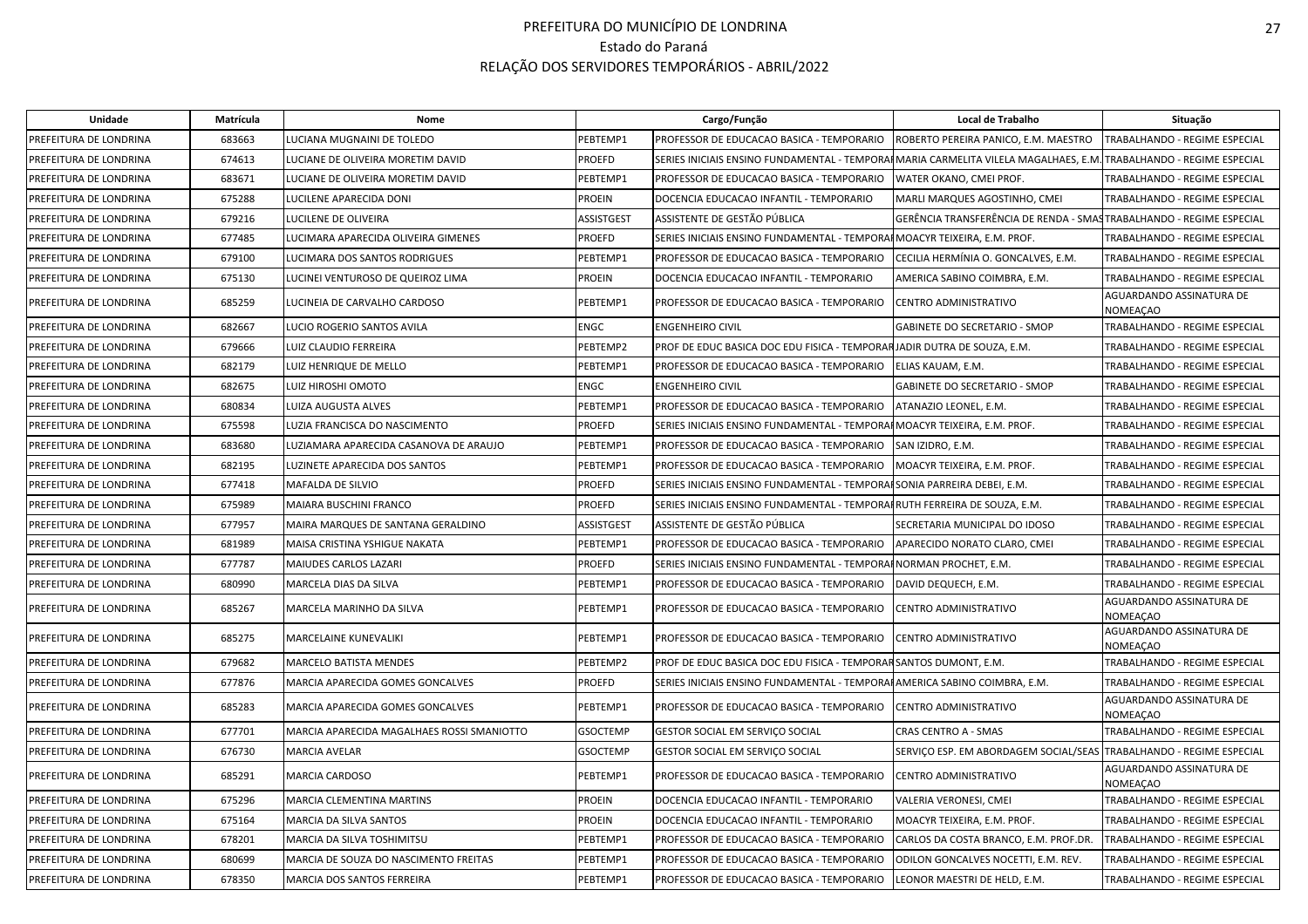| Unidade                | Matrícula | Nome                                  |                  | Cargo/Função                                                                      | Local de Trabalho                             | Situação                             |
|------------------------|-----------|---------------------------------------|------------------|-----------------------------------------------------------------------------------|-----------------------------------------------|--------------------------------------|
| PREFEITURA DE LONDRINA | 683698    | MARCIA DOS SANTOS SOLEDADE            | PEBTEMP1         | PROFESSOR DE EDUCACAO BASICA - TEMPORARIO                                         | ROBERTO ALVES LIMA JUNIOR, EM                 | TRABALHANDO - REGIME ESPECIAL        |
| PREFEITURA DE LONDRINA | 685305    | <b>MARCIA FURIHATA</b>                | PEBTEMP2         | PROF DE EDUC BASICA DOC EDU FISICA - TEMPORAR CENTRO ADMINISTRATIVO               |                                               | AGUARDANDO ASSINATURA DE<br>NOMEAÇAO |
| PREFEITURA DE LONDRINA | 677442    | MARCIA MARIA CARARO VIDOTTI           | PROEFD           | SERIES INICIAIS ENSINO FUNDAMENTAL - TEMPORAFITEREZA CANHADAS BERTAN, E.M. PROFª. |                                               | TRABALHANDO - REGIME ESPECIAL        |
| PREFEITURA DE LONDRINA | 682438    | MARCIA NATALINA OLIVA                 | PEBTEMP1         | PROFESSOR DE EDUCACAO BASICA - TEMPORARIO                                         | SALIM ABORIHAM, E.M.                          | TRABALHANDO - REGIME ESPECIAL        |
| PREFEITURA DE LONDRINA | 681407    | MARCIA REGINA DAS NEVES MIZRAHI       | PEBTEMP1         | PROFESSOR DE EDUCACAO BASICA - TEMPORARIO                                         | HAYDEE COLLI MONTEIRO, E.M.                   | TRABALHANDO - REGIME ESPECIAL        |
| PREFEITURA DE LONDRINA | 685313    | <b>MARCIA REGINA WISMECK</b>          | PEBTEMP1         | PROFESSOR DE EDUCACAO BASICA - TEMPORARIO                                         | CENTRO ADMINISTRATIVO                         | AGUARDANDO ASSINATURA DE<br>NOMEAÇAO |
| PREFEITURA DE LONDRINA | 683701    | MARCIA RODRIGUES DA ROCHA             | PEBTEMP1         | PROFESSOR DE EDUCACAO BASICA - TEMPORARIO                                         | EUGENIO BRUGIN, E.M.                          | TRABALHANDO - REGIME ESPECIAL        |
| PREFEITURA DE LONDRINA | 680788    | MARCIA RODRIGUES FRUTUOSO             | PEBTEMP1         | PROFESSOR DE EDUCACAO BASICA - TEMPORARIO                                         | EUGENIO BRUGIN, E.M.                          | TRABALHANDO - REGIME ESPECIAL        |
| PREFEITURA DE LONDRINA | 677469    | MARCIA SAVICZKI DA SILVA              | PROEFD           | SERIES INICIAIS ENSINO FUNDAMENTAL - TEMPORAIZUMBI DOS PALMARES, E.M.             |                                               | TRABALHANDO - REGIME ESPECIAL        |
| PREFEITURA DE LONDRINA | 683710    | MARCILENE ALVES DUARTE DE MATOS       | PEBTEMP1         | PROFESSOR DE EDUCACAO BASICA - TEMPORARIO                                         | RUTH LEMOS, E.M. PROFª.                       | TRABALHANDO - REGIME ESPECIAL        |
| PREFEITURA DE LONDRINA | 678490    | MARCILENE COSTA SANT ANNA             | PEBTEMP1         | PROFESSOR DE EDUCACAO BASICA - TEMPORARIO                                         | JOVITA KAISER, E.M. PROFª                     | TRABALHANDO - REGIME ESPECIAL        |
| PREFEITURA DE LONDRINA | 677116    | MARCIO ADEMIR DA SILVA                | MOTOMTEMP        | MOTORISTA OPERADOR DE MÁQUINAS AUTOMOTRI                                          | CENTRO ADMINISTRATIVO                         | TRABALHANDO - REGIME ESPECIAL        |
| PREFEITURA DE LONDRINA | 678023    | MARCIO ANDRE DE GOUVEA                | PEBTEMP2         | PROF DE EDUC BASICA DOC EDU FISICA - TEMPORARJOAQUIM VICENTE DE CASTRO, E.M.DR.   |                                               | TRABALHANDO - REGIME ESPECIAL        |
| PREFEITURA DE LONDRINA | 677779    | <b>MARCIO LUCIO BARREIROS</b>         | <b>MOTVLTEMP</b> | <b>MOTORISTA DE VEÍCULOS LEVES</b>                                                | CENTRO ADMINISTRATIVO                         | TRABALHANDO - REGIME ESPECIAL        |
| PREFEITURA DE LONDRINA | 679453    | MARCO ANTONIO CABRAL FERREIRA         | PEBTEMP2         | PROF DE EDUC BASICA DOC EDU FISICA - TEMPORARJOSE GASPARINI, E.M. PROF.           |                                               | TRABALHANDO - REGIME ESPECIAL        |
| PREFEITURA DE LONDRINA | 677230    | MARGARETE APARECIDA PEGORINI          | ASSISTGEST       | ASSISTENTE DE GESTÃO PÚBLICA                                                      | CONSELHO TUTELAR SUL                          | TRABALHANDO - REGIME ESPECIAL        |
| PREFEITURA DE LONDRINA | 685321    | MARGARETE MENDES FREITAS              | PEBTEMP1         | PROFESSOR DE EDUCACAO BASICA - TEMPORARIO                                         | CENTRO ADMINISTRATIVO                         | AGUARDANDO ASSINATURA DE<br>NOMEAÇAO |
| PREFEITURA DE LONDRINA | 676942    | MARGARETE TEREZA VIEIRA DEI TOS       | ASSISTGEST       | ASSISTENTE DE GESTÃO PÚBLICA                                                      | CRAS LESTE - SMAS                             | TRABALHANDO - REGIME ESPECIAL        |
| PREFEITURA DE LONDRINA | 683728    | MARIA AMELIA DA SILVA ZAMBIANCO LOPES | PEBTEMP1         | PROFESSOR DE EDUCACAO BASICA - TEMPORARIO                                         | JOAQUIM PEREIRA MENDES,E.M. PROFº             | TRABALHANDO - REGIME ESPECIAL        |
| PREFEITURA DE LONDRINA | 683736    | MARIA ANGELICA ULBRICH                | PEBTEMP1         | PROFESSOR DE EDUCACAO BASICA - TEMPORARIO                                         | ARACY SOARES DOS SANTOS, E.M.PROFª            | TRABALHANDO - REGIME ESPECIAL        |
| PREFEITURA DE LONDRINA | 683744    | MARIA APARECIDA CORTILASSI DA SILVA   | PEBTEMP1         | PROFESSOR DE EDUCACAO BASICA - TEMPORARIO                                         | MABIO GONCALVES PALHANO, E.M.                 | TRABALHANDO - REGIME ESPECIAL        |
| PREFEITURA DE LONDRINA | 677892    | MARIA APARECIDA DE OLIVEIRA           | PROEIN           | DOCENCIA EDUCACAO INFANTIL - TEMPORARIO                                           | KALIN YOUSSEF YOUSSEF, CMEI                   | TRABALHANDO - REGIME ESPECIAL        |
| PREFEITURA DE LONDRINA | 681547    | MARIA APARECIDA FABIANO               | PEBTEMP1         | PROFESSOR DE EDUCACAO BASICA - TEMPORARIO                                         | MOACYR TEIXEIRA, E.M. PROF.                   | TRABALHANDO - REGIME ESPECIAL        |
| PREFEITURA DE LONDRINA | 678945    | MARIA APARECIDA MAGALHAES GONCALVES   | PEBTEMP1         | PROFESSOR DE EDUCACAO BASICA - TEMPORARIO                                         | MOACYR TEIXEIRA, E.M. PROF.                   | TRABALHANDO - REGIME ESPECIAL        |
| PREFEITURA DE LONDRINA | 685330    | MARIA APARECIDA MOREIRA               | PEBTEMP1         | PROFESSOR DE EDUCACAO BASICA - TEMPORARIO                                         | CENTRO ADMINISTRATIVO                         | AGUARDANDO ASSINATURA DE<br>NOMEAÇAO |
| PREFEITURA DE LONDRINA | 679836    | MARIA CLAUDIA HANDA                   | PEBTEMP1         | PROFESSOR DE EDUCACAO BASICA - TEMPORARIO                                         | JOVITA KAISER, E.M. PROFª                     | TRABALHANDO - REGIME ESPECIAL        |
| PREFEITURA DE LONDRINA | 683752    | MARIA CRISTINA CASSIANO DE PAULA      | PEBTEMP1         | PROFESSOR DE EDUCACAO BASICA - TEMPORARIO                                         | CLELIA R.G.DE ALMEIDA ZOTELLI, CMEI           | TRABALHANDO - REGIME ESPECIAL        |
| PREFEITURA DE LONDRINA | 679747    | MARIA CRISTINA DE OLIVEIRA            | PEBTEMP1         | PROFESSOR DE EDUCACAO BASICA - TEMPORARIO                                         | ARISTEU DOS SANTOS RIBAS,E.M.                 | TRABALHANDO - REGIME ESPECIAL        |
| PREFEITURA DE LONDRINA | 683760    | MARIA CRISTINA RIBEIRO DOS SANTOS     | PEBTEMP1         | PROFESSOR DE EDUCACAO BASICA - TEMPORARIO                                         | FRANCISCO SEIXAS, CMEI PASTOR                 | TRABALHANDO - REGIME ESPECIAL        |
| PREFEITURA DE LONDRINA | 684384    | MARIA DA LUZ MOREIRA VAN LANGENDONCK  | NUTTEMP          | NUTRICIONISTA                                                                     | GER DE ALIMENTAÇÃO ESCOLAR - SME              | TRABALHANDO - REGIME ESPECIAL        |
| PREFEITURA DE LONDRINA | 683779    | MARIA DE FATIMA SOUZA GUERRA          | PEBTEMP1         | PROFESSOR DE EDUCACAO BASICA - TEMPORARIO                                         | HAYDEE COLLI MONTEIRO, E.M.                   | TRABALHANDO - REGIME ESPECIAL        |
| PREFEITURA DE LONDRINA | 676535    | MARIA EUNICE SOUZA DOS SANTOS         | PROEFD           | SERIES INICIAIS ENSINO FUNDAMENTAL - TEMPORAISALIM ABORIHAM, E.M.                 |                                               | TRABALHANDO - REGIME ESPECIAL        |
| PREFEITURA DE LONDRINA | 676330    | MARIA EUNICE SOUZA DOS SANTOS         | PROEIN           | DOCENCIA EDUCACAO INFANTIL - TEMPORARIO                                           | RUTH DOS SANTOS SILVA, CMEI PROF <sup>ª</sup> | TRABALHANDO - REGIME ESPECIAL        |
| PREFEITURA DE LONDRINA | 683787    | MARIA FERNANDA BENELLI                | PEBTEMP1         | PROFESSOR DE EDUCACAO BASICA - TEMPORARIO                                         | IGNEZ CORSO ANDREAZZA, E.M.                   | TRABALHANDO - REGIME ESPECIAL        |
| PREFEITURA DE LONDRINA | 677965    | MARIA GISELDA DE LIMA FONSECA         | GSOCTEMP         | GESTOR SOCIAL EM SERVIÇO SOCIAL                                                   | GER.DE APOIO A MULHER - SMPM                  | TRABALHANDO - REGIME ESPECIAL        |
| PREFEITURA DE LONDRINA | 684260    | MARIA JOSE DE ALMEIDA DOS REIS        | <b>GSOCTEMP</b>  | GESTOR SOCIAL EM SERVIÇO SOCIAL                                                   | CRAS SUL A - SMAS                             | TRABALHANDO - REGIME ESPECIAL        |
| PREFEITURA DE LONDRINA | 677817    | MARIA JOSE DE MATOS                   | PROEIN           | DOCENCIA EDUCACAO INFANTIL - TEMPORARIO                                           | VILMA RODRIGUES ROMERO, E.M.PROF.             | TRABALHANDO - REGIME ESPECIAL        |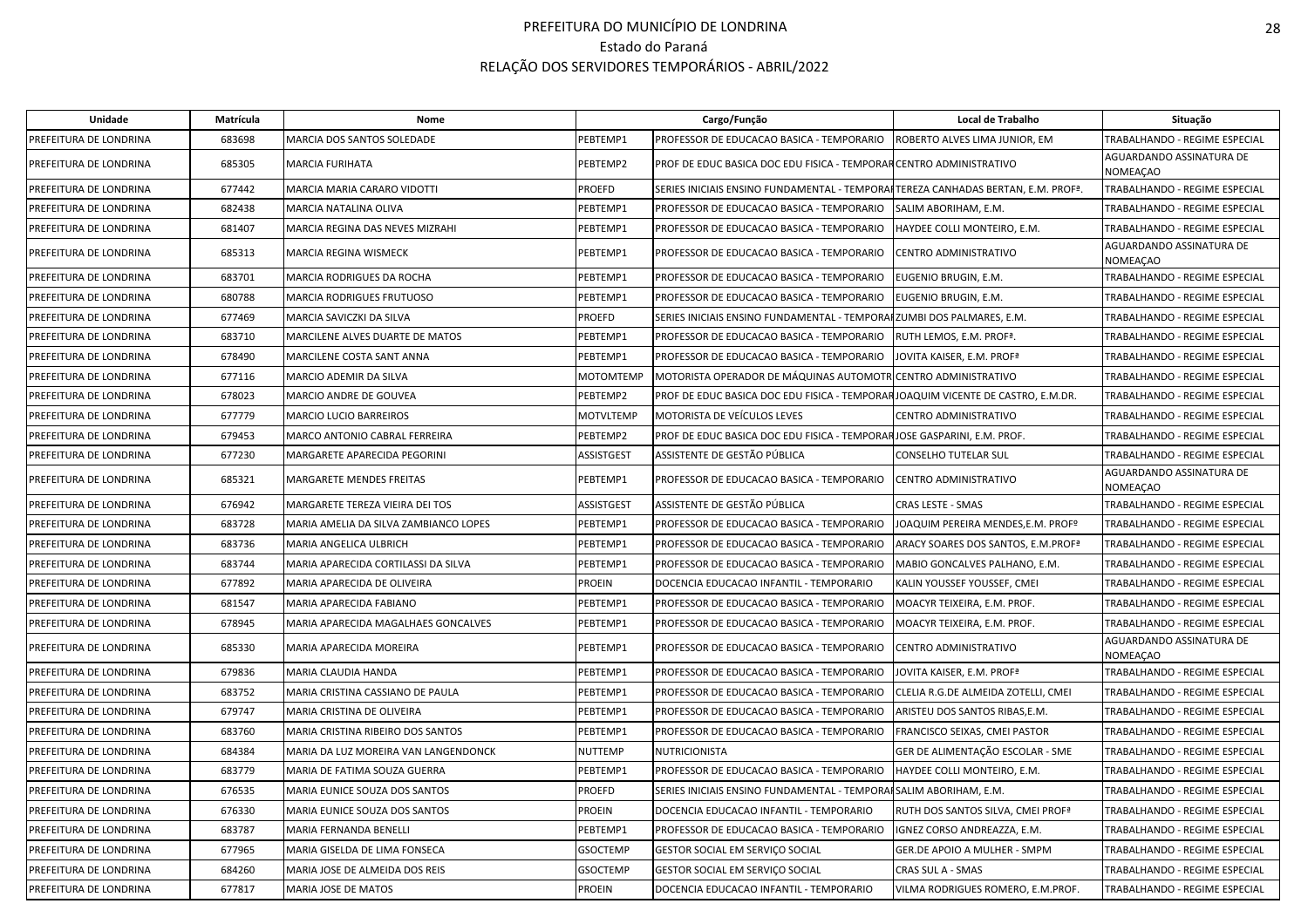| Unidade                | Matrícula | Nome                                          |                 | Cargo/Função                                                                   | Local de Trabalho                                                                 | Situação                                    |
|------------------------|-----------|-----------------------------------------------|-----------------|--------------------------------------------------------------------------------|-----------------------------------------------------------------------------------|---------------------------------------------|
| PREFEITURA DE LONDRINA | 677396    | MARIA JOSE DE MATOS                           | <b>PROEFD</b>   | SERIES INICIAIS ENSINO FUNDAMENTAL - TEMPORAIVILMA RODRIGUES ROMERO, E.M.PROF. |                                                                                   | TRABALHANDO - REGIME ESPECIAL               |
| PREFEITURA DE LONDRINA | 682012    | MARIA LUCIA CARVALHO DE LIMA                  | PEBTEMP1        | PROFESSOR DE EDUCACAO BASICA - TEMPORARIO                                      | MABIO GONCALVES PALHANO, E.M.                                                     | TRABALHANDO - REGIME ESPECIAL               |
| PREFEITURA DE LONDRINA | 675172    | MARIA MADALENA DE SOUZA                       | <b>PROEIN</b>   | DOCENCIA EDUCACAO INFANTIL - TEMPORARIO                                        | ARMANDO DO ROSÁRIO CASTELO. E.M.                                                  | <b>TRABALHANDO - REGIME ESPECIAL</b>        |
| PREFEITURA DE LONDRINA | 676624    | MARIA ORIZEIDE GERALDO PRADO                  | <b>PROEFD</b>   | SERIES INICIAIS ENSINO FUNDAMENTAL - TEMPORAHAMERICA SABINO COIMBRA, E.M.      |                                                                                   | TRABALHANDO - REGIME ESPECIAL               |
| PREFEITURA DE LONDRINA | 678171    | MARIA REGINA CHEPAK DE SOUZA                  | PEBTEMP1        | PROFESSOR DE EDUCACAO BASICA - TEMPORARIO                                      | HIKOMA UDIHARA, E.M.                                                              | TRABALHANDO - REGIME ESPECIAL               |
| PREFEITURA DE LONDRINA | 685348    | MARIA REGINA MAIA OLIVEIRA SILVA              | PEBTEMP1        | PROFESSOR DE EDUCACAO BASICA - TEMPORARIO                                      | CENTRO ADMINISTRATIVO                                                             | AGUARDANDO ASSINATURA DE<br><b>NOMEACAO</b> |
| PREFEITURA DE LONDRINA | 681245    | MARIA RITA FARAH GIGLIO                       | PEBTEMP1        | PROFESSOR DE EDUCACAO BASICA - TEMPORARIO                                      | JOAQUIM VICENTE DE CASTRO, E.M.DR.                                                | TRABALHANDO - REGIME ESPECIAL               |
| PREFEITURA DE LONDRINA | 683795    | MARIA ROSA PARDO                              | PEBTEMP1        | PROFESSOR DE EDUCACAO BASICA - TEMPORARIO                                      | CARLOS ZEWE COIMBRA, E.M. PROF.                                                   | TRABALHANDO - REGIME ESPECIAL               |
| PREFEITURA DE LONDRINA | 677906    | MARIA THEREZA DE OLIVEIRA VIEIRA              | <b>PROEIN</b>   | DOCENCIA EDUCACAO INFANTIL - TEMPORARIO                                        | C.M.E.I - IRMÃ MARIA NÍVEA                                                        | TRABALHANDO - REGIME ESPECIAL               |
| PREFEITURA DE LONDRINA | 679798    | MARIANA DE ARAUJO PLACIDINO                   | PEBTEMP1        | PROFESSOR DE EDUCACAO BASICA - TEMPORARIO                                      | NORMAN PROCHET, E.M.                                                              | TRABALHANDO - REGIME ESPECIAL               |
| PREFEITURA DE LONDRINA | 677264    | <b>MARIANA LOPES DE MOURA</b>                 | <b>PROEIN</b>   | DOCENCIA EDUCACAO INFANTIL - TEMPORARIO                                        | MARISA ARRUDA DOS SANTOS, CMEI PROFª.                                             | <b>TRABALHANDO - REGIME ESPECIAL</b>        |
| PREFEITURA DE LONDRINA | 685356    | MARIANA LOPES DE MOURA                        | PEBTEMP1        | PROFESSOR DE EDUCACAO BASICA - TEMPORARIO                                      | CENTRO ADMINISTRATIVO                                                             | AGUARDANDO ASSINATURA DE<br><b>NOMEAÇAO</b> |
| PREFEITURA DE LONDRINA | 677370    | MARIANA SUELEN DE OLIVEIRA                    | <b>PROEIN</b>   | DOCENCIA EDUCACAO INFANTIL - TEMPORARIO                                        | LAURA VERGINIA DE C.RIBEIRO, CMEI PROFª.                                          | TRABALHANDO - REGIME ESPECIAL               |
| PREFEITURA DE LONDRINA | 676713    | MARIANA VIDOTTO                               | <b>GSOCTEMP</b> | GESTOR SOCIAL EM SERVIÇO SOCIAL                                                | <b>CRAS OESTE B - SMAS</b>                                                        | TRABALHANDO - REGIME ESPECIAL               |
| PREFEITURA DE LONDRINA | 681512    | MARIANE EIRAS PAPE COSTA                      | PEBTEMP1        | PROFESSOR DE EDUCACAO BASICA - TEMPORARIO                                      | JOAQUIM VICENTE DE CASTRO, E.M.DR.                                                | TRABALHANDO - REGIME ESPECIAL               |
| PREFEITURA DE LONDRINA | 678341    | MARIANNA NOGUEIRA                             | PEBTEMP1        | PROFESSOR DE EDUCACAO BASICA - TEMPORARIO                                      | JOAQUIM PEREIRA MENDES, E.M. PROFº                                                | TRABALHANDO - REGIME ESPECIAL               |
| PREFEITURA DE LONDRINA | 683809    | MARILENE VIEIRA DOS SANTOS                    | PEBTEMP1        | PROFESSOR DE EDUCACAO BASICA - TEMPORARIO                                      | EUGENIO BRUGIN, E.M.                                                              | TRABALHANDO - REGIME ESPECIAL               |
| PREFEITURA DE LONDRINA | 683817    | <b>MARILES ROSSO SOARES</b>                   | PEBTEMP1        | PROFESSOR DE EDUCACAO BASICA - TEMPORARIO                                      | MARIA TEREZA MELEIRO AMANCIO, E.M.PRO TRABALHANDO - REGIME ESPECIAL               |                                             |
| PREFEITURA DE LONDRINA | 680346    | MARINA RODRIGUES DOS SANTOS NOGUEIRA          | PEBTEMP1        | PROFESSOR DE EDUCACAO BASICA - TEMPORARIO                                      | ARMANDO DO ROSÁRIO CASTELO, E.M.                                                  | TRABALHANDO - REGIME ESPECIAL               |
| PREFEITURA DE LONDRINA | 676292    | <b>MARINEIDE SANTOS</b>                       | <b>PROEIN</b>   | DOCENCIA EDUCACAO INFANTIL - TEMPORARIO                                        | MOACYR CAMARGO MARTINS, E.M.                                                      | TRABALHANDO - REGIME ESPECIAL               |
| PREFEITURA DE LONDRINA | 682730    | MARIO ALBERTO RAMOS                           | <b>ENGC</b>     | <b>ENGENHEIRO CIVIL</b>                                                        | <b>GABINETE DO SECRETARIO - SMOP</b>                                              | TRABALHANDO - REGIME ESPECIAL               |
| PREFEITURA DE LONDRINA | 674990    | MARISA CASTELLO BRANCO                        | <b>PROEIN</b>   | DOCENCIA EDUCACAO INFANTIL - TEMPORARIO                                        | CMEI DIRCE DE ALMEIDA BARROS BAPTISTA                                             | <b>TRABALHANDO - REGIME ESPECIAL</b>        |
| PREFEITURA DE LONDRINA | 678520    | MARISA DA SILVA IAROS                         | PEBTEMP1        | PROFESSOR DE EDUCACAO BASICA - TEMPORARIO                                      | JOAQUIM PEREIRA MENDES, E.M. PROFº                                                | TRABALHANDO - REGIME ESPECIAL               |
| PREFEITURA DE LONDRINA | 683825    | MARISA DE FATIMA MARTINS QUAGLIA              | PEBTEMP1        | PROFESSOR DE EDUCACAO BASICA - TEMPORARIO                                      | MARIA TEREZA MELEIRO AMANCIO, E.M.PRO TRABALHANDO - REGIME ESPECIAL               |                                             |
| PREFEITURA DE LONDRINA | 679399    | MARIZANGELA GARAI DE ANDRADE                  | PEBTEMP1        | PROFESSOR DE EDUCACAO BASICA - TEMPORARIO                                      | NORMAN PROCHET, E.M.                                                              | TRABALHANDO - REGIME ESPECIAL               |
| PREFEITURA DE LONDRINA | 683833    | MARLENE PIRES DA SILVA                        | PEBTEMP1        | PROFESSOR DE EDUCACAO BASICA - TEMPORARIO                                      | OSVALDO CRUZ, E.M.                                                                | TRABALHANDO - REGIME ESPECIAL               |
| PREFEITURA DE LONDRINA | 675237    | MARLENE PIRES DA SILVA                        | <b>PROEIN</b>   | DOCENCIA EDUCACAO INFANTIL - TEMPORARIO                                        | VILMA ELIZA COLOMBO RIBEIRO, CMEI PROFªTRABALHANDO - REGIME ESPECIAL              |                                             |
| PREFEITURA DE LONDRINA | 676543    | MARLI APARECIDA BASSETTO DE ALMEIDA           | <b>PROEFD</b>   | SERIES INICIAIS ENSINO FUNDAMENTAL - TEMPORAHIGNEZ CORSO ANDREAZZA, E.M.       |                                                                                   | TRABALHANDO - REGIME ESPECIAL               |
| PREFEITURA DE LONDRINA | 675075    | MARLI APARECIDA MARIANO CHIANG                | <b>PROEIN</b>   | DOCENCIA EDUCACAO INFANTIL - TEMPORARIO                                        | MARIZIA CARLI LOURES, CMEI                                                        | TRABALHANDO - REGIME ESPECIAL               |
| PREFEITURA DE LONDRINA | 683841    | MARLY TREVIZAM KERCHES                        | PEBTEMP1        | PROFESSOR DE EDUCACAO BASICA - TEMPORARIO                                      | HAYDEE COLLI MONTEIRO, E.M.                                                       | TRABALHANDO - REGIME ESPECIAL               |
| PREFEITURA DE LONDRINA | 675369    | <b>MARTA DOS SANTOS</b>                       | <b>PROEIN</b>   | DOCENCIA EDUCACAO INFANTIL - TEMPORARIO                                        | CLAUDIO DE ALMEIDA E SILVA, E.M. DR.                                              | TRABALHANDO - REGIME ESPECIAL               |
| PREFEITURA DE LONDRINA | 685364    | MARYELLE FERNANDA DA ROCHA PEREIRA DOS SANTOS | PEBTEMP1        | PROFESSOR DE EDUCACAO BASICA - TEMPORARIO                                      | CENTRO ADMINISTRATIVO                                                             | AGUARDANDO ASSINATURA DE<br><b>NOMEAÇAO</b> |
| PREFEITURA DE LONDRINA | 679380    | MAURILENE BARBOSA DE SOUZA                    | PEBTEMP1        | PROFESSOR DE EDUCACAO BASICA - TEMPORARIO                                      | OSVALDO CRUZ, E.M.                                                                | TRABALHANDO - REGIME ESPECIAL               |
| PREFEITURA DE LONDRINA | 680338    | MAYARA ANGELICA DE SOUZA                      | PEBTEMP1        | PROFESSOR DE EDUCACAO BASICA - TEMPORARIO                                      | MARIA IRENE V. THEODORO,E.M.PROFª.                                                | TRABALHANDO - REGIME ESPECIAL               |
| PREFEITURA DE LONDRINA | 677353    | MAYARA BERTO DOS SANTOS                       | <b>PROEIN</b>   | DOCENCIA EDUCACAO INFANTIL - TEMPORARIO                                        | VILMA ELIZA COLOMBO RIBEIRO, CMEI PROF <sup>4</sup> TRABALHANDO - REGIME ESPECIAL |                                             |
| PREFEITURA DE LONDRINA | 678880    | <b>MAYARA CRISTINA DE ASSIS</b>               | PEBTEMP1        | PROFESSOR DE EDUCACAO BASICA - TEMPORARIO                                      | LAURA VERGINIA DE C.RIBEIRO, CMEI PROFª. TRABALHANDO - REGIME ESPECIAL            |                                             |
| PREFEITURA DE LONDRINA | 678597    | MAYARA CRISTINA VIEIRA SZCZPANSKI             | PEBTEMP1        | PROFESSOR DE EDUCACAO BASICA - TEMPORARIO                                      | C.M.E.I - IRMÃ MARIA NÍVEA                                                        | TRABALHANDO - REGIME ESPECIAL               |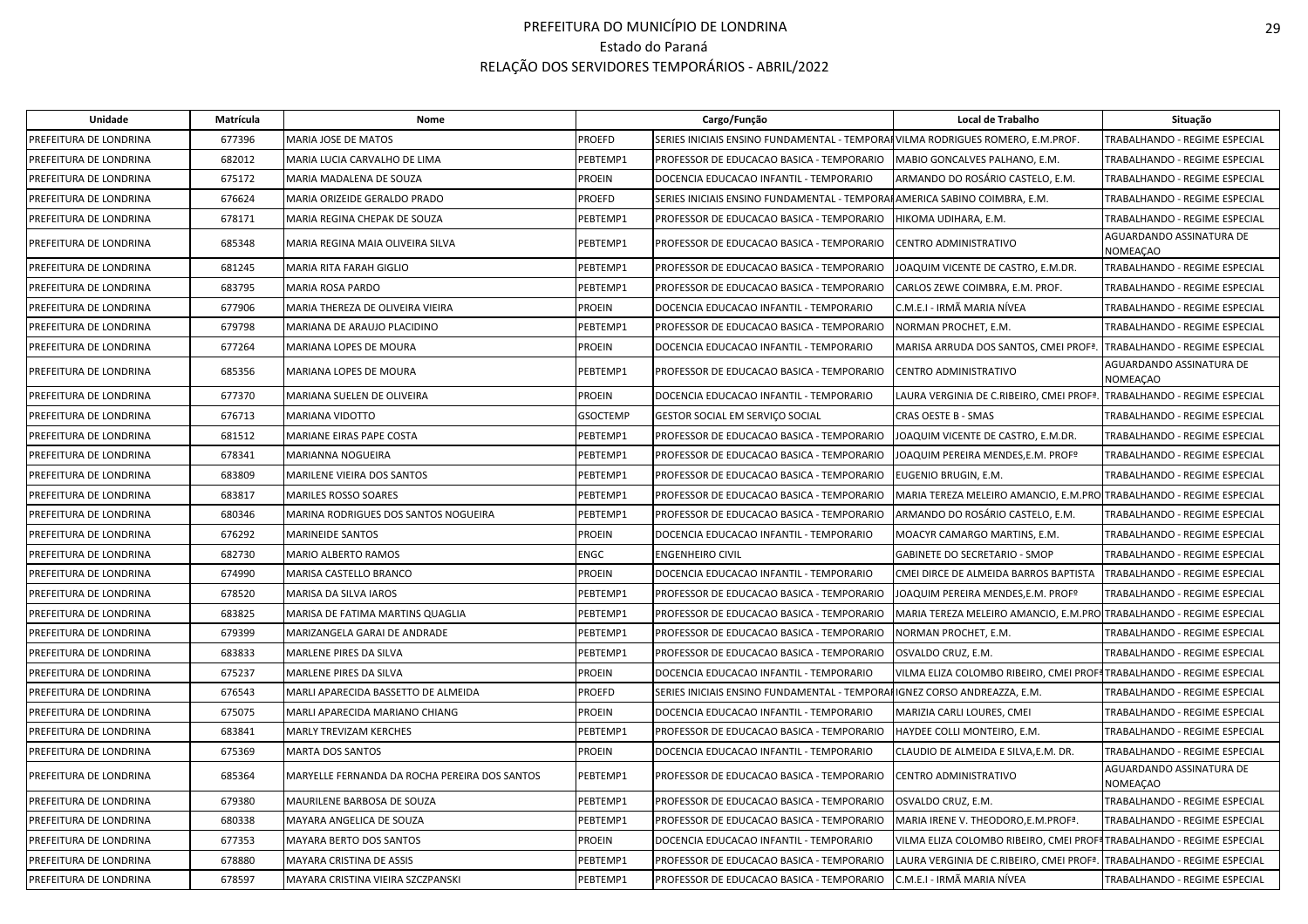| Unidade                | Matrícula | <b>Nome</b>                           |                   | Cargo/Função                                                       | Local de Trabalho                                                    | Situação                             |
|------------------------|-----------|---------------------------------------|-------------------|--------------------------------------------------------------------|----------------------------------------------------------------------|--------------------------------------|
| PREFEITURA DE LONDRINA | 683850    | <b>MAYARA LULA</b>                    | PEBTEMP1          | PROFESSOR DE EDUCACAO BASICA - TEMPORARIO                          | CORINA MANTOVAN OKANO, E.M. PROF <sup>ª</sup> .                      | TRABALHANDO - REGIME ESPECIAL        |
| PREFEITURA DE LONDRINA | 683868    | MEIRE ELLEN DE SOUZA ALVES            | PEBTEMP1          | PROFESSOR DE EDUCACAO BASICA - TEMPORARIO                          | JOAQUIM PEREIRA MENDES,E.M. PROFº                                    | TRABALHANDO - REGIME ESPECIAL        |
| PREFEITURA DE LONDRINA | 682098    | MEIRI DAS GRACAS CARDOSO              | PEBTEMP1          | PROFESSOR DE EDUCACAO BASICA - TEMPORARIO                          | JOSE GARCIA VILLAR, E.M.                                             | TRABALHANDO - REGIME ESPECIAL        |
| PREFEITURA DE LONDRINA | 675245    | MEYRE DOS SANTOS SANCHES              | <b>PROEIN</b>     | DOCENCIA EDUCACAO INFANTIL - TEMPORARIO                            | MARINA SABOIA NASCIMENTO, CMEI                                       | TRABALHANDO - REGIME ESPECIAL        |
| PREFEITURA DE LONDRINA | 675482    | MEYRE DOS SANTOS SANCHES              | <b>PROEFD</b>     | SERIES INICIAIS ENSINO FUNDAMENTAL - TEMPORA                       | FZUMBI DOS PALMARES, E.M.                                            | TRABALHANDO - REGIME ESPECIAL        |
| PREFEITURA DE LONDRINA | 678104    | MICHELE CRISTINA BALDO BAXHIX         | PEBTEMP1          | PROFESSOR DE EDUCACAO BASICA - TEMPORARIO                          | MABIO GONCALVES PALHANO, E.M.                                        | TRABALHANDO - REGIME ESPECIAL        |
| PREFEITURA DE LONDRINA | 676640    | MICHELE GOMES DA SILVA SANTOS         | PROEFD            | SERIES INICIAIS ENSINO FUNDAMENTAL - TEMPORAFATANAZIO LEONEL, E.M. |                                                                      | TRABALHANDO - REGIME ESPECIAL        |
| PREFEITURA DE LONDRINA | 685380    | MICHELE VITALINO DE SOUZA             | PEBTEMP1          | PROFESSOR DE EDUCACAO BASICA - TEMPORARIO                          | CENTRO ADMINISTRATIVO                                                | AGUARDANDO ASSINATURA DE<br>NOMEAÇAO |
| PREFEITURA DE LONDRINA | 685372    | MICHELLE TUFINO                       | PEBTEMP1          | PROFESSOR DE EDUCACAO BASICA - TEMPORARIO                          | CENTRO ADMINISTRATIVO                                                | AGUARDANDO ASSINATURA DE<br>NOMEAÇAO |
| PREFEITURA DE LONDRINA | 676616    | MICHELLI ARAUJO APOLINARIO BARBOSA    | <b>PROEIN</b>     | DOCENCIA EDUCACAO INFANTIL - TEMPORARIO                            | SAN IZIDRO, E.M.                                                     | TRABALHANDO - REGIME ESPECIAL        |
| PREFEITURA DE LONDRINA | 677426    | MIGUEL ANGELO SCOPEL PALMA            | PROEFD            | SERIES INICIAIS ENSINO FUNDAMENTAL - TEMPORA                       | FAMERICA SABINO COIMBRA, E.M.                                        | TRABALHANDO - REGIME ESPECIAL        |
| PREFEITURA DE LONDRINA | 677825    | MIGUEL ANGELO SCOPEL PALMA            | PROEIN            | DOCENCIA EDUCACAO INFANTIL - TEMPORARIO                            | AMERICA SABINO COIMBRA, E.M.                                         | TRABALHANDO - REGIME ESPECIAL        |
| PREFEITURA DE LONDRINA | 684392    | MIKAELA NAGUICA SONOMURA              | <b>NUTTEMP</b>    | NUTRICIONISTA                                                      | GER DE ALIMENTAÇÃO ESCOLAR - SME                                     | TRABALHANDO - REGIME ESPECIAL        |
| PREFEITURA DE LONDRINA | 682683    | MILTON RABITO                         | ENGC              | <b>ENGENHEIRO CIVIL</b>                                            | GABINETE DO SECRETARIO - SMOP                                        | TRABALHANDO - REGIME ESPECIAL        |
| PREFEITURA DE LONDRINA | 678988    | MIRIAM FADONI                         | PEBTEMP1          | PROFESSOR DE EDUCACAO BASICA - TEMPORARIO                          | MARIA CARMELITA VILELA MAGALHAES, E.M. TRABALHANDO - REGIME ESPECIAL |                                      |
| PREFEITURA DE LONDRINA | 680087    | MIRIAM GONGORA FUSE                   | PEBTEMP1          | PROFESSOR DE EDUCACAO BASICA - TEMPORARIO                          | ATANAZIO LEONEL, E.M.                                                | TRABALHANDO - REGIME ESPECIAL        |
| PREFEITURA DE LONDRINA | 680982    | MIRIAN CARDOSO                        | PEBTEMP1          | PROFESSOR DE EDUCACAO BASICA - TEMPORARIO                          | ZUMBI DOS PALMARES, E.M.                                             | TRABALHANDO - REGIME ESPECIAL        |
| PREFEITURA DE LONDRINA | 678686    | MONICA REGINA DA VEIGA                | PEBTEMP1          | PROFESSOR DE EDUCACAO BASICA - TEMPORARIO                          | MIGUEL BESPALHOK, E.M.                                               | TRABALHANDO - REGIME ESPECIAL        |
| PREFEITURA DE LONDRINA | 680354    | MONICA TRINDADE MIRANDA               | PEBTEMP1          | PROFESSOR DE EDUCACAO BASICA - TEMPORARIO                          | LEONOR MAESTRI DE HELD, E.M.                                         | TRABALHANDO - REGIME ESPECIAL        |
| PREFEITURA DE LONDRINA | 678783    | MYKARLA KELLY CAVALCANTI RODRIGUES    | PEBTEMP1          | PROFESSOR DE EDUCACAO BASICA - TEMPORARIO                          | HAYDEE COLLI MONTEIRO, E.M.                                          | TRABALHANDO - REGIME ESPECIAL        |
| PREFEITURA DE LONDRINA | 680958    | NAARA ISABELA MARCELINO MARQUES       | PEBTEMP1          | PROFESSOR DE EDUCACAO BASICA - TEMPORARIO                          | ROBERTO ALVES LIMA JUNIOR, EM                                        | TRABALHANDO - REGIME ESPECIAL        |
| PREFEITURA DE LONDRINA | 676993    | NANCY REGINA SCHNORR                  | <b>ASSISTGEST</b> | ASSISTENTE DE GESTÃO PÚBLICA                                       | CRAS CENTRO B - SMAS                                                 | TRABALHANDO - REGIME ESPECIAL        |
| PREFEITURA DE LONDRINA | 682039    | NATALIA APARECIDA LADISLAU            | PEBTEMP1          | PROFESSOR DE EDUCACAO BASICA - TEMPORARIO                          | JOSE GASPARINI, E.M. PROF.                                           | TRABALHANDO - REGIME ESPECIAL        |
| PREFEITURA DE LONDRINA | 685550    | NATALIA BARBOSA VERISSIMO             | PEBTEMP1          | PROFESSOR DE EDUCACAO BASICA - TEMPORARIO                          | CENTRO ADMINISTRATIVO                                                | AGUARDANDO ASSINATURA DE<br>NOMEAÇAO |
| PREFEITURA DE LONDRINA | 683876    | NATALIA CAROLINE FABRI TEIXEIRA       | PEBTEMP1          | PROFESSOR DE EDUCACAO BASICA - TEMPORARIO                          | JOAQUIM PEREIRA MENDES,E.M. PROFº                                    | TRABALHANDO - REGIME ESPECIAL        |
| PREFEITURA DE LONDRINA | 679658    | NATALIA GAVIOLI MODESTO               | PEBTEMP2          | PROF DE EDUC BASICA DOC EDU FISICA - TEMPORA                       | RZUMBI DOS PALMARES, E.M.                                            | TRABALHANDO - REGIME ESPECIAL        |
| PREFEITURA DE LONDRINA | 679950    | NATHIELLI QUERUBIM AMORIELLI          | PEBTEMP1          | PROFESSOR DE EDUCACAO BASICA - TEMPORARIO                          | CARLOS DIETZ, E.M.                                                   | TRABALHANDO - REGIME ESPECIAL        |
| PREFEITURA DE LONDRINA | 680893    | NAYARA FRANCISCO SANTOS               | PEBTEMP1          | PROFESSOR DE EDUCACAO BASICA - TEMPORARIO                          | CLAUDIO DE ALMEIDA E SILVA, E.M. DR.                                 | TRABALHANDO - REGIME ESPECIAL        |
| PREFEITURA DE LONDRINA | 684350    | NAYARA THAIS MALVEZI VAZ DE LIMA      | PEBTEMP1          | PROFESSOR DE EDUCACAO BASICA - TEMPORARIO                          | ROBERTO PEREIRA PANICO, E.M. MAESTRO                                 | TRABALHANDO - REGIME ESPECIAL        |
| PREFEITURA DE LONDRINA | 678791    | NELCI APARECIDA WIEZORKOSKY CUENCA    | PEBTEMP1          | PROFESSOR DE EDUCACAO BASICA - TEMPORARIO                          | CORVETA CAMAQUA, E.M.                                                | TRABALHANDO - REGIME ESPECIAL        |
| PREFEITURA DE LONDRINA | 685399    | NILCE CRISTINA MOREIRA FLORO DA SILVA | PEBTEMP1          | PROFESSOR DE EDUCACAO BASICA - TEMPORARIO                          | CENTRO ADMINISTRATIVO                                                | AGUARDANDO ASSINATURA DE<br>NOMEAÇAO |
| PREFEITURA DE LONDRINA | 681750    | NILDENIA FERNANDES SUTERIO            | PEBTEMP1          | PROFESSOR DE EDUCACAO BASICA - TEMPORARIO                          | SUELY IDERIHA, E.M.                                                  | TRABALHANDO - REGIME ESPECIAL        |
| PREFEITURA DE LONDRINA | 684295    | NILZA FERREIRA DOS SANTOS FONTANA     | <b>GSOCTEMP</b>   | GESTOR SOCIAL EM SERVIÇO SOCIAL                                    | DIRETORIA ADMINISTRATIVA - SME                                       | TRABALHANDO - REGIME ESPECIAL        |
| PREFEITURA DE LONDRINA | 683884    | NIVEA MARQUES COSTA SERPELONI         | PEBTEMP1          | PROFESSOR DE EDUCACAO BASICA - TEMPORARIO                          | ROBERTO PEREIRA PANICO, E.M. MAESTRO                                 | TRABALHANDO - REGIME ESPECIAL        |
| PREFEITURA DE LONDRINA | 675474    | NIVEA ROSANA SANCHES SZUBRIS          | PROEFD            | SERIES INICIAIS ENSINO FUNDAMENTAL - TEMPORA                       | IGNEZ CORSO ANDREAZZA, E.M.                                          | TRABALHANDO - REGIME ESPECIAL        |
| PREFEITURA DE LONDRINA | 675350    | NIVEA ROSANA SANCHES SZUBRIS          | PROEIN            | DOCENCIA EDUCACAO INFANTIL - TEMPORARIO                            | IGNEZ CORSO ANDREAZZA, E.M.                                          | TRABALHANDO - REGIME ESPECIAL        |
| PREFEITURA DE LONDRINA | 683892    | NUBIA FERNANDES DE ALVARENGA          | PEBTEMP1          | PROFESSOR DE EDUCACAO BASICA - TEMPORARIO                          | NORMAN PROCHET, E.M.                                                 | TRABALHANDO - REGIME ESPECIAL        |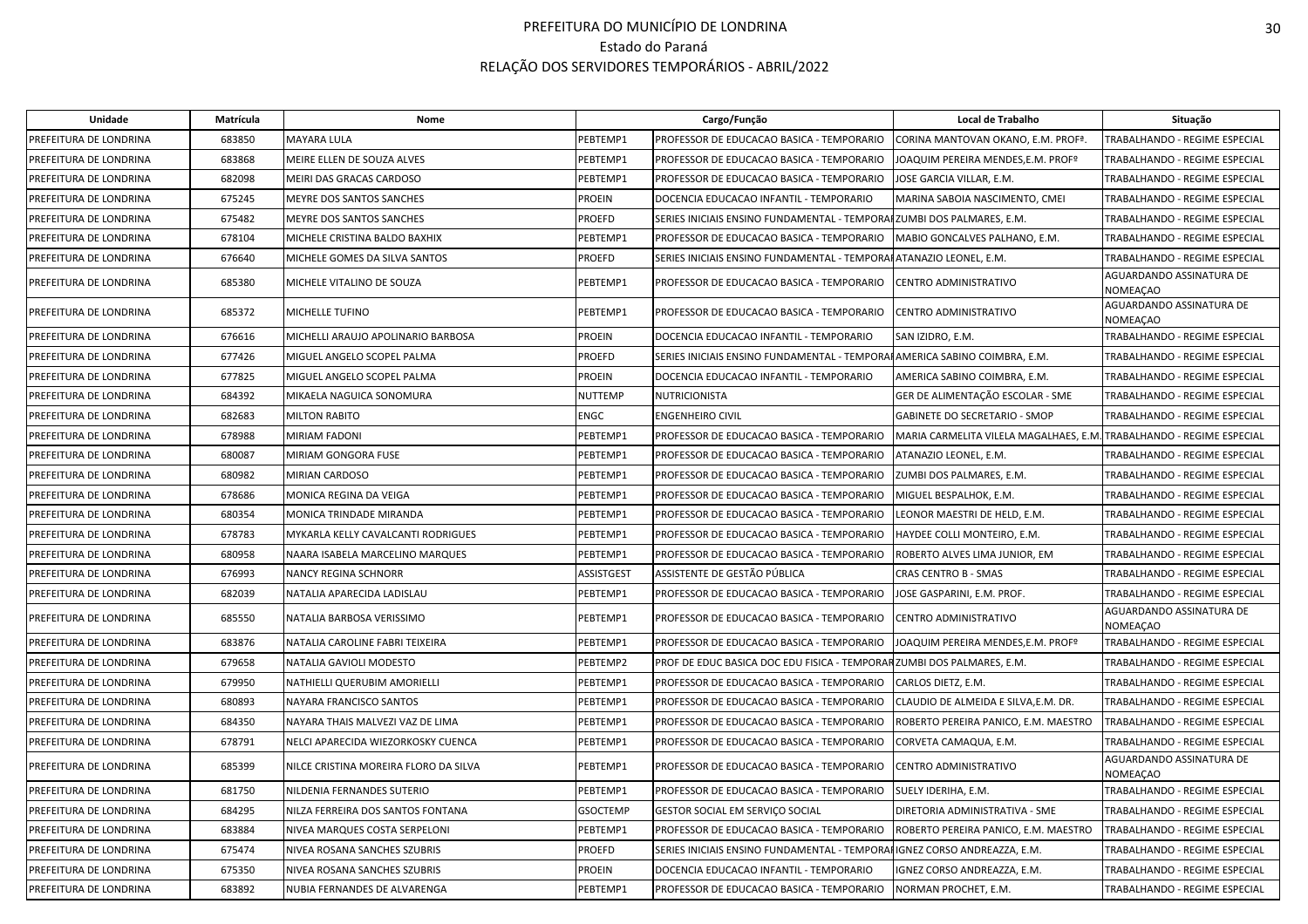| <b>Unidade</b>         | Matrícula | Nome                                  |                   | Cargo/Função                                                                    | Local de Trabalho                                                    | Situação                             |
|------------------------|-----------|---------------------------------------|-------------------|---------------------------------------------------------------------------------|----------------------------------------------------------------------|--------------------------------------|
| PREFEITURA DE LONDRINA | 678198    | NUBIA RUI FERNANDES FERREIRA MONTEIRO | PEBTEMP1          | PROFESSOR DE EDUCACAO BASICA - TEMPORARIO                                       | JOSE GARCIA VILLAR, E.M.                                             | TRABALHANDO - REGIME ESPECIAL        |
| PREFEITURA DE LONDRINA | 680400    | NUCIA NAZIAZENO ROSA MUNHOZ           | PEBTEMP1          | PROFESSOR DE EDUCACAO BASICA - TEMPORARIO                                       | AMERICA SABINO COIMBRA, E.M.                                         | TRABALHANDO - REGIME ESPECIAL        |
| PREFEITURA DE LONDRINA | 678651    | NURIEH GARCIA SOARES DE ALMEIDA       | PEBTEMP1          | PROFESSOR DE EDUCACAO BASICA - TEMPORARIO                                       | JOSE GASPARINI, E.M. PROF.                                           | TRABALHANDO - REGIME ESPECIAL        |
| PREFEITURA DE LONDRINA | 676489    | OLIENNE MARIA DE OLIVEIRA             | PROEFD            | SERIES INICIAIS ENSINO FUNDAMENTAL - TEMPORA                                    | FIGNEZ CORSO ANDREAZZA, E.M.                                         | TRABALHANDO - REGIME ESPECIAL        |
| PREFEITURA DE LONDRINA | 677574    | OLIVIA MAYARA JORGE                   | <b>PROEIN</b>     | DOCENCIA EDUCACAO INFANTIL - TEMPORARIO                                         | ODILON GONCALVES NOCETTI, E.M. REV.                                  | TRABALHANDO - REGIME ESPECIAL        |
| PREFEITURA DE LONDRINA | 677736    | ORDALIA DE FATIMA BRAGANHOLI FERREIRA | <b>GSOCTEMP</b>   | GESTOR SOCIAL EM SERVIÇO SOCIAL                                                 | CRAS SUL A - SMAS                                                    | TRABALHANDO - REGIME ESPECIAL        |
| PREFEITURA DE LONDRINA | 681873    | PAMELA SARTOR FARIA                   | PEBTEMP1          | PROFESSOR DE EDUCACAO BASICA - TEMPORARIO                                       | NISSIA ROCHA CABRAL, CMEI                                            | TRABALHANDO - REGIME ESPECIAL        |
| PREFEITURA DE LONDRINA | 682365    | PAMELLA KAROLINE FERREIRA EUZEBIO     | PEBTEMP1          | PROFESSOR DE EDUCACAO BASICA - TEMPORARIO                                       | SALIM ABORIHAM, E.M.                                                 | TRABALHANDO - REGIME ESPECIAL        |
| PREFEITURA DE LONDRINA | 677256    | PATRICIA APARECIDA RISSI              | <b>ASSISTGEST</b> | ASSISTENTE DE GESTÃO PÚBLICA                                                    | <b>CRAS NORTE B - SMAS</b>                                           | TRABALHANDO - REGIME ESPECIAL        |
| PREFEITURA DE LONDRINA | 678287    | PATRICIA DA SILVA CARDOSO             | PEBTEMP1          | PROFESSOR DE EDUCACAO BASICA - TEMPORARIO                                       | RUTH FERREIRA DE SOUZA, E.M.                                         | TRABALHANDO - REGIME ESPECIAL        |
| PREFEITURA DE LONDRINA | 678481    | PATRICIA DAYANE LIMA                  | PEBTEMP1          | PROFESSOR DE EDUCACAO BASICA - TEMPORARIO                                       | AUREA ALVIM TOFFOLI, E.M. PROF <sup>ª</sup> .                        | TRABALHANDO - REGIME ESPECIAL        |
| PREFEITURA DE LONDRINA | 677744    | PATRICIA FARIA DE OLIVEIRA TORRES     | <b>GSOCTEMP</b>   | GESTOR SOCIAL EM SERVIÇO SOCIAL                                                 | CRAS LESTE - SMAS                                                    | TRABALHANDO - REGIME ESPECIAL        |
| PREFEITURA DE LONDRINA | 678228    | PATRICIA GISELE TROVINO               | PEBTEMP1          | PROFESSOR DE EDUCACAO BASICA - TEMPORARIO                                       | JOAO XXIII, E.M.                                                     | TRABALHANDO - REGIME ESPECIAL        |
| PREFEITURA DE LONDRINA | 681199    | PATRICIA JOVINO DE OLIVEIRA DIAS      | PEBTEMP1          | PROFESSOR DE EDUCACAO BASICA - TEMPORARIO                                       | JULIANO STINGHEN, E.M. PROF.                                         | TRABALHANDO - REGIME ESPECIAL        |
| PREFEITURA DE LONDRINA | 675334    | PATRICIA JULIANA ROCHA BELOMI         | <b>PROEIN</b>     | DOCENCIA EDUCACAO INFANTIL - TEMPORARIO                                         | JOAQUIM PEREIRA MENDES,E.M. PROFº                                    | TRABALHANDO - REGIME ESPECIAL        |
| PREFEITURA DE LONDRINA | 683930    | PATRICIA MARCELINO DE SA FORNELLI     | PEBTEMP1          | PROFESSOR DE EDUCACAO BASICA - TEMPORARIO                                       | MABIO GONCALVES PALHANO, E.M.                                        | TRABALHANDO - REGIME ESPECIAL        |
| PREFEITURA DE LONDRINA | 675539    | PATRICIA WISNIEVSKI LANEIRO           | PROEFD            | SERIES INICIAIS ENSINO FUNDAMENTAL - TEMPORAHJOSE GASPARINI, E.M. PROF.         |                                                                      | TRABALHANDO - REGIME ESPECIAL        |
| PREFEITURA DE LONDRINA | 681008    | PAULA BARBOSA PINHEIRO GODOY          | PEBTEMP1          | PROFESSOR DE EDUCACAO BASICA - TEMPORARIO                                       | NARA MANELLA, E.M.                                                   | TRABALHANDO - REGIME ESPECIAL        |
| PREFEITURA DE LONDRINA | 676985    | PAULA DAIANE MUNIZ FOSSA STEIN        | <b>ASSISTGEST</b> | ASSISTENTE DE GESTÃO PÚBLICA                                                    | <b>CREAS NORTE</b>                                                   | TRABALHANDO - REGIME ESPECIAL        |
| PREFEITURA DE LONDRINA | 683906    | PAULA FELIPE MORETTO                  | PEBTEMP1          | PROFESSOR DE EDUCACAO BASICA - TEMPORARIO                                       | ODILON GONCALVES NOCETTI, E.M. REV.                                  | TRABALHANDO - REGIME ESPECIAL        |
| PREFEITURA DE LONDRINA | 683922    | PAULA PEREIRA DE OLIVEIRA SOUZA       | PEBTEMP1          | PROFESSOR DE EDUCACAO BASICA - TEMPORARIO                                       | AMERICA SABINO COIMBRA, E.M.                                         | TRABALHANDO - REGIME ESPECIAL        |
| PREFEITURA DE LONDRINA | 685402    | PAULA RACKEL COUTINHO SOARES          | PEBTEMP1          | PROFESSOR DE EDUCACAO BASICA - TEMPORARIO                                       | CENTRO ADMINISTRATIVO                                                | AGUARDANDO ASSINATURA DE<br>NOMEAÇAO |
| PREFEITURA DE LONDRINA | 677248    | PAULO CESAR ESTEVES                   | ASSISTGEST        | ASSISTENTE DE GESTÃO PÚBLICA                                                    | CONSELHO TUTELAR NORTE                                               | TRABALHANDO - REGIME ESPECIAL        |
| PREFEITURA DE LONDRINA | 677183    | PAULO HENRIQUE DE AGUIAR              | <b>PSICTEMP</b>   | PSICÓLOGO                                                                       | SECRETARIA MUNICIPAL DO IDOSO                                        | TRABALHANDO - REGIME ESPECIAL        |
| PREFEITURA DE LONDRINA | 682632    | PAULO HENRIQUE DOS REIS               | <b>ENGC</b>       | <b>ENGENHEIRO CIVIL</b>                                                         | <b>GABINETE DO SECRETARIO - SMOP</b>                                 | TRABALHANDO - REGIME ESPECIAL        |
| PREFEITURA DE LONDRINA | 682691    | PAULO ROBERTO AMARAL ASSUNCAO         | <b>ENGC</b>       | <b>ENGENHEIRO CIVIL</b>                                                         | <b>GABINETE DO SECRETARIO - SMOP</b>                                 | TRABALHANDO - REGIME ESPECIAL        |
| PREFEITURA DE LONDRINA | 679569    | POLLYANA CHRISTINA DE OLIVEIRA SILVA  | PEBTEMP2          | PROF DE EDUC BASICA DOC EDU FISICA - TEMPORAR VILMA RODRIGUES ROMERO, E.M.PROF. |                                                                      | TRABALHANDO - REGIME ESPECIAL        |
| PREFEITURA DE LONDRINA | 684368    | PRISCILA CONCEICAO DA SILVA           | PEBTEMP1          | PROFESSOR DE EDUCACAO BASICA - TEMPORARIO                                       | VILMA ELIZA COLOMBO RIBEIRO, CMEI PROFªTRABALHANDO - REGIME ESPECIAL |                                      |
| PREFEITURA DE LONDRINA | 675733    | PRISCILA COSTA MAGALHAES BORBA        | <b>PROEFD</b>     | SERIES INICIAIS ENSINO FUNDAMENTAL - TEMPORAFIRENE APARECIDA DA SILVA, E.M.     |                                                                      | TRABALHANDO - REGIME ESPECIAL        |
| PREFEITURA DE LONDRINA | 682330    | RAFAEL AGUIAR DA SILVA                | PEBTEMP1          | PROFESSOR DE EDUCACAO BASICA - TEMPORARIO                                       | ATANAZIO LEONEL, E.M.                                                | TRABALHANDO - REGIME ESPECIAL        |
| PREFEITURA DE LONDRINA | 681881    | RAFAELA APARECIDA DA SILVA CONEGUNDES | PEBTEMP1          | PROFESSOR DE EDUCACAO BASICA - TEMPORARIO                                       | MALVINA POPPI PEDRIALLI, CMEI                                        | TRABALHANDO - REGIME ESPECIAL        |
| PREFEITURA DE LONDRINA | 685410    | RAFAELLA BRUNET MOREIRA ELIAS         | PEBTEMP1          | PROFESSOR DE EDUCACAO BASICA - TEMPORARIO                                       | CENTRO ADMINISTRATIVO                                                | AGUARDANDO ASSINATURA DE<br>NOMEAÇAO |
| PREFEITURA DE LONDRINA | 685429    | RAINE BARBARA BORAZIO GARCIA          | PEBTEMP1          | PROFESSOR DE EDUCACAO BASICA - TEMPORARIO                                       | CENTRO ADMINISTRATIVO                                                | AGUARDANDO ASSINATURA DE<br>NOMEAÇAO |
| PREFEITURA DE LONDRINA | 677540    | RAQUEL BARBOSA LEOTE                  | <b>PROEFD</b>     | SERIES INICIAIS ENSINO FUNDAMENTAL - TEMPORAHHAYDEE COLLI MONTEIRO, E.M.        |                                                                      | TRABALHANDO - REGIME ESPECIAL        |
| PREFEITURA DE LONDRINA | 677710    | RAQUEL FERNANDES VILERA               | <b>GSOCTEMP</b>   | GESTOR SOCIAL EM SERVIÇO SOCIAL                                                 | CRAS LESTE - SMAS                                                    | TRABALHANDO - REGIME ESPECIAL        |
| PREFEITURA DE LONDRINA | 681768    | RAQUEL MARY COSTA RIBEIRO             | PEBTEMP1          | PROFESSOR DE EDUCACAO BASICA - TEMPORARIO                                       | HAYDEE COLLI MONTEIRO, E.M.                                          | TRABALHANDO - REGIME ESPECIAL        |
| PREFEITURA DE LONDRINA | 682144    | RAQUEL MOREIRA DA SILVA ANDRADE       | PEBTEMP1          | PROFESSOR DE EDUCACAO BASICA - TEMPORARIO                                       | CARLOS ZEWE COIMBRA, E.M. PROF.                                      | TRABALHANDO - REGIME ESPECIAL        |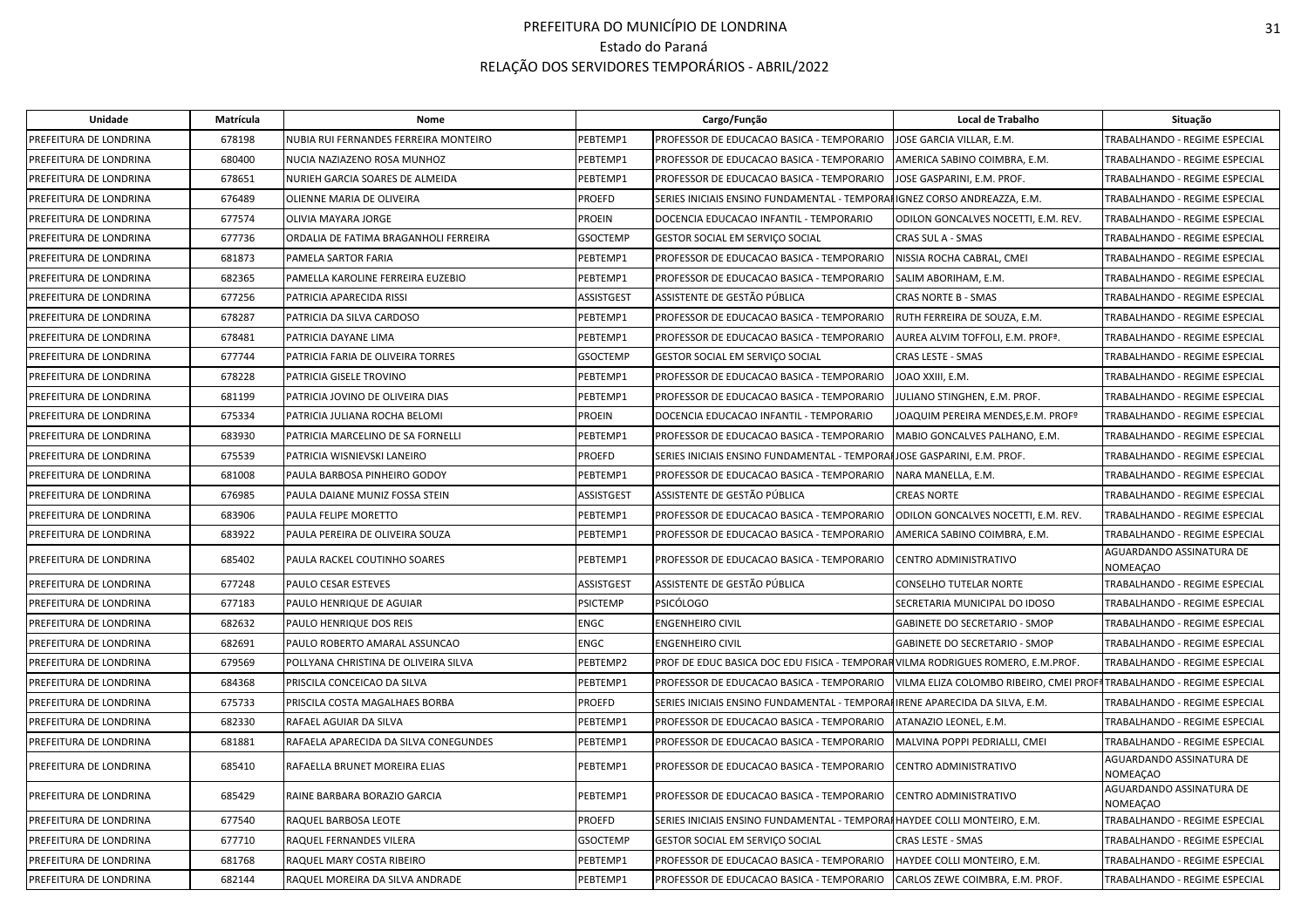| Unidade                | Matrícula | Nome                                  |                   | Cargo/Função                                                          | Local de Trabalho                                                    | Situação                                    |
|------------------------|-----------|---------------------------------------|-------------------|-----------------------------------------------------------------------|----------------------------------------------------------------------|---------------------------------------------|
| PREFEITURA DE LONDRINA | 681679    | RAQUEL PEREIRA FERRAZ MAFRA           | PEBTEMP1          | PROFESSOR DE EDUCACAO BASICA - TEMPORARIO                             | ZUMBI DOS PALMARES, E.M.                                             | TRABALHANDO - REGIME ESPECIAL               |
| PREFEITURA DE LONDRINA | 683949    | REBECCA GALAO MOSTAGI                 | PEBTEMP1          | PROFESSOR DE EDUCACAO BASICA - TEMPORARIO                             | MARIA CARMELITA VILELA MAGALHAES, E.M. TRABALHANDO - REGIME ESPECIAL |                                             |
| PREFEITURA DE LONDRINA | 683957    | REGIANE APARECIDA GALEASE             | PEBTEMP1          | PROFESSOR DE EDUCACAO BASICA - TEMPORARIO                             | JOSE GASPARINI. E.M. PROF.                                           | <b>TRABALHANDO - REGIME ESPECIAL</b>        |
| PREFEITURA DE LONDRINA | 676896    | REGIANE MADALENA RIBEIRO              | <b>ASSISTGEST</b> | ASSISTENTE DE GESTÃO PÚBLICA                                          | <b>CENTRO POP - SMAS</b>                                             | TRABALHANDO - REGIME ESPECIAL               |
| PREFEITURA DE LONDRINA | 683965    | REGIANE MENDES RIBEIRO                | PEBTEMP1          | PROFESSOR DE EDUCACAO BASICA - TEMPORARIO                             | JOVITA KAISER, E.M. PROF <sup>ª</sup>                                | TRABALHANDO - REGIME ESPECIAL               |
| PREFEITURA DE LONDRINA | 683973    | REGIANE OLIVEIRA DA SILVA GONCALVES   | PEBTEMP1          | PROFESSOR DE EDUCACAO BASICA - TEMPORARIO                             | ARMANDO DO ROSÁRIO CASTELO, E.M.                                     | TRABALHANDO - REGIME ESPECIAL               |
| PREFEITURA DE LONDRINA | 685437    | REGINA CELIS PESSUTI FRANCISCONI      | PEBTEMP1          | PROFESSOR DE EDUCACAO BASICA - TEMPORARIO                             | CENTRO ADMINISTRATIVO                                                | AGUARDANDO ASSINATURA DE<br><b>NOMEAÇAO</b> |
| PREFEITURA DE LONDRINA | 676675    | REGINALDO BARBOSA DO NASCIMENTO       | <b>MOTVPTEMP</b>  | MOTORISTA DE VEÍCULOS PESADOS                                         | SEC.MUNIC.DE AGRICULTURA E ABASTECIME TRABALHANDO - REGIME ESPECIAL  |                                             |
| PREFEITURA DE LONDRINA | 683981    | REGINALDO RICARDO DA SILVA            | PEBTEMP1          | PROFESSOR DE EDUCACAO BASICA - TEMPORARIO                             | CARLOS KRAEMER, E.M.                                                 | TRABALHANDO - REGIME ESPECIAL               |
| PREFEITURA DE LONDRINA | 677191    | REGINALDO ROSSINHOLI                  | <b>MOTVLTEMP</b>  | <b>MOTORISTA DE VEÍCULOS LEVES</b>                                    | <b>CRAS LESTE - SMAS</b>                                             | TRABALHANDO - REGIME ESPECIAL               |
| PREFEITURA DE LONDRINA | 682640    | REINALDO ANTONIO FANTI                | <b>ENGC</b>       | <b>ENGENHEIRO CIVIL</b>                                               | <b>GABINETE DO SECRETARIO - SMOP</b>                                 | <b>TRABALHANDO - REGIME ESPECIAL</b>        |
| PREFEITURA DE LONDRINA | 681164    | RENATA ALBIERI COLLI                  | PEBTEMP1          | PROFESSOR DE EDUCACAO BASICA - TEMPORARIO                             | AMERICA SABINO COIMBRA, E.M.                                         | TRABALHANDO - REGIME ESPECIAL               |
| PREFEITURA DE LONDRINA | 683990    | RENATA BRAGA DA SILVA                 | PEBTEMP1          | PROFESSOR DE EDUCACAO BASICA - TEMPORARIO                             | AUREA ALVIM TOFFOLI, E.M. PROFª.                                     | <b>TRABALHANDO - REGIME ESPECIAL</b>        |
| PREFEITURA DE LONDRINA | 684406    | RENATA DA COSTA COELHO PERIM BOSSO    | <b>NUTTEMP</b>    | NUTRICIONISTA                                                         | GER DE ALIMENTAÇÃO ESCOLAR - SME                                     | TRABALHANDO - REGIME ESPECIAL               |
| PREFEITURA DE LONDRINA | 681520    | <b>RENATA GIBIN</b>                   | PEBTEMP1          | PROFESSOR DE EDUCACAO BASICA - TEMPORARIO                             | VILMA RODRIGUES ROMERO, E.M.PROF.                                    | TRABALHANDO - REGIME ESPECIAL               |
| PREFEITURA DE LONDRINA | 677337    | RENATA HELOINE CAMPANINI DA CRUZ      | <b>PROEIN</b>     | DOCENCIA EDUCACAO INFANTIL - TEMPORARIO                               | IODILON GONCALVES NOCETTI. E.M. REV.                                 | <b>TRABALHANDO - REGIME ESPECIAL</b>        |
| PREFEITURA DE LONDRINA | 684007    | RENATA LEITE DE SOUZA E SILVA         | PEBTEMP1          | PROFESSOR DE EDUCACAO BASICA - TEMPORARIO                             | HAYDEE COLLI MONTEIRO, E.M.                                          | TRABALHANDO - REGIME ESPECIAL               |
| PREFEITURA DE LONDRINA | 676900    | RENATA MANSUR MOREIRA DE SOUZA        | <b>ASSISTGEST</b> | ASSISTENTE DE GESTÃO PÚBLICA                                          | CONSELHO TUTELAR LESTE RURAL                                         | TRABALHANDO - REGIME ESPECIAL               |
| PREFEITURA DE LONDRINA | 685445    | RENATA MELLO CUNHA VIEIRA             | PEBTEMP1          | PROFESSOR DE EDUCACAO BASICA - TEMPORARIO                             | CENTRO ADMINISTRATIVO                                                | AGUARDANDO ASSINATURA DE<br>NOMEAÇAO        |
| PREFEITURA DE LONDRINA | 680150    | RENATA RIBEIRO ROSSETI                | PEBTEMP1          | PROFESSOR DE EDUCACAO BASICA - TEMPORARIO                             | CECILIA HERMÍNIA O. GONCALVES, E.M.                                  | TRABALHANDO - REGIME ESPECIAL               |
| PREFEITURA DE LONDRINA | 682241    | RENATA ROSIMEIRE AUGUSTO DE OLIVEIRA  | PEBTEMP1          | PROFESSOR DE EDUCACAO BASICA - TEMPORARIO                             | MOACYR TEIXEIRA, E.M. PROF.                                          | TRABALHANDO - REGIME ESPECIAL               |
| PREFEITURA DE LONDRINA | 684015    | RENATHA TALON KLUIBER LINO            | PEBTEMP1          | PROFESSOR DE EDUCACAO BASICA - TEMPORARIO                             | <b>OSVALDO CRUZ. E.M.</b>                                            | <b>TRABALHANDO - REGIME ESPECIAL</b>        |
| PREFEITURA DE LONDRINA | 678929    | RHEBECCA AGUIAR AQUINO ALEXANDRE      | PEBTEMP1          | PROFESSOR DE EDUCACAO BASICA - TEMPORARIO                             | MARIA CANDIDA PEIXOTO SALLES, E.M.                                   | TRABALHANDO - REGIME ESPECIAL               |
| PREFEITURA DE LONDRINA | 677124    | ROBERT DA SILVA GUILHERME             | <b>MOTOMTEMP</b>  | MOTORISTA OPERADOR DE MÁQUINAS AUTOMOTRICENTRO ADMINISTRATIVO         |                                                                      | AGUARDANDO ASSINATURA DE<br>NOMEAÇAO        |
| PREFEITURA DE LONDRINA | 675610    | ROBERTA GUILHERMINA DE MELLO          | <b>PROEFD</b>     | SERIES INICIAIS ENSINO FUNDAMENTAL - TEMPORAHJOSE GARCIA VILLAR, E.M. |                                                                      | TRABALHANDO - REGIME ESPECIAL               |
| PREFEITURA DE LONDRINA | 677205    | ROBERTA LUCAS CESARIO                 | <b>PSICTEMP</b>   | <b>PSICÓLOGO</b>                                                      | <b>CRAS RURAL - SMAS</b>                                             | TRABALHANDO - REGIME ESPECIAL               |
| PREFEITURA DE LONDRINA | 675695    | RODRIGO DE OLIVEIRA DOS REIS          | <b>PROEFD</b>     | SERIES INICIAIS ENSINO FUNDAMENTAL - TEMPORAISALIM ABORIHAM, E.M.     |                                                                      | TRABALHANDO - REGIME ESPECIAL               |
| PREFEITURA DE LONDRINA | 682233    | RONIZE FERREIRA LEITE                 | PEBTEMP1          | PROFESSOR DE EDUCACAO BASICA - TEMPORARIO                             | NARA MANELLA, E.M.                                                   | <b>TRABALHANDO - REGIME ESPECIAL</b>        |
| PREFEITURA DE LONDRINA | 678473    | ROSA CRISTINA SOUZA LEITE             | PEBTEMP1          | PROFESSOR DE EDUCACAO BASICA - TEMPORARIO                             | CLAUDIO DE ALMEIDA E SILVA, E.M. DR.                                 | TRABALHANDO - REGIME ESPECIAL               |
| PREFEITURA DE LONDRINA | 681601    | ROSANA AKEMI SATO KANAYAMA            | PEBTEMP1          | PROFESSOR DE EDUCACAO BASICA - TEMPORARIO                             | SAN IZIDRO, E.M.                                                     | TRABALHANDO - REGIME ESPECIAL               |
| PREFEITURA DE LONDRINA | 677949    | ROSANA LEIA ROCHA LIBERATTI           | <b>PSICTEMP</b>   | <b>PSICÓLOGO</b>                                                      | CENTRO ADMINISTRATIVO                                                | TRABALHANDO - REGIME ESPECIAL               |
| PREFEITURA DE LONDRINA | 679011    | ROSANA MARIA FERREIRA FONTES          | PEBTEMP1          | PROFESSOR DE EDUCACAO BASICA - TEMPORARIO                             | JADIR DUTRA DE SOUZA, E.M.                                           | TRABALHANDO - REGIME ESPECIAL               |
| PREFEITURA DE LONDRINA | 684023    | ROSANE MARGARETE DE SOUZA             | PEBTEMP1          | PROFESSOR DE EDUCACAO BASICA - TEMPORARIO                             | EDMUNDO ODEBRECHT, E.M.                                              | TRABALHANDO - REGIME ESPECIAL               |
| PREFEITURA DE LONDRINA | 679127    | ROSANE MARIA DOS SANTOS               | PEBTEMP1          | PROFESSOR DE EDUCACAO BASICA - TEMPORARIO                             | AMERICA SABINO COIMBRA, E.M.                                         | TRABALHANDO - REGIME ESPECIAL               |
| PREFEITURA DE LONDRINA | 684031    | ROSANE QUINA BAROSSI                  | PEBTEMP1          | PROFESSOR DE EDUCACAO BASICA - TEMPORARIO                             | ROBERTO PEREIRA PANICO, E.M. MAESTRO                                 | TRABALHANDO - REGIME ESPECIAL               |
| PREFEITURA DE LONDRINA | 678805    | ROSANGELA DA SILVA FERREIRA           | PEBTEMP1          | PROFESSOR DE EDUCACAO BASICA - TEMPORARIO                             | LAURA VERGINIA DE C.RIBEIRO, CMEI PROFª.                             | TRABALHANDO - REGIME ESPECIAL               |
| PREFEITURA DE LONDRINA | 677795    | ROSANGELA DE SOUZA TEIXEIRA FRANCISCO | <b>PROEFD</b>     | SERIES INICIAIS ENSINO FUNDAMENTAL - TEMPORAISUELY IDERIHA, E.M.      |                                                                      | TRABALHANDO - REGIME ESPECIAL               |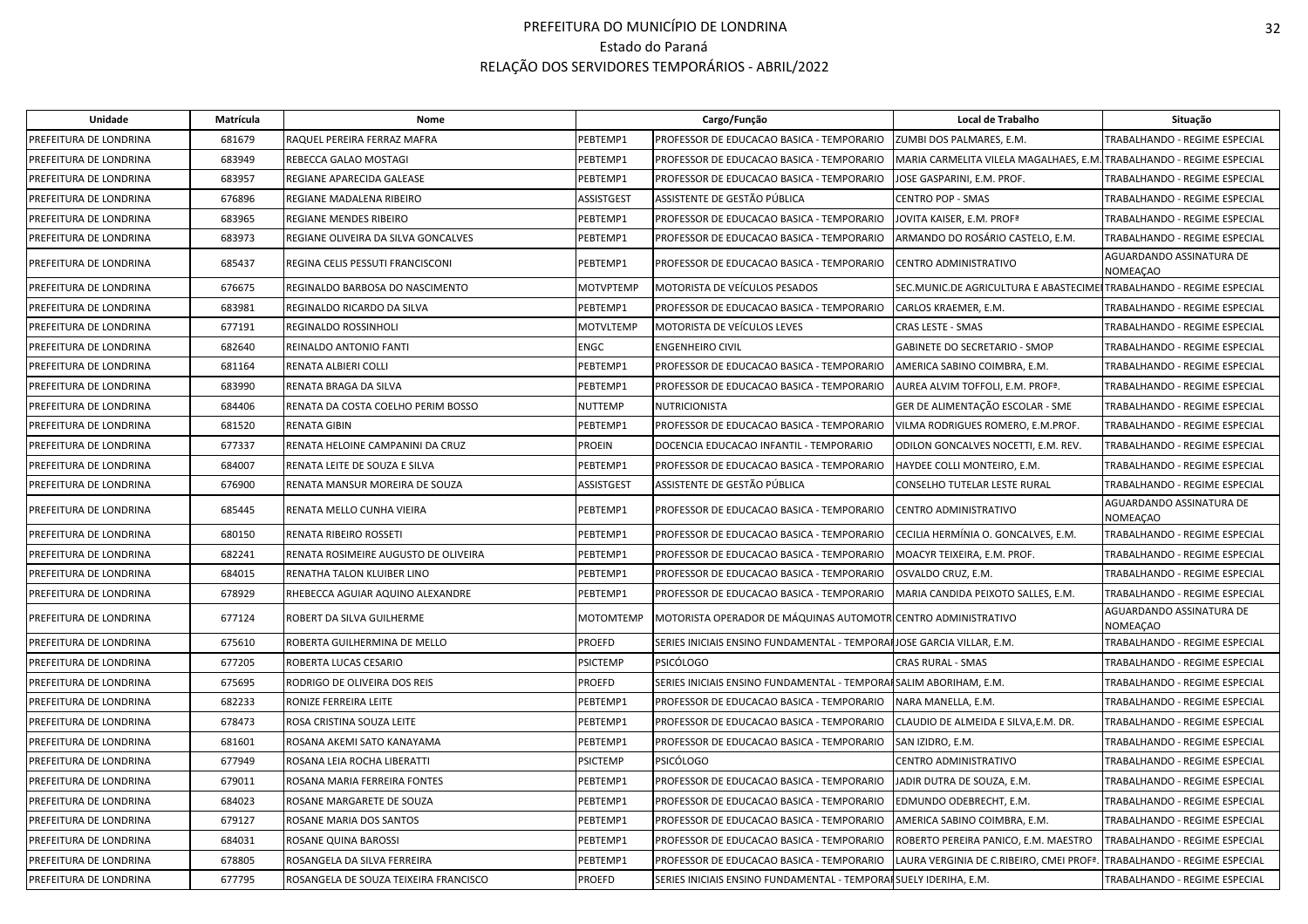| Unidade                | Matrícula | Nome                                   |                  | Cargo/Função                                                                    | Local de Trabalho                                                   | Situação                             |
|------------------------|-----------|----------------------------------------|------------------|---------------------------------------------------------------------------------|---------------------------------------------------------------------|--------------------------------------|
| PREFEITURA DE LONDRINA | 675024    | ROSE ELIANE BERNARDES DA SILVA         | PROEIN           | DOCENCIA EDUCACAO INFANTIL - TEMPORARIO                                         | TIÃO BALALÃO, CMEI                                                  | TRABALHANDO - REGIME ESPECIAL        |
| PREFEITURA DE LONDRINA | 685453    | ROSEANE NASCIMENTO MOREIRA DE SOUZA    | PEBTEMP1         | PROFESSOR DE EDUCACAO BASICA - TEMPORARIO                                       | <b>ENTRO ADMINISTRATIVO</b>                                         | AGUARDANDO ASSINATURA DE<br>NOMEAÇAO |
| PREFEITURA DE LONDRINA | 680001    | ROSELAINE GONCALVES MILITAO DE SOUZA   | PEBTEMP1         | PROFESSOR DE EDUCACAO BASICA - TEMPORARIO                                       | RUTH FERREIRA DE SOUZA, E.M.                                        | TRABALHANDO - REGIME ESPECIAL        |
| PREFEITURA DE LONDRINA | 677639    | ROSELI DA SILVA                        | PROEFD           | SERIES INICIAIS ENSINO FUNDAMENTAL - TEMPORAISONIA PARREIRA DEBEI, E.M.         |                                                                     | TRABALHANDO - REGIME ESPECIAL        |
| PREFEITURA DE LONDRINA | 685461    | ROSELI VANDERLEI CAETANO DO NASCIMENTO | PEBTEMP1         | PROFESSOR DE EDUCACAO BASICA - TEMPORARIO                                       | CENTRO ADMINISTRATIVO                                               | AGUARDANDO ASSINATURA DE<br>NOMEAÇAO |
| PREFEITURA DE LONDRINA | 677400    | ROSEMERY GALVAO BERNARDI               | PROEFD           | SERIES INICIAIS ENSINO FUNDAMENTAL - TEMPORA HAMERICA SABINO COIMBRA, E.M.      |                                                                     | TRABALHANDO - REGIME ESPECIAL        |
| PREFEITURA DE LONDRINA | 680290    | ROSEMILDA RIBEIRO CARVALHO GRADE       | PEBTEMP1         | PROFESSOR DE EDUCACAO BASICA - TEMPORARIO                                       | IOAQUIM VICENTE DE CASTRO, E.M.DR.                                  | TRABALHANDO - REGIME ESPECIAL        |
| PREFEITURA DE LONDRINA | 680753    | ROSIANE FERREIRA DE REZENDE PEREIRA    | PEBTEMP1         | PROFESSOR DE EDUCACAO BASICA - TEMPORARIO                                       | MOACYR TEIXEIRA, E.M. PROF.                                         | TRABALHANDO - REGIME ESPECIAL        |
| PREFEITURA DE LONDRINA | 685470    | ROSIELLE DE JESUS URRUTIA ALARCON      | PEBTEMP1         | PROFESSOR DE EDUCACAO BASICA - TEMPORARIO                                       | <b>ENTRO ADMINISTRATIVO</b>                                         | AGUARDANDO ASSINATURA DE<br>NOMEACAO |
| PREFEITURA DE LONDRINA | 685488    | ROSILDA DE SOUZA CABRAL ARAUJO         | PEBTEMP1         | PROFESSOR DE EDUCACAO BASICA - TEMPORARIO                                       | CENTRO ADMINISTRATIVO                                               | AGUARDANDO ASSINATURA DE<br>NOMEAÇAO |
| PREFEITURA DE LONDRINA | 675300    | ROSIMEIRE DAUTTE MERIZIO FAVERO        | PROEIN           | DOCENCIA EDUCACAO INFANTIL - TEMPORARIO                                         | CORINA MANTOVAN OKANO, E.M. PROFª.                                  | TRABALHANDO - REGIME ESPECIAL        |
| PREFEITURA DE LONDRINA | 684040    | ROSIMEIRE OLIVEIRA DESTACIO            | PEBTEMP1         | PROFESSOR DE EDUCACAO BASICA - TEMPORARIO                                       | CLAUDIA RIZZI, E.M.                                                 | TRABALHANDO - REGIME ESPECIAL        |
| PREFEITURA DE LONDRINA | 675156    | ROZA NEUZA COUTINHO POLO               | PROEIN           | DOCENCIA EDUCACAO INFANTIL - TEMPORARIO                                         | ATANAZIO LEONEL, E.M.                                               | TRABALHANDO - REGIME ESPECIAL        |
| PREFEITURA DE LONDRINA | 681555    | ROZA NEUZA COUTINHO POLO               | PEBTEMP1         | PROFESSOR DE EDUCACAO BASICA - TEMPORARIO                                       | ATANAZIO LEONEL, E.M.                                               | TRABALHANDO - REGIME ESPECIAL        |
| PREFEITURA DE LONDRINA | 679232    | SABRINA BORGES SERAFIM                 | ASSISTGEST       | ASSISTENTE DE GESTÃO PÚBLICA                                                    | GERÊNCIA TRANSFERÊNCIA DE RENDA - SMASTRABALHANDO - REGIME ESPECIAL |                                      |
| PREFEITURA DE LONDRINA | 676080    | SAMANTA MIZUNUMA                       | PROEFD           | SERIES INICIAIS ENSINO FUNDAMENTAL - TEMPORAIJOAQUIM VICENTE DE CASTRO. E.M.DR. |                                                                     | TRABALHANDO - REGIME ESPECIAL        |
| PREFEITURA DE LONDRINA | 679372    | SAMANTA MIZUNUMA                       | PEBTEMP1         | PROFESSOR DE EDUCACAO BASICA - TEMPORARIO                                       | NORMAN PROCHET, E.M.                                                | TRABALHANDO - REGIME ESPECIAL        |
| PREFEITURA DE LONDRINA | 684058    | SANDRA APARECIDA NOMURA LEITE          | PEBTEMP1         | PROFESSOR DE EDUCACAO BASICA - TEMPORARIO                                       | HÉLVIO ESTEVES, E.M. PROF.                                          | TRABALHANDO - REGIME ESPECIAL        |
| PREFEITURA DE LONDRINA | 677043    | SANDRA CRISTINA OLIVEIRA SASTRE        | ASSISTGEST       | ASSISTENTE DE GESTÃO PÚBLICA                                                    | CRAS SUL B - SMAS                                                   | TRABALHANDO - REGIME ESPECIAL        |
| PREFEITURA DE LONDRINA | 684066    | SANDRA DE FARIAS MENDES GORDIANO       | PEBTEMP1         | PROFESSOR DE EDUCACAO BASICA - TEMPORARIO                                       | APARECIDO NORATO CLARO, CMEI                                        | TRABALHANDO - REGIME ESPECIAL        |
| PREFEITURA DE LONDRINA | 684074    | SANDRA MARA RUBIM DOS SANTOS           | PEBTEMP1         | PROFESSOR DE EDUCACAO BASICA - TEMPORARIO                                       | NORMAN PROCHET, E.M.                                                | TRABALHANDO - REGIME ESPECIAL        |
| PREFEITURA DE LONDRINA | 681830    | SARA REBECA FERNANDES LIBA             | PEBTEMP1         | PROFESSOR DE EDUCACAO BASICA - TEMPORARIO                                       | ROBERTO ALVES LIMA JUNIOR, EM                                       | TRABALHANDO - REGIME ESPECIAL        |
| PREFEITURA DE LONDRINA | 676845    | SERGIO CASAGRANDE CARDOSO              | MOTVLTEMP        | MOTORISTA DE VEÍCULOS LEVES                                                     | CONSELHO TUTELAR CENTRO                                             | TRABALHANDO - REGIME ESPECIAL        |
| PREFEITURA DE LONDRINA | 682659    | SERGIO KAZUO MARUMO                    | <b>ENGC</b>      | <b>ENGENHEIRO CIVIL</b>                                                         | GABINETE DO SECRETARIO - SMOP                                       | TRABALHANDO - REGIME ESPECIAL        |
| PREFEITURA DE LONDRINA | 682705    | SERGIO MITSUTOSHI TAKAKI               | ENGC             | <b>ENGENHEIRO CIVIL</b>                                                         | GABINETE DO SECRETARIO - SMOP                                       | TRABALHANDO - REGIME ESPECIAL        |
| PREFEITURA DE LONDRINA | 676861    | SERGIO PERCINOTO                       | <b>MOTVLTEMP</b> | MOTORISTA DE VEÍCULOS LEVES                                                     | CONSELHO TUTELAR NORTE                                              | TRABALHANDO - REGIME ESPECIAL        |
| PREFEITURA DE LONDRINA | 681652    | SHIRLEY MARQUES DE OLIVEIRA            | PEBTEMP1         | PROFESSOR DE EDUCACAO BASICA - TEMPORARIO                                       | ROBERTO PEREIRA PANICO, E.M. MAESTRO                                | TRABALHANDO - REGIME ESPECIAL        |
| PREFEITURA DE LONDRINA | 685496    | SHIRLEY SHISUE OBARA                   | PEBTEMP1         | PROFESSOR DE EDUCACAO BASICA - TEMPORARIO                                       | CENTRO ADMINISTRATIVO                                               | AGUARDANDO ASSINATURA DE<br>NOMEAÇAO |
| PREFEITURA DE LONDRINA | 678333    | SILMARA RIBEIRO RODRIGUES              | PEBTEMP1         | PROFESSOR DE EDUCACAO BASICA - TEMPORARIO                                       | NORMAN PROCHET, E.M.                                                | TRABALHANDO - REGIME ESPECIAL        |
| PREFEITURA DE LONDRINA | 676527    | SILVANA APARECIDA MARTINEZ             | PROEFD           | SERIES INICIAIS ENSINO FUNDAMENTAL - TEMPORAI DAVID DEQUECH, E.M.               |                                                                     | TRABALHANDO - REGIME ESPECIAL        |
| PREFEITURA DE LONDRINA | 680141    | SILVANA SOARES DE LIMA                 | PEBTEMP1         | PROFESSOR DE EDUCACAO BASICA - TEMPORARIO                                       | EUGENIO BRUGIN, E.M.                                                | TRABALHANDO - REGIME ESPECIAL        |
| PREFEITURA DE LONDRINA | 678708    | SILVANE DE ABREU ALVES                 | PEBTEMP1         | PROFESSOR DE EDUCACAO BASICA - TEMPORARIO                                       | MERCEDES MARTINS MADUREIRA, E.M.                                    | TRABALHANDO - REGIME ESPECIAL        |
| PREFEITURA DE LONDRINA | 681288    | SILVELY DE ALMEIDA                     | PEBTEMP1         | PROFESSOR DE EDUCACAO BASICA - TEMPORARIO                                       | CLELIA R.G.DE ALMEIDA ZOTELLI, CMEI                                 | TRABALHANDO - REGIME ESPECIAL        |
| PREFEITURA DE LONDRINA | 684082    | SILVIA CRISTINA DA SILVA MENDES        | PEBTEMP1         | PROFESSOR DE EDUCACAO BASICA - TEMPORARIO                                       | HIKOMA UDIHARA, E.M.                                                | TRABALHANDO - REGIME ESPECIAL        |
| PREFEITURA DE LONDRINA | 679321    | SILVIA CRISTINA VIEIRA                 | PEBTEMP1         | PROFESSOR DE EDUCACAO BASICA - TEMPORARIO                                       | MARISA ARRUDA DOS SANTOS, CMEI PROFª.                               | TRABALHANDO - REGIME ESPECIAL        |
| PREFEITURA DE LONDRINA | 677914    | SILVIA HELENA AMBROSIO ENCINAS         | <b>PSICTEMP</b>  | <b>PSICÓLOGO</b>                                                                | CENTRO ADMINISTRATIVO                                               | TRABALHANDO - REGIME ESPECIAL        |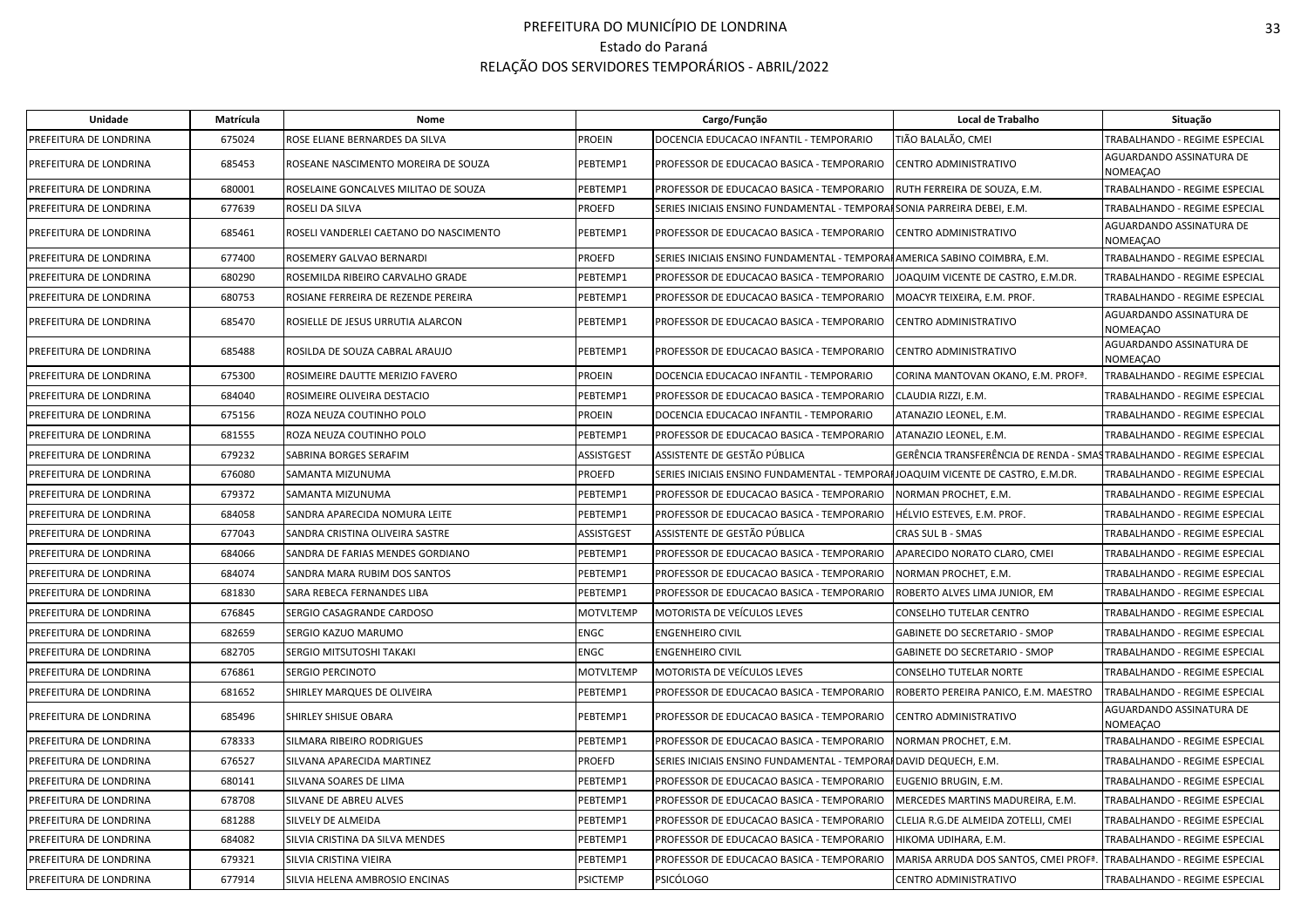| Unidade                | Matrícula | Nome                                      |               | Cargo/Função                                                                                                     | Local de Trabalho                       | Situação                             |
|------------------------|-----------|-------------------------------------------|---------------|------------------------------------------------------------------------------------------------------------------|-----------------------------------------|--------------------------------------|
| PREFEITURA DE LONDRINA | 685500    | SILVIA MARIA AZEVEDO VIEIRA               | PEBTEMP1      | PROFESSOR DE EDUCACAO BASICA - TEMPORARIO                                                                        | CENTRO ADMINISTRATIVO                   | AGUARDANDO ASSINATURA DE<br>NOMEAÇAO |
| PREFEITURA DE LONDRINA | 675997    | <b>SILVIA MARIA DIAS</b>                  | <b>PROEFD</b> | SERIES INICIAIS ENSINO FUNDAMENTAL - TEMPORAFHÉLVIO ESTEVES, E.M. PROF.                                          |                                         | TRABALHANDO - REGIME ESPECIAL        |
| PREFEITURA DE LONDRINA | 685518    | SILVIA REGINA MARTINI DEL CIEL            | PEBTEMP1      | PROFESSOR DE EDUCACAO BASICA - TEMPORARIO                                                                        | CENTRO ADMINISTRATIVO                   | AGUARDANDO ASSINATURA DE<br>NOMEACAO |
| PREFEITURA DE LONDRINA | 685526    | SILVIA RENATA DOS SANTOS                  | PEBTEMP1      | PROFESSOR DE EDUCACAO BASICA - TEMPORARIO                                                                        | CENTRO ADMINISTRATIVO                   | AGUARDANDO ASSINATURA DE<br>NOMEAÇAO |
| PREFEITURA DE LONDRINA | 684090    | SIMEY ANTUNES DA SILVA                    | PEBTEMP1      | PROFESSOR DE EDUCACAO BASICA - TEMPORARIO                                                                        | IGNEZ CORSO ANDREAZZA, E.M.             | TRABALHANDO - REGIME ESPECIAL        |
| PREFEITURA DE LONDRINA | 675440    | SIMONE CRISTINA BARION                    | <b>PROEFD</b> | SERIES INICIAIS ENSINO FUNDAMENTAL - TEMPORAHJOAQUIM VICENTE DE CASTRO, E.M.DR.                                  |                                         | TRABALHANDO - REGIME ESPECIAL        |
| PREFEITURA DE LONDRINA | 680397    | SIMONE DE JESUS COSTA                     | PEBTEMP1      | PROFESSOR DE EDUCACAO BASICA - TEMPORARIO                                                                        | JOAQUIM PEREIRA MENDES,E.M. PROFº       | TRABALHANDO - REGIME ESPECIAL        |
| PREFEITURA DE LONDRINA | 681300    | SIMONE DE PAIVA RODRIGUES DE BARROS       | PEBTEMP1      | PROFESSOR DE EDUCACAO BASICA - TEMPORARIO                                                                        | RENE APARECIDA DA SILVA, E.M.           | TRABALHANDO - REGIME ESPECIAL        |
| PREFEITURA DE LONDRINA | 678414    | SIMONE NEVES SARMENTO                     | PEBTEMP1      | PROFESSOR DE EDUCACAO BASICA - TEMPORARIO                                                                        | NORMAN PROCHET, E.M.                    | TRABALHANDO - REGIME ESPECIAL        |
| PREFEITURA DE LONDRINA | 681270    | SIMONE PEREIRA PAULUK                     | PEBTEMP1      | PROFESSOR DE EDUCACAO BASICA - TEMPORARIO                                                                        | CLELIA R.G.DE ALMEIDA ZOTELLI, CMEI     | TRABALHANDO - REGIME ESPECIAL        |
| PREFEITURA DE LONDRINA | 675083    | SIMONE REGINA DE OLIVEIRA                 | <b>PROEIN</b> | DOCENCIA EDUCACAO INFANTIL - TEMPORARIO                                                                          | MARIA IRENE V. THEODORO,E.M.PROFª       | TRABALHANDO - REGIME ESPECIAL        |
| PREFEITURA DE LONDRINA | 681687    | SIMONE REGINA DE OLIVEIRA                 | PEBTEMP1      | PROFESSOR DE EDUCACAO BASICA - TEMPORARIO                                                                        | MARIA IRENE V. THEODORO,E.M.PROFª.      | TRABALHANDO - REGIME ESPECIAL        |
| PREFEITURA DE LONDRINA | 682225    | SINARA MAYARA DOS SANTOS CARDOSO          | PEBTEMP1      | PROFESSOR DE EDUCACAO BASICA - TEMPORARIO                                                                        | MABIO GONCALVES PALHANO. E.M.           | TRABALHANDO - REGIME ESPECIAL        |
| PREFEITURA DE LONDRINA | 677531    | SIOMARA PERES                             | <b>PROEFD</b> | SERIES INICIAIS ENSINO FUNDAMENTAL - TEMPORAIIDO CAMPO EGÍDIO DOMINGOS BRUNETTO, E TRABALHANDO - REGIME ESPECIAL |                                         |                                      |
| PREFEITURA DE LONDRINA | 684104    | SIOMARA PERES                             | PEBTEMP1      | PROFESSOR DE EDUCACAO BASICA - TEMPORARIO                                                                        | DO CAMPO EGÍDIO DOMINGOS BRUNETTO, E    | TRABALHANDO - REGIME ESPECIAL        |
| PREFEITURA DE LONDRINA | 685534    | STHELA CRISTINA GUILHEN AGUILERA OLIVEIRA | PEBTEMP1      | PROFESSOR DE EDUCACAO BASICA - TEMPORARIO                                                                        | CENTRO ADMINISTRATIVO                   | AGUARDANDO ASSINATURA DE<br>NOMEACAO |
| PREFEITURA DE LONDRINA | 679518    | SUELEN PERSIGUELO VIEIRA IRIYODA          | PEBTEMP2      | PROF DE EDUC BASICA DOC EDU FISICA - TEMPORARELIAS KAUAM, E.M.                                                   |                                         | TRABALHANDO - REGIME ESPECIAL        |
| PREFEITURA DE LONDRINA | 685542    | SUELEN SERRA KOEPSEL SANADA               | PEBTEMP1      | PROFESSOR DE EDUCACAO BASICA - TEMPORARIO                                                                        | CENTRO ADMINISTRATIVO                   | AGUARDANDO ASSINATURA DE<br>NOMEAÇAO |
| PREFEITURA DE LONDRINA | 677477    | SUELI APARECIDA LOPES                     | <b>PROEFD</b> | SERIES INICIAIS ENSINO FUNDAMENTAL - TEMPORAHROBERTO PEREIRA PANICO, E.M. MAESTRO                                |                                         | TRABALHANDO - REGIME ESPECIAL        |
| PREFEITURA DE LONDRINA | 675180    | <b>SUELI CHAGAS</b>                       | <b>PROEIN</b> | DOCENCIA EDUCACAO INFANTIL - TEMPORARIO                                                                          | FRANCISCO AQUINO TOLEDO, E.M.           | TRABALHANDO - REGIME ESPECIAL        |
| PREFEITURA DE LONDRINA | 679810    | SUELI MARCIANO DE OLIVEIRA                | PEBTEMP1      | PROFESSOR DE EDUCACAO BASICA - TEMPORARIO                                                                        | MOACYR TEIXEIRA, E.M. PROF.             | TRABALHANDO - REGIME ESPECIAL        |
| PREFEITURA DE LONDRINA | 684120    | SUELI MARTINS DE SOUZA                    | PEBTEMP1      | PROFESSOR DE EDUCACAO BASICA - TEMPORARIO                                                                        | HÉLVIO ESTEVES, E.M. PROF.              | TRABALHANDO - REGIME ESPECIAL        |
| PREFEITURA DE LONDRINA | 679364    | SUELLEN SUZANI BUENO FIM                  | PEBTEMP1      | PROFESSOR DE EDUCACAO BASICA - TEMPORARIO                                                                        | IRENE APARECIDA DA SILVA, E.M.          | TRABALHANDO - REGIME ESPECIAL        |
| PREFEITURA DE LONDRINA | 678970    | SUSANE APARECIDA MELO SANTOS              | PEBTEMP1      | PROFESSOR DE EDUCACAO BASICA - TEMPORARIO                                                                        | FRANCISCO PEREIRA DE ALMEIDA JR, E.M.   | TRABALHANDO - REGIME ESPECIAL        |
| PREFEITURA DE LONDRINA | 675032    | SUSIA REGINA DE BRITO BARBOSA             | <b>PROEIN</b> | DOCENCIA EDUCACAO INFANTIL - TEMPORARIO                                                                          | WATER OKANO, CMEI PROF.                 | TRABALHANDO - REGIME ESPECIAL        |
| PREFEITURA DE LONDRINA | 680923    | SUSIELY CASSIANE DA SILVA                 | PEBTEMP1      | PROFESSOR DE EDUCACAO BASICA - TEMPORARIO                                                                        | ROBERTO PEREIRA PANICO, E.M. MAESTRO    | TRABALHANDO - REGIME ESPECIAL        |
| PREFEITURA DE LONDRINA | 682055    | SUYLLA TATHIANE MORAES DA SILVA           | PEBTEMP1      | PROFESSOR DE EDUCACAO BASICA - TEMPORARIO                                                                        | VILA BRASIL,E.M. DA                     | TRABALHANDO - REGIME ESPECIAL        |
| PREFEITURA DE LONDRINA | 680222    | SUZANA ALVES BORGES DA SILVEIRA           | PEBTEMP1      | PROFESSOR DE EDUCACAO BASICA - TEMPORARIO                                                                        | NOEMIA ALAVER GARCIA MALANGA, E.M.      | TRABALHANDO - REGIME ESPECIAL        |
| PREFEITURA DE LONDRINA | 684376    | SUZANA CACHIONE ROSSI LUPO                | PEBTEMP1      | PROFESSOR DE EDUCACAO BASICA - TEMPORARIO                                                                        | DURVALINA PEREIRA OLIVEIRA DE ASSIS,CME | TRABALHANDO - REGIME ESPECIAL        |
| PREFEITURA DE LONDRINA | 682500    | SUZANA CRISTINA DA CRUZ FRANCISCO         | PEBTEMP1      | PROFESSOR DE EDUCACAO BASICA - TEMPORARIO                                                                        | NEMAN SAHYUN, E.M.                      | TRABALHANDO - REGIME ESPECIAL        |
| PREFEITURA DE LONDRINA | 675342    | SUZANA PETROSKI RODRIGUES                 | <b>PROEIN</b> | DOCENCIA EDUCACAO INFANTIL - TEMPORARIO                                                                          | ATANAZIO LEONEL, E.M.                   | TRABALHANDO - REGIME ESPECIAL        |
| PREFEITURA DE LONDRINA | 675466    | SUZANA PETROSKI RODRIGUES                 | <b>PROEFD</b> | SERIES INICIAIS ENSINO FUNDAMENTAL - TEMPORAFATANAZIO LEONEL, E.M.                                               |                                         | TRABALHANDO - REGIME ESPECIAL        |
| PREFEITURA DE LONDRINA | 681954    | SYRLENE APARECIDA GASPARETTO RANIERI      | PEBTEMP1      | PROFESSOR DE EDUCACAO BASICA - TEMPORARIO                                                                        | SALIM ABORIHAM, E.M.                    | TRABALHANDO - REGIME ESPECIAL        |
| PREFEITURA DE LONDRINA | 680230    | TABITA MARIA MARQUES SILVERIO             | PEBTEMP1      | PROFESSOR DE EDUCACAO BASICA - TEMPORARIO                                                                        | MALVINA POPPI PEDRIALLI, CMEI           | TRABALHANDO - REGIME ESPECIAL        |
| PREFEITURA DE LONDRINA | 682748    | TAISA FERNANDA WELLER                     | <b>ENGC</b>   | <b>ENGENHEIRO CIVIL</b>                                                                                          | <b>GABINETE DO SECRETARIO - SMOP</b>    | TRABALHANDO - REGIME ESPECIAL        |
| PREFEITURA DE LONDRINA | 680494    | TALITA CIBELE DE OLIVEIRA FERNANDES       | PEBTEMP1      | PROFESSOR DE EDUCACAO BASICA - TEMPORARIO                                                                        | IGNEZ CORSO ANDREAZZA, E.M.             | TRABALHANDO - REGIME ESPECIAL        |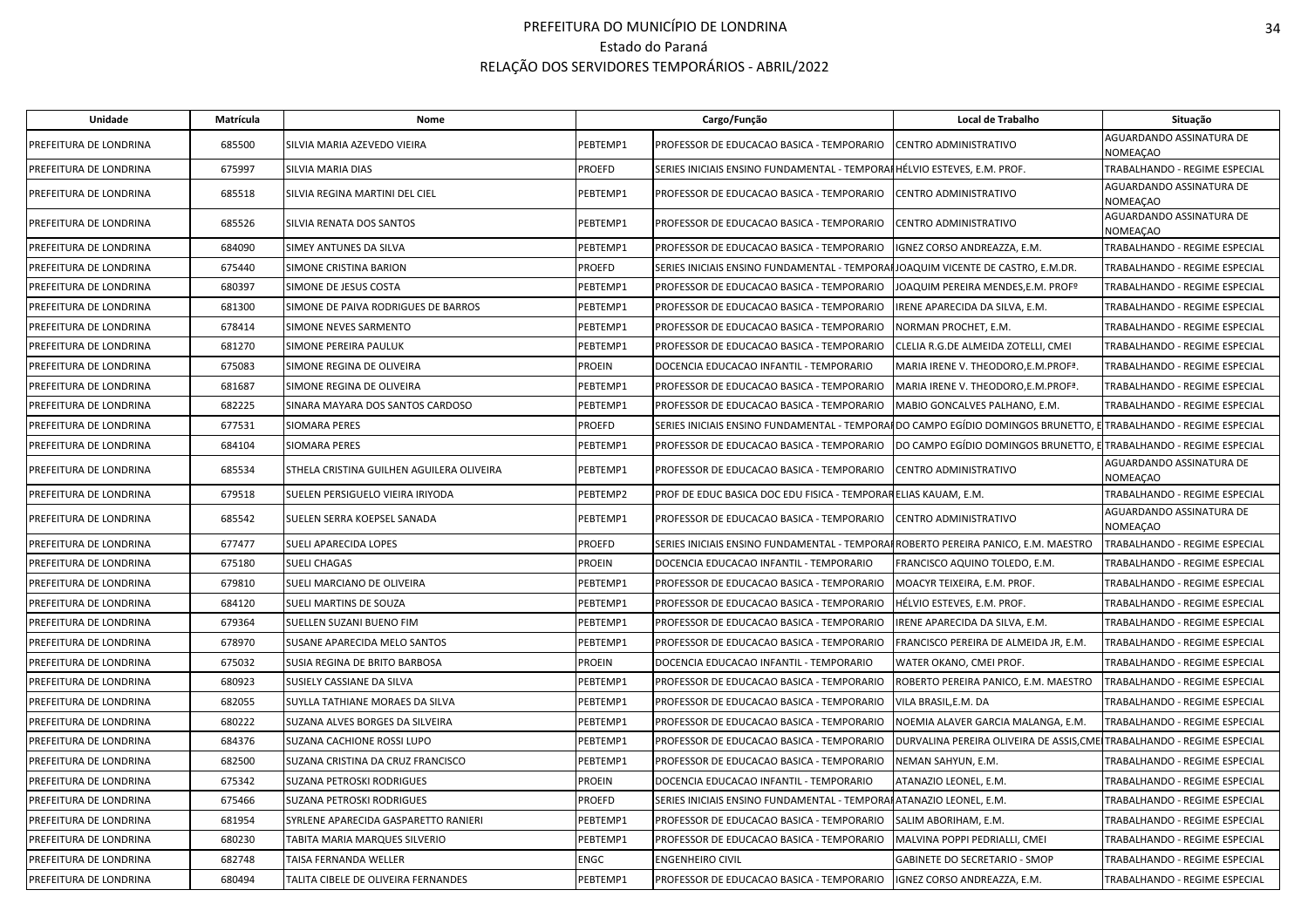| <b>Unidade</b>         | Matrícula | Nome                                   |                 | Cargo/Função                                                        | Local de Trabalho                                | Situação                             |
|------------------------|-----------|----------------------------------------|-----------------|---------------------------------------------------------------------|--------------------------------------------------|--------------------------------------|
| PREFEITURA DE LONDRINA | 681644    | TALITA PONTIN HAAS FERREIRA            | PEBTEMP1        | PROFESSOR DE EDUCACAO BASICA - TEMPORARIO                           | IGNEZ CORSO ANDREAZZA, E.M.                      | TRABALHANDO - REGIME ESPECIAL        |
| PREFEITURA DE LONDRINA | 680745    | TANIA REGINA ASSOFRA                   | PEBTEMP1        | PROFESSOR DE EDUCACAO BASICA - TEMPORARIO                           | ROBERTO PEREIRA PANICO, E.M. MAESTRO             | TRABALHANDO - REGIME ESPECIAL        |
| PREFEITURA DE LONDRINA | 679437    | TATIANA AKEMI MURATE DUCCI             | <b>PSICTEMP</b> | <b>PSICÓLOGO</b>                                                    | <b>CENTRO POP - SMAS</b>                         | TRABALHANDO - REGIME ESPECIAL        |
| PREFEITURA DE LONDRINA | 684139    | TATIANA CATTAR DA COSTA                | PEBTEMP1        | PROFESSOR DE EDUCACAO BASICA - TEMPORARIO                           | OSVALDO CRUZ, E.M.                               | TRABALHANDO - REGIME ESPECIAL        |
| PREFEITURA DE LONDRINA | 682250    | TATIANA DE FREITAS SILVA               | PEBTEMP1        | PROFESSOR DE EDUCACAO BASICA - TEMPORARIO                           | MABIO GONCALVES PALHANO, E.M.                    | TRABALHANDO - REGIME ESPECIAL        |
| PREFEITURA DE LONDRINA | 678902    | TATIANA DEROSSI TROIS                  | PEBTEMP1        | PROFESSOR DE EDUCACAO BASICA - TEMPORARIO                           | CORVETA CAMAQUA, E.M.                            | TRABALHANDO - REGIME ESPECIAL        |
| PREFEITURA DE LONDRINA | 684147    | TATIANA DOS SANTOS VIEIRA              | PEBTEMP1        | PROFESSOR DE EDUCACAO BASICA - TEMPORARIO                           | EUGENIO BRUGIN, E.M.                             | TRABALHANDO - REGIME ESPECIAL        |
| PREFEITURA DE LONDRINA | 680729    | TATIANA FERNANDES COLOMBO              | PEBTEMP1        | PROFESSOR DE EDUCACAO BASICA - TEMPORARIO                           | DAVID DEQUECH, E.M.                              | TRABALHANDO - REGIME ESPECIAL        |
| PREFEITURA DE LONDRINA | 678635    | TATIANA RIBEIRO COSTA                  | PEBTEMP1        | PROFESSOR DE EDUCACAO BASICA - TEMPORARIO                           | MARIA CARMELITA VILELA MAGALHAES, E.M            | TRABALHANDO - REGIME ESPECIAL        |
| PREFEITURA DE LONDRINA | 685569    | TATIANA ROCHA BRANDAO OLIVEIRA         | PEBTEMP1        | PROFESSOR DE EDUCACAO BASICA - TEMPORARIO                           | CENTRO ADMINISTRATIVO                            | AGUARDANDO ASSINATURA DE<br>NOMEAÇAO |
| PREFEITURA DE LONDRINA | 685577    | TATIANE MARIA DA SILVA RODRIGUES       | PEBTEMP1        | PROFESSOR DE EDUCACAO BASICA - TEMPORARIO                           | CENTRO ADMINISTRATIVO                            | AGUARDANDO ASSINATURA DE<br>NOMEAÇAO |
| PREFEITURA DE LONDRINA | 675628    | TELMA MARQUES DE NOBREGA GOVEA         | PROEFD          | SERIES INICIAIS ENSINO FUNDAMENTAL - TEMPORA                        | ROBERTO PEREIRA PANICO, E.M. MAESTRO             | TRABALHANDO - REGIME ESPECIAL        |
| PREFEITURA DE LONDRINA | 684155    | TERESA CRISTINA TERLERA CAMARGO        | PEBTEMP1        | PROFESSOR DE EDUCACAO BASICA - TEMPORARIO                           | ARACY SOARES DOS SANTOS, E.M.PROF <sup>ª</sup>   | TRABALHANDO - REGIME ESPECIAL        |
| PREFEITURA DE LONDRINA | 681970    | TEREZINHA HENRIQUE DE OLIVEIRA         | PEBTEMP1        | PROFESSOR DE EDUCACAO BASICA - TEMPORARIO                           | RUTH FERREIRA DE SOUZA, E.M.                     | TRABALHANDO - REGIME ESPECIAL        |
| PREFEITURA DE LONDRINA | 685585    | THAIS ANDRADE HORIYE                   | PEBTEMP2        | PROF DE EDUC BASICA DOC EDU FISICA - TEMPORAR CENTRO ADMINISTRATIVO |                                                  | AGUARDANDO ASSINATURA DE<br>NOMEAÇAO |
| PREFEITURA DE LONDRINA | 684163    | THAIS BORGES DURAO                     | PEBTEMP1        | PROFESSOR DE EDUCACAO BASICA - TEMPORARIO                           | ODESIO FRANCISCON, E.M. PROF.                    | TRABALHANDO - REGIME ESPECIAL        |
| PREFEITURA DE LONDRINA | 682756    | THAIS BRANCO RIBEIRO                   | PEBTEMP1        | PROFESSOR DE EDUCACAO BASICA - TEMPORARIO                           | AMERICA SABINO COIMBRA, E.M.                     | TRABALHANDO - REGIME ESPECIAL        |
| PREFEITURA DE LONDRINA | 685593    | THAIS FERNANDA DA SILVA                | PEBTEMP1        | PROFESSOR DE EDUCACAO BASICA - TEMPORARIO                           | CENTRO ADMINISTRATIVO                            | AGUARDANDO ASSINATURA DE<br>NOMEACAO |
| PREFEITURA DE LONDRINA | 679143    | THAIS KARINA DE OLIVEIRA               | PEBTEMP1        | PROFESSOR DE EDUCACAO BASICA - TEMPORARIO                           | MARISA ARRUDA DOS SANTOS, CMEI PROF <sup>ª</sup> | TRABALHANDO - REGIME ESPECIAL        |
| PREFEITURA DE LONDRINA | 685607    | THAIS LAJARIN CICILIANO CASONI         | PEBTEMP1        | PROFESSOR DE EDUCACAO BASICA - TEMPORARIO                           | CENTRO ADMINISTRATIVO                            | AGUARDANDO ASSINATURA DE<br>NOMEAÇAO |
| PREFEITURA DE LONDRINA | 684171    | THAIS PRISCILA SANTOS                  | PEBTEMP1        | PROFESSOR DE EDUCACAO BASICA - TEMPORARIO                           | SONIA PARREIRA DEBEI, E.M.                       | TRABALHANDO - REGIME ESPECIAL        |
| PREFEITURA DE LONDRINA | 676365    | THAIS REGINA GRASSI FERRAZ             | PROEFD          | SERIES INICIAIS ENSINO FUNDAMENTAL - TEMPORA                        | FMARIA SHIRLEY BARNABE LYRA, E.M.                | TRABALHANDO - REGIME ESPECIAL        |
| PREFEITURA DE LONDRINA | 684180    | THAIS REGINA GRASSI FERRAZ             | PEBTEMP1        | PROFESSOR DE EDUCACAO BASICA - TEMPORARIO                           | MARIA SHIRLEY BARNABE LYRA, E.M.                 | TRABALHANDO - REGIME ESPECIAL        |
| PREFEITURA DE LONDRINA | 675687    | THAISA ALMEIDA HRETCIUK CATAFESTA      | PROEFD          | SERIES INICIAIS ENSINO FUNDAMENTAL - TEMPORA                        | FJOAQUIM VICENTE DE CASTRO, E.M.DR.              | TRABALHANDO - REGIME ESPECIAL        |
| PREFEITURA DE LONDRINA | 681261    | THAISE PEREIRA DA SILVA                | PEBTEMP1        | PROFESSOR DE EDUCACAO BASICA - TEMPORARIO                           | GASPAR VELLOSO, E.M. SENADOR                     | TRABALHANDO - REGIME ESPECIAL        |
| PREFEITURA DE LONDRINA | 682551    | THAYANA GARCIA DE NOVAES REAL          | <b>PSICTEMP</b> | <b>PSICÓLOGO</b>                                                    | GER DE APOIO ESPECIALIZADO - SME                 | TRABALHANDO - REGIME ESPECIAL        |
| PREFEITURA DE LONDRINA | 678643    | THAYLA MARIANE CASTRO DOS SANTOS BENTO | PEBTEMP1        | PROFESSOR DE EDUCACAO BASICA - TEMPORARIO                           | CLELIA R.G.DE ALMEIDA ZOTELLI, CMEI              | TRABALHANDO - REGIME ESPECIAL        |
| PREFEITURA DE LONDRINA | 677841    | THAYS DE SOUZA CORDEIRO DA FONSECA     | <b>GSOCTEMP</b> | GESTOR SOCIAL EM SERVIÇO SOCIAL                                     | CREAS I - SMAS                                   | TRABALHANDO - REGIME ESPECIAL        |
| PREFEITURA DE LONDRINA | 678082    | THIAGO HENRIQUE DA ROCHA LOPES         | PEBTEMP2        | PROF DE EDUC BASICA DOC EDU FISICA - TEMPORA                        | RAUREA ALVIM TOFFOLI, E.M. PROFª.                | TRABALHANDO - REGIME ESPECIAL        |
| PREFEITURA DE LONDRINA | 680443    | VALDINEIA APARECIDA COITO MONTEIRO     | PEBTEMP1        | PROFESSOR DE EDUCACAO BASICA - TEMPORARIO                           | IRENE APARECIDA DA SILVA, E.M.                   | TRABALHANDO - REGIME ESPECIAL        |
| PREFEITURA DE LONDRINA | 682004    | VALDINEIA CRISTINA ANTHERO             | PEBTEMP1        | PROFESSOR DE EDUCACAO BASICA - TEMPORARIO                           | JOAQUIM VICENTE DE CASTRO, E.M.DR.               | TRABALHANDO - REGIME ESPECIAL        |
| PREFEITURA DE LONDRINA | 676748    | VALDINEIA LUCIA BASTOS DE SOUZA        | <b>GSOCTEMP</b> | GESTOR SOCIAL EM SERVIÇO SOCIAL                                     | <b>CRAS RURAL - SMAS</b>                         | TRABALHANDO - REGIME ESPECIAL        |
| PREFEITURA DE LONDRINA | 675768    | VALERIA GIROTO DE LIMA                 | PROEFD          | SERIES INICIAIS ENSINO FUNDAMENTAL - TEMPORA                        | HAYDEE COLLI MONTEIRO, E.M.                      | TRABALHANDO - REGIME ESPECIAL        |
| PREFEITURA DE LONDRINA | 681318    | VALERIA ZANATA BARBOSA                 | PEBTEMP1        | PROFESSOR DE EDUCACAO BASICA - TEMPORARIO                           | MARISA ARRUDA DOS SANTOS, CMEI PROFª             | TRABALHANDO - REGIME ESPECIAL        |
| PREFEITURA DE LONDRINA | 681350    | VALESCA IZABELE DE ALENCAR             | PEBTEMP1        | PROFESSOR DE EDUCACAO BASICA - TEMPORARIO                           | ATANAZIO LEONEL, E.M.                            | TRABALHANDO - REGIME ESPECIAL        |
| PREFEITURA DE LONDRINA | 682713    | VALMOR DAMBROSO JUNIOR                 | <b>ENGC</b>     | <b>ENGENHEIRO CIVIL</b>                                             | <b>GABINETE DO SECRETARIO - SMOP</b>             | TRABALHANDO - REGIME ESPECIAL        |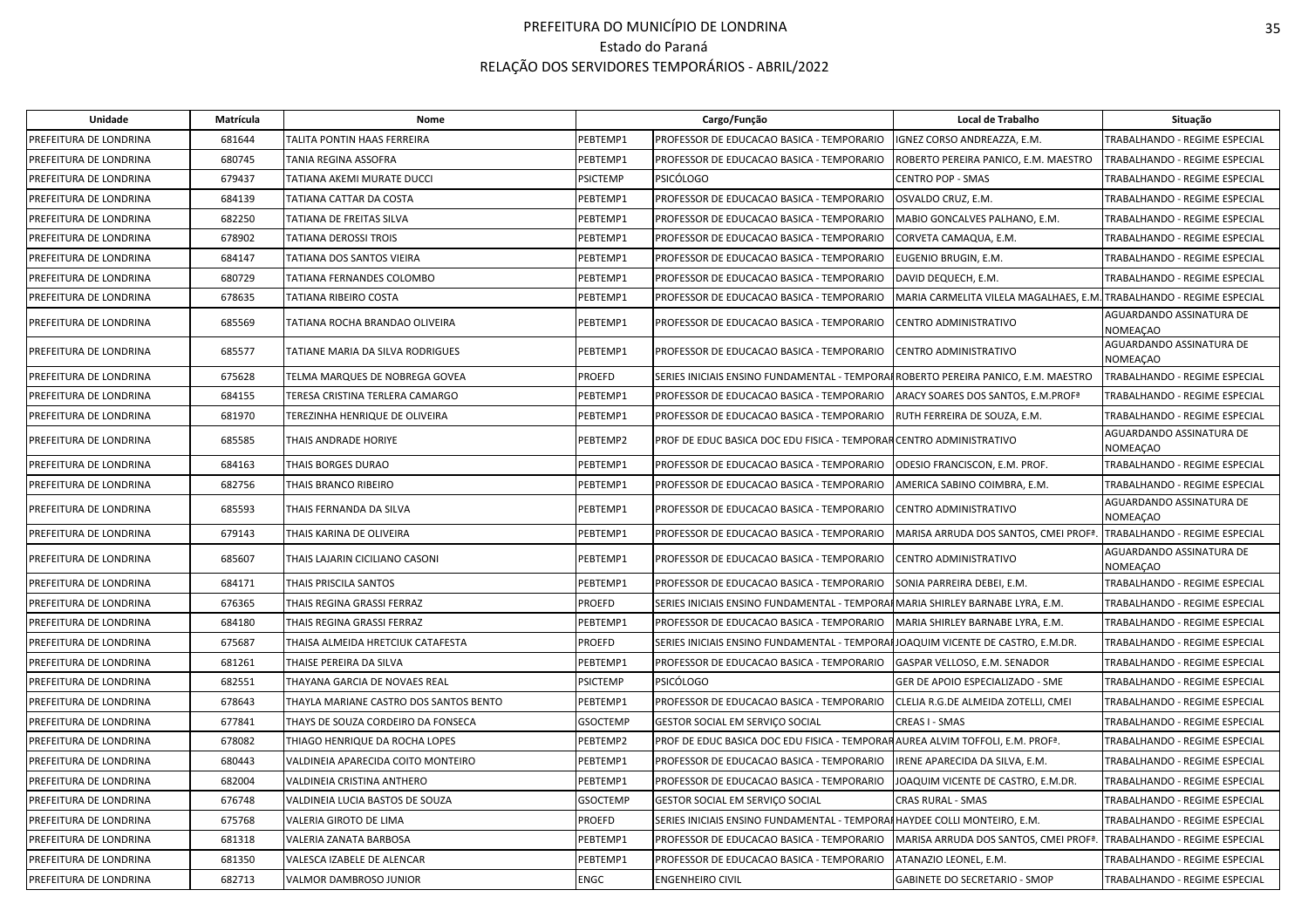| Unidade                | Matrícula | Nome                                  |                   | Cargo/Função                                                                                                    | Local de Trabalho                                                   | Situação                                    |
|------------------------|-----------|---------------------------------------|-------------------|-----------------------------------------------------------------------------------------------------------------|---------------------------------------------------------------------|---------------------------------------------|
| PREFEITURA DE LONDRINA | 684201    | VALQUIRIA APARECIDA FONTANA DOMINGUES | PEBTEMP1          | PROFESSOR DE EDUCACAO BASICA - TEMPORARIO                                                                       | NORMAN PROCHET, E.M.                                                | TRABALHANDO - REGIME ESPECIAL               |
| PREFEITURA DE LONDRINA | 680710    | VANDLEIA MARIUCCI PERES               | PEBTEMP1          | PROFESSOR DE EDUCACAO BASICA - TEMPORARIO                                                                       | CARLOS DA COSTA BRANCO, E.M. PROF.DR.                               | TRABALHANDO - REGIME ESPECIAL               |
| PREFEITURA DE LONDRINA | 684210    | VANESSA GARCIA DE OLIVEIRA VAZ        | PEBTEMP1          | PROFESSOR DE EDUCACAO BASICA - TEMPORARIO                                                                       | VANDERLAINE AP <sup>a</sup> R. RIBEIRO, CMEI PROF <sup>a</sup>      | TRABALHANDO - REGIME ESPECIAL               |
| PREFEITURA DE LONDRINA | 680770    | VANESSA JULIO ROCHA                   | PEBTEMP1          | PROFESSOR DE EDUCACAO BASICA - TEMPORARIO                                                                       | JULIANO STINGHEN, E.M. PROF.                                        | TRABALHANDO - REGIME ESPECIAL               |
| PREFEITURA DE LONDRINA | 678236    | VANESSA LINI DALTO                    | PEBTEMP1          | PROFESSOR DE EDUCACAO BASICA - TEMPORARIO                                                                       | EDMUNDO ODEBRECHT, E.M.                                             | TRABALHANDO - REGIME ESPECIAL               |
| PREFEITURA DE LONDRINA | 681865    | VANESSA NOVAIS                        | PEBTEMP1          | PROFESSOR DE EDUCACAO BASICA - TEMPORARIO                                                                       | ODESIO FRANCISCON, E.M. PROF.                                       | TRABALHANDO - REGIME ESPECIAL               |
| PREFEITURA DE LONDRINA | 684228    | VANESSA OLIVEIRA COUTINHO NEVES       | PEBTEMP1          | PROFESSOR DE EDUCACAO BASICA - TEMPORARIO                                                                       | NORMAN PROCHET, E.M.                                                | TRABALHANDO - REGIME ESPECIAL               |
| PREFEITURA DE LONDRINA | 682381    | VANESSA PEIXOTO OLIVEIRA DE SOUZA     | PEBTEMP1          | PROFESSOR DE EDUCACAO BASICA - TEMPORARIO                                                                       | MACHADO DE ASSIS, E.R.M.                                            | TRABALHANDO - REGIME ESPECIAL               |
| PREFEITURA DE LONDRINA | 679852    | VANESSA REGINA BORGES                 | PEBTEMP1          | PROFESSOR DE EDUCACAO BASICA - TEMPORARIO                                                                       | WATER OKANO, CMEI PROF.                                             | TRABALHANDO - REGIME ESPECIAL               |
| PREFEITURA DE LONDRINA | 681733    | VANESSA STRASSACAPA SOARES            | PEBTEMP1          | PROFESSOR DE EDUCACAO BASICA - TEMPORARIO                                                                       | EURIDES CUNHA, E.M.                                                 | TRABALHANDO - REGIME ESPECIAL               |
| PREFEITURA DE LONDRINA | 678538    | VANIA CRISTINA SILVEIRA BUENO         | PEBTEMP1          | PROFESSOR DE EDUCACAO BASICA - TEMPORARIO                                                                       | ARISTEU DOS SANTOS RIBAS, E.M.                                      | TRABALHANDO - REGIME ESPECIAL               |
| PREFEITURA DE LONDRINA | 675199    | VANIA ELIZABETH SPAGNOLO MARTINS      | <b>PROEIN</b>     | DOCENCIA EDUCACAO INFANTIL - TEMPORARIO                                                                         | FRANCISCO SEIXAS, CMEI PASTOR                                       | <b>TRABALHANDO - REGIME ESPECIAL</b>        |
| PREFEITURA DE LONDRINA | 679135    | VANIA JAMAL DA SILVA ALVES            | PEBTEMP1          | PROFESSOR DE EDUCACAO BASICA - TEMPORARIO                                                                       | MARI CARRERA BUENO, E.M. PROFª.                                     | TRABALHANDO - REGIME ESPECIAL               |
| PREFEITURA DE LONDRINA | 681296    | <b>VERA DONATO FIGUEREDO</b>          | PEBTEMP1          | PROFESSOR DE EDUCACAO BASICA - TEMPORARIO                                                                       | VANDERLAINE AP <sup>a</sup> R. RIBEIRO, CMEI PROF <sup>a</sup>      | TRABALHANDO - REGIME ESPECIAL               |
| PREFEITURA DE LONDRINA | 684236    | VERA FERREIRA TEIXEIRA                | PEBTEMP1          | PROFESSOR DE EDUCACAO BASICA - TEMPORARIO                                                                       | APARECIDO NORATO CLARO, CMEI                                        | TRABALHANDO - REGIME ESPECIAL               |
| PREFEITURA DE LONDRINA | 676276    | VERA LUCIA BERTOCO                    | <b>PROEIN</b>     | DOCENCIA EDUCACAO INFANTIL - TEMPORARIO                                                                         | VANDERLAINE AP <sup>ª</sup> R. RIBEIRO, CMEI PROF <sup>ª</sup>      | TRABALHANDO - REGIME ESPECIAL               |
| PREFEITURA DE LONDRINA | 685615    | VERA LUCIA BERTOCO                    | PEBTEMP1          | PROFESSOR DE EDUCACAO BASICA - TEMPORARIO                                                                       | CENTRO ADMINISTRATIVO                                               | AGUARDANDO ASSINATURA DE<br><b>NOMEAÇAO</b> |
| PREFEITURA DE LONDRINA | 676780    | VERA LUCIA MARIA CARLOS               | <b>GSOCTEMP</b>   | GESTOR SOCIAL EM SERVIÇO SOCIAL                                                                                 | <b>CRAS NORTE A - SMAS</b>                                          | TRABALHANDO - REGIME ESPECIAL               |
| PREFEITURA DE LONDRINA | 678317    | VERA LUCIA MORIBE HONDA               | PEBTEMP1          | PROFESSOR DE EDUCACAO BASICA - TEMPORARIO                                                                       | ODILON GONCALVES NOCETTI, E.M. REV.                                 | TRABALHANDO - REGIME ESPECIAL               |
| PREFEITURA DE LONDRINA | 680419    | VERA LUCIA SANTOS LORENCO             | PEBTEMP1          | PROFESSOR DE EDUCACAO BASICA - TEMPORARIO                                                                       | JOSE GARCIA VILLAR, E.M.                                            | TRABALHANDO - REGIME ESPECIAL               |
| PREFEITURA DE LONDRINA | 680109    | VERA LUCIA SILVEIRA LIMA E LIMA       | PEBTEMP1          | PROFESSOR DE EDUCACAO BASICA - TEMPORARIO                                                                       | MARI CARRERA BUENO, E.M. PROFª.                                     | TRABALHANDO - REGIME ESPECIAL               |
| PREFEITURA DE LONDRINA | 681083    | <b>VERA RODRIGUES FIUZA</b>           | PEBTEMP1          | PROFESSOR DE EDUCACAO BASICA - TEMPORARIO                                                                       | DO CAMPO TRABALHO E SABER, E.M.                                     | TRABALHANDO - REGIME ESPECIAL               |
| PREFEITURA DE LONDRINA | 677884    | VERGINIA CELESTE CENEDESE BOEING      | <b>PROEFD</b>     | SERIES INICIAIS ENSINO FUNDAMENTAL - TEMPORAININA GARDEMANN, E.M.                                               |                                                                     | TRABALHANDO - REGIME ESPECIAL               |
| PREFEITURA DE LONDRINA | 679577    | VERGINIA CRISTINA DE LIMA SANTOS      | PEBTEMP2          | PROF DE EDUC BASICA DOC EDU FISICA - TEMPORARARMANDO DO ROSÁRIO CASTELO, E.M.                                   |                                                                     | TRABALHANDO - REGIME ESPECIAL               |
| PREFEITURA DE LONDRINA | 679623    | VERIDIANA RODRIGUES PLATH SERRA       | PEBTEMP2          | PROF DE EDUC BASICA DOC EDU FISICA - TEMPORARDO CAMPO EGÍDIO DOMINGOS BRUNETTO, E TRABALHANDO - REGIME ESPECIAL |                                                                     |                                             |
| PREFEITURA DE LONDRINA | 680877    | VILMA FERREIRA MARQUES                | PEBTEMP1          | PROFESSOR DE EDUCACAO BASICA - TEMPORARIO                                                                       | ODESIO FRANCISCON, E.M. PROF.                                       | TRABALHANDO - REGIME ESPECIAL               |
| PREFEITURA DE LONDRINA | 677051    | VIVIANE ALVES DA SILVA                | <b>GEDFISTEMP</b> | GESTOR SOCIAL EM EDUCACAO FÍSICA                                                                                | CENTRO ADMINISTRATIVO                                               | TRABALHANDO - REGIME ESPECIAL               |
| PREFEITURA DE LONDRINA | 678503    | <b>VIVIANE APARECIDA BENTO</b>        | PEBTEMP1          | PROFESSOR DE EDUCACAO BASICA - TEMPORARIO                                                                       | JOSE GARCIA VILLAR, E.M.                                            | TRABALHANDO - REGIME ESPECIAL               |
| PREFEITURA DE LONDRINA | 681806    | VIVIANE BARELA JUSTUS BARROSO         | PEBTEMP1          | PROFESSOR DE EDUCACAO BASICA - TEMPORARIO                                                                       | HELENA OMETTO TORRES, C.M.E.I.                                      | TRABALHANDO - REGIME ESPECIAL               |
| PREFEITURA DE LONDRINA | 685623    | <b>VIVIANE CESSI</b>                  | PEBTEMP1          | PROFESSOR DE EDUCACAO BASICA - TEMPORARIO                                                                       | CENTRO ADMINISTRATIVO                                               | AGUARDANDO ASSINATURA DE<br><b>NOMEAÇAO</b> |
| PREFEITURA DE LONDRINA | 685631    | VIVIANE DE MELLO PINHEIRO MATTEI      | PEBTEMP1          | PROFESSOR DE EDUCACAO BASICA - TEMPORARIO                                                                       | CENTRO ADMINISTRATIVO                                               | AGUARDANDO ASSINATURA DE<br><b>NOMEAÇAO</b> |
| PREFEITURA DE LONDRINA | 677221    | <b>VIVIANE LISA SEINO</b>             | <b>PSICTEMP</b>   | <b>PSICÓLOGO</b>                                                                                                | CRAS SUL B - SMAS                                                   | TRABALHANDO - REGIME ESPECIAL               |
| PREFEITURA DE LONDRINA | 680761    | VIVIANE MASSUMI OKAMURA CARVALHO      | PEBTEMP1          | PROFESSOR DE EDUCACAO BASICA - TEMPORARIO                                                                       | MOACYR TEIXEIRA, E.M. PROF.                                         | TRABALHANDO - REGIME ESPECIAL               |
| PREFEITURA DE LONDRINA | 681822    | <b>VIVIANE RAMOS</b>                  | PEBTEMP1          | PROFESSOR DE EDUCACAO BASICA - TEMPORARIO                                                                       | RUTH FERREIRA DE SOUZA, E.M.                                        | TRABALHANDO - REGIME ESPECIAL               |
| PREFEITURA DE LONDRINA | 677132    | WALDEMAR LEHRBAUM                     | <b>MOTOMTEMP</b>  | MOTORISTA OPERADOR DE MÁQUINAS AUTOMOTI                                                                         | <b>ICENTRO ADMINISTRATIVO</b>                                       | TRABALHANDO - REGIME ESPECIAL               |
| PREFEITURA DE LONDRINA | 679313    | WANDERLEIA RIGUETTI DE FREITAS        | PEBTEMP1          | PROFESSOR DE EDUCACAO BASICA - TEMPORARIO                                                                       | C.M.E.I - IRMÃ MARIA NÍVEA                                          | TRABALHANDO - REGIME ESPECIAL               |
| PREFEITURA DE LONDRINA | 676683    | <b>WANDERLEY APARECIDO RIBEIRO</b>    | <b>MOTVPTEMP</b>  | MOTORISTA DE VEÍCULOS PESADOS                                                                                   | SEC.MUNIC.DE AGRICULTURA E ABASTECIME TRABALHANDO - REGIME ESPECIAL |                                             |